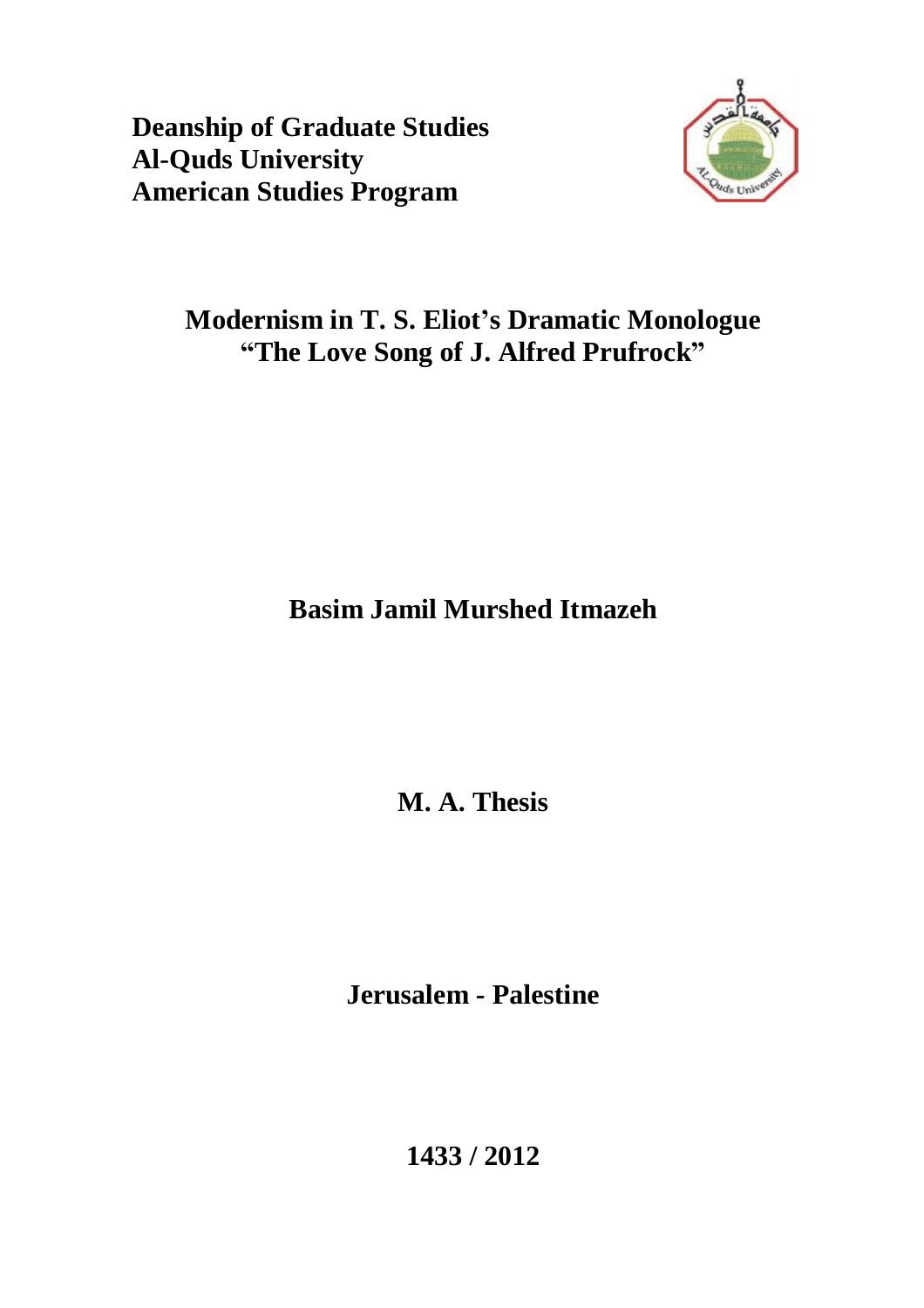# **MODERNISM IN T. S. ELIOT'S DRAMATIC MONOLOGUE "THE LOVE SONG OF J. ALFRED PRUFROCK"**

**Prepared By: Basim Jamil Murshed Itmazeh** 

> **Supervised By: Doctor Majdi Hamayel**

**Thesis submitted in partial fulfillment of the Requirements for the degree of Master of Arts (American Studies Program)** 

**1434 / 2012**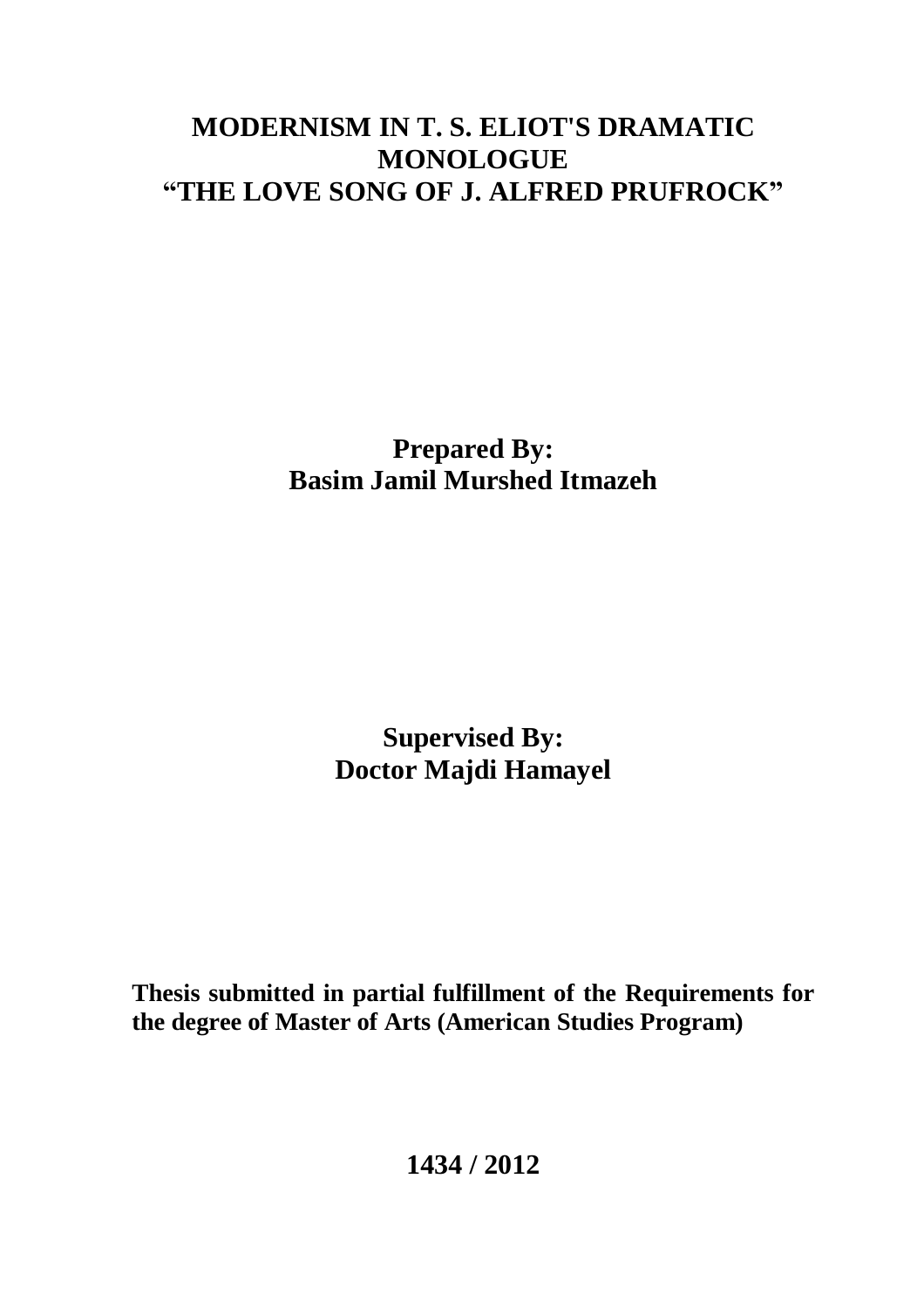**Al-Quds University Deanship of Graduate Studies American Studies Program** 



**Thesis Approval** 

Modernism in T. S. Eliot's Dramatic Monologue "The Love Song of J. Alfred Prufrock"

**Author: Basim Jamil Itmazeh** 

Registration No: 20724007

Supervisor: Dr. Majdi Hamayel

Master thesis discussed and accepted on 12/11/2012. The names and signatures of the examining committee are as follows:

Dr. Majdi Hamayel

| Head of Committee: |  |
|--------------------|--|
| Internal Examiner: |  |

External Examiner:

Dr. Jammal Nafee

Dr. Samir Rammal





Jerusalem - Palestine  $1433 - 2012$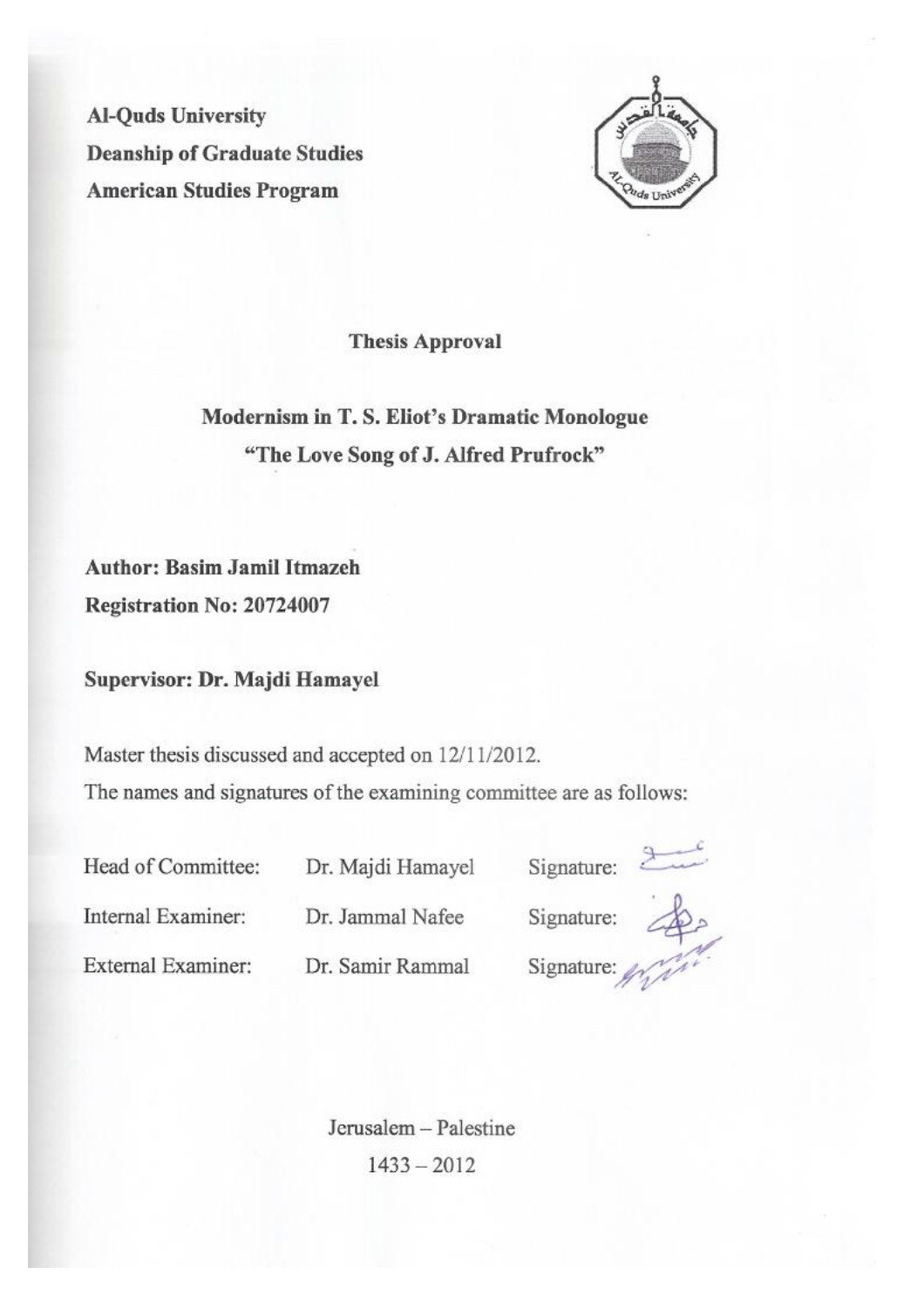# **Dedication**

 This thesis is dedicated to the soul of my father who encouraged me to pursue higher learning and gave me lessons in how to be a tenacious person. I owe to him every success in my life. God have mercy on his soul and may he rest in peace.

Basim Jamil Murshed Itmazeh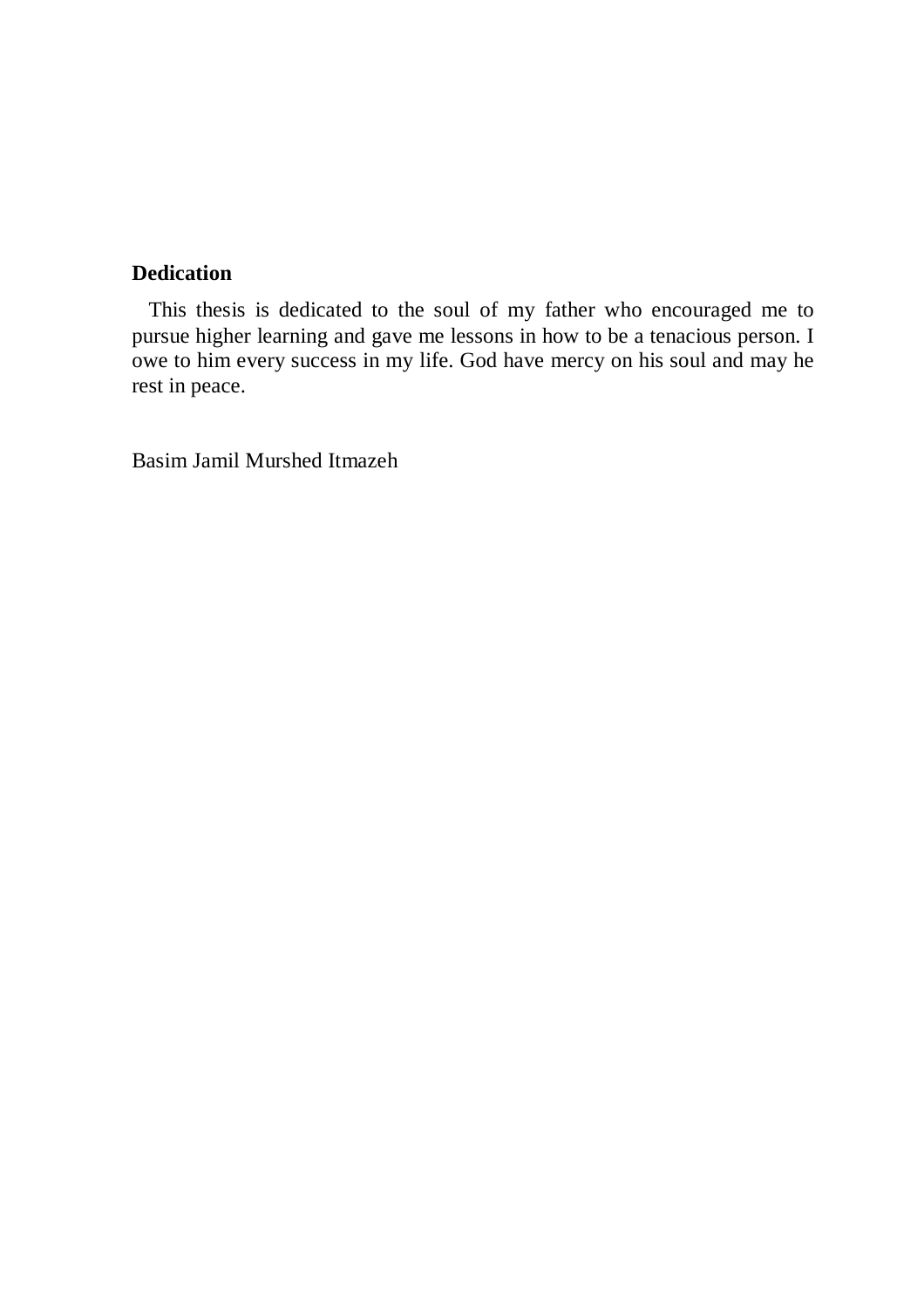## **Declaration**

 I hereby declare that the thesis "The Love Song of J. Alfred Prufrock," submitted for the degree of Master of Arts at the American Studies Program at Al-Quds University is the result of my own research, except where otherwise acknowledge. I also certify that this particular topic, as far as I know, has not been submitted to any other university or any academic institution.

Signature:

Basim Itmazeh

(Basim J. Murshed Itmazeh)

Date 12<sup>th</sup> November, 2012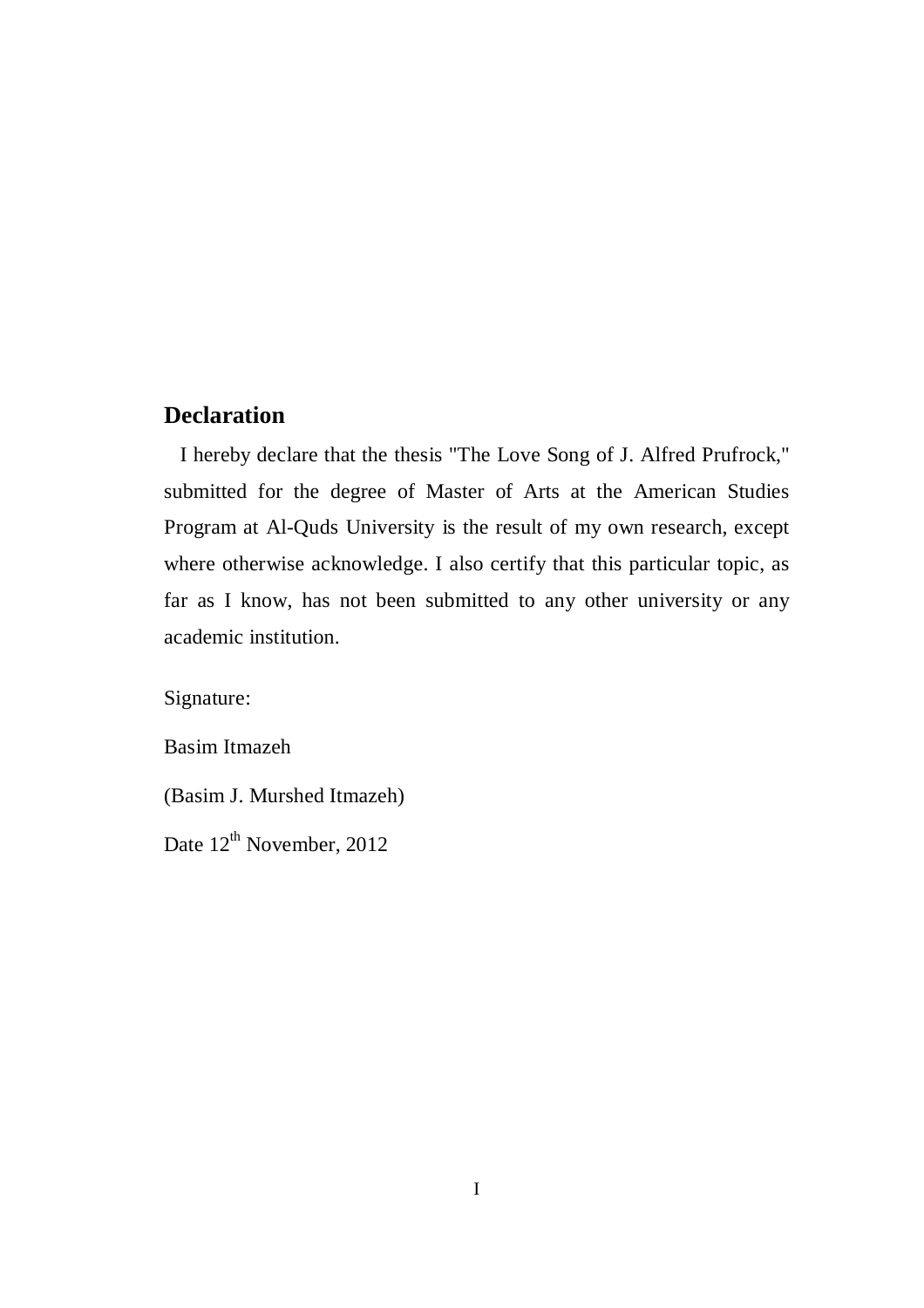## **Acknowledgments**

 I wish to express my sincere appreciation to Dr. Majdi Hamayel for his assistance and guidance in selecting this controversial topic for me to write about. He has advised me to do my own investigation and research for the sake of submitting a thesis that my contribute effectively to the study of Modernism on the American selected poem "The Love Song of J. Alfred Prufrock."

 I would like to extend a very special thanks to Dr. Samir Rammal, Birzeit University as an external examiner for his direction and support. I will also be eternally grateful to him for sharing his knowledge, and advice. I would like to thank Dr. Jammal Nafee, Al-Quds University as an internal examiner for his care, and encouragement.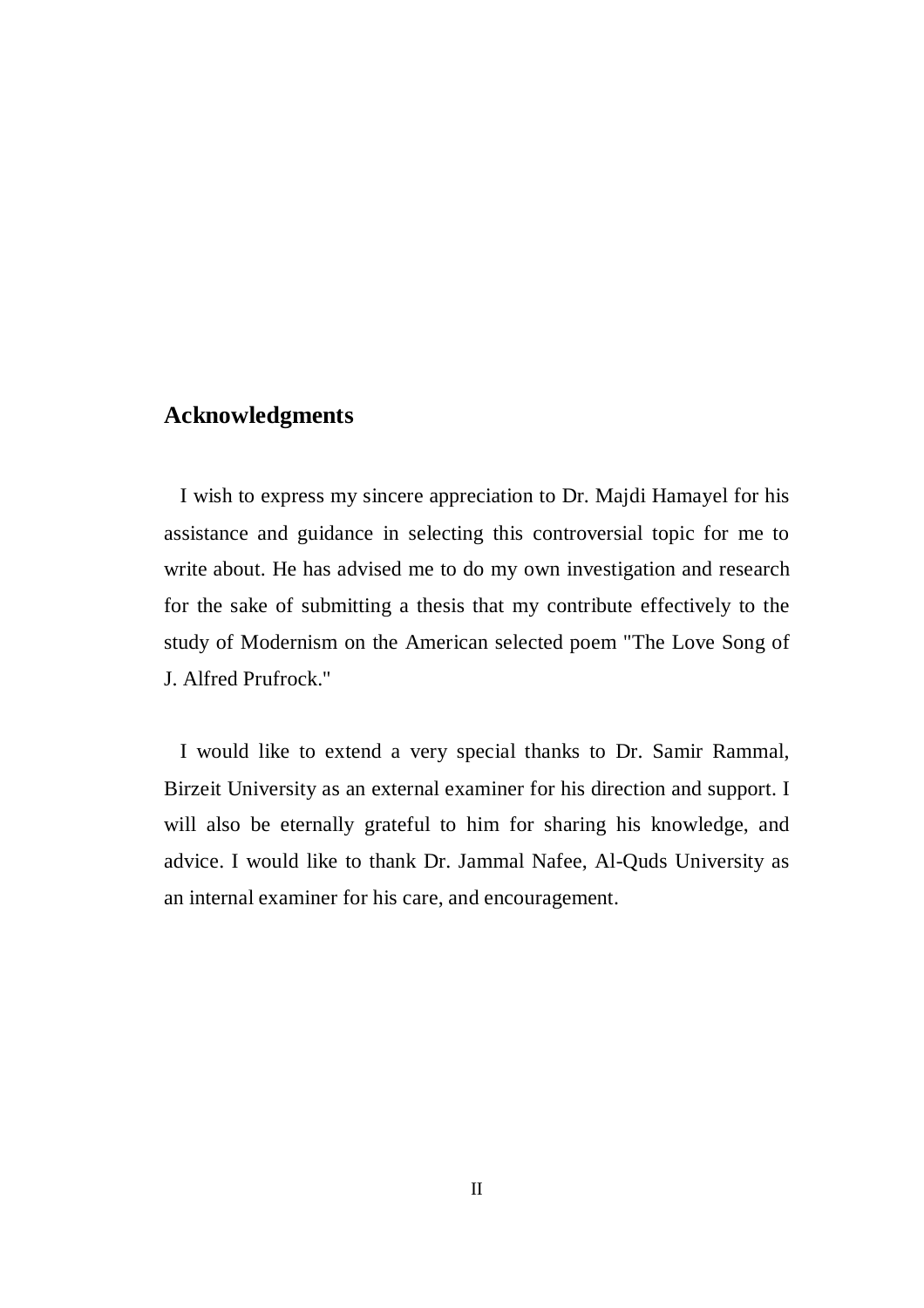## **Abstract**

 This thesis examines the influence of modernism on the American poetry in the  $20<sup>th</sup>$  century. It focuses on T. S. Eliot's dramatic monologue "The Love Song of J. Alfred Prufrock". As one of his significant contributions to the American literature.

 The study aims to acquaint the reader with T. S. Eliot as a major modernist poet in the twentieth century, and to manifest the nature of poetry that Eliot believed as modern. The main objective of this research is to analyze the poem through modernist's eyes and show which aspects are modern and why. The study briefly discusses the extent to which modernism has an obvious effect on the poem. It also discusses why modernism was needed at that time. Besides, it clarifies to what extent Eliot was learned in reflecting the distinguishing features of his poetry in the selected poem. The researcher uses the analytical descriptive method to analyize the poem, and the historical method to collect all the information possible.

 The research concludes that Eliot uses images to serve his goals and purposes, to disclose the hidden meanings of things, and to bring the core of the problem to the surface. He employed images to strive always for concentration, which imagists were convinced was the very essence of poetry. The thesis also concludes that reading "The Love Song of J. Alfred Prufrock" is needed, and some interested learners find it frustrating. Eliot's poetry exemplified by "Prufrock" displays the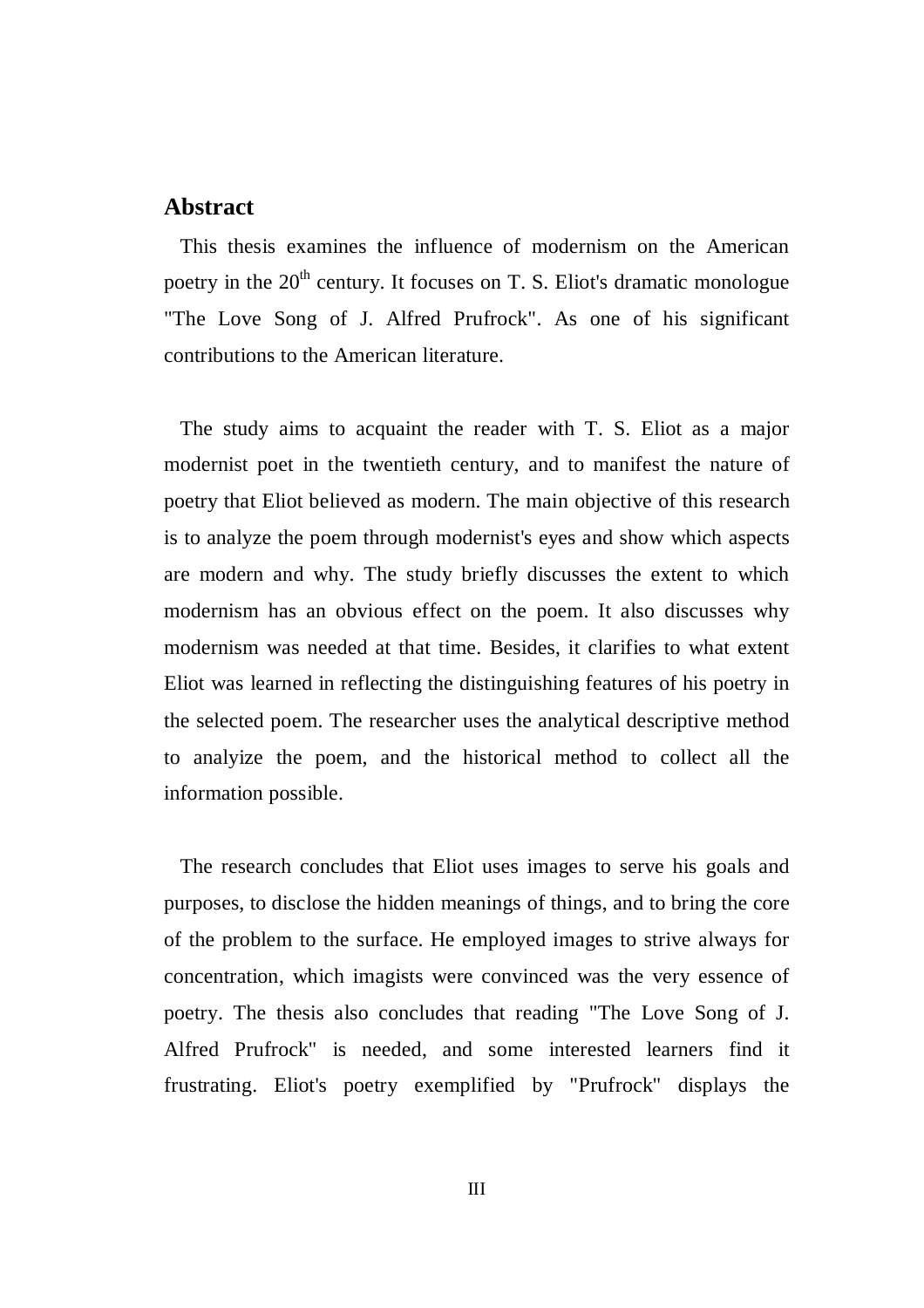structures related with fragmented reality clearly very severe in the years between the two wars. His poetry breaks with the previous standards of English and creates an essential rapture. The study finds that the modern aspects noticed in the selected poem indicate the disease of neuro selfabsorption, and the loss of faith and meaning in life. Prufrock is merely a symbol for a general disease.

 The researcher recommends that further researches should be conducted in similar fields, for example, the American novel and short story because literature and culture are the mirrors of nations for they reflect their concerns, ambitions, and aspirations.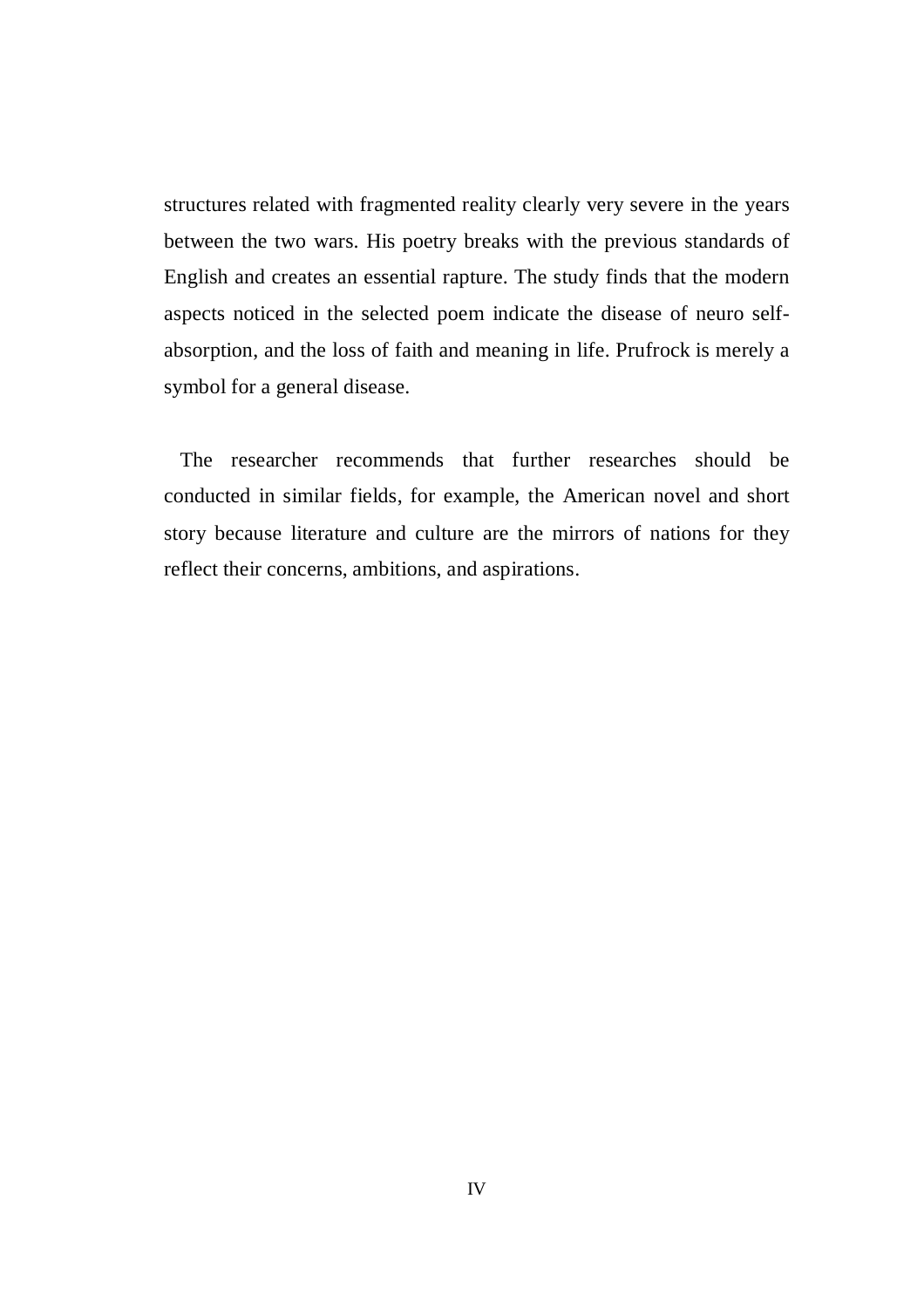# **Table of Contents**

|                                                                        | $\mathbf I$   |
|------------------------------------------------------------------------|---------------|
|                                                                        | $\mathbf{H}$  |
|                                                                        | III           |
|                                                                        | $\mathbf{IV}$ |
|                                                                        | VI            |
| <b>Chapter One: Introduction</b>                                       |               |
|                                                                        | 1             |
|                                                                        | 3             |
|                                                                        | 3             |
|                                                                        | 3             |
|                                                                        | 3             |
|                                                                        | 3             |
|                                                                        | 4             |
|                                                                        | 4             |
|                                                                        | 4             |
| $1.10 \text{ Tools} \dots 1.10 \text{ Tools}$                          | 4             |
|                                                                        | 4             |
|                                                                        | 5             |
|                                                                        | 5             |
|                                                                        | 5             |
|                                                                        | 5             |
| <b>Chapter Two: Literature Review</b>                                  |               |
|                                                                        | 6             |
|                                                                        | 6             |
| 2.2 The American Literature During the 18 <sup>th</sup> Century        | 9             |
|                                                                        | 12            |
|                                                                        | 14            |
|                                                                        | 21            |
| 2.5.1 What is the impact of modernism on the selected poem?            | 22            |
| 2.6 How did Eliot restore the dignity of the American life and poetry? | 26            |
| 2.7 The effect of modernism on the American Literature                 | 28            |
|                                                                        | 35            |
| Section Two: The Influence of Modernism on the American Study          | 39            |
|                                                                        | 39            |
|                                                                        | 41            |
|                                                                        | 41            |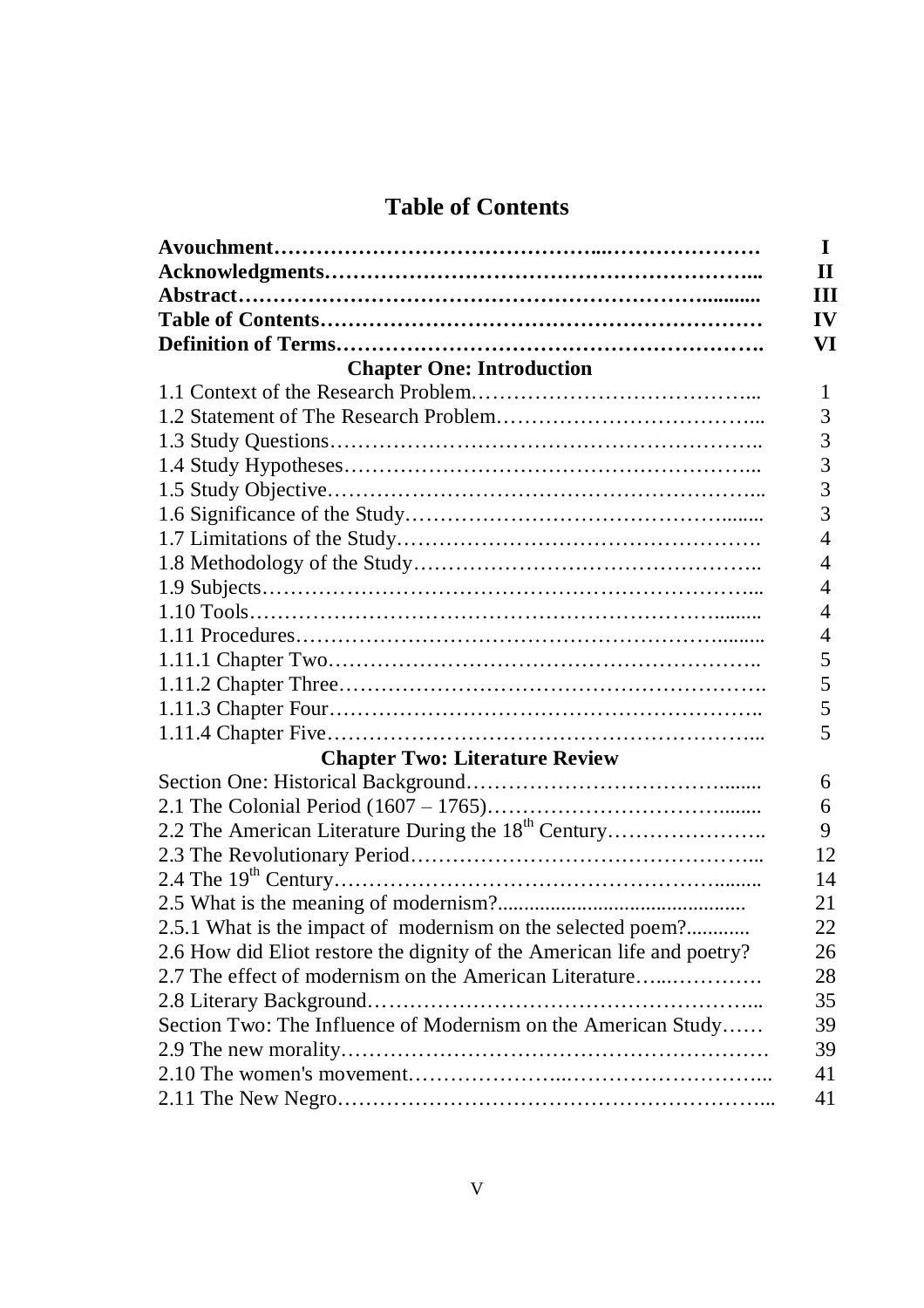|                                                       | 42 |
|-------------------------------------------------------|----|
| Section Three: Review of Previous Relevant Studies    | 44 |
| <b>Chapter Three: Research Design and Methodology</b> |    |
|                                                       | 48 |
|                                                       | 51 |
|                                                       | 51 |
|                                                       | 51 |
| <b>Chapter Four: Data Analysis</b>                    |    |
| "The Love Song of J. Alfred Prufrock"                 |    |
|                                                       | 55 |
|                                                       | 58 |
| <b>Chapter Five: Results and Recommendations</b>      |    |
|                                                       | 78 |
|                                                       | 79 |
|                                                       | 82 |
|                                                       | 85 |
|                                                       | 90 |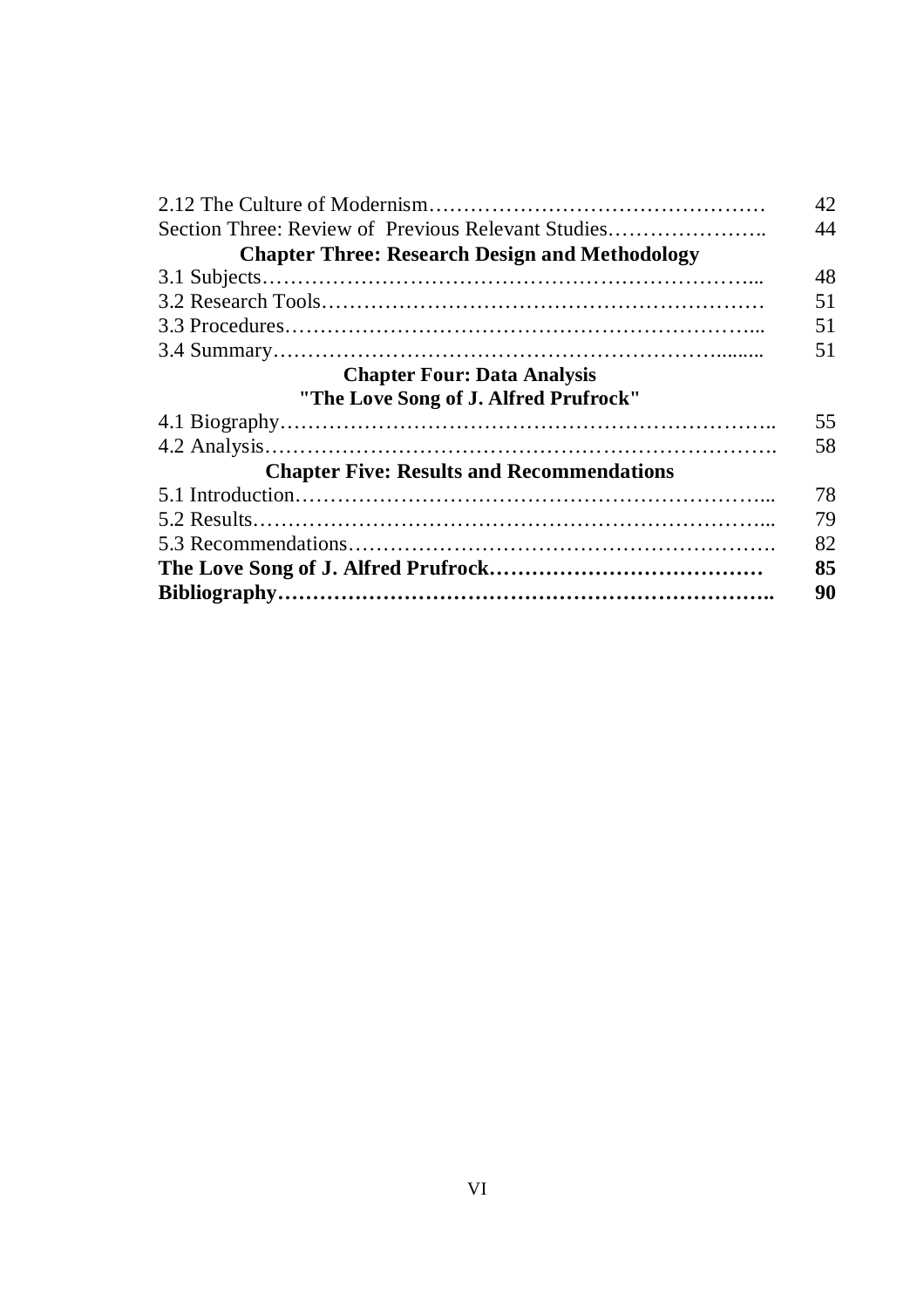## **Definition of Terms**

Note:

 Items in this glossary of the research are taken from Holman etal. a Handbook of literature, New York Macmillan, 1986 and M. H. Abrams, a Glossary of Literary, Terms, Holt, Rinehart and Winston, 1971.

Genre: this term comes from French which means kind or "type". It is used in literary criticism to designate the distinct types or categories in which literary works are classified according to form, technique or, sometimes, subject matter. The traditional genres include tragedy, comedy, epic, lyric, and pastoral. Recently novel, short story, and essay are included (Safadi, 1996).

Aestheticism: less coherent movement than a way of thinking about art and culture that appeared first in France in the mid-nineteenth century, and subsequently in Britain from the 1860s, and America from the 1880s. Its doctrine is described by the slogan 'art for art's sake', a translation of a phrase that became current in France in the first halt of the nineteenth century, 'l'art pour l'art' (Lipking & Lawrence, 1971).

Naturalism: aesthetic movement of the late  $19<sup>th</sup>$  century to early  $20<sup>th</sup>$ century. The movement was inspired by the principles and methods of natural science, especially Darwinism, which were adapted to literature and art. In literature, naturalism extended the tradition of realism, aiming at an even more faithful, pseudoscientific representation of reality, presented without moral judgment. Characters in naturalistic literature typically illustrate the deterministic role of heredity and environment on human life. The movement originated in France, where its leading exponent was Emile Zola. In America it is associated with the work of writers such as Stephen Crane and Theodore Dreiser. Visual artists associated with naturalism chose themes from life, capturing subjects unposed and not idealized, thus giving their works an unstudied air. Following the lead of the Realist painter Gustave Coubet, painters chose themes from contemporary life, and many deserted the studio for the open air, finding subjects among peasants and tradespeople, capturing them as they found them. As a result, finished canvases had the freshness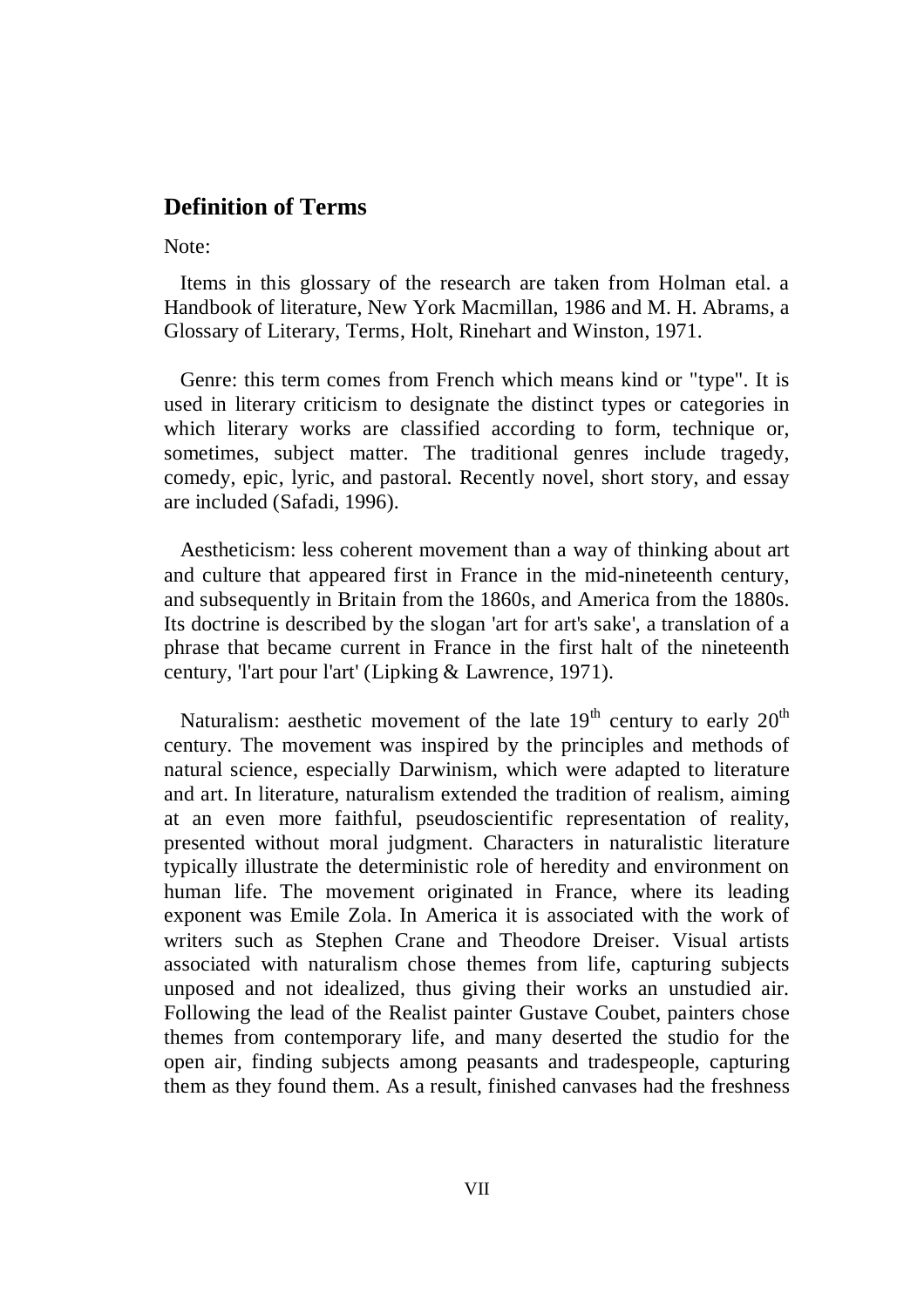and immediacy of sketches. Zola, the spokesman for literary naturalism, was also the first to champion Edouard Manet and the Impressionists (see Impressionism). While naturalism was short-lived as a historical movement, it contributed to art an enrichment of realism, new areas of subject matter, and a largeness and formlessness that was closer to life than to art. Its multiplicity of impressions conveyed the sense a world in constant flux (Baym, 1994).

Modernism: the process of abstraction associated with the cubism and other manifestation of he avant-grade, and it has been argued that cubism provides the paradigm for the fragmentation and juxtaposition of images characteristic of the literary modernism Eliot's "The Waste Land". The term is widely used to describe a variety of tendencies within the European, and especially Anglo-American literature of the early twentieth century. Virgina Woolf captures something of the essential experience of modernism when she remarks (1924) that 'in or about December 1910, human character' (Macey, 2000).

Free Verse: poetry written in a casual or unpatterned rhythm similar to spoken language (Snodgrass, 2000).

Romanticism: an early  $19<sup>th</sup>$  century movement that elevated the individual, the passions and the inner life. Romanticism, a reaction against neoclassicism, stressed strong emotion, imagination, freedom from classical correctness in art forms and rebellion against social conventions (Vanspanckeren, 1994).

Stream of Consciousness: in literature technique that records the multifarious thoughts and feelings of a character without regard to logical argument or narrative sequence. It is a literary technique that presents the thoughts and feelings of a character as they occur. The stream of consciousness, as it was refined after WWI, is a mood of narration that undertakes to capture the full spectrum and flow of character's mental process, in which sense perceptions mingle with conscious and halfconscious thoughts, memories, feelings, and random association (Safadi, 1996).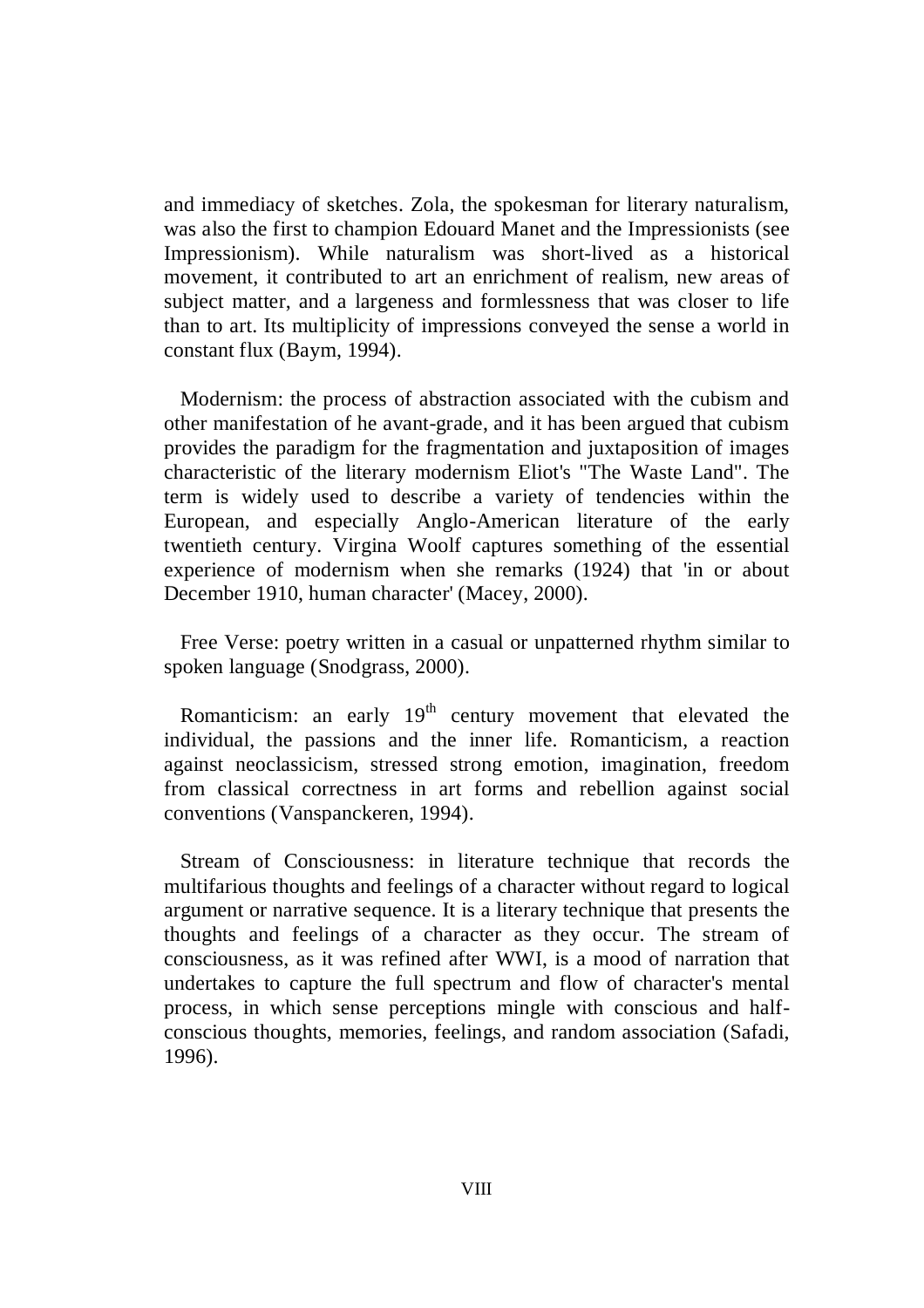Transcendentalism: this movement emerged after 1830 in the works of Emerson, Thoreau, Margaret Fuller and Ellery Channing. It has a distinctive pattern from the New England Puritan background. At the core of transcendentalism thought lay certain clear, concepts. One was the recognition of imagination or intuition as a faculty enables man to transcend sense, experience and logic and to arrive at a direct apprehension of reality (Brown & Flanagan, 1976).

 Image: concrete representation of an object or something seen (Snodgrass, 200).

Enlightenment: an  $18<sup>th</sup>$  century movement that focused on the ideals of good sense, benevolence, and a belief in liberty, justice, and equality as the natural rights of a man (Vanspanckeren, 1994).

Victorian: a term used to designate broadly the literature written during the reign of Queen Victoria (1837 – 1901) or its characteris-tics (Safadi, 1996).

Sympolism: according to Symons, Symbolism in literature is a form of expression at the best but approximate, essentially but arbitrary for an unseen reality apprehended by the consciousness (Peasley, 2007).

Dramatic Monologue: it is a poem in which we hear the words and thoughts of a character in a situation; the character is not straitforwardly the author, he is the dramatic invention of the author (Macrae, 1980).

 Irony: the term is widely used and in a number of related sense in rhetoric and literary theory. The basic rhetorical definition of irony is a figure of speech in which the intended meaning is the antithesis of the literal meaning of the words used (Macey, 2000).

Realism: in the broadest sense, realism is simply fidelity to actuality in its representation in literature. In this sense it has been a significant element in almost every school of wring in human history. In more limited terms, it is the movement which arose in the nineteenth century, at least partially in reaction against romanticism, which was centered in the novel and was dominant in France, England, and America from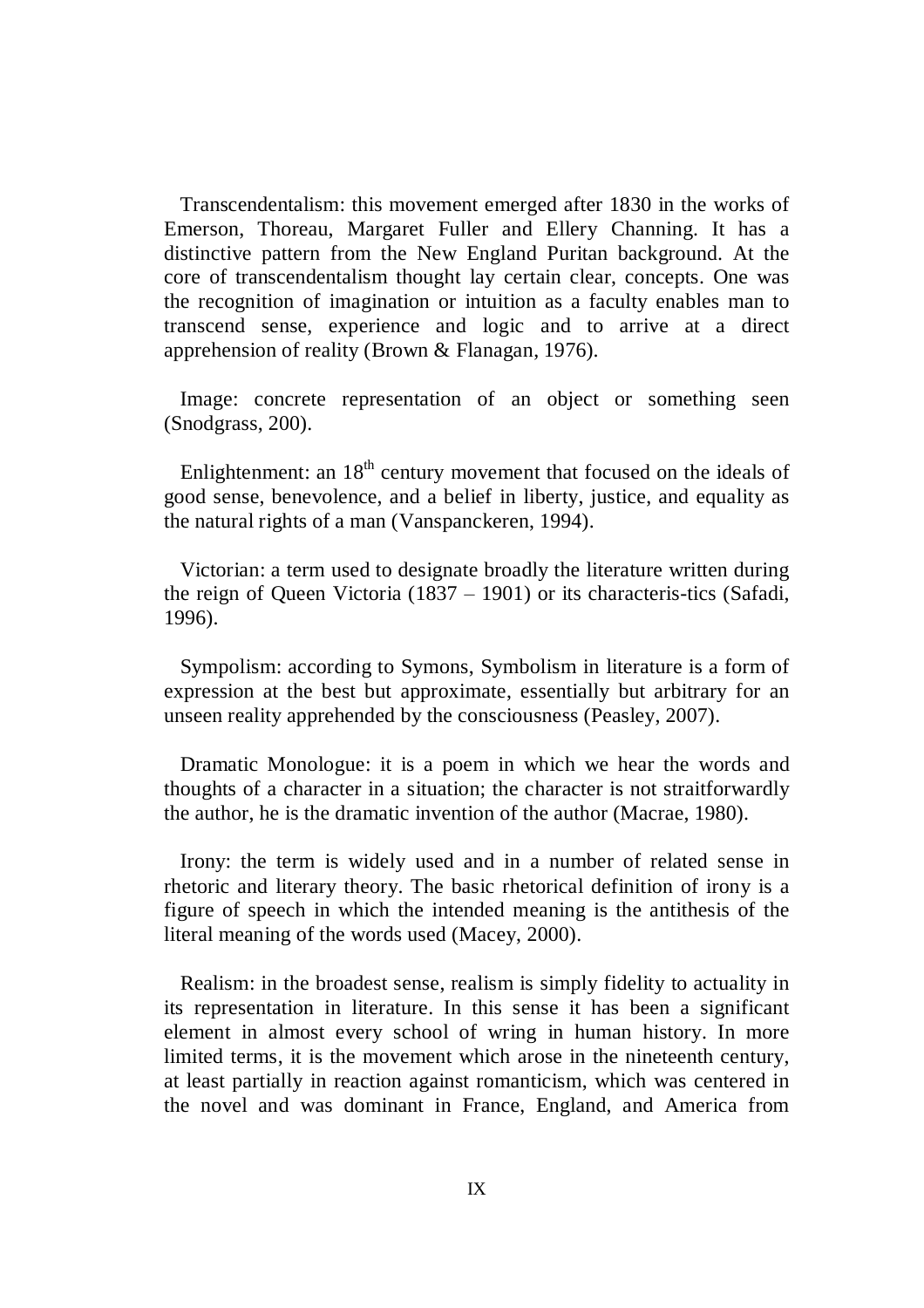roughly mid century to the closing decade when it was replaced by naturalism (Safadi, 1996).

Neoclassicism: an 18<sup>th</sup> century artistic movement, associated with English tenement, drawing on classical models and emphasizing reason, harmony and restraint (Vanspanckere, 1949).

 Point of View: this term signifies the way a story gets told-the perspective established by an author through which the reader is presented with the characters, actions, setting and events which constitute the narrative in the work of fiction (Safadi, 1996).

Existentialism: a philosophical movement embracing the view that a suffering individual must create meaning in an unknowable, chaotic and seemingly empty universe.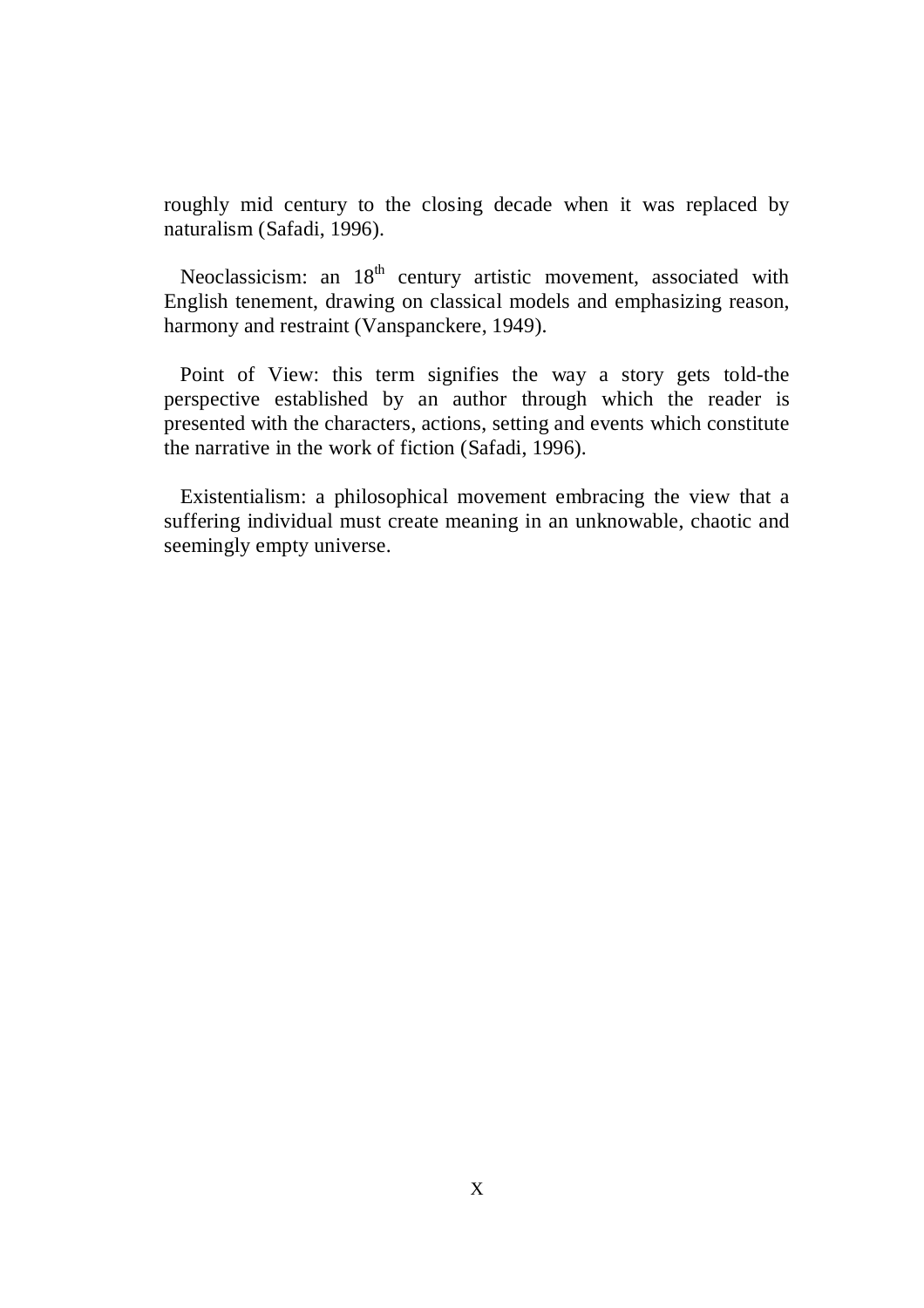## **Chapter One**

## **Introduction**

#### **1.1 Context of the Research Problem**

Shi (1977: 810) pointed out that during the early twentieth century a series of scientific ideas connected to Darwin and Einstein helped to inspire a revolution in the minds of many intellectuals and creative writers. This new modernism is now counted as ranking with the Enlightenment and Romanticism in its sweep and Significance as some observers indicated. It has been noted that the modernist world with all its previous values disappeared. Karl Marx said, "All that is solid melts into air." Modernism emerged out of a widespread understanding that Western Civilization was entering an era of confusing change. New scientific discoveries joined together to transform everyday life and to yield new forms of artistic expression. Nineteenth century writers and artists accepted the idea of accessible public world which they could be watched readily and represented accurately. Consequently, they concluded that the subconscious mind regions of the psyche were more interesting and strongly effective than reason, common sense, and logic. In different arts, such interests brought about abstract writing that sought to represent the artist's inner mood more than a recognizable image of an external object, atonal music, free verse in poetry, stream of consciousness narrative and interior monologues in stories and novels.

 Prior to World War One, poets rebelled against the conventional poetry of the Victorian age and aspired to the early literary revolutionaries. Here Walt Whitman and Stephen Crane were the prominent forerunners of modernism. A strong and sudden change happened in the 1920s as poetry at that time gained force and manifested a remarkable shift. For example, the change of the new interest in values caused by the war and fuelled jumps of the possibility of new horizons in poetry. Take T. S. Eliot; for instance, he described in a lifelike way the spiritual loss and emptiness of industrialized civilization. It is worthwhile to mention that poets became interested in their native culture. Many turned to the folk culture of the American Indians for inspiration (Hayden 1992: 442).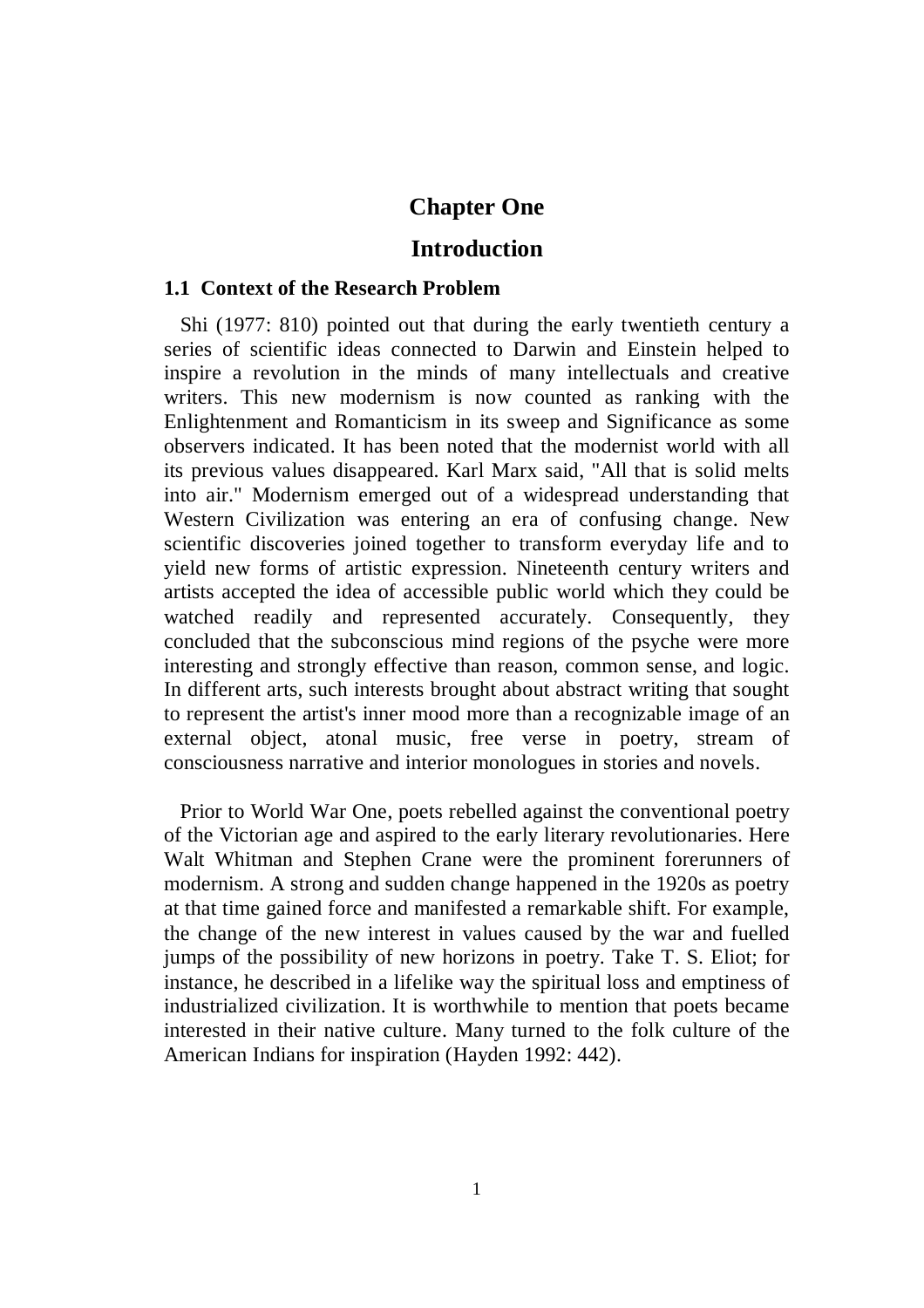Matthews (2004) states that, "English literary texts in their form and content were subjected to a radical change in the years between 1914 – 1918 during the period of World War One. The war confirmed and reinflected the new techniques that Eliot has been experimenting with the past six years as an American emigrant in London across the time of the conflict. Moreover, the war noticeably reoriented their subject matter as they moved away from the interests in aestheticism and society which showed their earlier work. According to Matthews the war raised more uncertainties related with issues of gender, social policy, masculinity and sexual differences. Such doubts were strengthened with the return of deformed, wounded and shell-shocked from the Western Front. All of these issues reflected in the texts written immediately in response of the European crisis and in those that later reflected upon it. For this reason, some of the forces, traumas, and doubts reflected in literature of seemingly hastened historical change.

 In 1948, T. S. Eliot was awarded the Nobel Prize for literature. It was an excellent honor and a welcome breakthrough to modernism by the selection committee. The 1948 choice for literature was brave enough to approve Eliot's international reputation. Eliot was not entirely unknown in 1922. Generally, his two earlier volumes of poetry, Prufrock, and other Observations 1917 and Poems 1920, were brief. In addition, they alluded to a brave experiment and their mood was too great to oppose. All of this had met with resonance among the people who read Eliot's poetry. And some of their disenchanted, strangely threatening lines obtained a certain independent circulation:

> I grow old … I grow old … I shall wear the bottoms of my trousers rolled. Shall I party my hair behind? Do I dare to eat a peach? I shall wear white flannel trousers, and walk upon the beach. I have heard the mermaids singing, each to each. I do not think that they will sing to me.

Early and late, Eliot wasn't caught in the traps of optimism. The mermaids would not sing to him. But it was the Waste Land, no more optimism than its predecessors, that made Eliot an international figure (Gay 2008: 221). T. S. Eliot was the twentieth century criterion author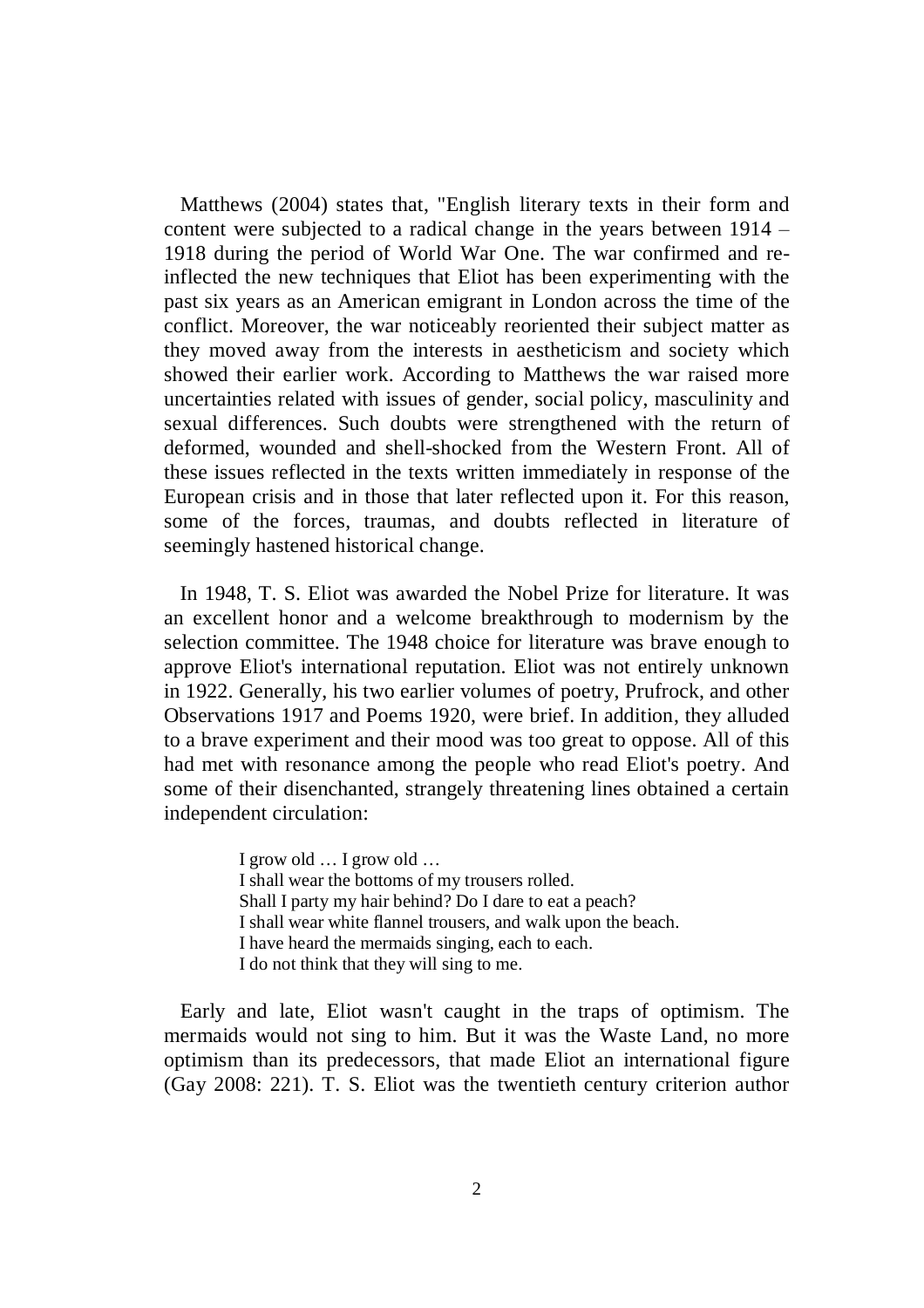critic. He wrote his memorial verse during a period of emotional disorder and personal re-evaluation. Thus, this gave voice to the past World War shock that made the generation feel doubtful about the future of civilization (Snodgrass 2000: 75).

### **1.2 Statement of the Research Problem**

For Middle Eastern students with a very limited exposure to the American literature, this research offers a selected piece of literary work pre-WWI literature.

### **1.3 Study Question**

The study sought to answer the following questions:

- 1. What is the effect of modernism on the selected poem?
- 2. Why did modernism become necessary in that period of time?
- 3. What are the characteristics, suggested of T. S. Eliot, that have been reflected in this poem?

### **1.4 Study Hypotheses**

 The primary concern of this research is to discuss the impact of modernism on the selected masterpiece.

- 1. To what extent is the effect of modernism clear in the poem.
- 2. Modernism was unavoidable at that time.
- 3. To what degree was T. S. Eliot successful in reflecting his characteristics in this masterwork.

### **1.5 Study Objectives**

- 1. To familiarize the reader with a major modernist poet in the American literature in the  $20<sup>th</sup>$  century.
- 2. To evaluate the nature of poetry that Eliot believed in as modern.
- 3. To analyze the poem through modernist's eyes and show which aspects are modern and why.

### **1.6 Significance of the Study**

For Middle Eastern students with a very limited exposure to the modernist literature, this study will offer them a chance to be familiarized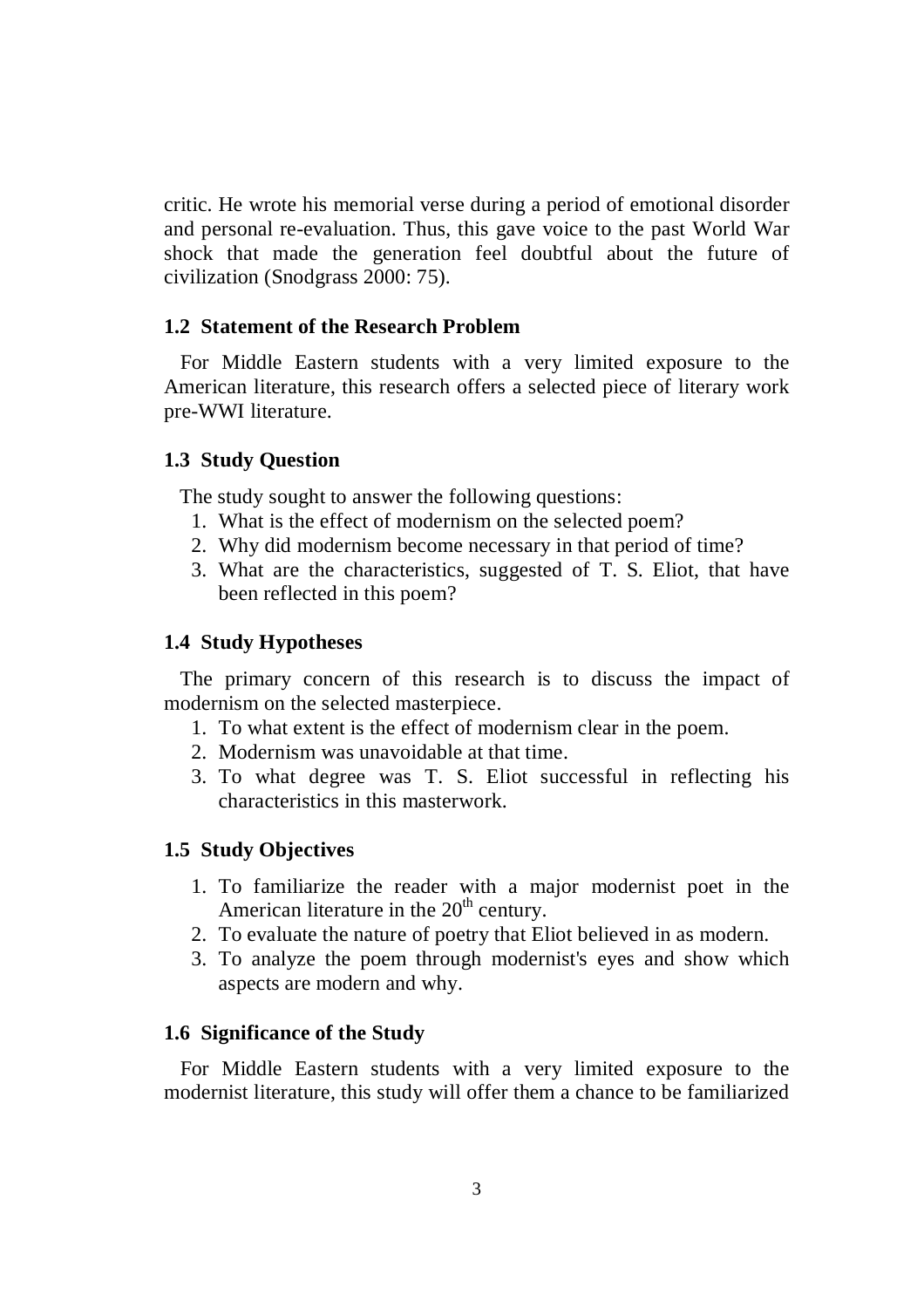with the major achievement of T. S. Eliot in the American literature. This study offers a selected piece of modernist literary works of T. S. Eliot pre-WWI literature. The focus is on one of his major works.

## **1.7 Limitation of the Study**

 The limitations include the lack of reference. It was difficult to obtain original references from the libraries in the country, particularly recent books in the filed of literature.

## **1.8 Methodology of the Study**

 The research methodology applied is the analytical descriptive through analyzing the poem, and the historical one to collect all the information possible.

## **1.9 Subjects**

 The study focuses on one subject which is literary modernism in the 20<sup>th</sup> century. In the course of this time, poets made secret departures in their disdain for traditional verse or appropriate subject matter as they learnt and practiced the expressive possibilities of language.

## **1.10 Tools**

 The study depends mainly on valuable references and all other research resources. It collects most of the information from books and magazines. The research deals with modernism and its influence on the above mentioned selected poem.

## **1.11 Procedures**

 This study comprises five chapters. The first chapter deals with the general concepts of the study it discusses the research significance, limitations and methodology. Finally, it outlines the main content of each chapter. The last chapter consists of final conclusions: (results and recommendation).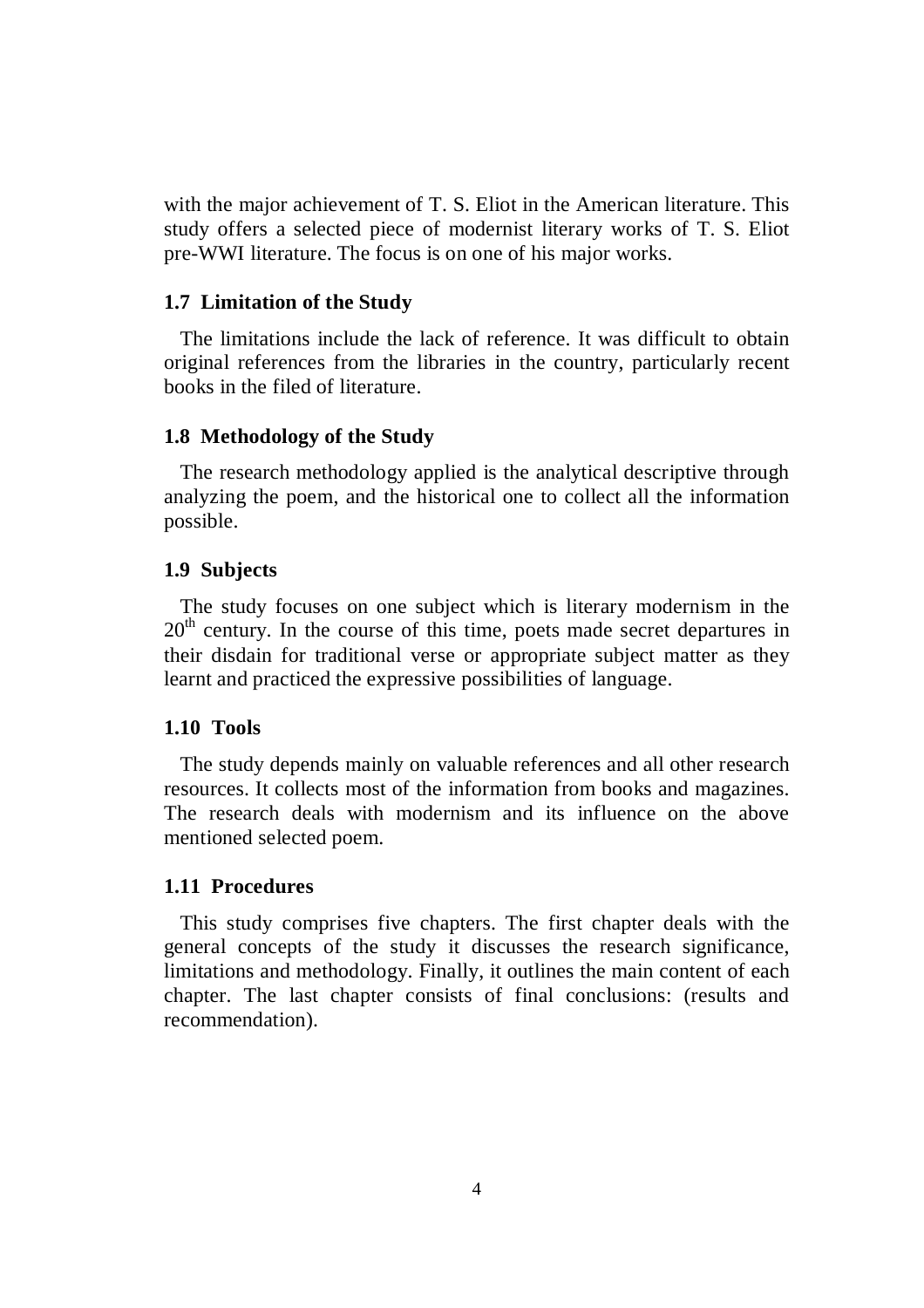#### **1.11.1 Chapter Two**

Chapter two is divided into three sections. The first one displays a short survey to the American Literature. It focuses on the Colonial America, the  $18<sup>th</sup>$  century, the revolutionary period, and the  $19<sup>th</sup>$  century. This section defines modernism and shows how T. S. Eliot restores the dignity of the American life and poetry. The main focus, however, is on the impact of modernism on the American Literature. Besides, the above mentioned section tells you the literary background.

 The second section of this chapter deals with the effect of modernism on the American study. It shortly discusses the new morality which reveals shifts in manners and morals in America specifically in collage campuses. This section evaluates the women's movement towards achieving their political liberty, and talks about the new negro as an angry spirit of protestation among blacks. The third section shows some earlier studies related to the topic.

#### **1.11.2 Chapter Three**

Chapter three states the research design and methodology. The study used the analytical descriptive method to analyze the poem through modernist's eyes and clarify which parts are modern and why. In addition to, this chapter employed the historical methodology to gather all the data potential and, contained subjects, research tools, procedures, and summary.

#### **1.11.3 Chapter Four**

Chapter four comprises the data analysis of the dramatic monologue "The Love Song of J. Alfred Prufrock" (1915).

#### **1.11.4 Chapter Five**

Chapter five shows the results of the research, and offers a set of relevant recommendations and suggestions for Middle Eastern students with a very restricted exposure to the American Literature.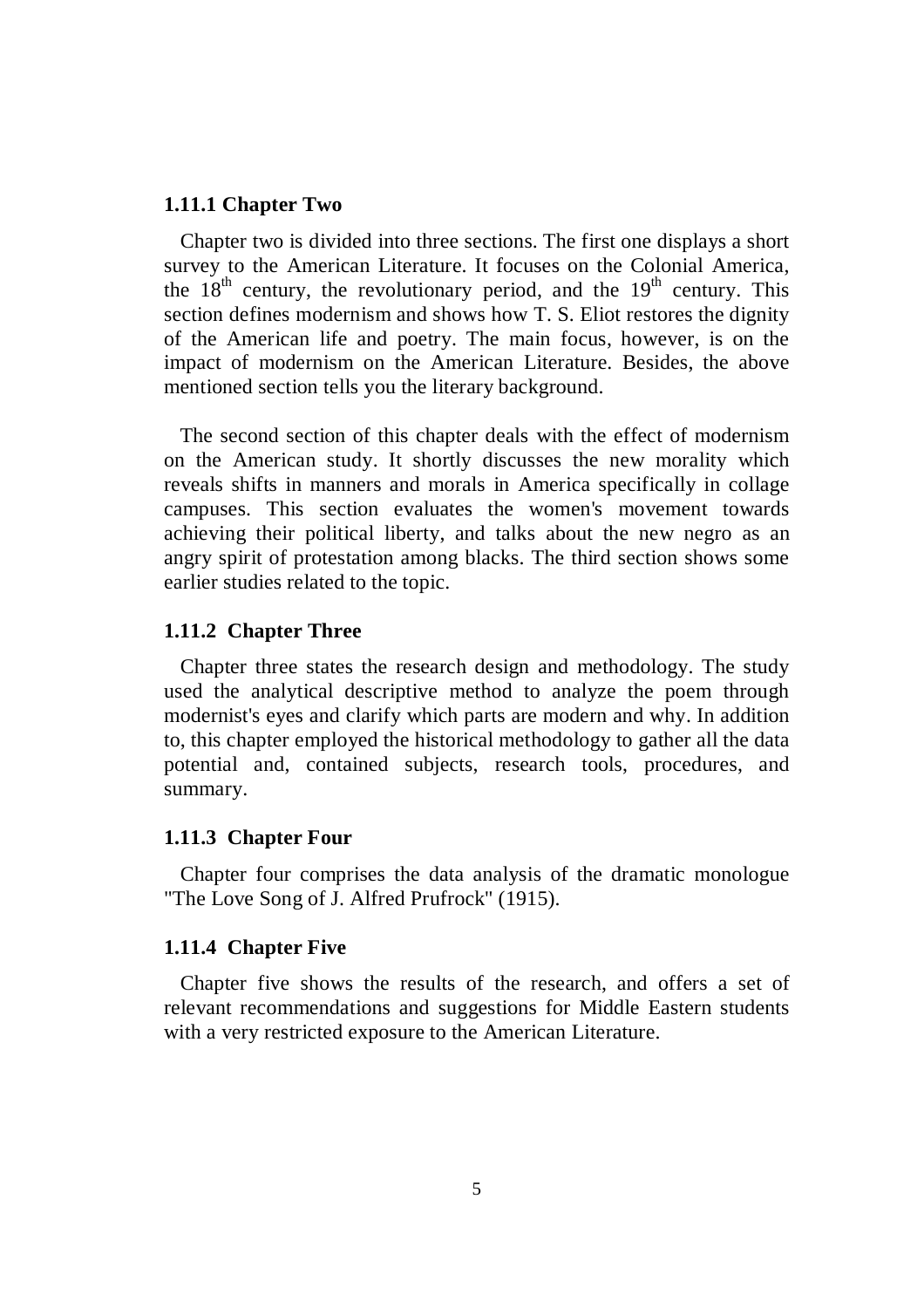## **Chapter Two**

## **Section One: Historical Background**

### **2.1 The Colonial Period (1607 – 1765)**

Robert (1957) points out that there seems now to be little doubt that the United States has produced, during the twentieth century, a distinctive literature worthy to take its place with the great literatures of other times and other people. There is no similar agreement for this, or for the sudden cultural maturity of people which, throughout nearly two centuries of political independence, has thought of itself as heterogeneous and derivative in its racial and cultural make-up. American writings of the past quarter – century give evidence of a literary renaissance which could come only from a long tradition and unified culture. This literary renaissance, the second to occur in the United States, must have both a history and a pattern of relationship within itself. It has not been obviously defined or understood, because literary historians have failed to comprehend it as an organic whole.

As stated by Robert, the theory of literary history was most generally held during the  $19<sup>th</sup>$  century proposed that, because almost all of the literature produced by citizens of the United States was written in English, and because literature is expression and can presumably be best described by the language in which it is expressed, American literature is, and always will be, a branch of English. Literature. The consequences of this theory was that too much emphasis was placed on the colonial period, on that part of the United States which most successfully preserved in British characteristics, New England , and on those authors, like Irwin and Howells, who discovered ways of using American "materials" without greatly violating British properties.

Allen and David stated that the history of America Stated with Settlement of Jamestown in 1607. Since the literature of a country is intimately connected with its history, we have to go right back to the earliest times for an understanding of American literature. True be bellesletters or literature of a purely aesthetic since came to be written in America only by about the close of the 18th century. It is argued that early writers may not be excluded from out history of American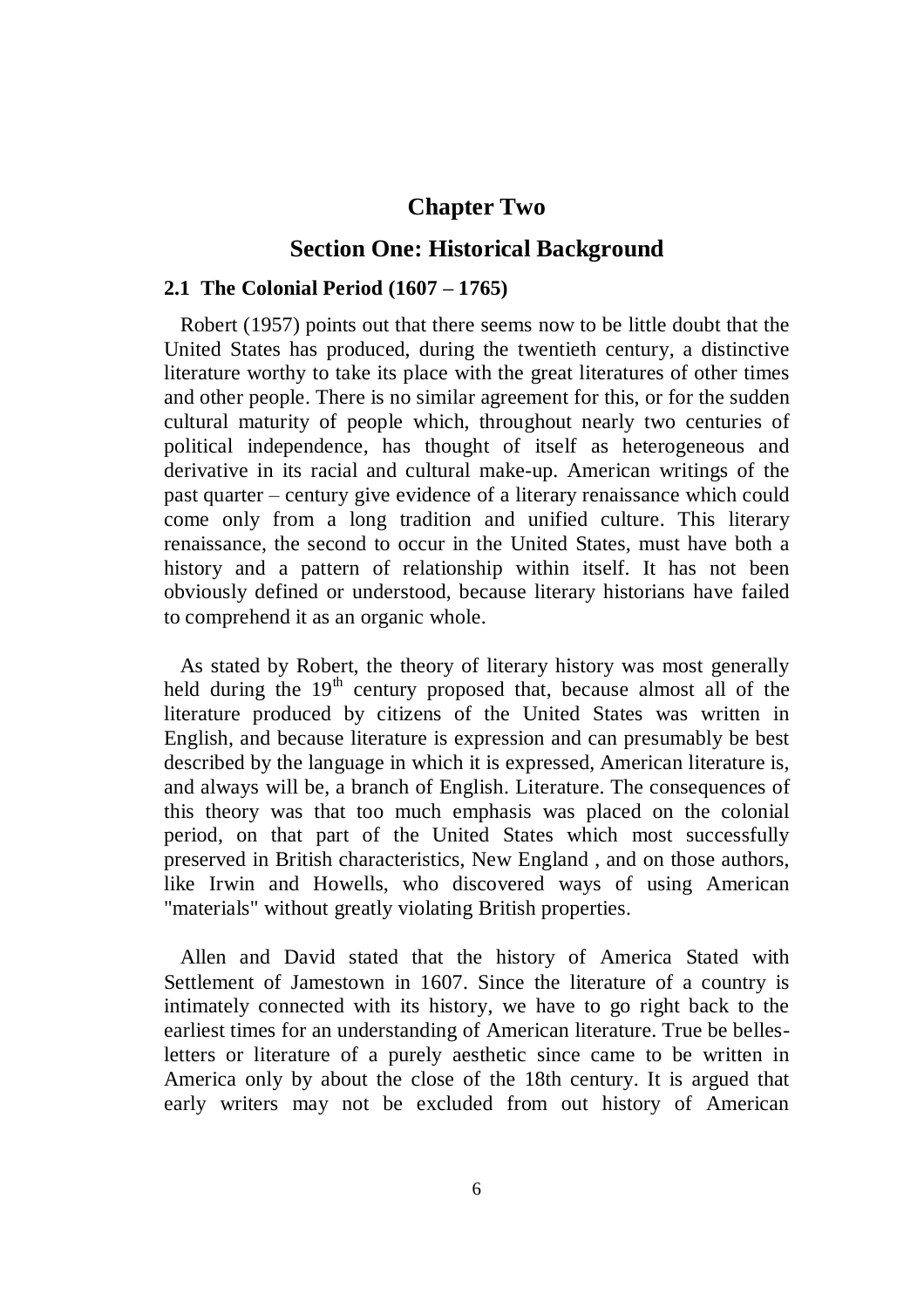literature. They were considered as founders and fathers of that literature. Martins (1976: 336) noted that it was worthwhile to mention that Captain John Smith, William Bradford and Mrs. Bradstreet, Edward Taylor all came from England. Their main mighty task was to build a commonwealth free from tyrannical rule of kings. They didn't care much for the writing belles-letter. They paid much attention to the accounts of travel, the descriptions of the land and faithful reports of colonial life. These hardy pioneers reflect their aspirations and hops, the trails and set – backs of those who were fighting against the wilderness. James Russel and Howells found how the nation grew in these writings of the first stage in American literary history:

> Strong thro' shifts, an' wants an' pains: Nursed by stern men with empres in their brains.

Colonial American Literature depicts the dangerous adventure, the hard work, and difficult decisions that went into the process of building a nation.

According to Martins, an important saga was formed in American history by their writings. The effect of Puritanism delayed long after the puritan movement expired in the  $18<sup>th</sup>$  century. It impregnated the new enthusiastic religions which arose in that century, and continued was a living force in the  $19<sup>th</sup>$  and  $20<sup>th</sup>$  centuries. The northern abolitionists showed all the Characteristics of Puritanism, which have still been evidence in the crusades for temperance, reform and world peace in our own time. "Hence it is only sensible that a student of American literary thought should trace it from the very beginning". Our Colonial literature became a great reservoir of material and inspiration for that of the  $19<sup>th</sup>$ century. For readers today it still provides an understanding of those bedrock American experiences which developed the national character and our peculiarly American institutions

Baym (1994) indicated that one of the most significant factors behind the colonial urge to write was puritan's excessive appetite for religious writings. Sharing Milton's desire to justify the was of God to man'. These writers produced a Voluminous literature composed of sermons, diaries and biographies and poems of religious nature. But the puritan's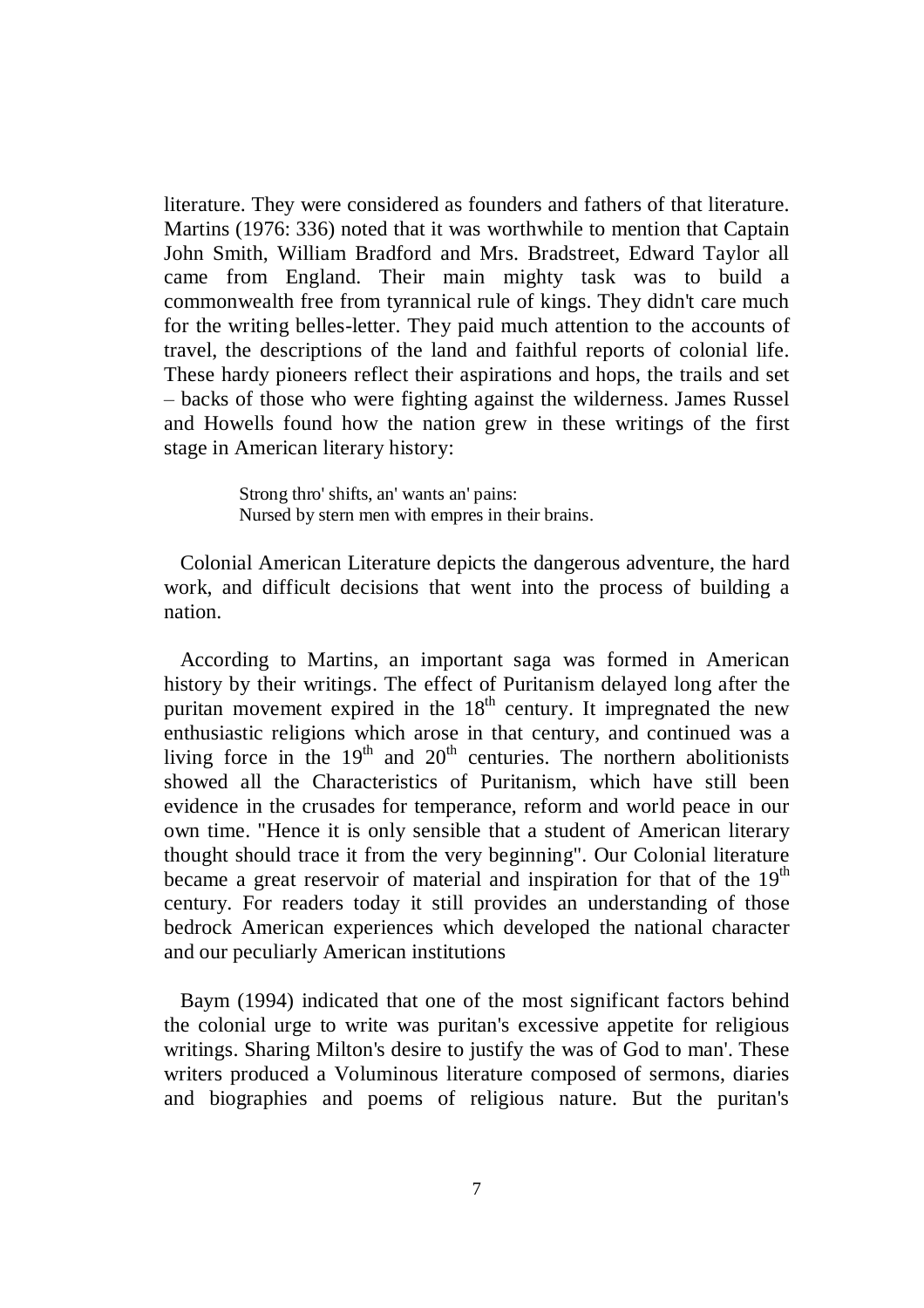subordination of form to matter prevented the production of literature of purely aesthetic nature. Consequently, we look in vain for a scrape of writing that maybe called belles-letters in the heap of colonial writings. It was by the end of the colonial period the border religious outlook, the sway of rationalism, and the dawn of nationalism soon created in America and atmosphere corrective with that of England.

As shown by Martins what was termed colonial period in American history extended from 1607 to 1765. During these years the literary output in America was almost too small. That a group of people who had their cultural lien in Europe should have given so little thought to literary composition seems rather strange till we look into factors that conditioned life in these early American Settlements. To the pioneer settlers, survival was the first and most vital problem. To fight against the wilderness, to convert a rugged forest into cultivable land, to hold out against adverse forces, elemental and otherwise were some of their gripping problems which shut out from their mind's thoughts of literary compositions. Lack of lesisure, therefore, chiefly accounts for the lack of a literature of high order ( Baym 1976: 111).

More over as sharers of the cultural tradition of England, the colonists did not feel the urge to create a literature of their own that would view with that of England and of Europe. They felt that they still belonged culturally to the old world and could still receive support from their parent country. It was only much later, after the winning of political independence that America felt the need for weaing herself culturally from England. Creating literature is often the result of a sense of oneness; of a spirt of nationality which the heterogeneous settlers of America were yet to feel. Mrs. Has said "The literature of people must spring from the sense of their Nationality". This sense of nationality was not felt by the colonists who still thought of themselves as part of England or of Europe. The fusion in the "melting pot" that Greveceour describes too place later and this is seen unmistakably in the very fibre of American literature of the revolutionary period (Baym 1976: 110).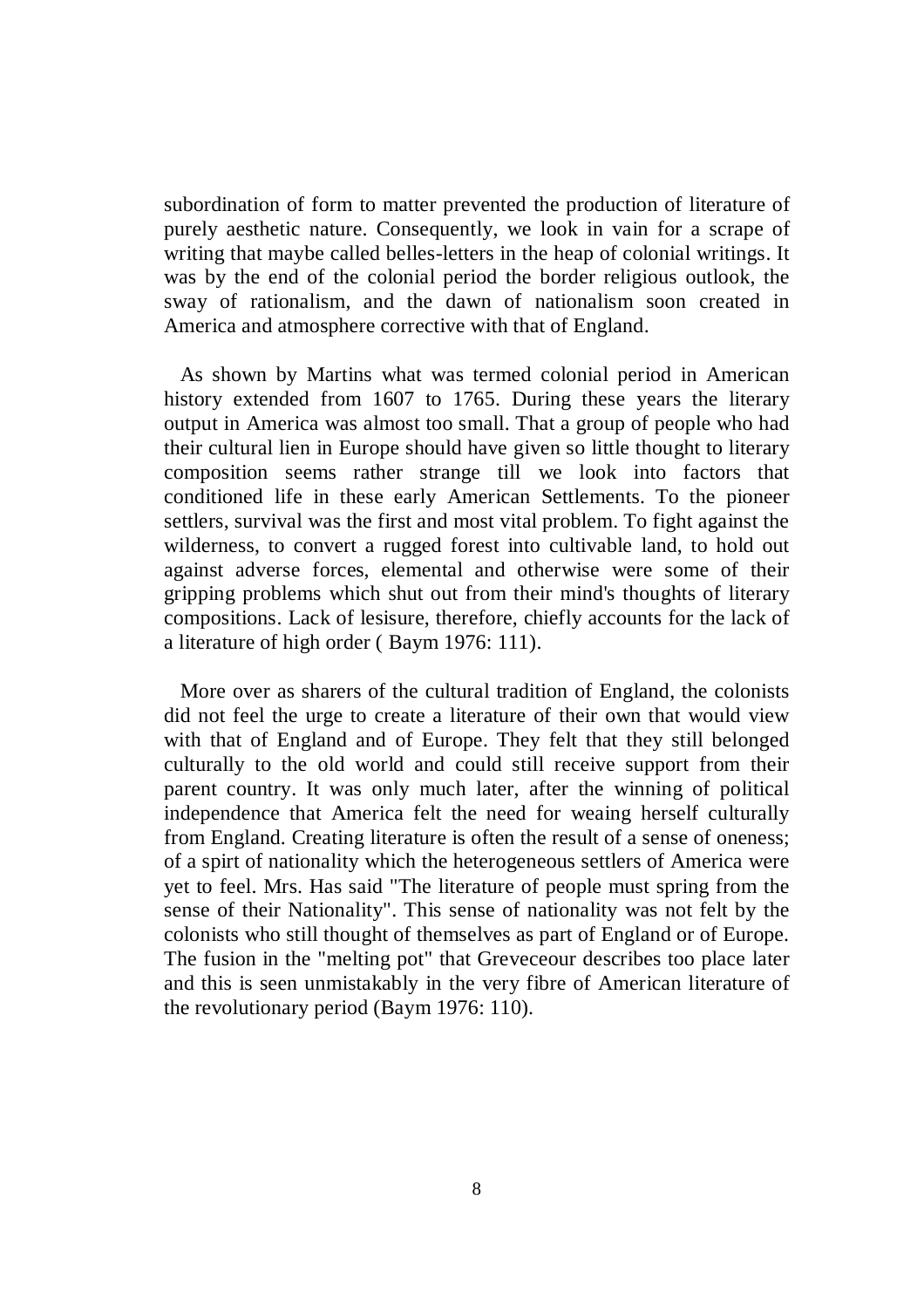The researcher predicts that:

The literature of the  $17<sup>th</sup>$  century was religious. It was personal literature in different dorms, such as diaries, histories, journals, letters, commonplace books, travel books and sermons. These early writings served either God or colonial expansion or both. Also, English literary traditions were faithfully imitated or transplanted. The  $19<sup>th</sup>$  century witnessed the emergence of a type of writing called the belles-letters.

# **2.2 The American Literature During the 18th Century**

By the end of the 18th century, American literature had experienced great and noticeable changes. The social and political conditions had by now assumed a shift and were highly conductive to the making of aesthetic literature. It was free from the handcuffs of theology, religion and utilitarian reasons.

 In the first place, most of the colonies had reached a provincial status. Travel and communication had improved. The postal system and the first sign of journalism appeared as a great boon to the people. For example, American's first Newspaper The Boston News was Issued in 1704 and so a number of periodicals sprang up. Journalism in this period indicated that people were taking interest in cultural and literary affairs instead of being indulged in material needs. The number of literate people was an important factor responsible for that change. For instance, for young men who wanted higher education, facilities were abundant in Harvard or Yale. Between 1704 and 1770 six new colleges arose in the Northern Province. The economic was prosperous and most colonial families were now self-supporting. Agriculture kept pace with industrial development.

Martins (1976:  $18 - 20$ ) noted that all of these things had their impact on literature. Leisure and standards of living were highly conductive to the production of a better literature than the  $17<sup>th</sup>$  century American had yielded. American character was influenced by the spreading revolutionary waves which brought into prominence, qualities like personal honor, chivalrous respect for womanhood and fondness for general entertainment. New classes like the gentlemen, statesmen and soldiers were now created. The south with its pleasure – loving nature experienced with a literary form so far undreamt in America, namely the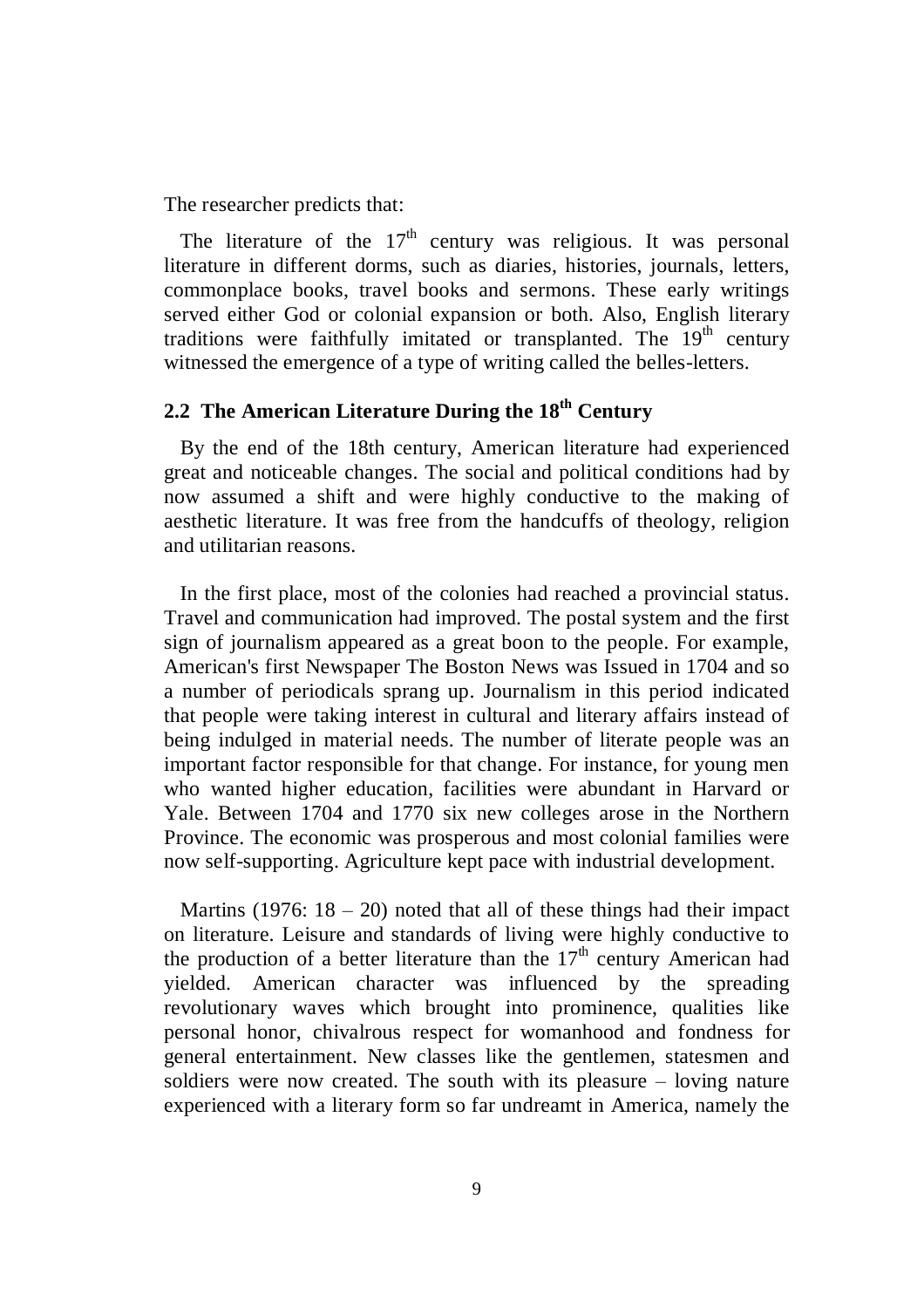drama. In the 18th century American religion was becoming broader. Religious toleration was great and material comforts made thoughts of the people turn to politics and business. The proofing pre-occupation with religion was gone and the loose in religious matters seemed to alarm such writers as Cotton Mather and Edwards. The very conceptions of God, man and universe were undergoing changes. The liberal tendencies gradually gaining momentum culminated in the bold assertions of Jefferson. Thomas Pain and Philip Freneau. Like Europe, America was under the sway Reason.

America now is becoming aware of the new literary trends and is trying to keep up with them. It was most encouraging that people were open to receive literary impulses from abroad. Benjamin Franklin, Byrd and Jone show their indebtedness to English prose writers. In the field of verse Dryden and Pope had their influence. American poetry of the  $17<sup>th</sup>$  century which was practically formals obtained from the discipline of the couplet that Dryden and Pope popularized. All the neo-classical trends were faithfully copied. This was a good thing in many ways and it went a long way to secularize literature. Literature in America had first to be made secular and it was the historic mission of that aspect of the classical word-order called the Enlightenment to liberate American thought and expression from theology.

As a result the literature produced in the decades just before the revolution achieved a surprising maturity as is evident in the works of Edwards. Crevecoeur, Benjamin Franklin, Freneau, Pain and others (Martins 1976: 20 – 22).

 The period 1765 to 1829 is remarkable as the settlers of the different colonies, who had immigrated from different parts of Europe were now beginning to think as one people. The fusion in the 'Melting Pot' took place during this period leading onto that sentiment found expression in the significant phrase "We the people the United States". The united political power of the Americans was first made manifest with the Stamp Act Congress of 1769 and went on right up to the year 1829. For while the colonies were resisting together the tyrannical imposition of taxis by the British Government. An international revolution was going on against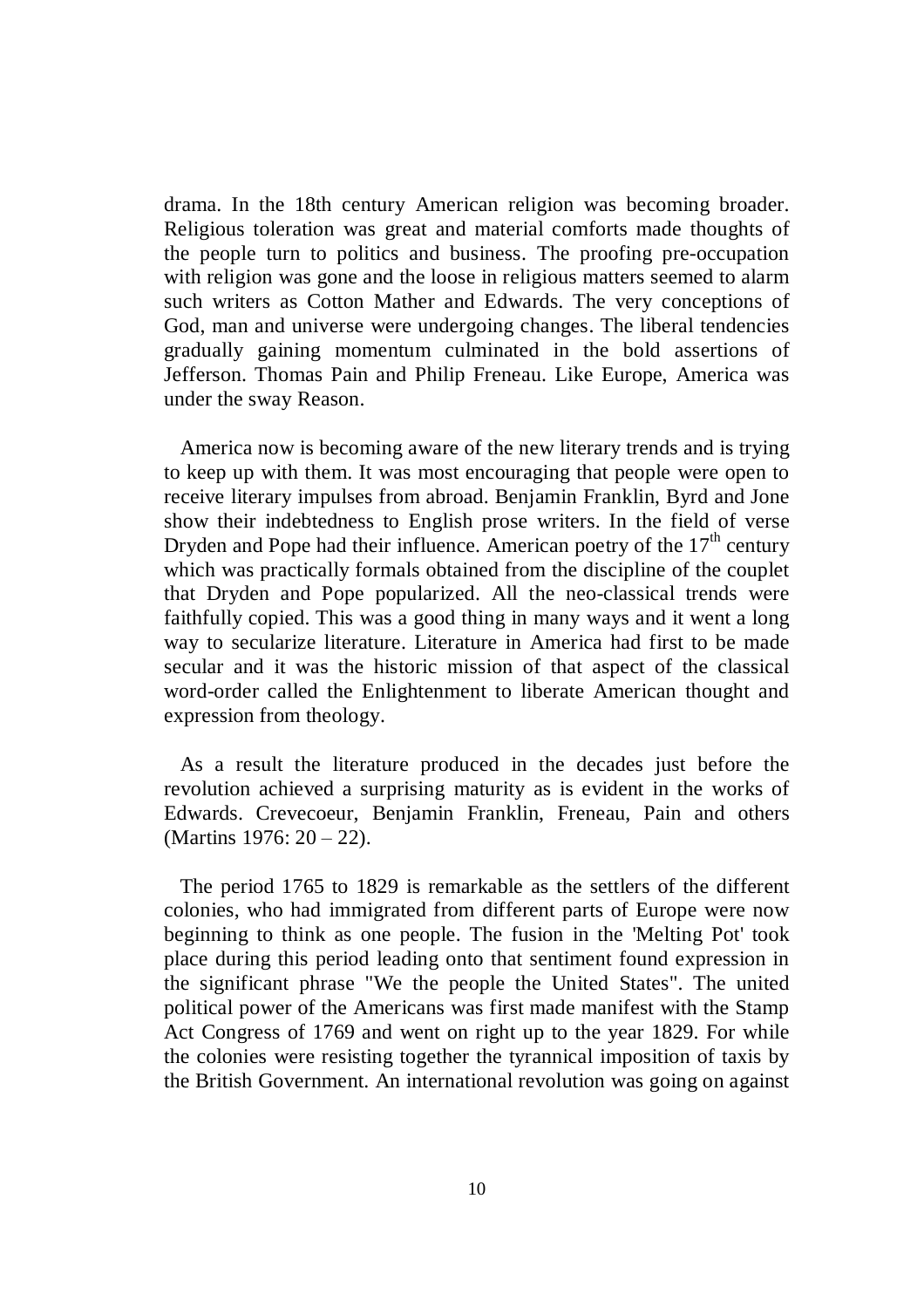the aristocracy. These trends had great bearing on American literature  $(1976: 25 - 27).$ 

 This was an age of great complexities and problems and rapid changes. The entire western civilization was bearing the weight of certain clashes, Mercantilism Versus Free Trade, Imperialism Versus Home Rule, Tory Versus Whig and Federalist Versus Republican. As an integral part of American character is the belief in the rights of the individual for his fullest possible development within a free society, providing justice and equality for all, the literature of this period is of great interest importance. For in the books written and speeches made during this period we come across repeated assertions of this. This newly awakened National consciousness was of a fierce nature. Americans were becoming extremely sensitive to criticism. The idea of inferiority to England was unthinkable. It was this spirit that made them aspire to creation of a distinctive literature of their own that had aesthetic and not merely utilitarian interest (1976:  $28 - 30$ ).

The researcher predicts that:

 It was not enough for the nationalists to have a very good literature of politics or an evenly religious literature that deserved praise. They felt the intense need to set up a tradition of belles-letters. In fact, America did not want to fall behind any other country in the ownership of poetry, fiction and the drama as they were the signs of a great culture. This was the spirit behind the literary attempts of such writers as Philip Freneau, the Connecticut Wits, William Cullen Bryant, and others. That was the attitude that motivated Washington Irwing and Cooper to look genuinely for material for romantic period that we get the finest expression of this spirit.

 The Declaration of Independence formed by Jefferson remains a classic. Along with the struggle for independence, American literature blossomed into a surpassing greatness. After the winning of independence, the following step was to win cultural independence for America. And a complete weaning of American letters from English tradition. This occurred with Emerson's declaration of cultural independence.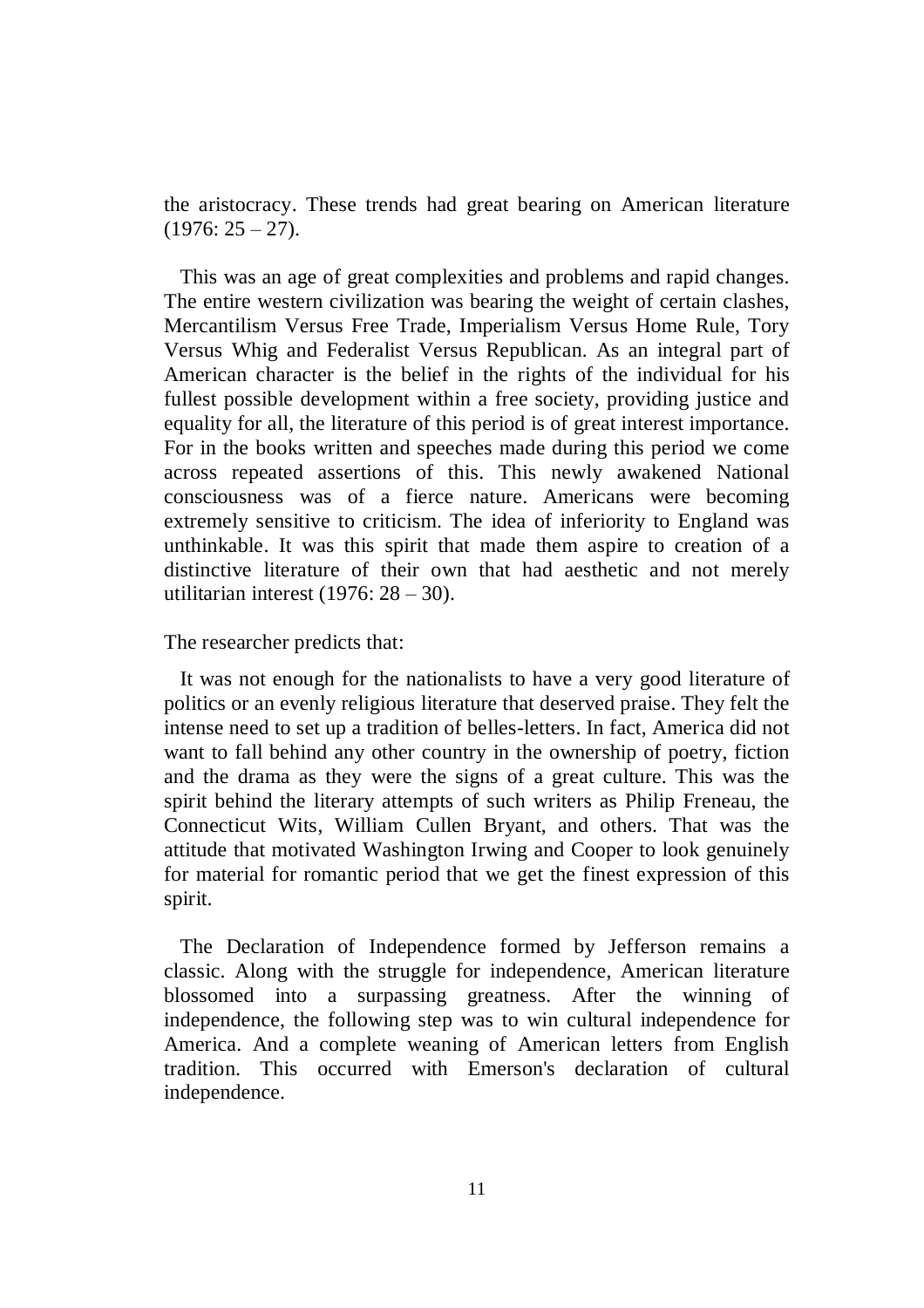#### **2.3 The Revolutionary Period**

 The tide of national feeling that overwhelmed America produced in its awakening a real interest in belles-letter in literature. That was not only informational or utilitarian. Finer literature started to rise as the writers were more self-conscious. Also, the education was spread among an enlighted public who were ready for that kind of literature. Many things were retiring into the background though they continued to be written. For example, accounts of long journeys, promotion tracts, sermons, histories and biographies that dominated the literary scene so far. The Gout' anticipated the personal essay as well as the short story even when propaganda was a motive as in Crevecoeur's letters. The most exciting work of the eighteenth century was "The Age of Reason" by Thomas Pain. The first part of this was published in 1794 and the second in 1975. Pain wrote this work as his "last offering" to mankind. His admitted aim was to give the human race a new religion that was agreeable with the massive changes that has swept over the social, political and intellectual horizons. With the same of clarity of thought and the force of expression he presented arguments meant to strike at the root of the established church. This work gave rise to such a noise that many felt Pain should be burned for blasphemy. In fact, many things that he said against Christianity were sure to sound as blasphemy to the believers. For example, Pain refused to confess to all churches declaring. He said, "My own mind is my own church"  $(1976: 30 - 31)$ .

His exaltation of reason Paine was a typical child of his age, the eighteenth century which believed in order and consistency. He was thoroughly committed to the mathematical world-view of Sir Isaac Newton according to whom this universe is a smooth, religious purposes brought upon him bitter denouncement. About his merits as a writer there can be no dispute. No man of his time was better able to express simply and clearly views which affected vast changes in political, social and religious constitution of western civilization. The researcher describes that the literature was servant of theology in the colonial period; it was the handmaid of politics during the revolutionary period. John Dickinson (1732 – 1808) was a pamphleteer and statesman of this time. Though he supported reconciliation he, was truly "the penman of the Revolution". "Lat regulations respecting the British colonies … considered" was an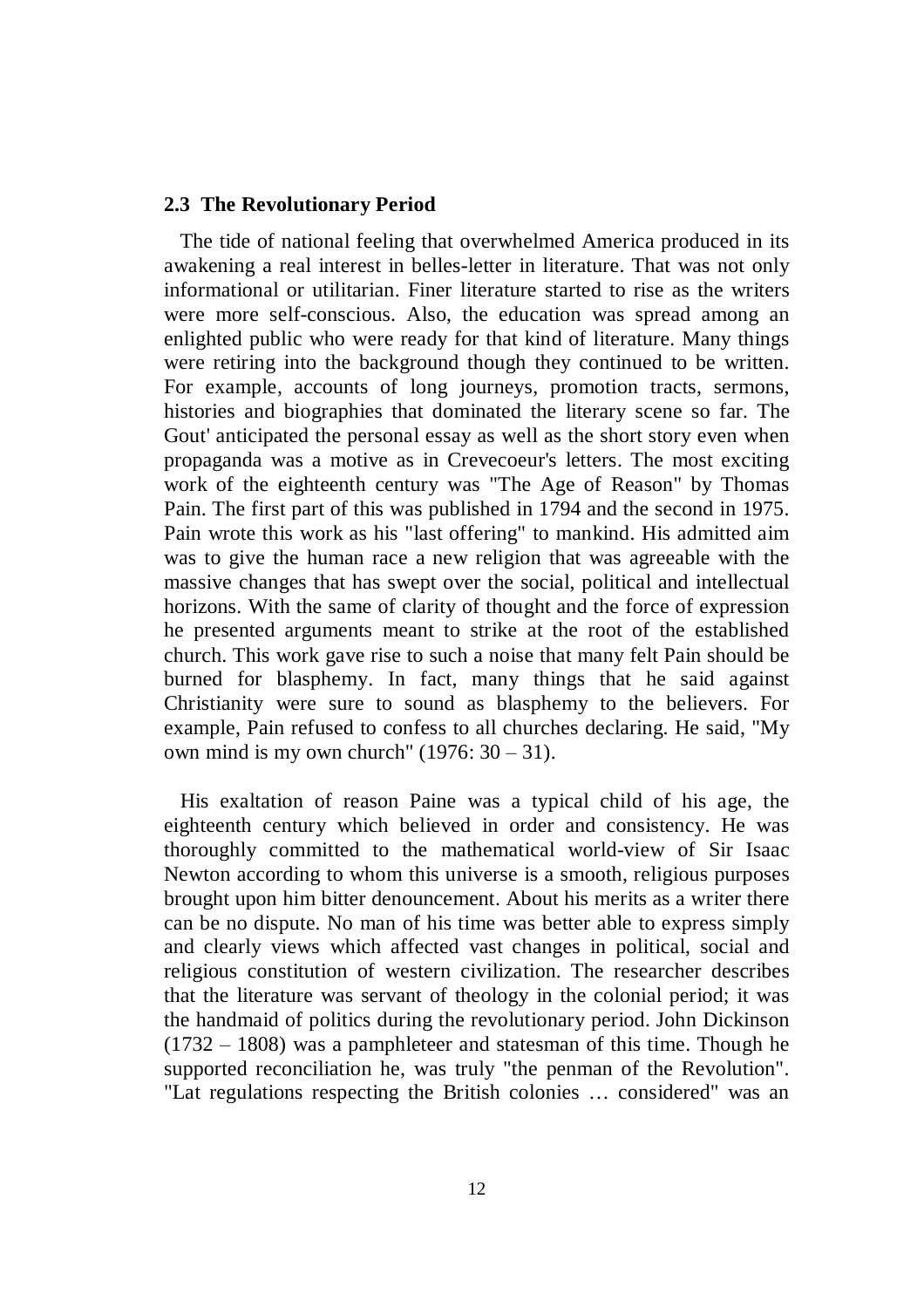attack on the Stamp Act. His letters for a Framerin in Pennsylvania were cautious and conciliatory in tone. Samuel Adams was a troublemaker and pamphleteer who wrote a stream of pamphlets under many pseudonym. Thomas Paine published his fifty page pamphlet Common Sense. This was a very brave attack on the British Crown and an eloquent request for revolt. Written in a potent brilliant style, it remains one of the most interesting pieces of propaganda literature ever penned. Paine mocked the idea of hereditary monarchy and proclaimed that one honest man was worth more to society "than all the crowned bad men that ever lived." Paine's conviction was that "nothing can settle our affairs so as an open and determined "Declaration of Independence" (1976: 46).

Martins explained that among good public speakers of the period was Patrick Henry. His "Speech in the Virginia Convention" deserves to be ranked a long with the greatest speeches in the English Language. It was the eve of the Revolutionary ware. The southerners were asking the question whether they should fight if war broke out in the north. In his Speech Patric Henry answered the question, carrying away his audience by the sheer force and eloquence of his speech. It ended on the magnificent note "as for me, give me liberty, or give me death." Benjamin Franklin also contributed his share to the political writings of this period in the form of two brilliant satires "Rules by which a Great Empire May be Reduced to a small one, and "An Edict of the king of Prussia" (1976: 25). Martins added that Thomas Jefferson (1743 – 1826) was one the greatest famous figures of the period. Later, he became the third president of the United States. This man expressed the ideals of his day. He has left his mark upon American politics and American literature. His words are the American scriptures of the American faith in democracy. He is a common man of the nation's trust in popular education, and of its belief in individualism. Alexander Hamilton (1757 – 1804) could give his thoughts convincing authority, and he struck us as one of the greatest practitioners of argument in American literature. In poetry and in non-political writings we, find a refreshing writer was breathing free and healthier air and literature was well on its way to greatness (1976: 33).

American Crisis was written when prospects were bleak for the patriots. Paine knew how to restore optimism, how to rouse the Fading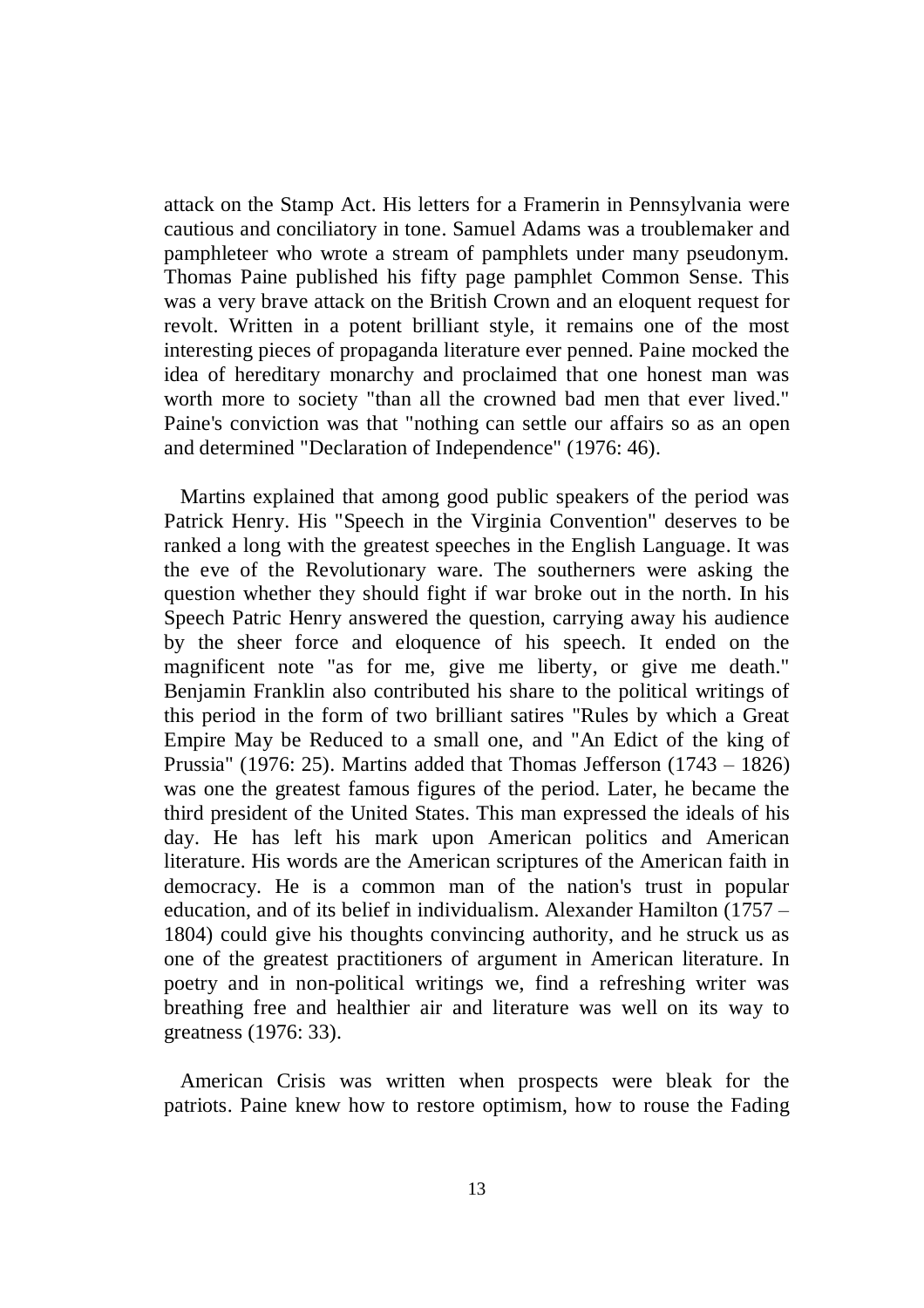enthusiasm. The very opening of the paper is superb. These are the times that try men's souls. The summer soldier and the sunshine patriot will, in this crisis, shrink from the service of their country, but he that stands it now, deserves the love and thanks of man and woman. Altogether in Thomas Paine America had a propagandist of genius whose skill in moving men to action has seldom been rivaled. The passion that throbs in his writings has made his prose vital and effective.

## **2.4 The 19th Century**

Martins stated that the first quarter of the  $19<sup>th</sup>$  century was the scene of a number of changes in the American literature. The  $17<sup>th</sup>$  century literature was mainly religious and that of the  $18<sup>th</sup>$  century devoted to politics. It was the  $19<sup>th</sup>$  century that witnessed the appearance of a type of writing which is exactly can be called belles letter. This century witnessed the rise of the spirit of romanticism. In spite of the fact that romanticism felt in wandering instances previously, it had now become unmistakably clear. No given set of conditions can be given to account for the emersion of romanticism in American literature but it is possible to mention certain factors as representative of many and complex channels through which this movement became effective in the literature of America. In the first place American literature had to keep pace with the quick-moving and large strides that the country was taking in physical development. Waves of migrations moved in all directions pushing the boundaries of the nation from there and farther. The improvement of communications happened with the continuous and apparently endless expansion of the country. The federal highway, the network of canals and later of railroads linked all sections of America and helped to bring together the industrial East and the grain and cattleproducing West (1994: 46).

Martins (1976: 49) indicated that the commercial class which had a great importance came up with the speeding up with manufacture. The character of the population and their interests were affected by the social and economic changes. People started to join some movement, for example, and those that asked for prevention of war, the rights of the poor, the rights of women, prison reform and temperance were the most prominent. There was a reviling change in Journalism assumed by now.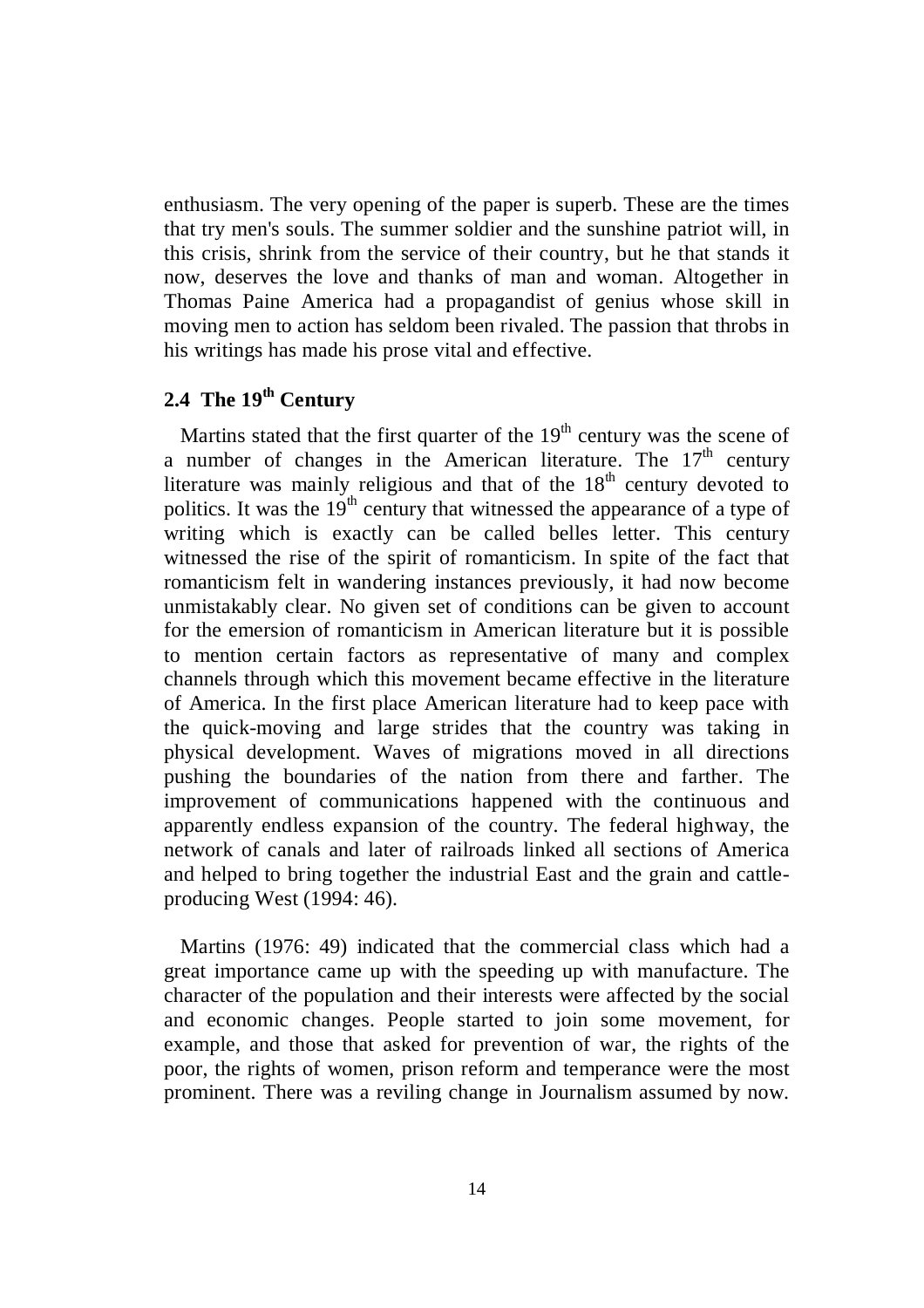Its warlike political aspect gave place to news feature, diversified literary material and humor. One the newspapers was the New York Evening Post, founded in 1801.

Baym (1994: 963) explained that much attention was given to education than before. More free public schools were established, and collages, and universities also multiplied. Cleanth explained that with the getting rid of puritan severity, amusement progressively became popular. Consequently, theatres now supposed an importance that they did not enjoy yet. Many arts also flourished during this period. Two of these were painting and architecture. The later was mostly classical at this stage and the "back to nature" movement was popular in painting.

 These were some of the socio – economic – political factors that made the Romantic movement possible in America. There was a huge shift in the climate and the atmosphere was suitable now for production of a purely aesthetic literature which won universal acclaim (1994: 2010).

 The works of European romantic writers published in America are another major factor that opened the gates of America to the flood of romanticism. The greatest admired was enjoyed by Byron. This is clear from the many American editions of his poems. Another English poet who impressed political thought across the Atlantic was Wordsworth. The influence of Wordsworth is seen in the American poets of the  $19<sup>th</sup>$ century. This can be exemplified by Witliam Cullen Bryant. Not only Bryant's Thanatopsis, but his smaller pieces like To The Waterfowl and The Yellow Violet, may be taken as an example. Bryant was brought up with good books, the most important of which happened to be Wordsworth's Lyrical Ballads. Colergide and Shelly were loved by the Americans. Colerdige affected literary criticism more than poetry. Important contributions in this direction for their lectures on literature were made by the noted German literary critics and the Schlegels (1994: 2011).

Martins (1976: 88) stated that economic, social and political status had shifted enormously and old beliefs were fragmentized. Principles of democracy in which America had all along believed were more firmly reasserted than ever before. But people were showing much lack of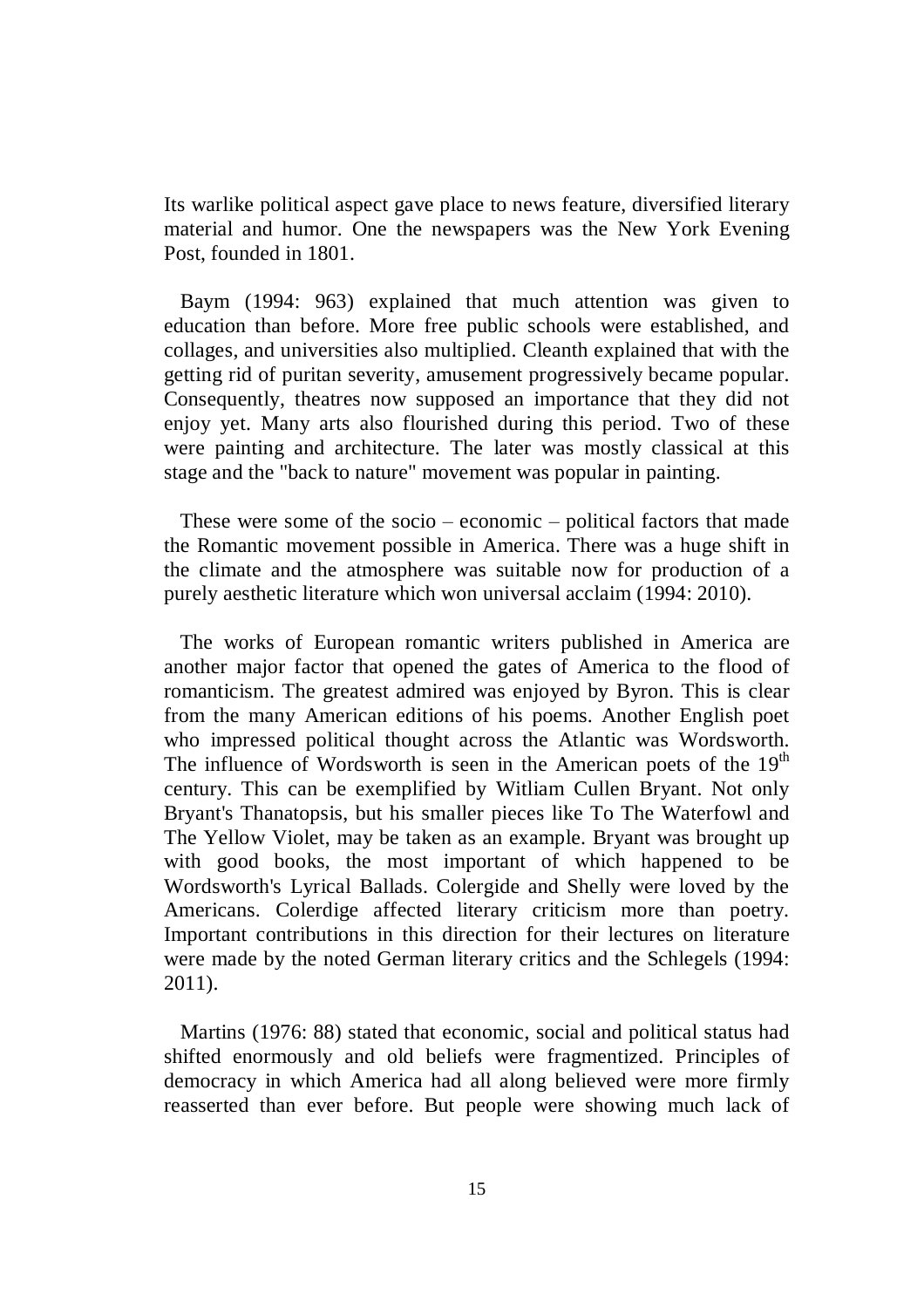satisfaction with old values and ideas. Rationalism and neoclassicism were found to be wanting as they somehow did not come close to the common man and his experience. The people of the  $18<sup>th</sup>$  century were completely satisfied with Newton's notion of a well-ordered cosmos. This no longer convinced the people of the next century. The old beliefs that are related to the deity, nature and man were all weakening. It was unequivocal that America was formally accepting a new creed, a new movement, intellectual and aesthetic and philosophic. The old order had to go and gave place to something new. Among the most distinguished factors that favored the changes in American literary life in the early  $19<sup>th</sup>$ century was the agencies which furthered the spread of the new literary spirit. Journals of a high literary standard now stepped into the picture. Take, for example, the North American Review. A very effective literary agency which searched literary talents and improved them was the lyceum. It produced the suitable climate for the discussion and the spread of new ideas and literary theories. Education and the development and extension of transport facilities encouraged the spread of the spirit of romanticism.

 In accordance with Martins many-sided developments within the country, the facilities for travel abroad, and the tremendous impact of English and continental literature thus rapidly brought about in America the creation of a new literature which in its freshness and freedom, in its colourfulness and expansiveness has been likened by critics such as F. O. Matthiessen to a reassertion of the spirit of the Renaissance.

The spirit of romanticism that swept over America in the first half of the nineteenth century was a many-splendoured thing. It had many features many of which are discernible in the literature of England and the Continent during this period (1976: 84).

Martins explained that Romanticism meant escape from the stiff limitations of classicism. English romantic writers carried out a revolution against the tyranny of the monotonous heroic couplet and recovered and experimented in other and free forms of versification. Very large variety of literary genres emerged in America too. In addition to verse forms such as blank verse, octosyllabic lines, the Spenserian, the sonnet, the ode, the lyric and the metrical romance. The poet William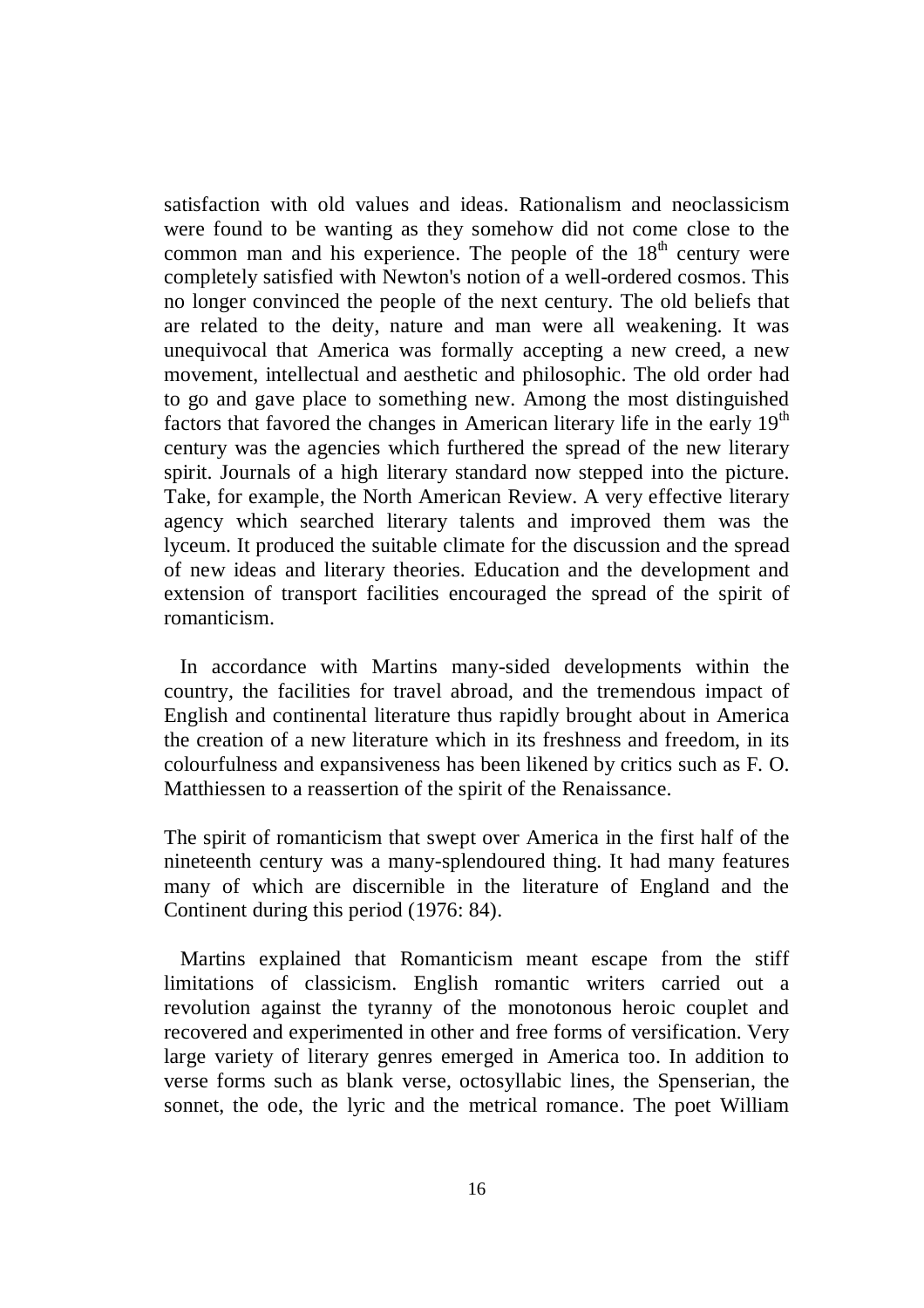Cullen Bryant in his essay on American Poetry showed the need for freedom and fresh avenues. He disapproved of the practice of copying eighteenth century poetical tradition. Romantics like Thoreau and Emerson refused to accept the 'set pattern' of the eighteenth century and the liberation of the verse was complete in Walt Whitman.

According to Martins, the significant changes that romanticism brought in were into the subject-matter and its treatment in literature. For the poet and the reader had no delights in the wholly rational held and there was an explicit preference to the imaginative. This led to the hardworking search for the unfamiliar and the strange, even the terrible. The spirit that made Shelley compare the very familiar picture of the autumn leaves being scattered by the west-wind to the strange and totally unfamiliar picture of "ghosts from an enchanter fleeing" was at work everywhere. This trend resulted in the "naturalization" in literature of the grotesque. The Augustan contempt for Gothic barbarities yielded to a sympathetic understanding and a nostalgic appreciation of medieval things. Gothic architecture and literature and medieval chivalry gripped the interest of the people. As Prof. Grierson says, "No epoch of the past was so rich in imagination-stirring quality, so varied in emotional content, so capable of supplying the poet with moving subjects as the great Christian age, the age that built that Cathedrals, the age of chivalry and knightly ideals of spiritual symbolism and passionate loyalties". In England this age brought to literature a number of haunted castles and fantastic contrivances. In American literature however this manifested in a different manner in the highly effective use of the malign and grotesque in psychological form. Poe and Hawthorne were the two superb craftsmen who could wield with enviable ease this difficult material. Something that was almost as important to the romantics as the Middle Ages was the Orient. The Transcendentalists studied the sages and poets of the East. Thoreau speaks of the Scriptures of the Nation or the "collected scriptures or Sacred Writings of the Several Nations, the Chinese, the Hindus, the Persians, the Hebrews and others" which would make the true Bible (1976: 84).

Romantic imagination while reaching out to grab the essential beauty of the past, sought to bring the halo of strangeness and charm even around the most familiar. This aspect of the Romantic Movement is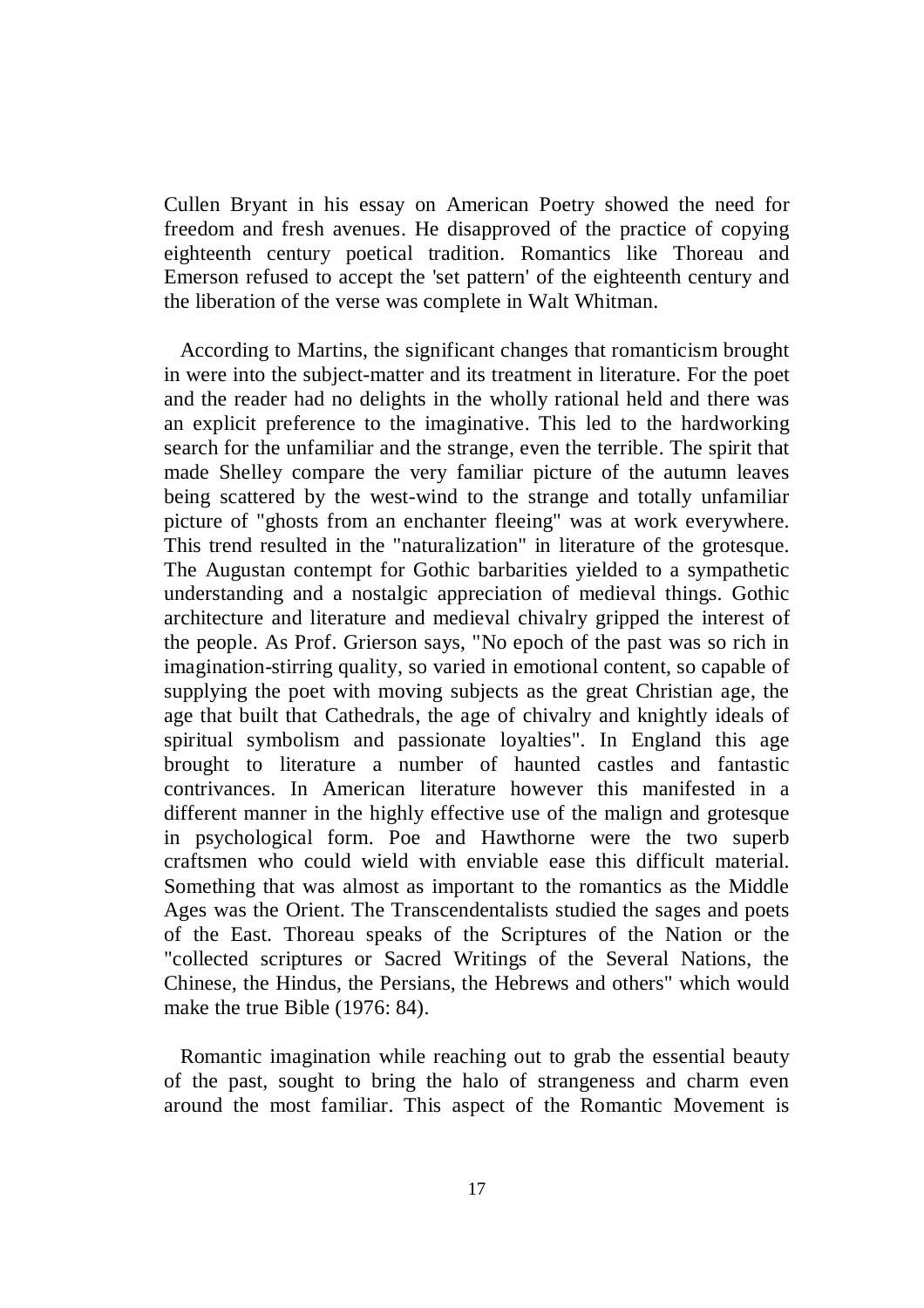vividly explained by Wordsworth in the Lyrical Ballads, where he speaks of taking situations from common life and "throwing over them a certain colouring of imagination, whereby ordinary things should be presented to the mind in an unusual aspect". This is precisely what Edgar Allen Poe expects poetry to do, as is evident of from his criticism, this is what other romantic poets of America like Bryant and Whitman also emphasized, Poe taught that the end of poetry is to express the yearning for the beautiful – the desire not of the beauty we see, but of the beauty we dream. This leads to the obvious conclusion that poetry – all great art in fact – is necessarily freed from any obligation to fact. To change the actual occurrences of life as he pleases in order to reproduce the ideal is not merely the privilege of the poet, it is his duty. "We struggle by multiform combinations among the things and thoughts of Time to attain a portion of that Loveliness whose very elements, perhaps appreciation to Eternity alone", There were on the other hand poets Lowell who decried this unbridled imagination that seemed to be a part of romanticism. With the Romantic Movement, Nature became very important in American Literature. The fresh interest in Nature was reflected in its faithful, particularized reproduction in the imagery of poetry and in the romantic landscape of fiction. Even before the Romantic Movement, Nature had found its way into the works of such poets as Freneau. But it was to the nineteenth century poets that Nature had become a major concern. Wordsworth's great love of Nature had its counterpart on the other side of the ocean for American poets (1976: 89).

 The influence of Sir Walter Scott was also responsible for, making the treatment of Nature an essential part of literary technique. In his poems and novels Scott used the Scottish landscape as a setting for his narrative, and successfully dealt on its beauty. Washington Irwing, responding to Scott, began in American literature the potent tradition of the romantic landscape. Much of the charm of the short stories Rip Van Winkle and The Legend of the Sleepy Hollow to depends on this. In Cooper's had Leather Stocking Tales we find fuller expression of this. Hence we may say that Cooper had a great share in establishing the romantic landscape in American fiction.

As a result of this new spirit of romanticism, the individual became important. There was an increased awareness of the significance of the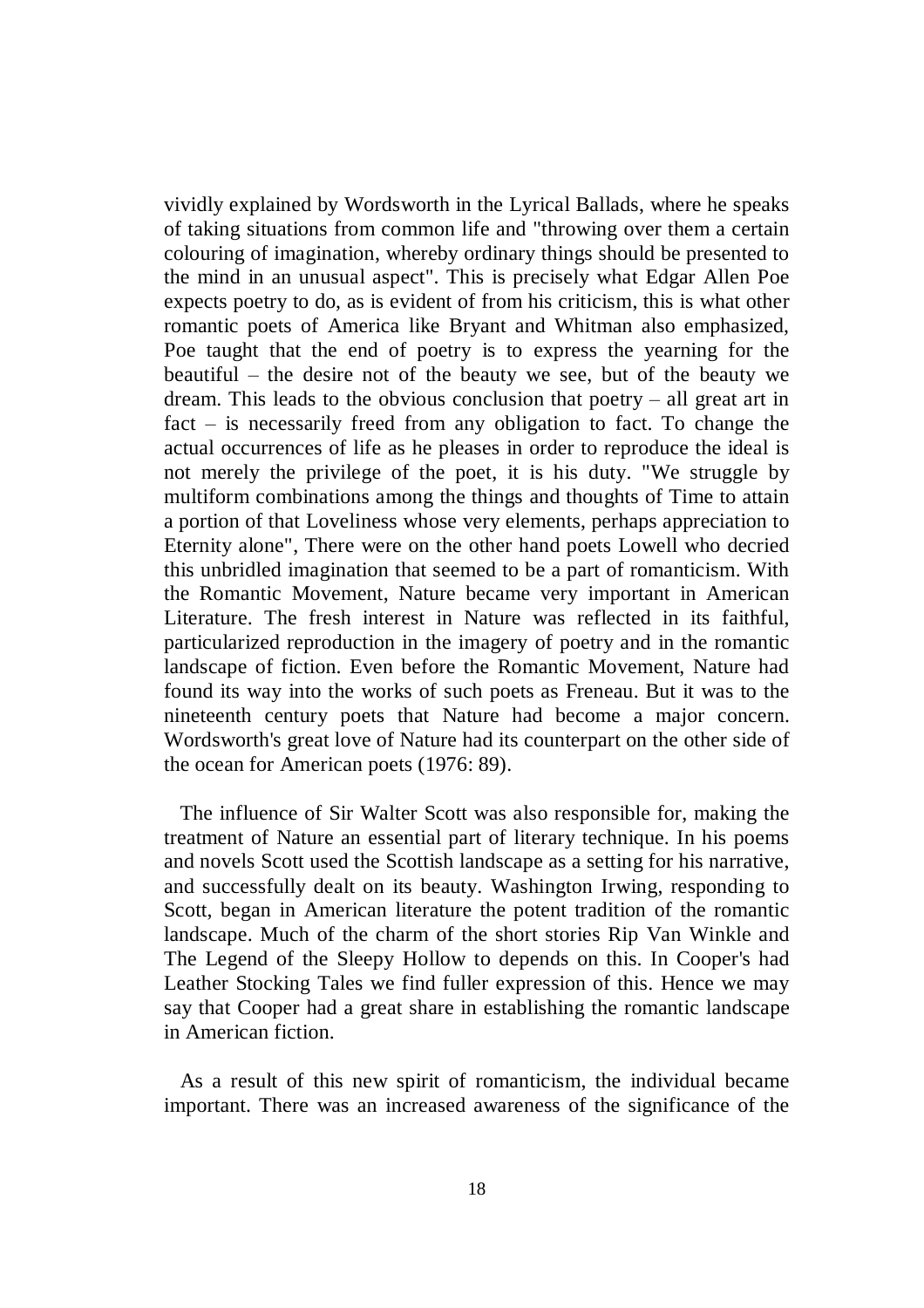individual and of the importance of personality and the varieties of emotional response which manifested itself in the expansion of lyricism. Burns and Thomas Moore were much admired in America and the great popularity of Byron made the personal lyric become one of the dominant literary forms in America (1976: 90).

Emerson was a great exponent of the cult of the individual. "Trust thyself", he said, "… if the single man plant himself indomitably on his instincts and there abide, the huge world will come round to him". He believed that who so would be a man must be a non-conformist. "The root and seed of democracy is the doctrine, judge for yourself. Reverence thyself". The individualism that the romantics upheld was quite different from the rational individualism of the age of Franklin and Jefferson, for reason was no longer exalted. In its place feeling-the-heart, the seat of emotion-came to be praised (1976: 86). The entire gamut of human emotion-joy, love, rapture, longing, fear, regret, hope faith-all these were richly reflected in the literature of the romantics. An unquenchable curiosity and an infinite longing for beauty were two of the most powerful emotions felt. As Walter Pater has said, "It is the addition of curiosity to the desire of beauty that constitutes the romantic temper. The essential elements then, of the romantic spirit are curiosity and the love of beauty." Edgar Allen Poe illustrates these qualities of romanticism. His verse and story show this effort to reach to 'the beauty above.' Longfellow, the dreamer of dreams and Whitman – "I am he that aches with love" – handled as material for literature the vibrant human emotions (1976: 111 – 113).

Brown C. A. found that closely related to the interest in the individual was an interest in the ordinary man and the familiar in human experiences. English poets like Thomas Gray, Burns, Goldsmith, Wordsworth had shown the sacredness of the common man, an idea that was particularly congenial to American temperament. James Fenimore Cooper loved the common man and all his stories throb with this feeling for what Melvile called 'The Kingly Commons.' "The search for a common denominator of life and of a democratic society is a major force in the works of Whittier, Thoreau, Emerson and Whitman". Whitman emphatically declared, everything comes out of the people, the people as you find them; not university people, not F. F. V. people". Emerson,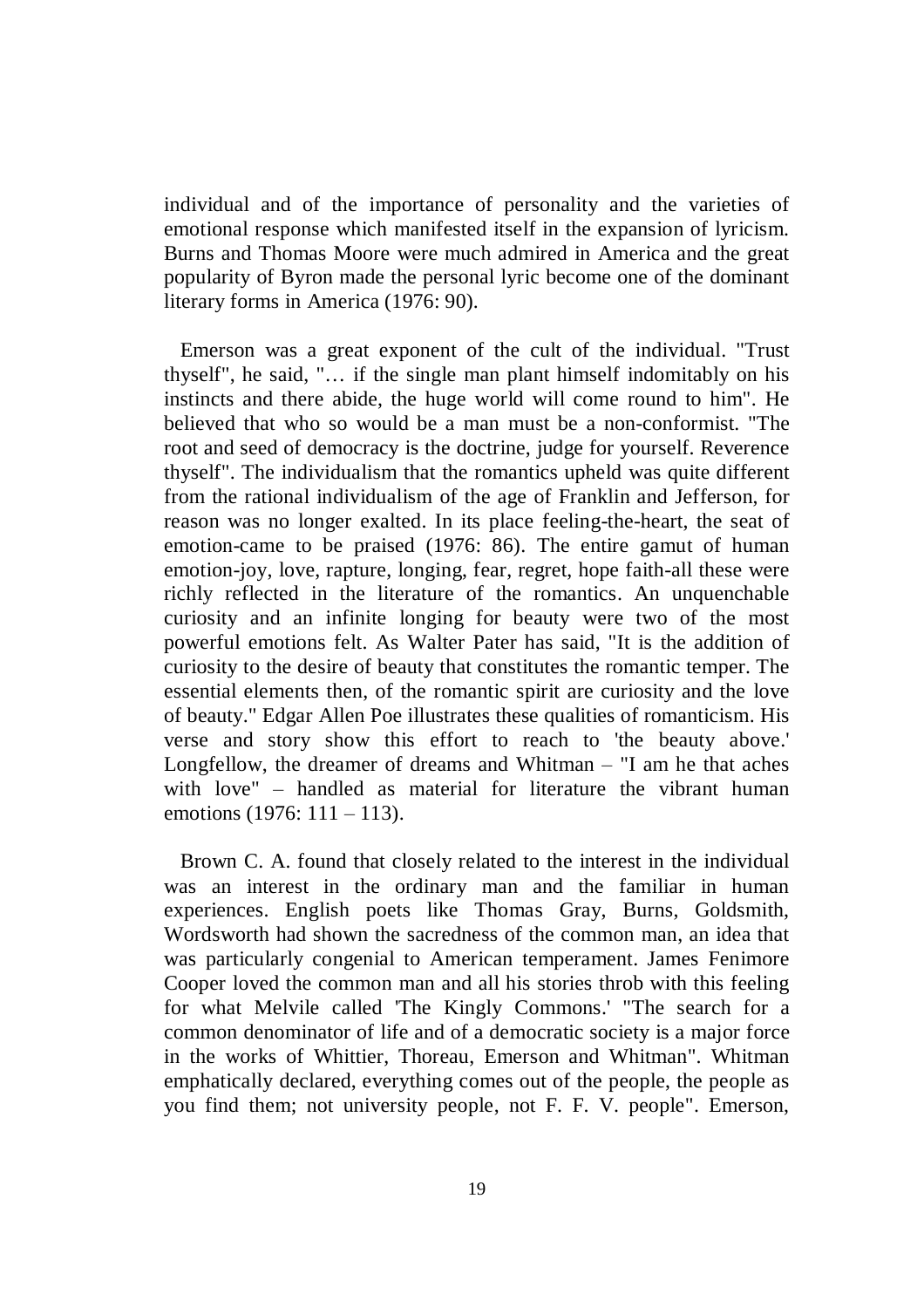recognizing the latent powers of every man said, "Each man shall feel the world is his and man shall treat with man as a sovereign state within a sovereign state". Whittier endowed the life of the farmer and the shoemaker with a new dignity and in his beautiful poem Snow Bound he recaptured the charm of ordinary every day things and what Emerson had called "the meaning of household life." Whittier, like Wordsworth believed also in making use of a very simple style, using words in the every-day speech of the people about whom he wrote.

Antiquarianism, or an interest in the past was another major literary trend of the times. Scott's metrical and historical romances had an enormous influence in this direction. It was Washington Irwing who set American imagination unmistakably along the path towards the past. Making use of materials from his native Hudson River Valley from England and from Spain, Irwing wrote some of the finest historical legends in American literature. His Sketch Book, Knckorbockers' History of New York, Bracebridge Hall and The Alhambra are the best example of this. Longfellow chose themes from the American past in three of his major poems, Evangeline, Hiawatha and The Courtship of Miles Standish. American writers received a lot of encouragement for resorting to historical fiction from The North American Review. It pointed out the rich materials America offered for historical fiction and suggested that the historical romance already popularized by Scott represented a recognized literary form that might be adapted in America for a national literature. James Fenimore Cooper quickly responded and his works such as The Spy, Lionel Lincoln, She Wept of Wishton-Wish demonstrated that American history, native characters and the picturesque American landscape were excellent materials for fiction (Brown 1976: 60).

 The interest in the past manifested itself in yet another way. This was the spirit of regionalism. Here again Scott provided the inspiration. The regional element in Waverly, Guy Mannering and The Heart of Midlothian were copied by Mrs. Child, Mrs. Cheney and Mrs. Cushing who published regional novels of colonial and revolutionary days. James Kirke Paulding's Koningsmarke (1823), depicts life in the early Swedish settlement on the Delware and The Dutchman's Fireside (1831) is an imaginative recreation of life in upper New York during the French and Indian war. The frontier and the plantations were fertile materials for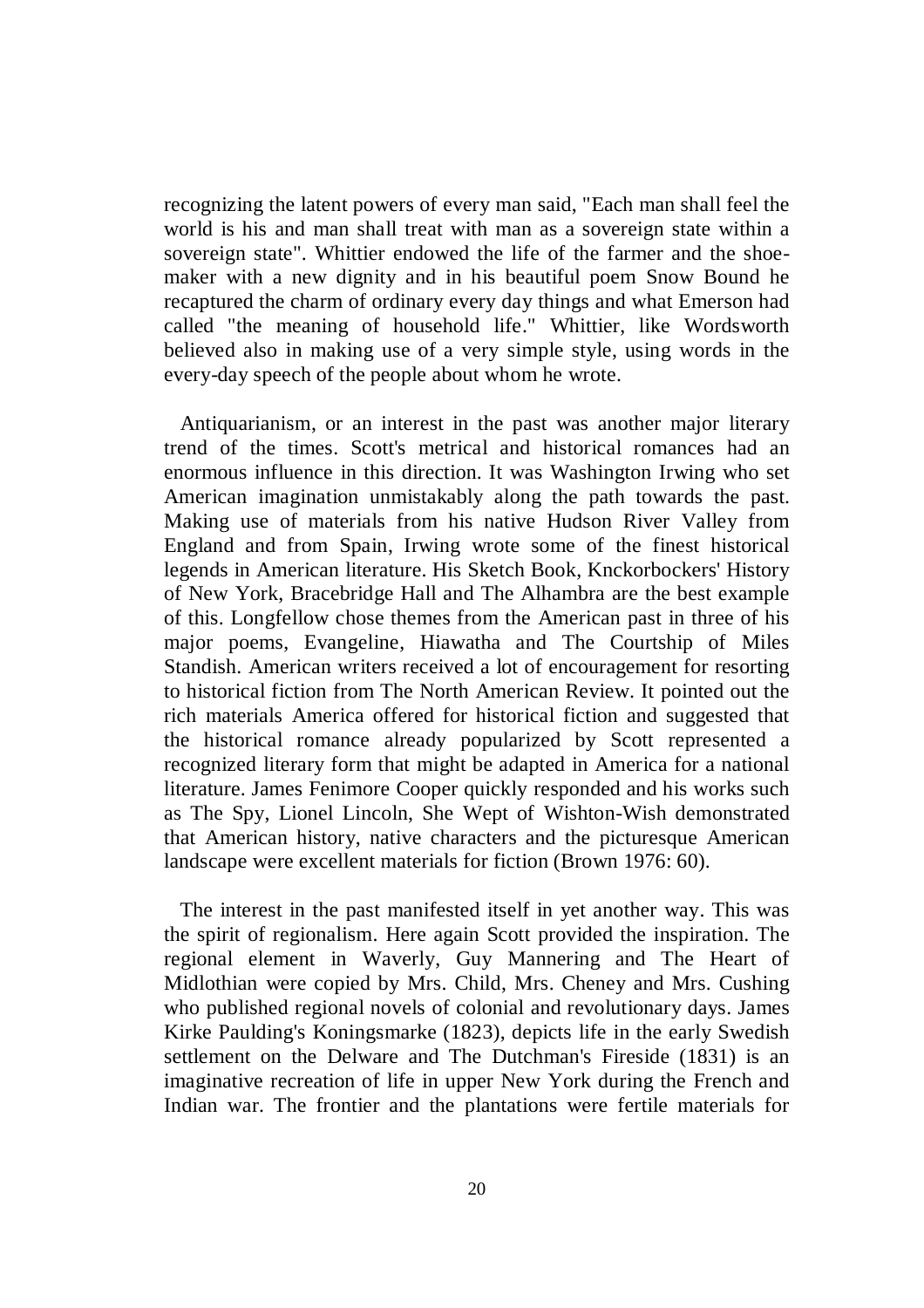fiction. The Western frontier especially had a powerful effect upon the nation imagination. Though several writers wrote about the frontier it was Mark Twain who won distinction for his superb blending of fact humor and sentiment. It was at this period that the American Indian was recognized as a powerful source for literature. "The Indian tribes were perhaps the best evidences of America's past and only authentic 'ruins' which America could produce, since it lacked the moldering castles of Europe." Cooper with his The Last of the Mohicans (1826) began the tradition of the idealized portrait of the Indian. Famous books in this tradition are, William Gilmore Simms's The Yamassee (1835) and Robert Montgomery Bird's, Nick of the Woods (1837), John Augustine Stone's Metamora introduced the Indian into drama and Longfellow's Hiawatha (1855) remains the most significant of numerous poetic narratives utilizing Indian themes.

Last but not least there was romantic idealism or transcentalism, which arose after 1830 in the works of Emerson, Thoreau, Margaret fuller and William Eller Channing. One of them was the recognition of imagination or intuition as a faculty that enables man to transcend sense experience and logic and to arrive at a direct apprehension of reality. The transcendentalist view of literature got rid of neo-classical concepts of imitation and corrections and regarded the literary work as the organic expression of the intuited vision of the artist. Transcendentalism was truly a liberating force of the period. It certainly was a blessing to literature as it gave to American literature not only a new significant aesthetic theory, but also two of its major artists-Emerson and Thoreau (Martins 1976: 172 – 173).

#### **2.5 What is the meaning of modernism?**

Modernism has become a generally known expression in the last decades. It is common awareness that it summarizes artistic tendencies from about the beginning of the century until the Second World War. The outputs of these inclinations are depicted by abstraction, obscurity, and a multiplicity of perspectives when these combined, leave both the established forms of realism and the unreal, but still coherent, imagery of symbolism behind. In terms of literature, the major credible indicators are unexplained allusions, obscure, and overwhelmingly 'non-literary'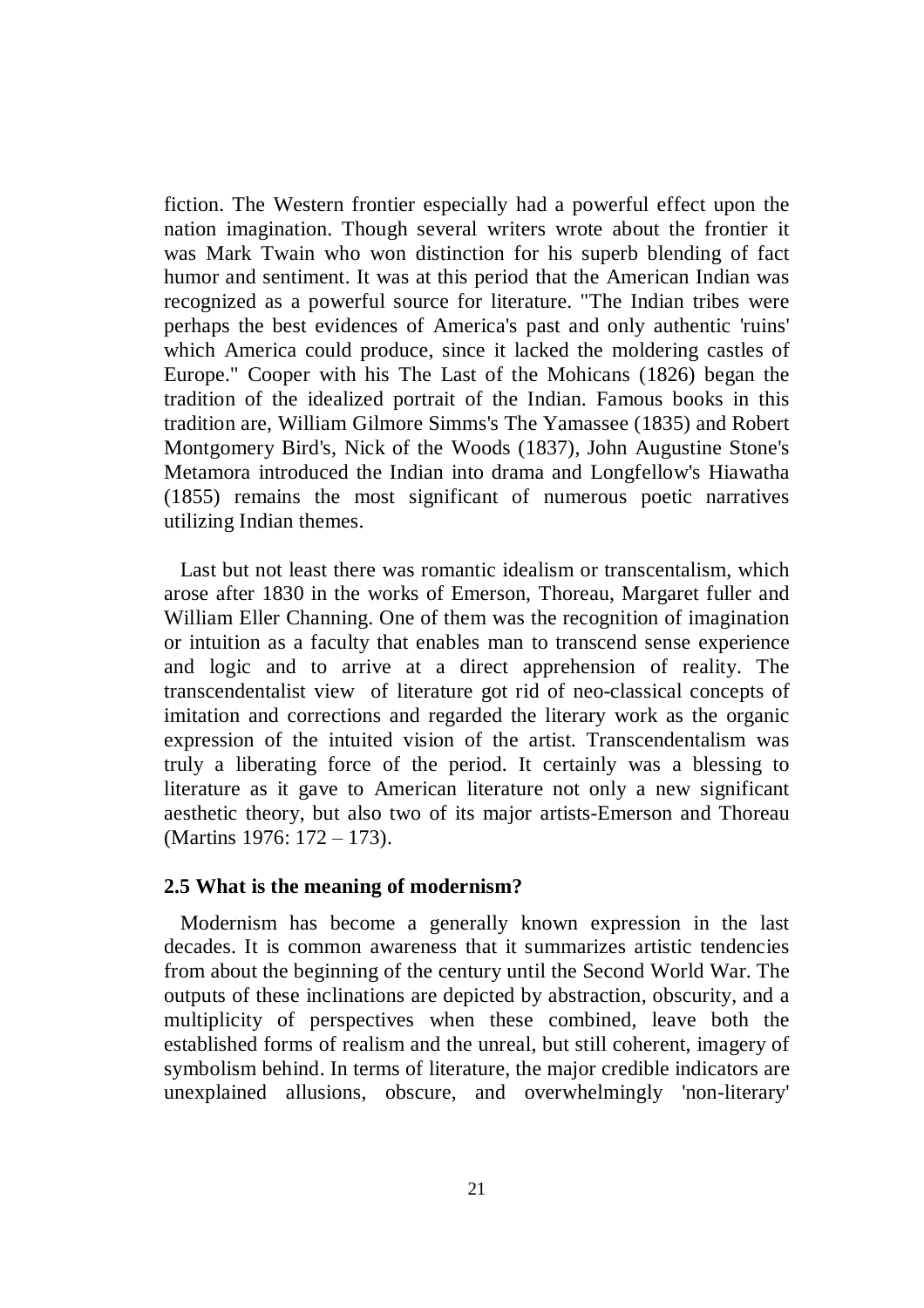language, and disintegration of consistent narratives, and settings into spectacular, and plainly unrelated images (Emig 1995: 1).

Modernism refers to the main direction or movement in many arts of the current century. It affected and changed fiction as well, and to a lower degree, drama, although its techniques, and basic ideas in literature were started by poets. It is also an international movement. The main idea of modernism is the belief that prior to WWI, the sustaining structures of human life, weather social, political, religious, cultural or artistic, had been destroyed or proved to be falsehoods, fantasies, or illusions. With blend them should be renewed. Order, sequence, and unity were incorporated in literary, and artistic works as they were considered the structures of realty. With the collapse of that reality, works of literature and art try to find and improve a reply to that breakdown (Safadi 1996: 70).

Modernism may be approached as a number of characteristics. First, among these features is fragmentations. A modernist work is consisted of a collection of fragments, for example, (Prufrock, The Wasteland) or it is a fragment if it is a short work (In the Station of the Metro), as apposed to traditional idea of a literary work, that is, to be a coherent, unified whole. A modernist work skips explanations, summaries, connections and whatever was counted on to provide a traditional work with continuity. Moreover, it uses symbols, images and myths. Also, It is characterized by depending on irony and understatement (1996: 71).

Macay (2000: 258) mentioned that modernism in the visual arts is usually identified with the process of abstraction connected to cubism and other manifestation of the avant-grade. It has been argued that cubism provides the pattern for the fragmentation and juxtaposition of the literary modernism of Eliot's The Waste Land.

#### **2.5.1 What is the impact of modernism on the selected poem?**

A modernist work is characterized by shifts in point of view, tone and voice. Moreover, it doesn't assert, but suggests. Instead of making statements a modernist work uses symbols, images, irony and myth.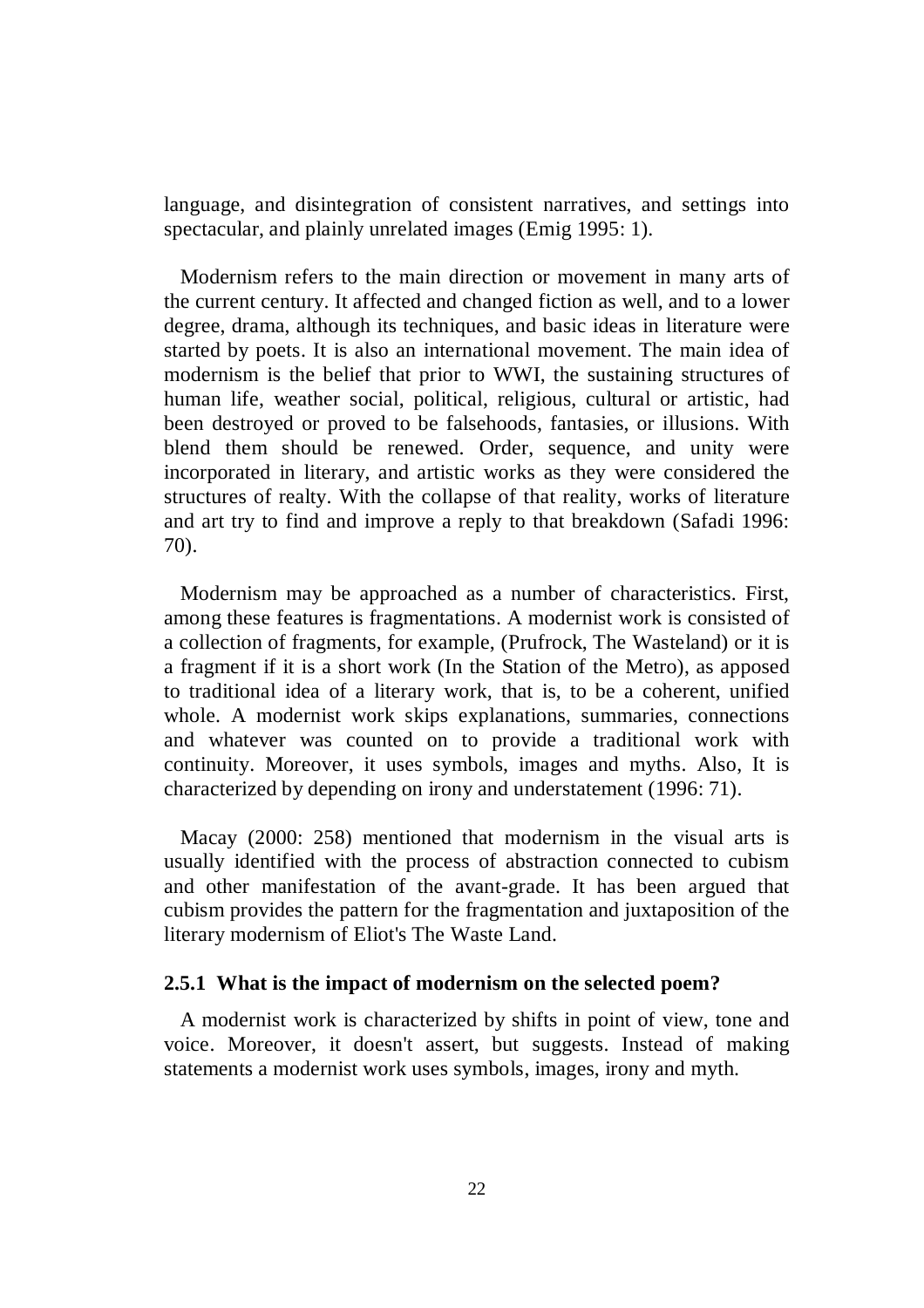#### **A. Image**

 The researcher chose to write about images and irony. He thinks that imagism is a spirit of a revolt against conventionalities rather than a goal set up as itself of a permanently lasting objectives. Imagery is the column and basis of poetry from the very beginning. A poet when writing ideas or feelings must, in order to avoid being to abstract, find terms which suggest the immediate physical apprehension of ideas and feelings; such terms are called images.

One of the surprising features of Eliot's poem's in Prufrock and Other Observations of 1917 is the controlling influence of what Jürgen Link calls the 'daring metaphor'. According to Link's structural model, daring metaphors unite images of such remote origins to make the area in which they interfere nearly empty of mutual associations. When it is entirely empty, he calls the structure 'absolute metaphor' (Link 1974: 150). The famous opening lines of the 'The Love Song of J. Alfred Prufrock' contain in the most renowned example of this technique in Eliot's works:

> Let us go then, you and I, When the evening is spread out against the sky Like a patient etherized upon a table;

 The lines include one explicit metaphor, the expression 'spread' applied to 'evening', and a simile that contrasts this evening to anaesthetized patient. Yet, as Kittay actually comments, 'In simile, the "like" is itself a metaphor. Consequently, the metaphor is not simply one "among endless devices"; it is the realistic apparatus for pointing out analogies and making comparisons which break the bounds or our usual categories and concepts' (Kittay 1987: 19).

A critical difference between simile and metaphor is the fact that the simile makes the reader aware that someone or something is drawing the analogy, but the metaphor hides its producer. In this matter the similes in Eliot's early poems are connected with poems' preference for evasive, whereas still consistent narrator. The lines from 'Prufrock' therefore comprise a double metaphor whose rhetorical effect is very persuasive. The reason for this is easy to see: the daring metaphor reflects the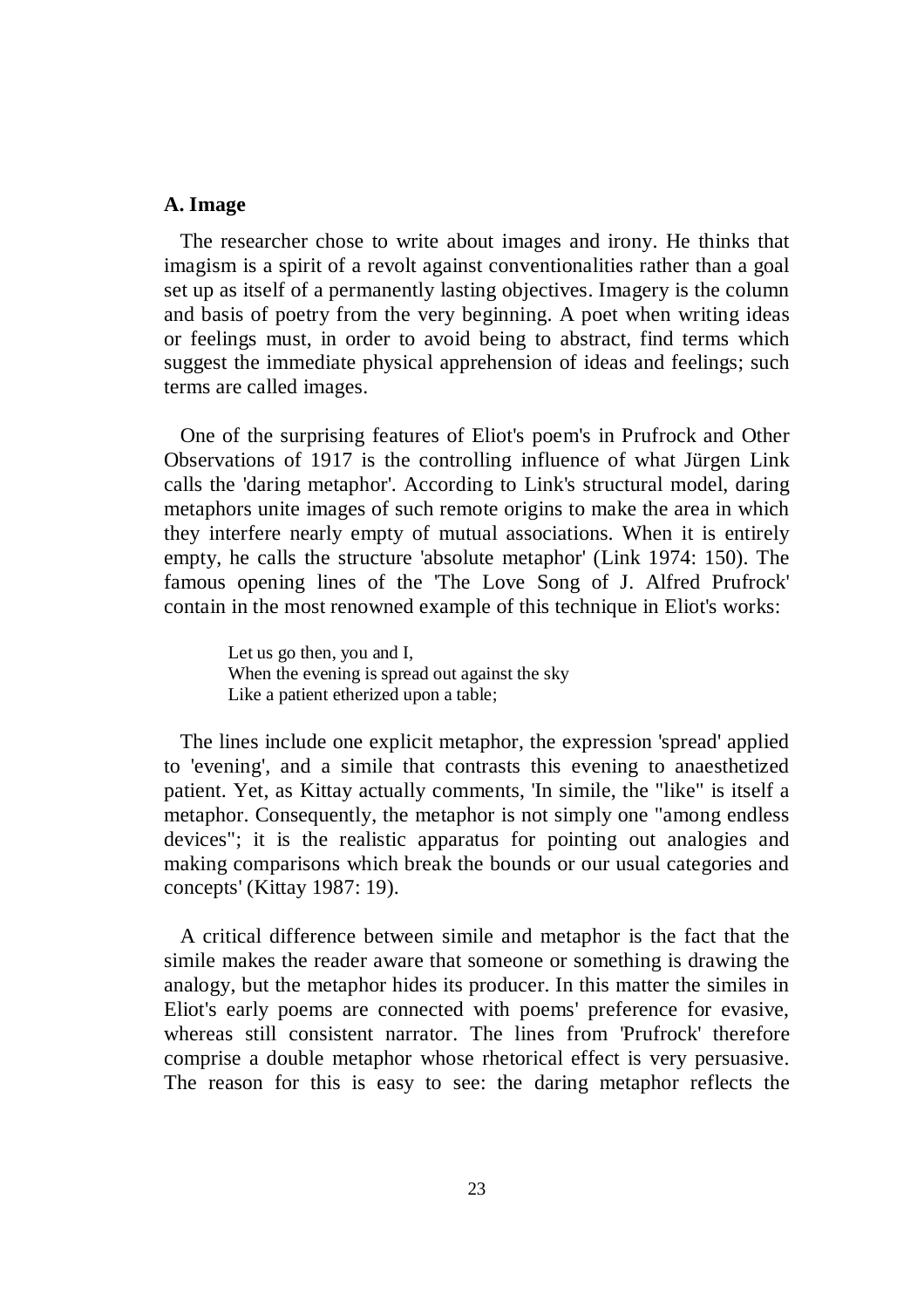modern mind's understanding of reality as an order of non-compatible sensations and impressions. The poem delivers the modern head 'brought in upon a platter' (to use the allusion to the biblical story of John the Baptist in the poem). However, this should not deceive us about the status of the images. They show mental states but these mental states are also in turn created by their depiction in Eliot's poems. This creation of mental landscapes, which are often extended to themes and are taken by many critics to represent directly the upset of either the First World War or the inter war – years, will arise again and again not only in Eliot. But also in Pound's work. It is necessary to keep this interrelation between perception and artistic creation or rather the unobvious boundary between the two in mind for evaluation of the modernist attitude towards tradition.

 In Eliot's 'Prufrock' these clusters of metaphors can be explained as symptoms of universal development. They clarify the increasing autonomy of the world of objects which in turn leads to a questioning of the autonomy of the subject. This subject can only ever formalize itself though the objects which form its reality. In this way, they evening become anthropomorphized at the beginning of 'Prufrock', only to be immediately announced passive, drugged and helpless, the very image of human subjectivity threatened by the growing dominance of the objects surrounding it. These objects, such as the certain half-deserted streets' which become 'muttering retreats', and 'streets that follow like a tedious argument' gain a life of their own. They are suddenly filled with wicked intentions. The 'insidious intent' force the speaker of 'Prufrock to overwhelming question which is evidently central to the poem, as it arises in various strategic points of the text.

Balachandra Rajan, claims that this question is related to a general theme in Eliot's works, his 'life-death ambiguity', as he calls it. True living presupposes the acquisition of knowledge through experience. Yet this knowledge is shocking (Rajan 1976:  $8 - 9$ ). Rajan does not interpret the cause for the shock is in the insight that the subject's efforts to constitute itself through actions and objects only ever confirm its attachment to the world of object. It permanently fails to obtain true autonomy. The most precise attempt to become a fulfilled subject i. e. to live, only leads to the final dissolution in death. Death, and forms of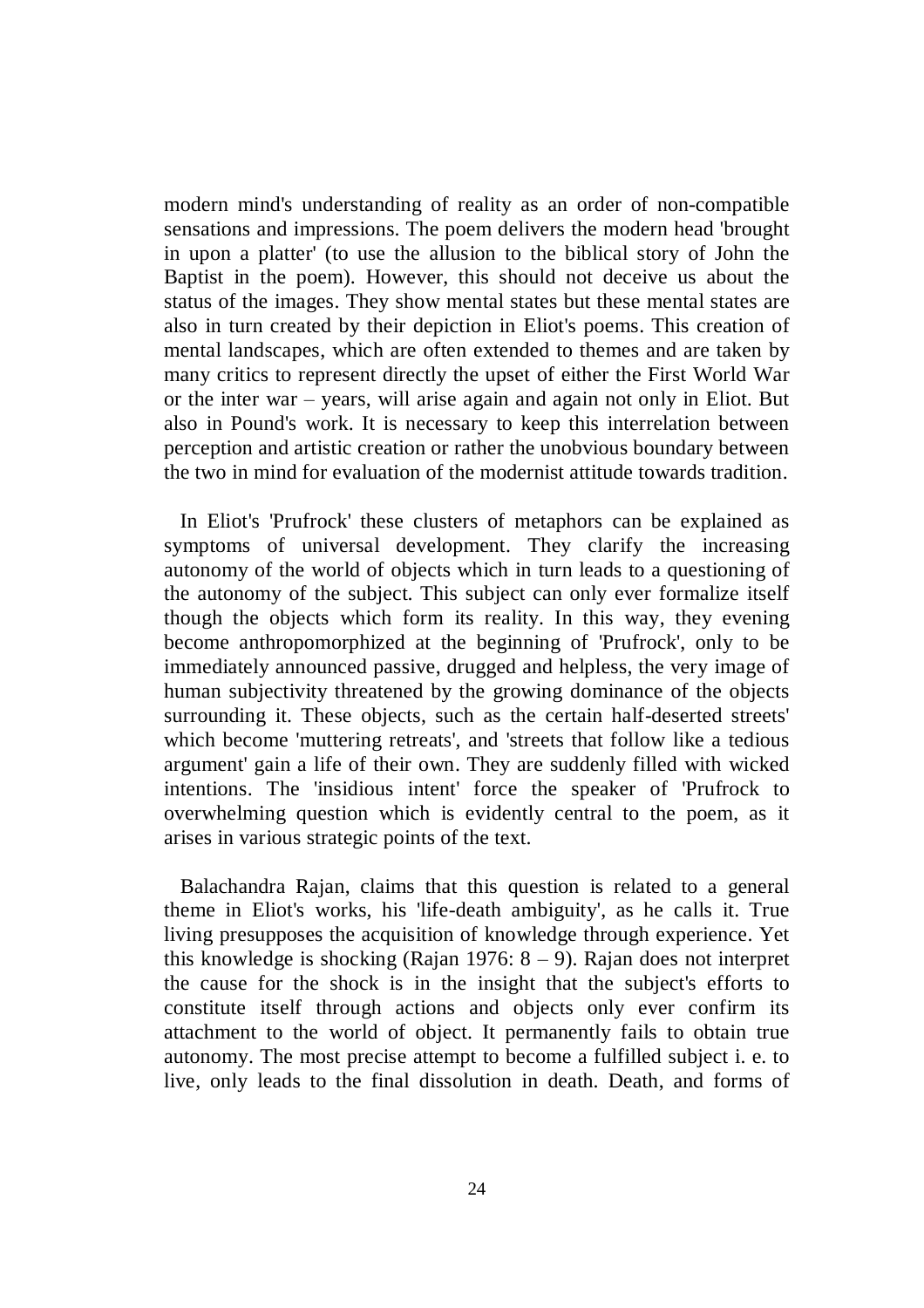losing consciousness, and therefore control in sleep, anesthesia, and sexual activity prove that the subjective autonomy continues as a fiction.

 In his subsequent works, Eliot seems to adopt this shortage of autonomy unwillingly. The deficient subject becomes the base of a religious framework which demonstrates to conquer the lack. In his early poems, however, there is no such remedy. The deficiency appears to drive as much from outer factors as from internal failures of the protagonists of these minimized drama. 'Do I dare?' is the constant questions of the speaker in 'Prufrock', but his hesitation is related to very physical manifestations of bodily decline such a thinning hair.

For the metaphors in a poem like 'Prufrock', the unsteadiness of the time layout makes problems on a structural level. Metaphors sound to exist outside time because they are melting of models which cohabit at the same moment without distance on the syntagmatic level, the center of narration. Yet of objects that are the sources of metaphors necessarily exist within time, and this time even becomes an object itself, the idea of timeless realm becomes highly doubtful. Time itself gets in the ranks of material things, but by doing so, it at least partly steal the texts of their potential to describe perceptions in metaphors. It introduces to metonymies. Images reject to become fused into unified metaphors, and remain isolated, and fragmented metonymies. This is the structural reason for the repeated tendency of modernist poetry to replace symbols and metaphors by metonymies. The above self-description of the speaker in 'Prufrock' is an evidence that the fusion no longer works. Some later lines in the same poem also show clearly the dilemma:

> Shall I say, I have gone at dusk through narrow streets And watched the smoke that rises from the pipes Of lonely men in shirt-sleeves, leaning out of windows?...

 The images struggle to become an impersonal of loneliness, hopelessness, possibly including decay, and exploitation. Still, they stay a metonymy. This metonymy even stresses that it is the demonstration of a special subject despite its description of subjectivity as endangered or really absent in the rhetorical question 'Shall I say'. It is the fiction of a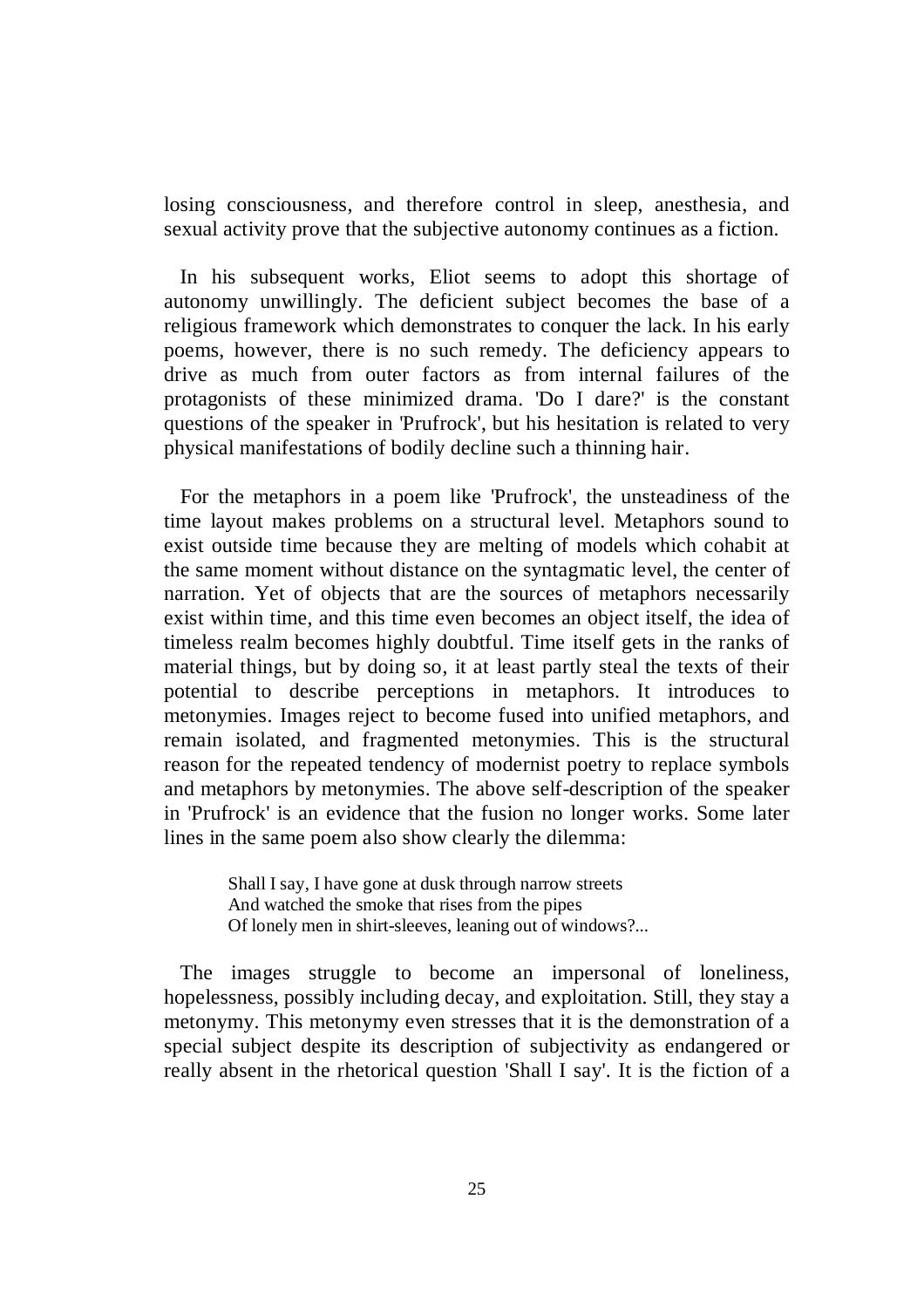speaker who is capable of refereeing to himself, and his expressive potential.

### **B. Irony**

According to Lowe, during every part of Prufrock's "Love Song" he continues famously indecisive. His poem starts with a proposal, "Let us go…" but that, ironically, is one on of the few examples of sold action it has. And even that proposition is restricted by the fact that Prufrock does not, actually, go anywhere in the poem. It is worthwhile to mention that for the most part, we are left with conversational lines that are never said (Lowe 2005, Vol. 28: 12). As Jay puts it, Prufrock's speech is a "soliloquy procrastination", and the later references to that great soliloquist, Hamlet is tied with aching irony. The poem notes his hard fight with what Aldous Huxly called "a self-consciousness concentrated to the climax of torment. Prufrock sets free from his condition of he can express his deepest thought, and finds a sense of understanding, but he is able to expect no such rest. And so pessimistic is his outlook that he moves downwards even to tray, and find this understanding. He prefers instead to keep his thoughts to himself (Jay 1983: 98).

 It has been noted that irony is clear from the title since this is not a conventional song. Prufrock would like to speak of love to a woman, but doesn't dare (McCoy's 1992: 265 – 66).

# **2.6 How did Eliot restore the dignity of the American life and poetry?**

 The job of authorship in the United States has always defined itself in part as a patriotic enterprise. The goals of that plan were to help show signs of a cultural life for the nation, and express national values. High modernism, however, was a self-consciously international movement, and the leading American exponents of high modernism tended to be perpetual expatriates like T. S. Eliot and Gertrude Stein. These writers left the United States because they found the country lacking a tradition of high culture, and incurious, if not plainly hostile, to artistic accomplishment. They also believed that a national culture could never be more than a religious one. In London in the first two decades of the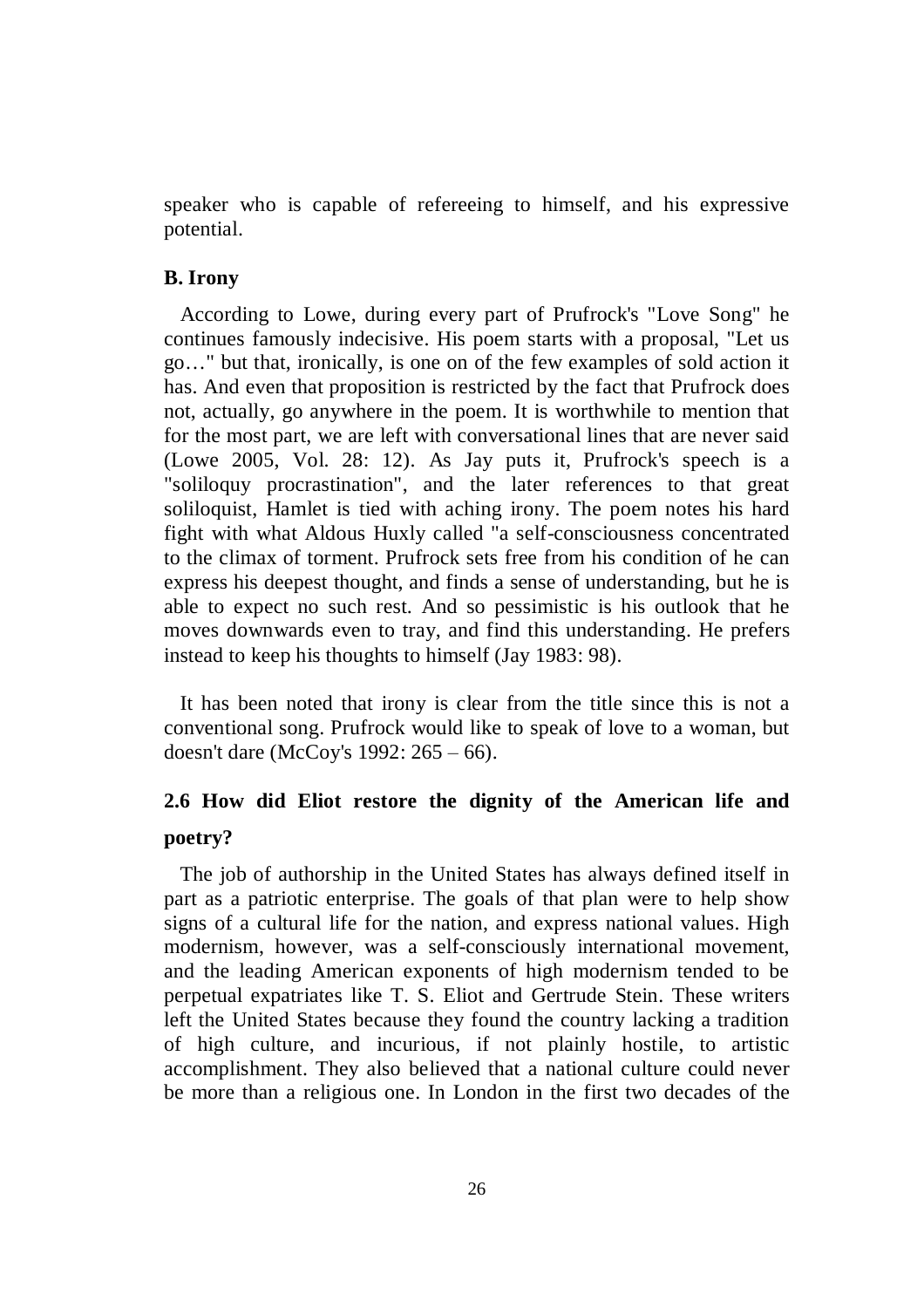twentieth century, and in Paris during the 1920s, they located lifelike society of devoted artists, and community that respected them, and allowed a great deal of personal freedom. They thought of themselves as bringing the United States in the larger context of European culture. Those writers took very seriously the task of integrating modernism ideas and methods with American subject matter (Mary 2007: 1188).

Concerning poetry, T. S. Eliot was among the leaders of an attempt to breath new life into the English poetry. He explained, in a lecture on his own poetic works given at Harvard University in 1950, that dramatic verse 'must justify itself dramatically, and not merely be fine poetry shaped into a dramatic form. Eliot was, after all, the dominant figure in English letters for a good part of the  $20<sup>th</sup>$  century. He wrote "The Love Song of J. Alfred Prufrock", "The Waste Land" and the other poems which have become distinct points in the history of literature. He has restored the intellectual dignity of English poetry. It may or may not come as some comfort to know that Eliot himself found his poetry was difficult. This was not because he chose to make it so, but because he felt that he lives in a difficult age, and that in order to understand our modern era, poetry itself must of necessity be difficult. Modern life, according to Eliot, could be interpreted, and could gain depth of meaning by being allied to parallel patterns of human behavior embodied in myth and legend. There fore, he turned to the use of myth quite a lot in his works, because it embodies the experience of all men, on the one hand, and man's search for order and unity in the universe, on the other (Moody 1979: 13).

Beasley (2007: 1) claims that Eliot was one of the most prominent figures in the early  $20<sup>th</sup>$  century literary modernism. He revolutionized Anglo-American poetry. Eliot argues that traditional poetic forms and themes could no longer enclose the experience of the modern world. He was a forerunner in the use of free verse, and his extension of the subject matter of poetry. Eliot considered Pound's imagist movement as the starting point of modern poetry. Eliot's The Waste Land and Pound's The Cantos are known as two of most effective and innovative poems in the English Language.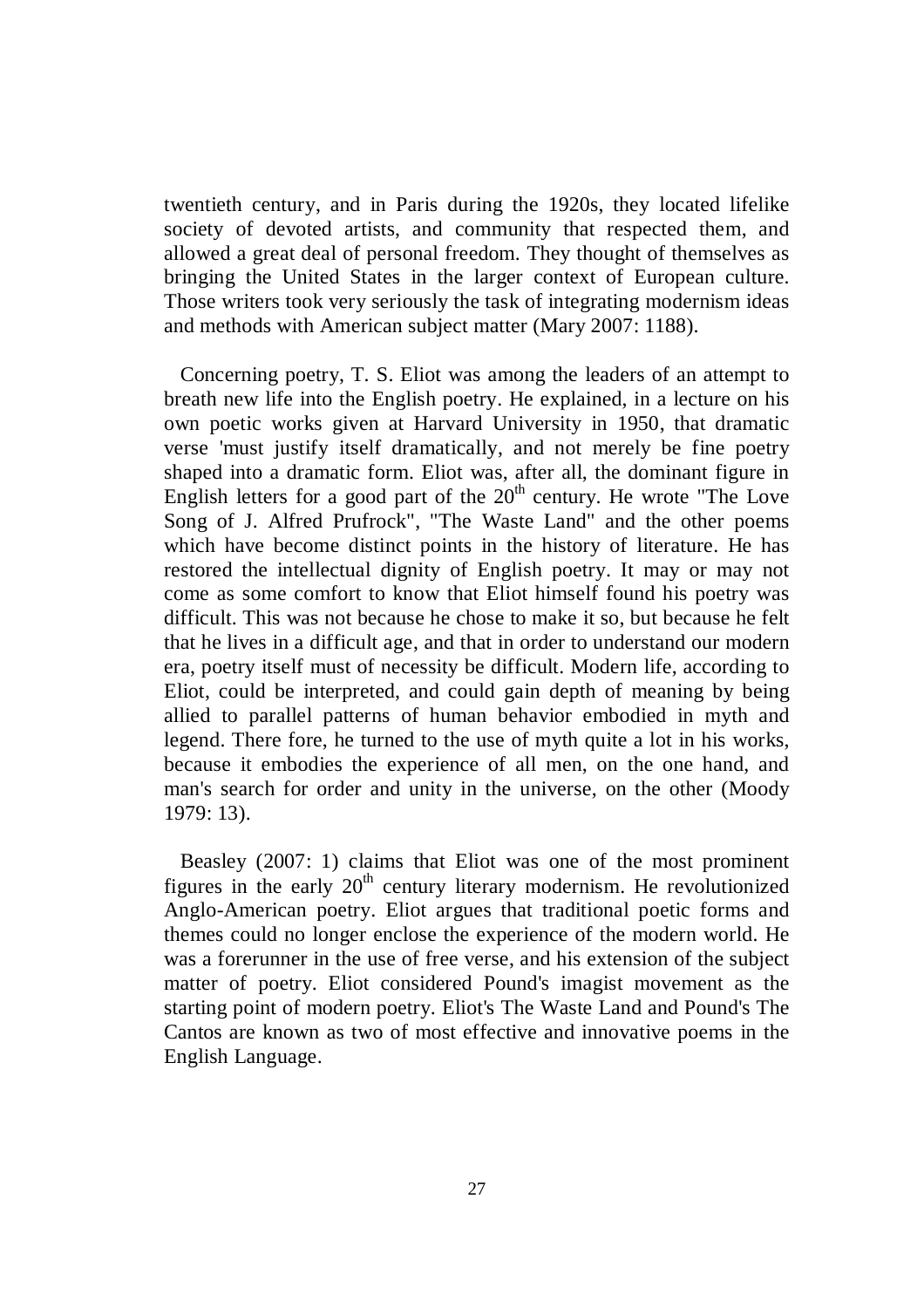According to Beasley, the years between 1914 – 1918 witnessed periods of intense poetic activity. Those ears are not caused by social or political changes, but by the invention of a new verse forms that can express the age. Free verse, Beasley writes is mostly appropriate to the expression of modern life and modern sensibility (2007: 30).

# **2.7 The effect of modernism on the American Literature**

Vanspanckeren pointed out that modernism indicates the transformation of traditional society under the pressure of modernity and that destroys traditional literary forms in doing so. Critics more and more now set a part much modernist literature of this kind as "high modernism" in a sense of anti-modern: it shows modernity as an experience of loss. As its title asserts, T. S. Eliot's The Waste Land – the great poem of high modernism – represents the modern world as a scene of ruin. Modernism started as a European response to the influences of War I which had more destructive effects on the continent than they were in the United States. It included other art forms. For example, Sculpture, painting, dance as well as literature. The poetry of William Butler Yeats; James Joyce's Ulysses (1922); Marcel Proust's Remembrance of Things Past (1913 – 27); Thomas Mann's novel and short stories, encompassing the Magic Mountain (1927). These were the literary products of this movement in England and on the continent. In spite of the fact that modernist techniques were introduced by poets, they changed fiction in this period as well. Prose writers sought to write for directness, compression and vividness. They were saving words. The average novel was expected to fill two or even three volumes. The modernist aesthetic gave a new significance to the short story, which had previously been thought of as a relatively slight artistic form (Mary 2007: 1184).

 Pomes, too became shorter, as narrative poems lost ground to lyrics and the repetitive patterns of rhyme and meter that had helped sustain long poems in previous centuries lost to free verse. Victorian or realistic fiction achieved its effect by accumulation and saturation. Modern fiction preferred suggestion. Victorian fiction often featured an authoritative narrator; modern fiction tended to be written in the first person or to limit the reader to one character's point of view on the action. This limitation accorded with the modernist sense that "truth" does not exist objectively,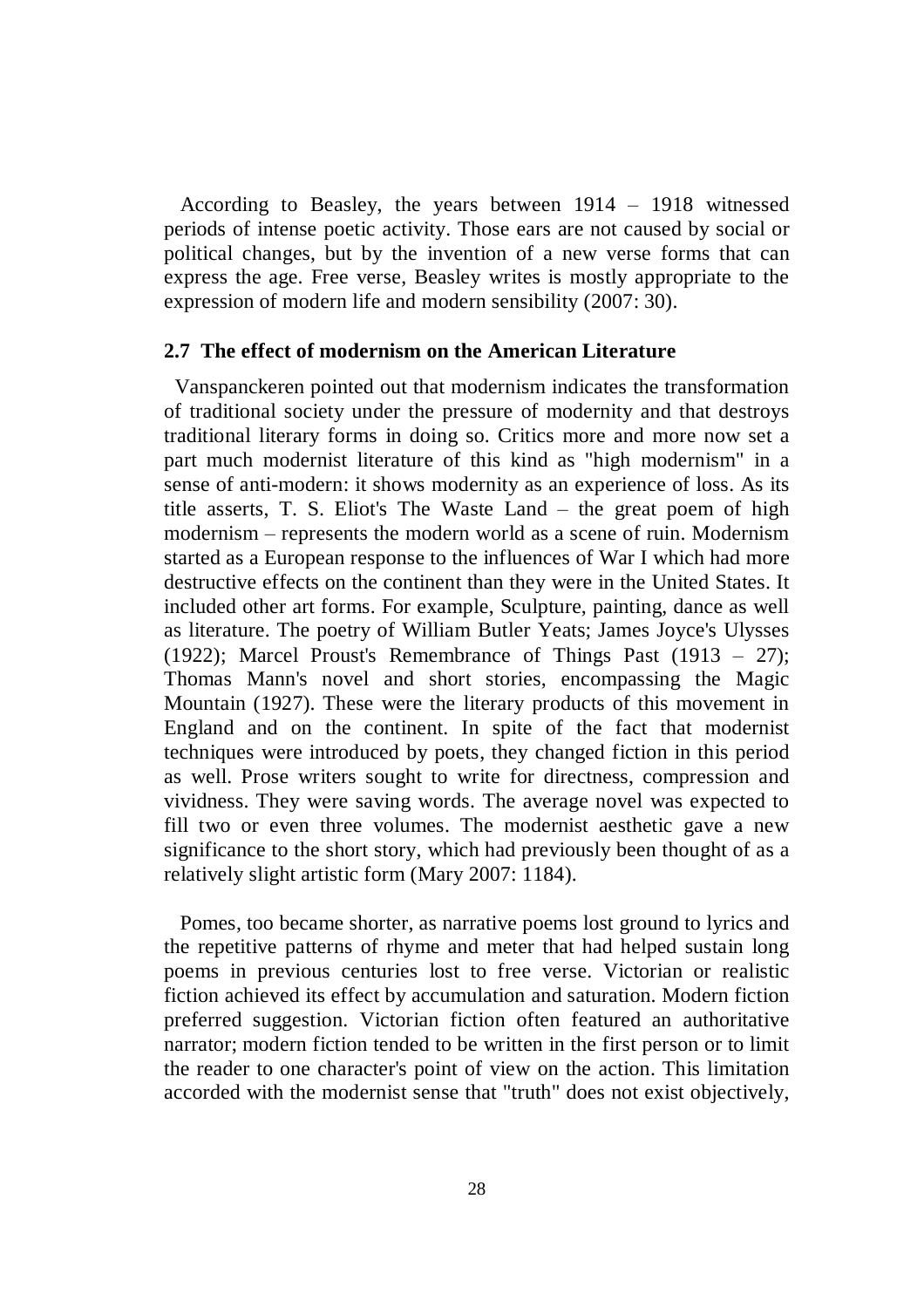but is the product of the mind's interaction with reality. The selected point of view is often that of a native or marginal person – a child or an outsider – to convey better the reality of confusion rather than the myth of certainty. The contents of modernist works may be as different as the concerns and observation of their authors. In fact, with settled outer world in question, subjectivity was never more valued and accepted in literature. In general, modernists concentrated on the concrete sentimental image or detail over abstract statement. Allusions to literary, historical, philosophical or religious details of the past often keep company, in modernist works, with short stories of contemporary life. Chunks of popular culture, dream imagery, and symbolism drawn from author's private repertory of life experience. A work built from these various levels and kinds of materials may move across time and space, shift from the public to the personal and open literature as a field for every sort of concern. The embodiment of all sorts of material previously considered "unliterary" in works of high seriousness involved the use of language that might formerly have been thought in correct. That includes representation of the speech of the uneducated and the inarticulate, the colloquial, slangy, and the popular (2007: 1187).

 Traditional realistic fiction had integrated colloquial and dialect speech, often to comic effect, in its representation of the board tapestry of social life. But such speakers were usually framed by a narrator's educated literary voice, conveying truth and culture. In modernist writing like William Faulkner's As I Lay Dying, these voices assume the full burden of the narrative's authority. This is what Ernest Hemingway had in mind when he asserted that the American literary tradition began with Huckleberry Finn. Between the two world wars "serious" literature found itself in a curious connection with the culture at large. If it attacked the old – style idea of traditional literature, it would feel itself attack in turn by the ever growing industry of popular literature. The reading audience in America was large, but it preferred a kind of book quite varied from the turned out by literary high modernist. For example, tales of romance or adventure, historical novels, crime fiction and westerns became popular modes that enjoyed a success the serious writer could only dream of. The problem was that often he or she did dream of it; unrealistically, perhaps, the Ezra Pounds of the period imagined themselves with an audience of millions when, on occasion, this dream came true  $-$  as it did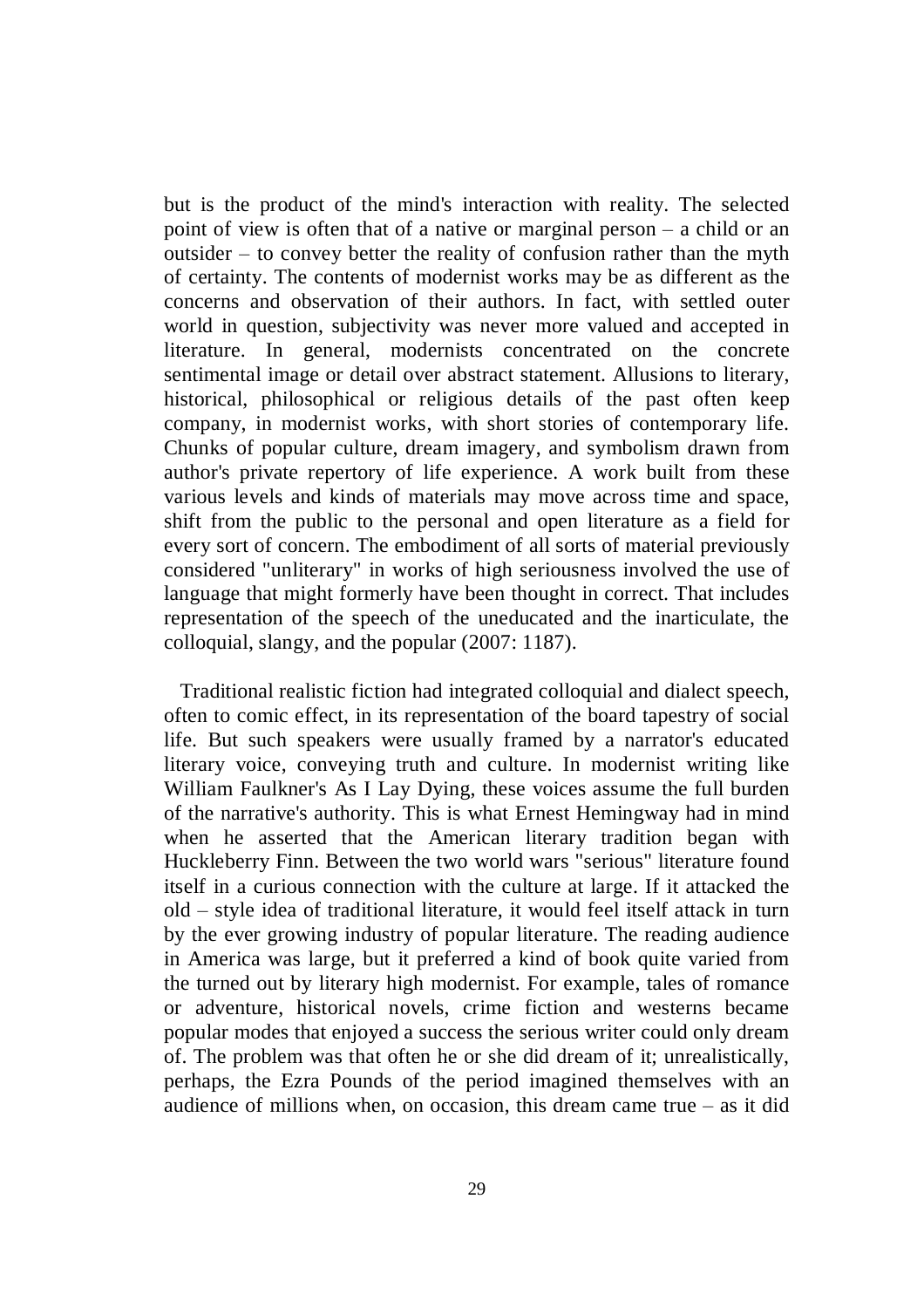for F. Scott Fitzgerald and Ernest Hemingway - writers often accused themselves of having sold out.

Some writers in the period were able to use these opportunities to cross over the hierarchies separating high modernism from middlebrow and popular culture – and they crossed them in both directions. Kay Boyle's early short stories and poems appeared in little magazines like Broom and Transition in the 1920s; in the 1930s, however, as she began writing of the rise of fascism in Europe, she found a receptive larger audience in the New Yorker and Harper's Magazine. Raymond Chandler began his career in the early 1930s, writing crime fiction for cheap popular magazines, moved into authoring film scripts and full-length novels issued by mainstream publishers, and by the 1950s had earned enough respectability to be interviewed about his artistic principles in Harper's. Where writers like William Faulkner and F. Scott Fitzgerald experienced Hollywood as a graveyard of serious literary ambition, Chandler found in the film industry not only financial rewards, but also a powerful new medium for his distinctive popular modernism, a modernism as elliptical and innovative, in its own terms, as Hemingway's (2007: 1188).

Concerning the American poetry, Peter Gay pointed out that poets made a secret departures in their scorn for traditional verse or modest subject matter as they learnt the expressive possibilities of language. Novelists began to examine their character's thoughts and feelings as never before. Playwrights came to put the artful psychological conflicts on the stage. Painters started to ignore art's – old privileged vehicle nature to seek nature for themselves. Music in its modernist appearance grew for ordinary listeners more inward. The modernist poet pours nasty content into traditional meters. The modernist architect removes all decorations from his design. The modernist composer intentionally violates the traditional rules of harmony and counterpoint. The modernist painter who shows a rapid sketch as a finished picture. They and their allies drew satisfaction not only in having a new, an untried revolutionary path – their own – but also in the sheer act of successful rebellion against the ruling authority. The lively slogan that Ezra Pound introduced for his companion rebels before World War I "Make it New", briefly summed up the aspiration of more than one generation of modernists. Modernist poets attempted to write a poetry that characterizes itself from the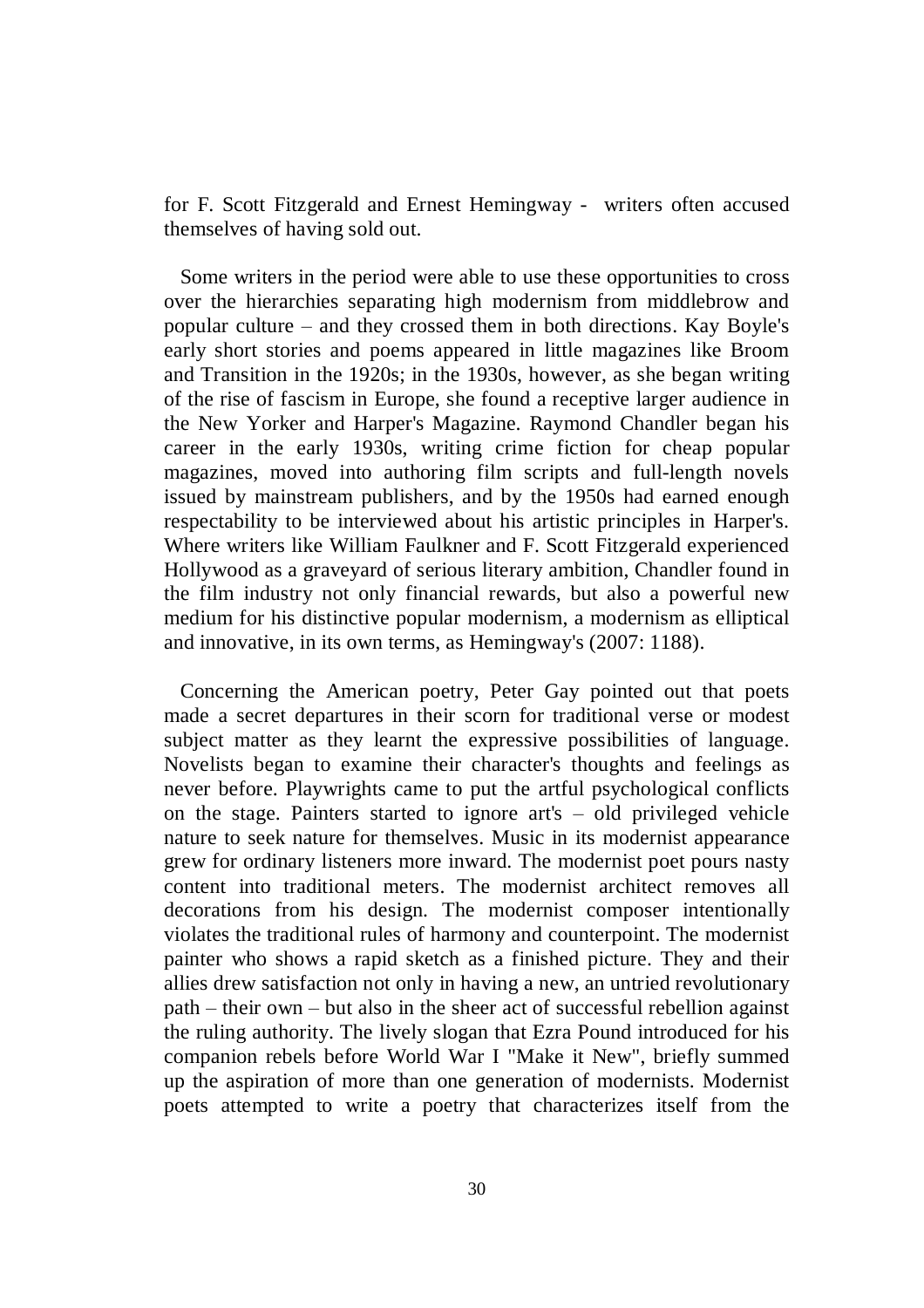conventional poetry of the past. They started to avoid rhyme. Modernist poets began to represent life as a very large spiritual desert. Some poets sought to create their own mythology and religion. Affected by a prevailing failure to understand scientific development of their period of time, many started to believe that the human being was a super-animal in place of a child of God. Consequently, they began to doubt the usefulness and aim of religion (Gay 2008: 4). Dover Beach often regarded as the prototypical sadness that understood modernists. They felt that religious belief had disappointed mankind and art could take its place.

Kathryn Vanspankeren stated that in the early years of the  $20<sup>th</sup>$  century there was the cultural wave of modernism. This gradually arose in Europe and the United States. It showed an awareness of modern life through art as a sharp break from the past as well as from Western civilization's classical traditions. That life looked basically different. It was more technological, more scientific, faster and more mechanized. These changes were enfolded by that modernism. In literature, an analogue to modern art was evolved by Gertrude Stein (1874 – 1946). She was a resident of Paris and an art collector. She and her brother Leo bought works of the artists Pierre Auguste Renoir, Pablo Picasso and many others.

Stein once explained that she and Picasso were doing the same thing. He in art and she in writing. Stein developed on abstract experimental prose poetry. The childish quality of Stein's simple vocabulary brings to mind the bright, primary colors of modern art, while her repetitions echo the repeated forms of abstract visual synthesis. She disjointed grammar and punctuation, so she obtained a new objects from different angles as in cubist painting:

> A Table A Table means does it not my dear it means a whole steadiness. Is it likely that a change. A table Means more than a glass even a looking glass is tall.

Vanspanckeren added that in Stein's work meaning was mostly inferior to technique, exactly as subject was less important than shape in abstract visual art. The inseparability of subject and technique became evident in both visual and literary art of the period. The idea of form as the equal to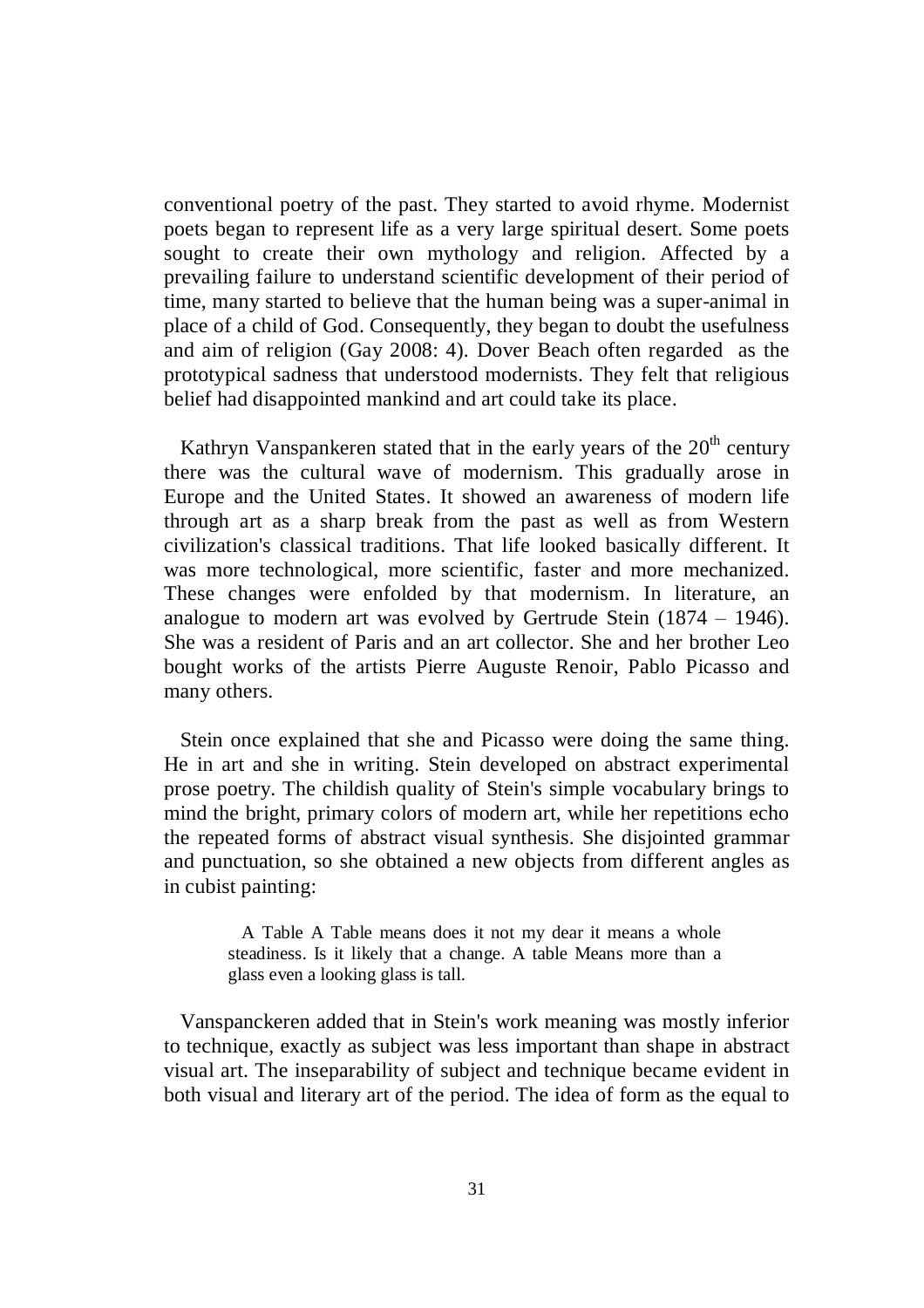content was the foundation stone of post-World War II art and literature became clear in this period. Vision and viewpoint became a necessary aspect of the modernist novel. It was not longer adequate to write direct third person narrative or use an aimlessly parasitical narrator. The way the story was told became as important as the story itself. Many American writers experimented with fictional point of view, for example, Henry James and William Faulkner. James often restricted the information in the novel to what a single character would have known. For instance, Faulkner in his novel "The Sound and the Fury" (1929) dismantles the narrative into four sections, each gives the view point a different character. A school of "New criticism" manifested itself to analyze such modernist novels and poetry with new critical vocabulary. New Critics searched for the "epiphany"; they examined and clarified a work hoping to shed light upon it through their insights (Vanspankeren 1994: 61).

 In the world of factory and machines, technological innovation inspired new attention to technique in the arts. Take one example: light, especially electrical light charmed modern artists and writers. Posters and advertisement of the period are full of images of lighted skyscrapers, automobile headlights, movie houses and watchtowers to illuminate a prohibited outside darkness that suggest ignorance and old-fashioned tradition. Photography started to presume the position of a fine art connected with the latest scientific developments. This can be shown by the photographer Alfred Stieglitz when he opened a salon in New York City. Stieglitz was showing the latest European works having as a part pieces by Picasso and other European friends of Gertrude Stein. William Carlos Williams who was one of the most impressive American poets of the  $20<sup>th</sup>$  century influenced by Stieglitz's Salon (1994: 62). This search for the new did not start with World War I. It appeared around of the turn of the century and was centralized in America's first major artistic bohemians: Chicago's South Side and New York's Greenwich Village. In 1913, the Armory Show in New York shocked traditionalists with its display of the latest in experimental and nonrepresentational art including Pablo Picasso's Cubist work. The show toured Chicago, Philadelphia and Boston. A literary editor stated that everybody was looking for some sort of revolution. To become modern, to attack conventional art and morality was the vivid aim of the continuous little renaissance in the arts. A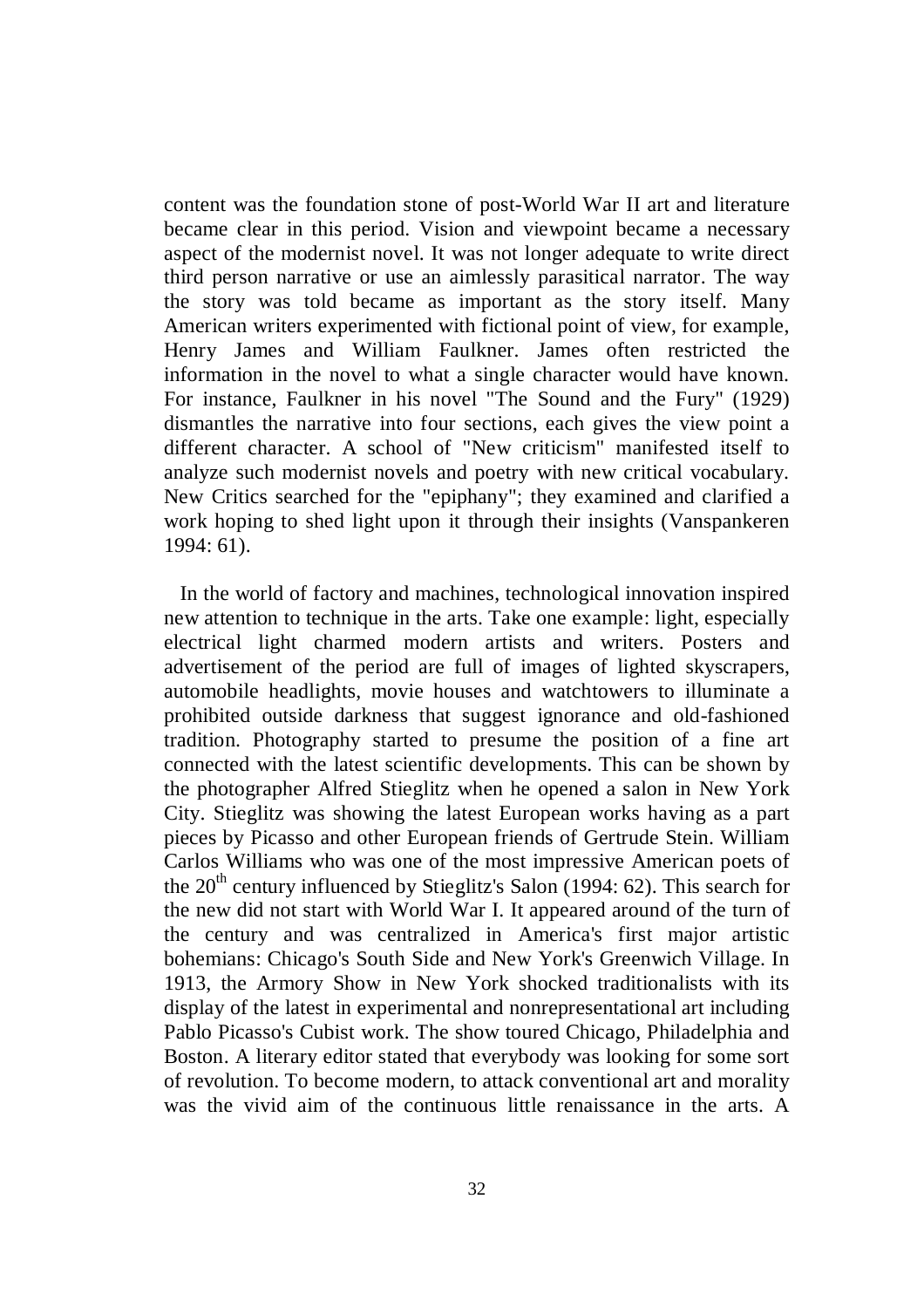sounding board for modern experimentalists in poetry: A Magazine of Verse. This board was provided by Harriet Monroe in Chicago. Monroe had some local fame and she was over fifty when she started poetry 1912. She found her job as protector to a renaissance. Not beyond a few years she had attracted attention of more and more figures. Take, for example, Carl Sandburg, Robinson Jeffers. Vachel Lindsay and the imagists Amy Lowell. The head American prophets of modernism didn't live in Chicago or New York but were emigrants in Europe. For instance, T. S. Eliot in London, and Gertrude Stein in Paris. Each one of them was deeply interested in producing new and often difficult ways of expressions. T. S. Eliot was doubtful concerning the western notion of social development through scientific improvement and frightened by the slaughter of the great war. He rejected the  $19<sup>th</sup>$  century's cheerfulness, optimism and hopefulness. Eliot refused to accept as well the traditional idea of poetry as the representation of a beautiful world. The modern poet, he insisted, must "be able to see beneath both beauty and ugliness; to see the boredom and the horror and the glory." In 1915, T. S. Eliot participated in poetry his first major poem, "The Love Song of J. Alfred Prufrock," contemplations of an ineffectual man who "after tea and cakes and ices" could never find the strength to force the moment to its crisis" (Shi 1979: 670). Eliot's "The Waste Land" (1922) made few concessions to readers in its obscure allusions, its juxtaposition of unexpected metaphors, its deep sense of postwar disillusionment and melancholy and its suggestion of a burn-out civilization. But it became almost the touchstone of the modern temper for alienated younger generation. Like all the spangled, carefree sad young people of his novels, F. Scott Fitzgerald was flashing brilliantly and then quickly flickered out as the earliest historian of that generation. He was successful and famous at age twenty-four. With the side of Paradise (1920), he and his wife Zelda, experienced and portrayed the greatest gaudiest happiness in history. After that they both had their sudden failure during the Great Depression. What gave depth to the best of his work was what a character in the Great Gats by (1925), called "a sense of the fundamental decencies" amid all the surface gaiety and almost always of impending doom. Hemingway suffered even more from spiritual wound caused by an indifferent world. For him literature was a means of defense, a way to take revenge and in the process find a meaning for himself rather than accept one imposed by society. Hemingway's first novel, The Sun Also Rises (1926), depicts a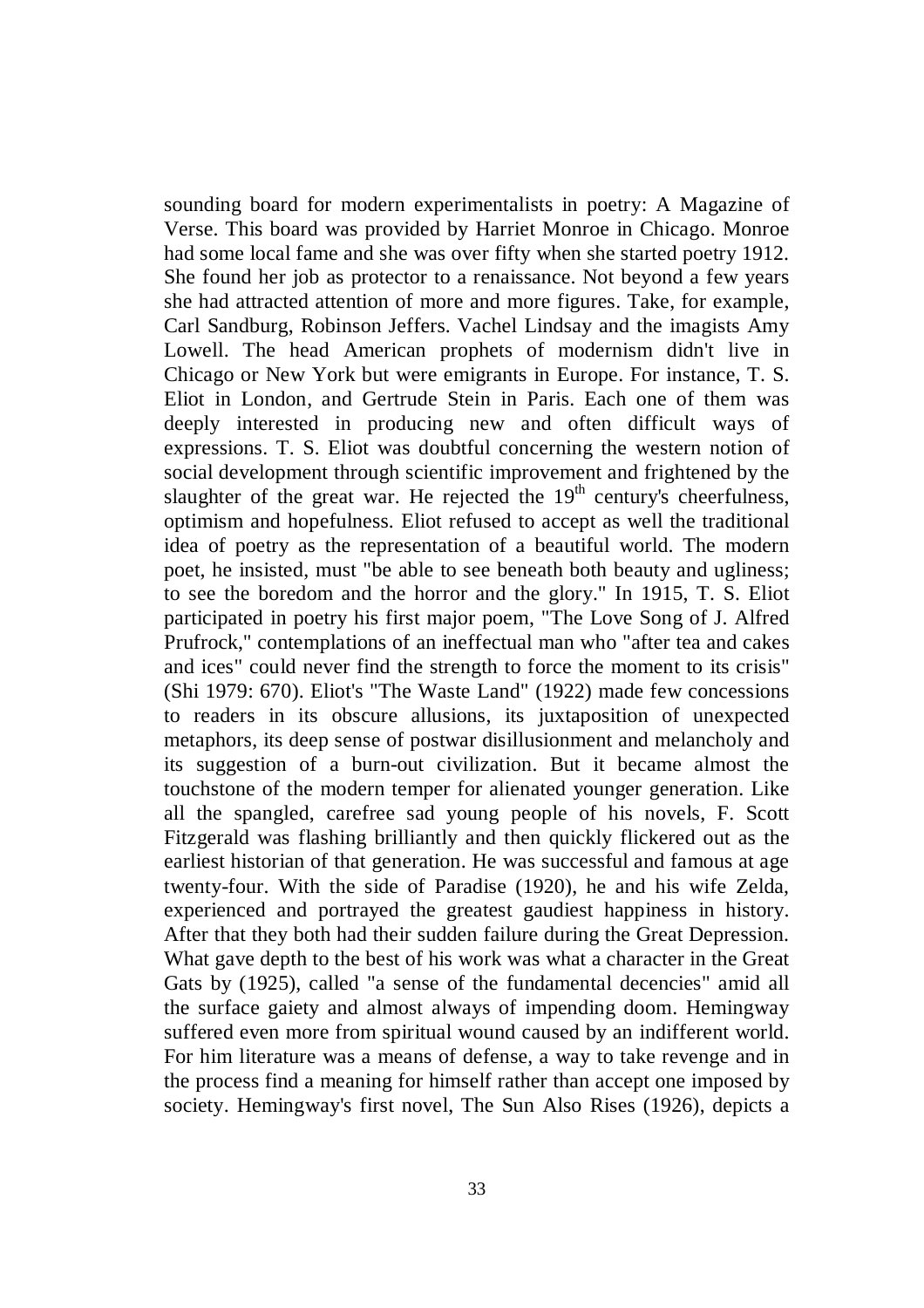hopeless search for life by a group of American expatriates chasing about nervously from the bar of Paris to the bullrings of Spain. Young Jake Barnes weakened by a war wound. He explained his postwar outlook by saying that he didn't care what the war was all about. He wanted to know how to live in it. Hemingway's second novel, A Farewell to arms (1929) is based on his experience as a volunteer in the ambulance corps in the northern Italy during World War I. It follows closely the love affair of a driver and a nurse who left the war for Switzerland, where the young woman dies in childbirth. Hundreds of writers tried to imitate Hemingway's concise style, but few succeeded (1979: 671).

Literature in the United States arrived at a new rise of technical completeness, and depth of meaning in the era between the two World Wars. By 1925 the literary movement of the country became dependable, and its area definable. The objections and preachments, and literary revolutionaries, and new-humanists started to give way to criticism that was ready to tussle with certain problems of society. Moreover, their criticism was willing to fight with personality and literary styles. Poetry, fiction, and drama recovered from their control, and submerged in a period of experimentation, and self-conscious power as had never been similar to the Western continent. In his Stockholm address of 1930, Sinclair Lewis announced this second "coming of age" as an achieved fact. Most of the writings he mentioned in all the languages of Europe could be read by his audience, if it wished. Abroad as well as at home, the new literature was being recognized as a surprising, but a fact in existence in western culture. By 1935 the second renaissance had come to full flower (E. Robert 1957: 185).

 The writers who had led the revolution were not those who produced most of this literature. The older group was still live, but most of them were now saying better what they had said before. They year 1925 witnessed American Tragedy, Barren Ground and The Professor's House. The same year saw Pulizer Prize for poetry at that time was going to Frost, Robinson, and Amy Lowell for volumes that fell short of their best. But that year also witnessed the first important experimental work of Scott Fizgerald, Ernest Hemingway, and their contemporaries. It was a crossroads in time, at which two generations met (1957: 186).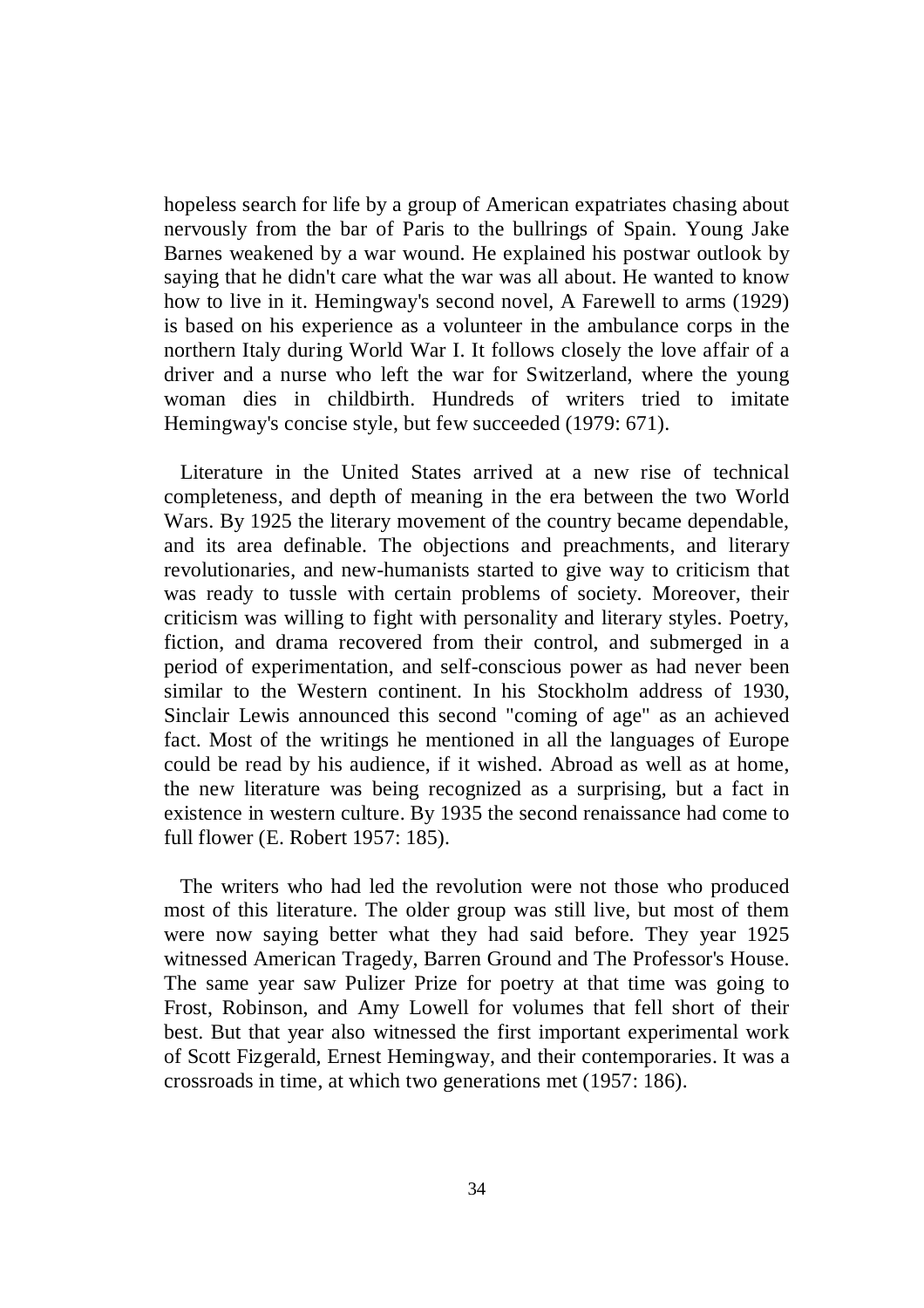### **2.8 Literary Background**

Alasdair D. F McRae stated that two main movements aroused in the second half of the  $19<sup>th</sup>$  century. One of them was Realism and the other was Symbolism. Writers of the Realist Movement depicted a man as a social creature and found out the processes by which economic and political pressures influence man's behavior. In style, directness, simplicity and avoiding ornament were sought by Realist writers. The accurate representation of social status was all important. Because of their reformist ideals, Realists often focused on the misuse and abusiveness in the hope that their readers would feel convinced to change society.

 The nonappearance of imagination was a weakness in the Realist writings: everything was provided for clearly, and there was little to enjoy or excite the reader's intellect. This disappointment of imagination added to the hard social concern make clear why Realism lacked poets and was in the first place a movement of novelists and dramatists. However, it could be disputed that Realism did assist to make some poets more familiar with social issues and of a responsibility to their readers. Walt Whitman  $(1819 - 92)$ , the American poet, the working man of colloquial language, achieved international fame as a poet of democracy (Eliot 1980: 10).

On the other hand, symbolist writing was indirect, allusive, often obscure and inclined to emphasize on calling up individual moods and evasive states of mind. The major early symbolist poets were French. For example, Charles Baudelaire (1821 – 1867), Paul Verlaine (1844 – 1896). Arthur Rimbaud (1854 – 1891) and others. It is worthwhile to mention that their work was not well-known in Britain and America until Arthur Symons (1865 – 1945) published The Symbolist Movement in Literature in 1899. Although such poets often had very decided views on society, their poetry concentrated on the processes of their own minds and sensitive attention was paid to form and language. Images and words were so chosen and arranged to create complex criss-crossing of associations and the reader could delight in exploring this endless maze. Whereas Realists focused on social injustice and constrictions, the Symbolists often stressed moods of frustration, pain, guilt and loneliness.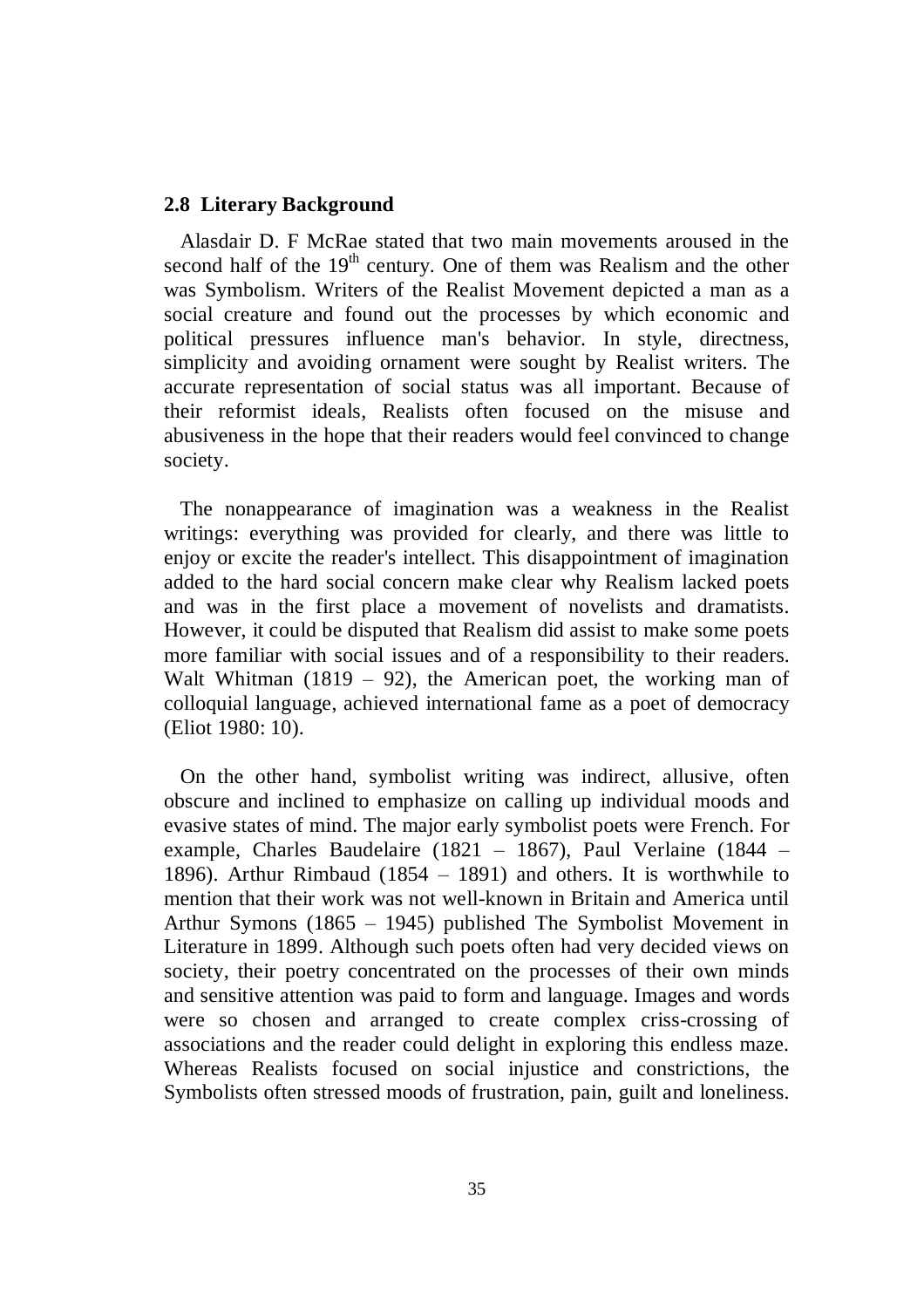In Baudelaire and Laforgue; never the less, (the Symbolists who exerted the strongest influenced on Eliot), there is a sense of humour, a mocking self-awareness that helps to balance the private sadness quality.

 In addition to, a sharp interest in the position of a sensitive, individual artist in a displeasing materialistic society was emerged in these two poets. In Baudelaire, more than any other European poet before, we are made aware of the city, its crowds, it mechanical cruelty, its excitement and its horror (1980: 11).

According to D. F. McRae, T. S. Eliot read Symons's The Symbolist Movement in Literature in 1908. He was familiarized through it with a kind of poetry that poets didn't write at that time in America. In his early years, Eliot made up his mind to look beyond America for his models and even recent English literature was largely left behind by him. Robert Browning  $(181 - 89)$  was an exclusion to this disregard of English poets and his use of colloquial language and the dramatic monologue both influenced Eliot's development. McRae stated that a dramatic monologue is a poem in which we hear the words and thoughts of a character is not straight-forwardly the author, he is a dramatic invention of the author. As he was a student at Harvard, Eliot became acquainted with the work of Dante Alighieri (1265 – 1321), a poet whom he was later to see as the major guide and model for his own poetry. In the medieval Italian poet Eliot specifically liked the directness and economy of his language and the width of emotional experience. That was particularly in the scenes of Hell, Purgatory and Paradise in The Divine Comedy (1980: 12).

Dante as a figure is present throughout The Divine Comedy but according to Eliot, the reader is not burdened with or embarrassed by Dante's private pains or pleasures. Eliot felt that Dante's restraint, his balance between the personal and the impersonal had much to do with Dante belonging to a tradition of writing and thinking. Through his first ten years in Europe, Eliot spent much of his time contemplating what he meant by and attempting to define that tradition of which he felt a part. When Eliot first met his fellow Ezra Pound in 1914, they pointed out that their poetic concerns and goals were alike. Pound was Eliot's helper and provided him with support, helpful criticism, publicity, new thoughts, literary contacts and he was responsible for finding publishers for Eliot's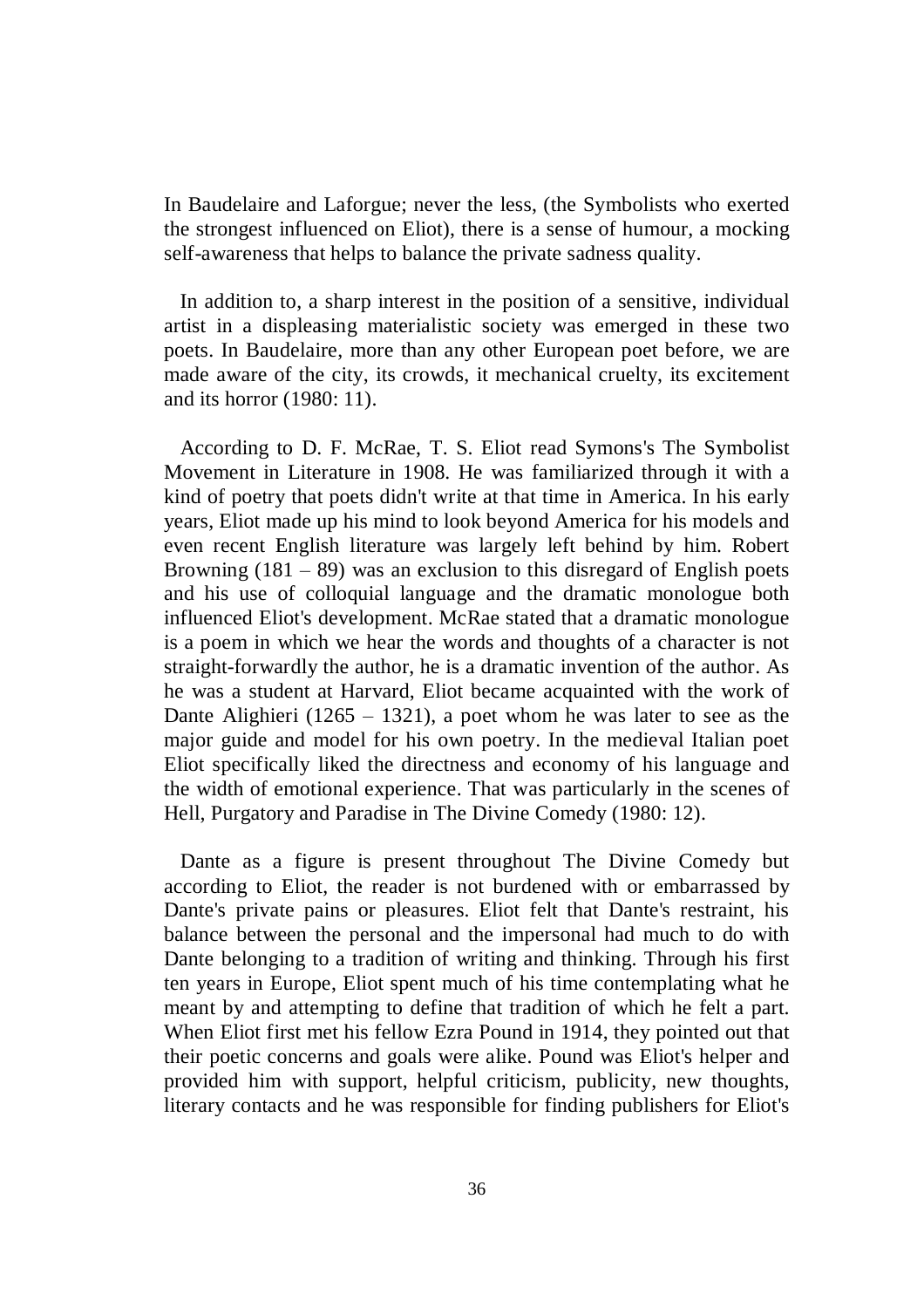poetry. Eliot had learned in his university training to evaluate the accomplishments of earlier cultural periods and had developed his natural ability for selecting poem. Imagists argued that poetry in English became repetitive, tired, and habit-bound. They emphasized the need for freedom of subject matter, focus on statements, originality of poetic image and the use of a verse free from rigid rules of rhyme and meter. Eliot didn't belong to the Imagists, but he shared many of their basic goals (1980: 13).

Classical merits as self-discipline, understatement, the inseparability of form and content were having a good opinion of him. Eliot attacked the expression of unconsidered emotion in worn out language that he joined with the romantic tradition in English poetry. Many people accepted the judgment voiced by Eliot that English poetry of the late nineteenth and early twentieth centuries lacked vitality and intellectual starkness. When looked back through the history of English literature for these missing qualities, Eliot found them specifically in the work of the poets and dramatists of the first half of the seventeenth century. In Shakespeare, Eliot discovered a mixture of emotion and thought, immediacy and technical control which provided a helpful example for twentieth century poets like himself. According to Eliot, a split between thought and feeling happened in English poetry about the time of John Milton (1603 – 74) and this split weakened almost all the subsequent poets. This was called a "dissociation of sensibility" as he asserted. Writers saw life whole and the range of vocabulary in their work reflected the width of this experience and learning. To be intellectually challenging was for them a virtue and they expected their readers to enjoy struggling with unusual image, amazing juxtaposition, irony and indirectness. Eliot's investigation of modern literary values, his search for deserving models and his experiments with verse are all part of a wider European and American development known as modernism. Modernism includes many branched theories and movements but all of them are marked by a topple of artistic conventions. These movement in music, the visual arts and literature were not acceptable to many members of the public. In fact, they were offenses to the very idea of art. Violent actions and noisy behaviors were spread in theatres, art galleries and concert halls. Also, charges of vulgarity, lack of respect and sensationalism were leveled against the artists and writers (1980: 14).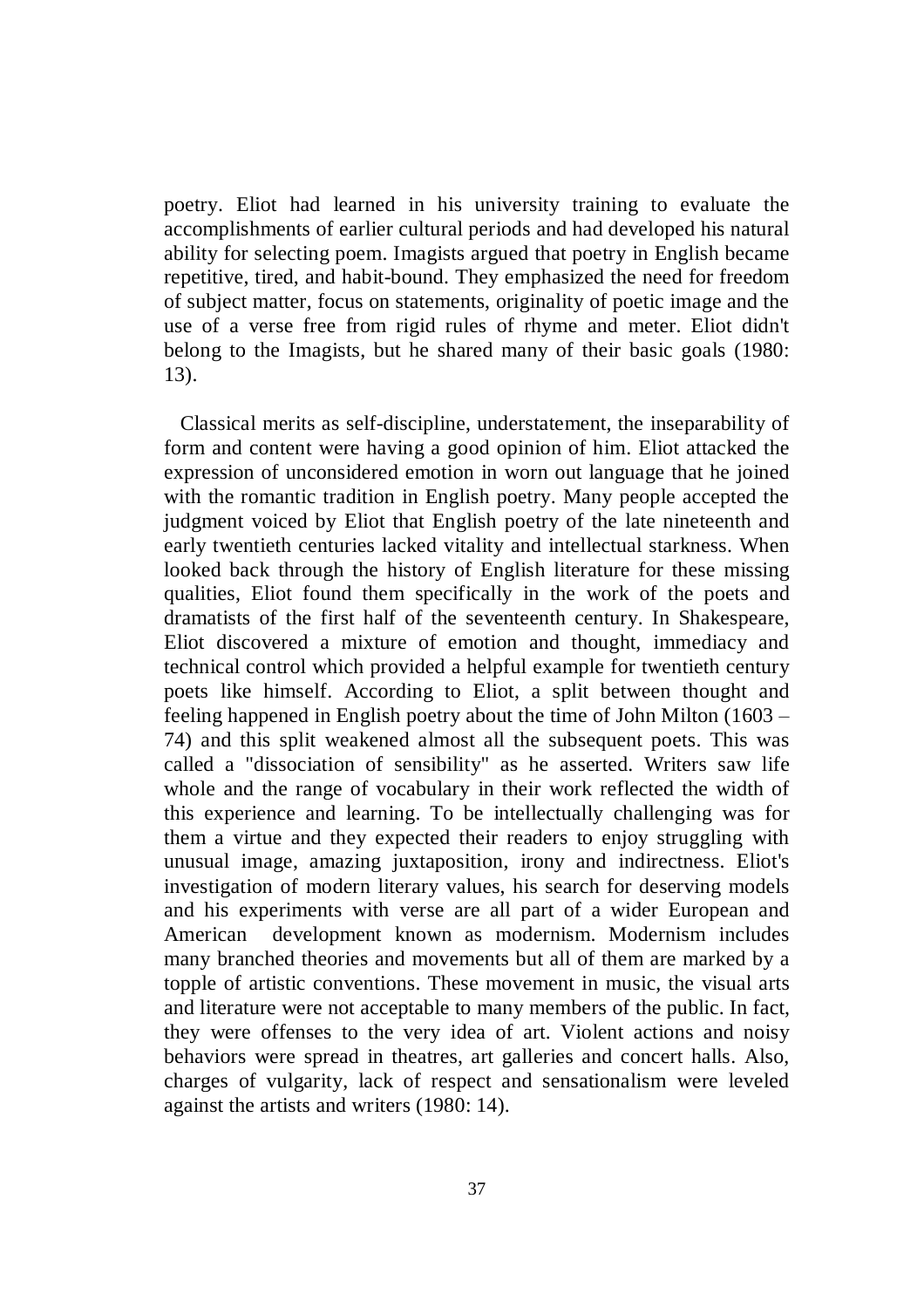D. F. McRae explained that in 1907 Pablo Picasso (1881 – 1973) finished his argumentative painting Les Demoiselles D'vignon (The Young Ladies Avignon). In the convential subject of the female nude is dislocated into an arrangement of angular shapes and harsh colures and the faces of several of the young ladies are strongly remindful of treble masks. Consequently, the picture can be viewed in different ways. For example, as a variety on a common subject of painting, as a play of geometric patterns, as a cultural or social comment proposing that behind the present lies the mythic or the primitive. Picasso's development lay through Cubism which stressed a formalist, abstract element in art to a collage technique. These manifest different materials and bits and pieces like bottles or metals. They could be joined with one another into a painting in such a way that the traditional gap between artificial and the actual could be bridged. It is clear that Eliot was affected not by a fight between old ritual and myth and modern behavior but by a sense of continuity in man's search for significance. What was new in Stravinsky was not the presence of ancient myths. Richard Wagner  $(1813 - 83)$  had based his operas on Germanic myths, but the setting of myth in a modern context and produced in modern musical idiom.

Eliot saw that modern life could be understood and gained depth of meaning by being allied to parallel patterns of human behavior comprised in myth and legend. This idea he saw realized in the work of two of the most distinctive contemporary writers W. B. Yeats and James Joyce (1882 – 1941), both Irish (19802: 16). In 1915 Eliot lived in England as his lasting home. He started to reform poetic diction with the help of Ezra Pound who was his countryman and an advocate on literary modernism. He was largely responsible for getting Eliot's early poems into print. For example, The Love Song of J. Alfred Prufrock in the Chicago magazine Poetry in 1915. In the early essay, Tradition and the individual Talent (1919), Eliot put forward the principle that poetry should be impersonal and free itself from Romantic practices, "The progress of an artist is a continual self-sacrifice, a continual extinction of personality". Eliot saw that in this depersonalization the art came close to science. In 1948, Eliot awarded the Noble Prize for literature for his knowledgeable treatment of modern barrenness (Snodgrass 2000: 76).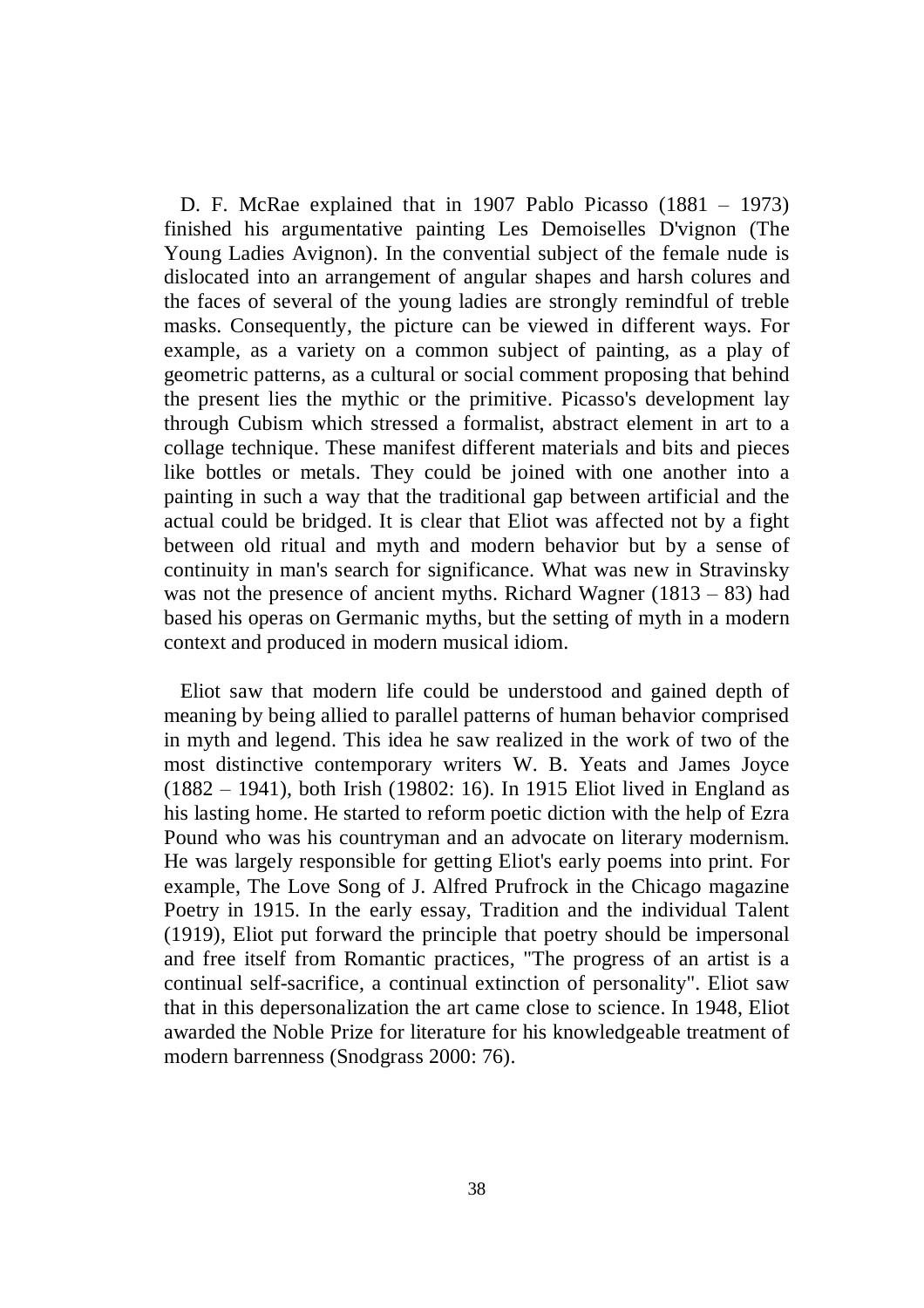The background of Eliot's family is very important to know his career, for he was given the widest education, with no impact from his father to be "pragmatic" and to enter business. Eliot's parents were successful and cultured. They saw to it that be took an excellent education. His mother, Charlotte, was a poetess of some renown, and his grandfather, William Greenleaf, was the founder of Washington University. It has been named after him, yet he refused so. Thus, he was appointed as its chancellor. As Eliot was to follow up four careers: editor, dramatist, literary critic, and a philosophical poet, he became possibly the most learned poet of his time in the English language. Consequently, had he not become the most prominent poet of his time, Eliot would have become its most influential critic. Eliot was affected by the British philosopher F. H. Bradley (1846 – 1924), the subject of Eliot's doctoral research. Eliot may have learned well from how to considerate the metaphysical poet.

 Thereupon, the effect of his poetry has been immeasurable. His poetry has demonstrated to be very worth mentioning, for example, "The Waste Land". It had a great influence on poets in many languages. It touches nerves, it presents recognition; it presents not necessarily the truth, but a truth about man's failures and aspiration.

#### **Section Two: The influence of modernism on the American study**

#### **2.9 The new morality**

David E. Shi stated that to a great degree the shock to traditionalists came from the changes in manners and morals showed first among young people in college campuses. In This Slide of Paradise (1920), a novel of a student life at Princeton, F. Scott Fitzgerlad wrote of the important common American phenomenon, the 'petting party'. No one of the Victorian mothers had any previous idea how occasionally their daughters used to be kissed. Familiarity with such novels and magazines and movies enabled many Americans to learn about the city's wild parties, bathtub gin, promiscuity and speakeasies. Shi added that with astonishing frankness sex came to be disputed. Much of the debate obtained from a widespread awareness of Dr. Sigmund Freud, the Viennes father of psychoanalysis. Freud visited Clark University in Massachusetts in 1909. He was surprised to find himself very famous "even in prudish American". His ideas had started to become felt into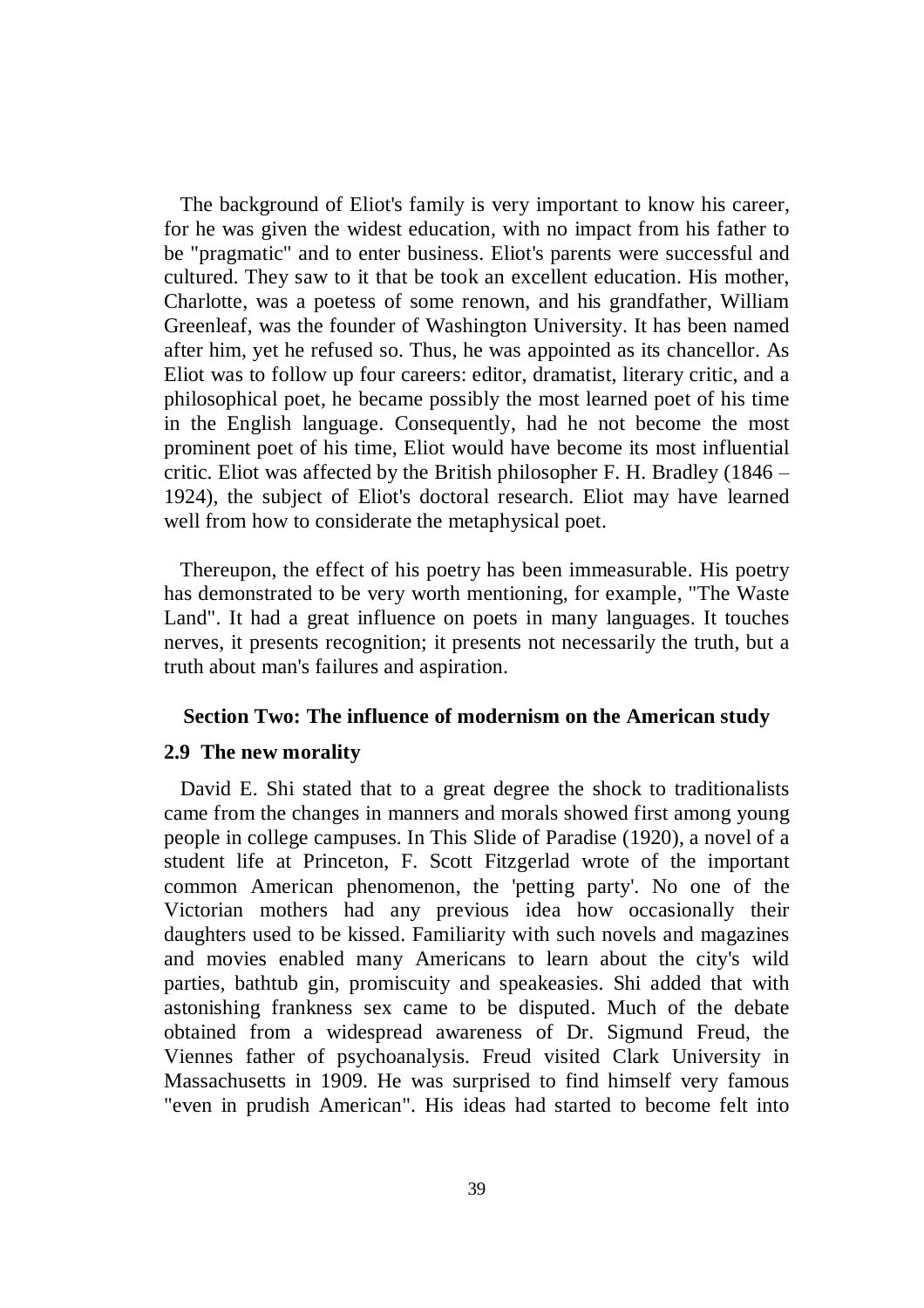poplar awareness. The talk spread in society and literature about the libido, inhibitions, Oedipus complexes, sublimation and repression. The writer Sherwood Anderson recalls in his memoirs that young Freud had been discovered at the time. George Brown Tindall explained that Freudian object of research broke through popular culture. For example, during the 1920s radio dingers sang loudly songs with titles like "Hot Lip", "I need Lovin'," and Burning Kisses." Movie advertisements promised kisses on screen "where hart and soul and sense in concert movie, and the blood is lava and the pulse is ablaze". Dances exemplified in the Charleston, Black Bottom and modern jazz rhythms led an important Christian group to protest against bringing "the bodies of men and women in unusual relations to each other". In 1919 women's skirts were typically six inches above the ground. They were at the knees by 1927 and the flapper with her bobbed hair, rolled garment, cigarettes, lipstick and sensual dancing. This was providing a shocking new model of feminism. The name came from female revolutionists allowed their overshoes to flap about their ankles (Shi 1997: 663).

Conservative moralists viewed the flappers as just another indication of a degrading society. Others saw in the new woman an expression of rugged American individualism. "By pure force of violence", explained the New York Times in 1929, the flapper has "set up the women's right to equal representation in such manly fields of pursuit like drinking and smoking, swearing, petting, and turning over the community peace." But the shake of rebellion was loosing influence by 1930; the revolution against Victorian morality continued to its natural end. Its drastic expressions in time awaken doubts that the indulgence of lust equaled liberation. In addition, the excessive take about revolution was also greatly exaggerated. The twenties "roared" for only small proportion of the population. F. Scott Fitzgerald reminded Americans in 1931 that: "For the upper tenth of the nation, they jazz ago was only jazzy". Even so some new folkways had come to stay. Among college women in most cases one-half (47 percent) had yielded their virginity before marriage. Unlike, of these three  $-$  quarters had sexual relations only with their future husbands. This was revealed by a survey in the late 1930s (1997: 664).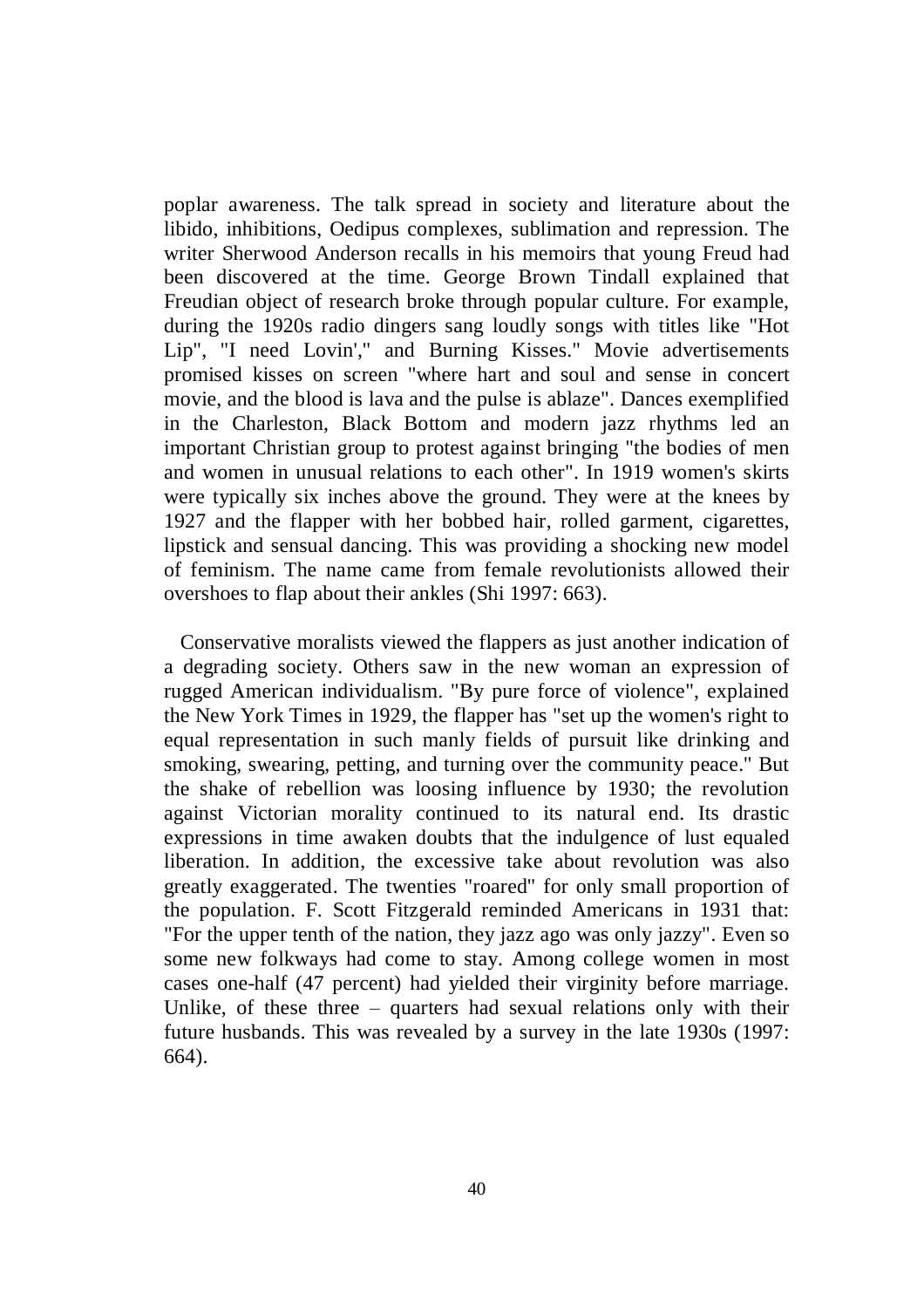#### **2.10 The women's movement**

Shi out that while all women were being liberated politically, many of them enfolded new sexual moral customs. Although the suffrage movement had been in inactivity since 1896, it arose back to life in the second decade of the new century. In 1912 Alice Paul, a Quaker social worker came back from undergoing preparatory training with the militant suffragists of England to become chair of the National American Woman Suffrage Association's Congressional Committee. After five years Paul and her supporters were involved in enclosing the White House and purposely arrested after they went on hunger strike in prison. President Wilson had avoided the issue of a suffrage amendment for several years, but he sustained a plank in the 1916 Democratic platform confirming state action for women suffrage. On June 4, the Senate finally adopted the 19<sup>th</sup> Amendment by a bare two-thirds majority. After torturing fourteen months the states finally ratified the women's suffrage amendment on August 21, 1920 the climatic achievement of the Progressive Era. Shi also indicated that an increasing number of women entered politics, but this did not in any case bring and basic political change or any release of women from deeply embedded social customs any legal discrimination. The new women voters inclined to vote like men in most issues. Furthermore, the broader women's movement was left as a prey to a frustration that continued for generations. A few years later, Carrie Chapman Catt, the National Suffrage Association wrote that suffragists were disappointed. For instance they lost the exaltedness, the thrill of expectancy and the vision which provoked them in suffrage campaign. None of these hopes was approached to their aspiration in the party of their choice. It would by another fifty years before Alice Paul could see congress adopt her amendment in 1972. In fact, she did not live to see it fall short of ratification (1997: 666).

### **2.11 The New Negro**

An angry spirit of protest among blacks came along with political movement labeled the "Harlem Renaissance." Black folk culture was rediscovered by Claud McKay. She was the first significant writer of the movement of blacks. Poems collected in McKay's Harlem Shadows (1922) expressed defiance in such titles as "If We Must Die" and " To the White Fiends." Other emergent black writers included Langston Hughes,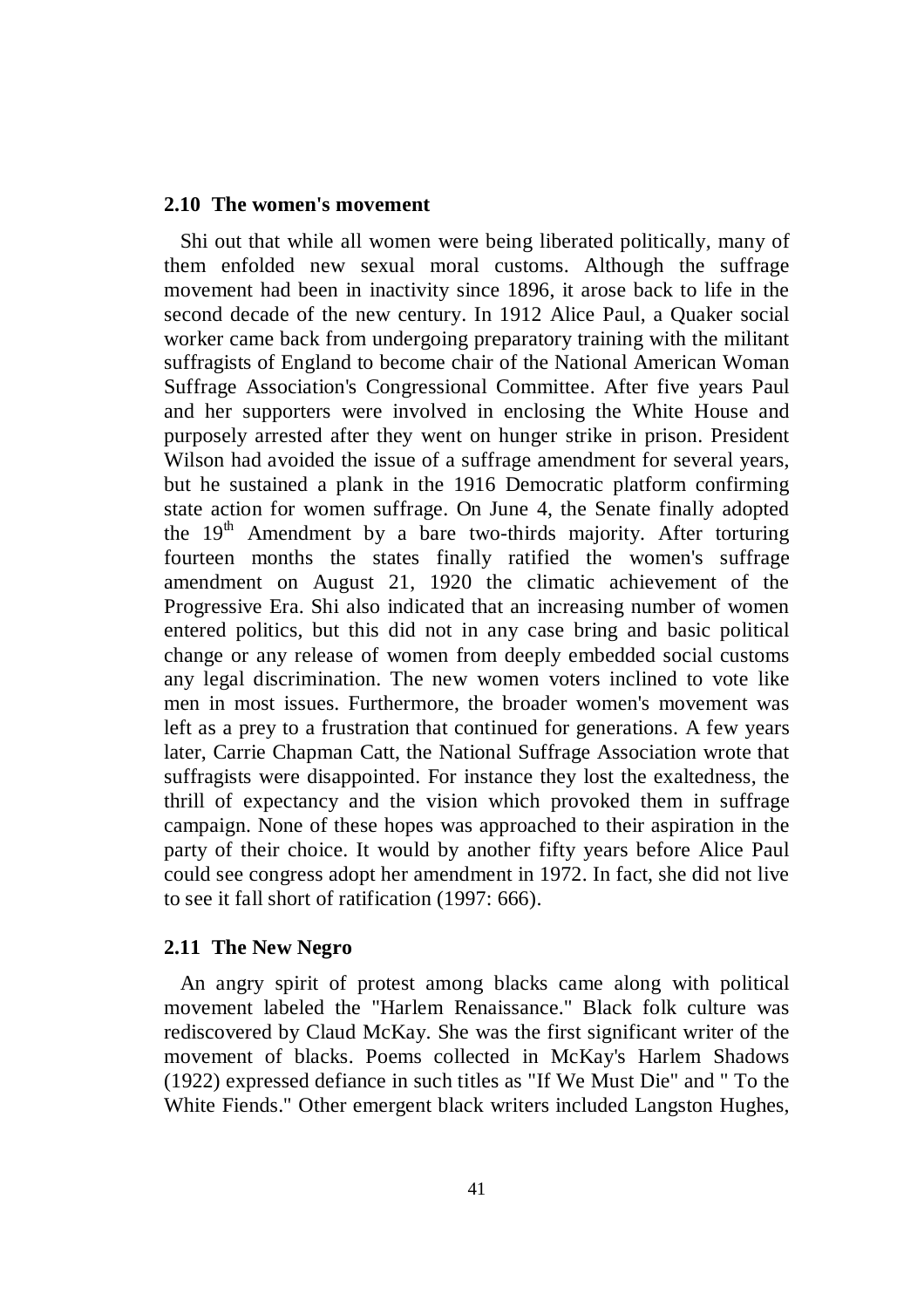Zora Neal Hurston, Countee Cullen and James Weldon Johnson. Jean Toomer's novel Cane was probably the greatest single creation of the time. It represented the lives of simple blacks in Georgia's black belt and the sophisticated knowledge of social life and behavior of inhabitants of Washington brown belt. "Negro nationalism", whitch was emerged by the spirit of the New Negro, exalted blackness, black cultural expression and black exclusiveness. Marcus Garvey was the leading spokesman for such notions. His organization "New Negro Improvement Association" grew rapidly under the forces of the postwar years. Racial bias was so fixed deep in whites that it was useless to support their sense of justice. The New Negro gruop took seriously the progressive idea that the solution to social problems began with educating the people. Also, it planned an active bureau to accomplish this (1997: 667).

### **2.12 The Culture of Modernism**

Shi explained that changes in the realms of science and social thought were perhaps even more dramatic that those affecting women and blacks in the interwar years. As the twentieth century advanced, the easy faith in Progress and reform expressed by Progressives fell victim to a series of frustrations and disasters, including the Great War, the failure of the League of Nations, Woodrow Wilson's physical and political collapse and the failure of prohibition. Deeper still, startling new findings in physics further shook prevailing assumptions of order and certainty (1997: 808). Chris Rodriguez states that not only philosophers contributed to the modernist structures of feeling. There is an enormous range of  $20<sup>th</sup>$  century scientists, sociologists and other thinkers. Among the key figures is Albert Einstein (1879 – 1955), a young man German physicist working in the Swiss patent office, concluded the space, time, and mass were not absolute but relative to the location and motion of the observer. Isaac Newton's eighteenth century mechanics, according to Einstein's relativity theories, worked well enough at relatively slow speeds, but the more nearly one approached the velocity of light the more all measuring devices would change accordingly, so that yardsticks would become shorter, clocks and heartbeats would slow down, even the aging process would ebb (Rodriquez 2010: 64). Shi indicated that the German physicist Max Planck had discovered that electromagnetic emissions of energy, whether as electricity or light, came in little bundles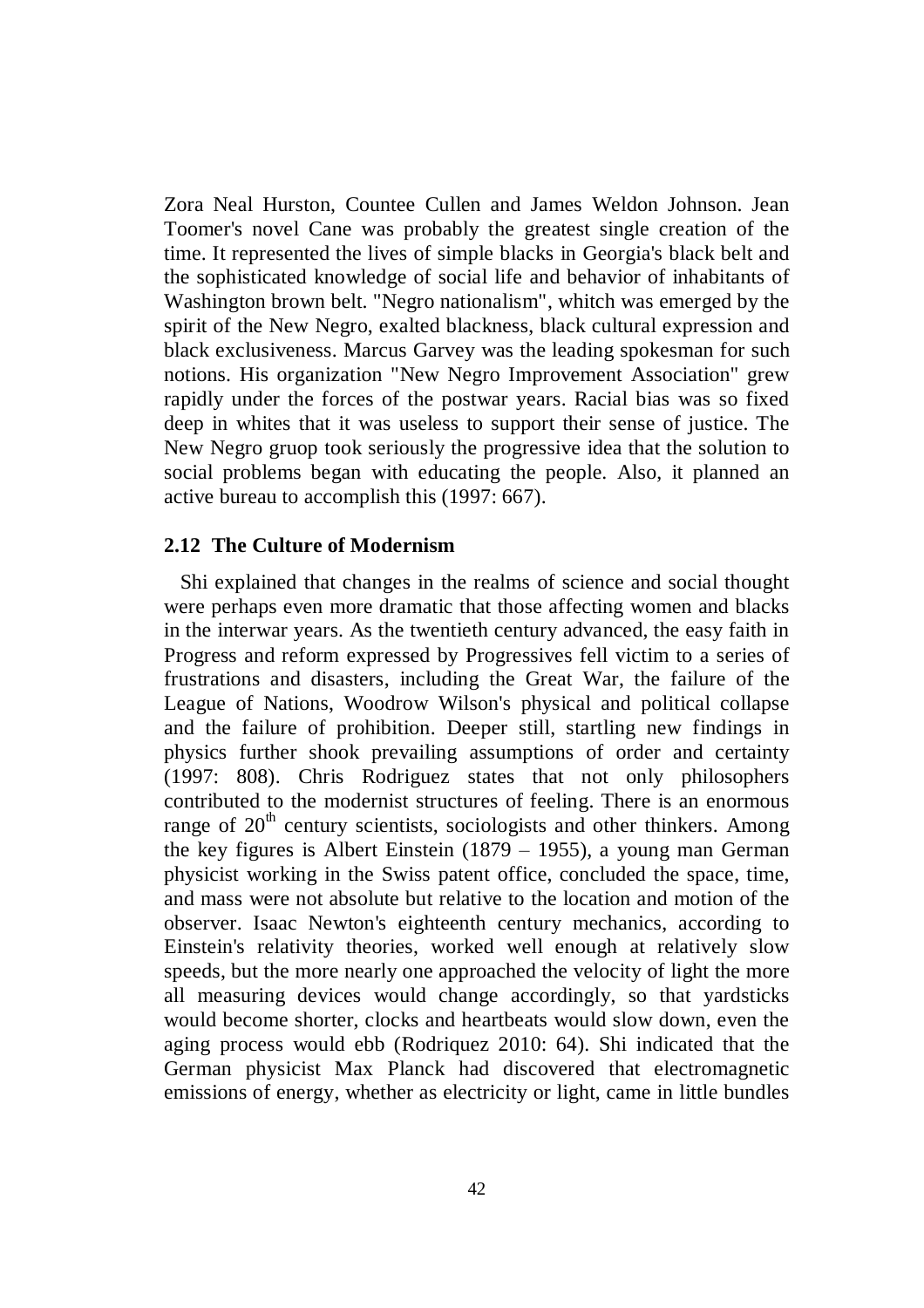that he called quanta. The development of quantum suggested that atoms were far more complex than once believed and, as another pioneering German physicist, Werner Heisenberg, stated in his uncertainty principle in 1972, ultimately indescribable (Brown 1997: 809).

Concerning cultural industries Chris Garratt stated that mass culture's exponential growth new technologies of reproduction and distribution film and radio, mass circulation publications, photography, advertising and the building up of what were later called "the consciousness industries" operated a real revolution in the way people conducted their lives, their beliefs and their desires. One attiuted, as noted with the early avant-grade Cubists and both the Italian and Russian Futurists, was to embrace the forces of modernization wholeheartedly. The other attiude exemplified in the conservative thinking of T. S. Eliot and others, was based on a pessimistic reading of modernization. Here, the urban environment bred solitariness, noise and anonymous crowds. Popular cinema was fodder for the masses (Rodriguez 2010: 134).

Regarding science Peter Gay noted that the nineteenth century was a golden age for incubating new dogmas, or for old dogmas brought into modern times as they borrowed prestige from contemporary physics, chemistry and biology, disciplines – that – even skeptics admitted – were clearing up mysteries that had been thought beyond rational explanation. That is, why Madam Blavatsky notoriously advertised her version of Theosophy as a synthesis of theology, philosophy an science. That is, why in calling here creation, "Christian Science," Mary Baker Eddy, a persuasive sales woman for her sect, in capsulated in two key words the appeals in two key words the appeals most likely the adherence of Victorian men and women. Gay added that the very advances of scientific explanation called into being a diverse, at times desperate response; mysticism in many guises flour as it had not done for centuries. It inundated Western civilization with a sundry menu of spiritualist dogmas all the way from primitive credulity to sophisticated logic chopping, from Séances devoted to Tarot cards and table moving to semiscientific researches into unexplained scientific phenomena (2010: 135).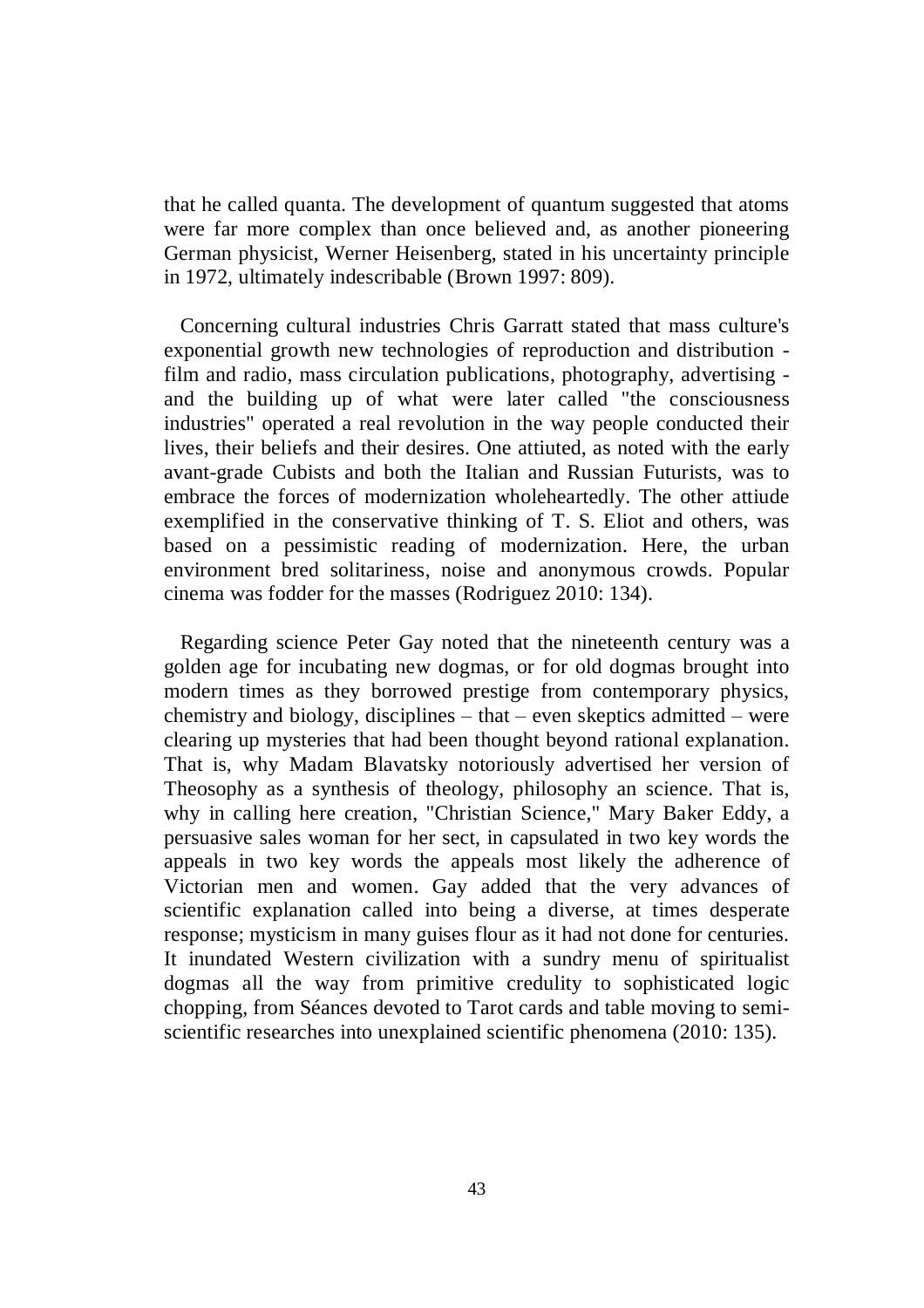# **Section Three: Review of Previous Relevant Studies**

According to one of the best handbooks, a Handbook to literature, third edition, by W. F. Thral, A. Hibbard, and C. H. Holman the title "Imagism" implemented to a group of poets remarkable in America between 1919 and 1918. Emran conducted a research in Clement University in 2009. Her research deals with imager and its symbolic, mythical and expressionistic aspects of T. S. Eliot. The study aims to examine the use of imagery in Eliot's poetry including his poem "The Love Song of J. Alfred Prufrock", and his being influenced by French poets such as Baudelaire, Mallarm and the American poet Ezra Pound. Her research resulted in reflecting Eliot's great interest in the image. He expresses ordinary life in numerous new images.

 In the University of Baghdad Qahtan conducted a study in 2006. Her thesis aims to trace the image of the woman in Eliot's poetry and its development in the later poetry. Her research pointed out that Eliot created his image of woman from his understanding of the idea of womanhood through his relationship with variety of women during his life time. It is also produced from personal actions of noticing of the contemporary surroundings Moreover, Eliot's image of woman is deep and has a sense of seriousness. That is emerged by its identification with different mythological, biblical, historical and literary figures . in addition to, Eliot builds his imagination of a more integrated society on the discipline of moral values and on establishing a refined way of life through spiritual principles.

Corlew handled a research in the university of North Carolina in the year of 2010. This study modern neuroscience used synaptic space to conjoin fragments into meaningful arrangements that would substitute the outmoded systems of the nineteenth century. The researcher concluded that the  $19<sup>th</sup>$  century science fractured patterns of knowledge and formed consequent attempts to condense or unify experience. He added this fracturing and unification of experience was connected to a new comprehension of mind as a neuroscientists changed from the reticular theory that controlled the  $19<sup>th</sup>$  century to the neuronal theory that dominated the twentieth.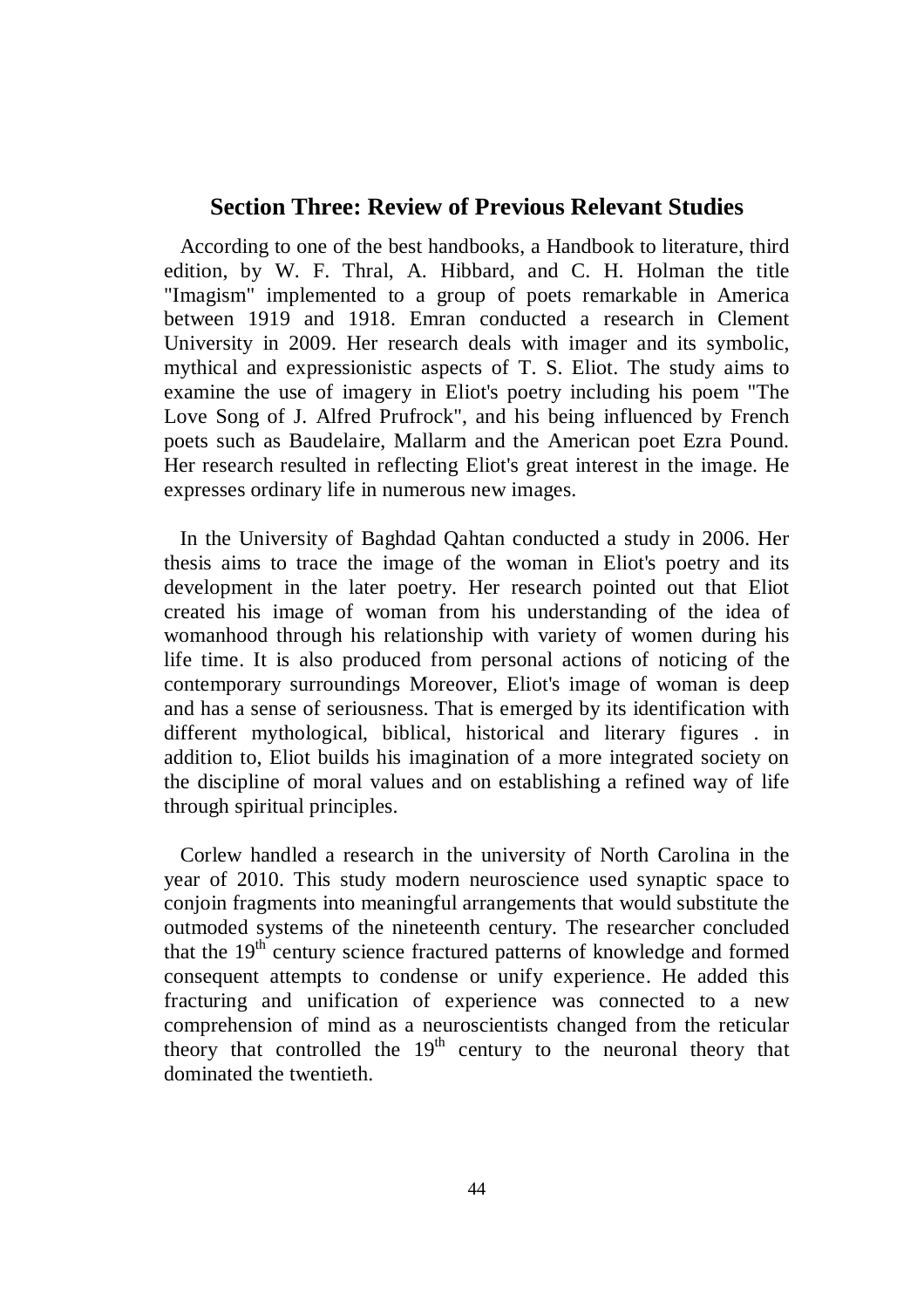Azizmohammadi conducted a study at the Islamic University, Arak, Iran in 1991. This study attempts to examine the role of consciousness in the poetry of T. S. Eliot. Eliot wants his poetry to show the frangible state of humanity in the twentieth century. The ending of Victorian models and the trauma of World War I challenged the ideas of culture of masculine identity. They motivate artists to raise doubts about the romantic literary ideals of a visionary – poet who is able to change the world through verse. Modernist writers want to take control of their transformed world. It is obvious that they see it as fractured, alienated and denigrated. "The Love Song of J. Alfred Prufrock" reflects this sense of indecisive paralysis because the nominal speaker asks himself if he should eat a piece of fruit or make a radical change. He also wonders whether he has the endurance to keep living. The collective humanity of damaged psyche prevented people from communicating with one another. The idea that Eliot examines in many works.

 Patrick conducted a study submitted to Oregon State University in 2001. This thesis follows the connection between the First World War, building of masculinity and the life and poetry of T. S. Eliot. Centralized to this relationship is a study of homoeroticism, which describes as different from homosexuality but not exclusive of it in late  $19<sup>th</sup>$  and early  $20<sup>th</sup>$  century poetic tradition. "The Love Song of J. Alfred Prufrock" is noticeably inflected by the shifting masculine consciousness of the war era and that is chiefly personal in nature in spite of the insistence on the impersonality of poetry. The result of this research was that Eliot did not shape his poetry as merely the aimlessly arrangement, collage-like, of random and unrelated snatches of life. On the contrary, if he could be said to ever have intended any thing in his life's work, it was the invention of a unified vision of experience

Bostick conducted a study at Haverford college in 2012. His research has been noted that from its very beginning, T. S. Eliot's "The Love Song of J. Alfred Prufrock" relates itself with the question of readership. The poem, which starts with the phrase "Let us go, afterwards, you and I", at once engages the reader by envisioning him or her as an integral part of the poem. In an unusually direct manner, the inclusive "us" works alongside the literal naming of the poet ("I") and the reader you to capture the reader's attention and draw him into the text. The result of this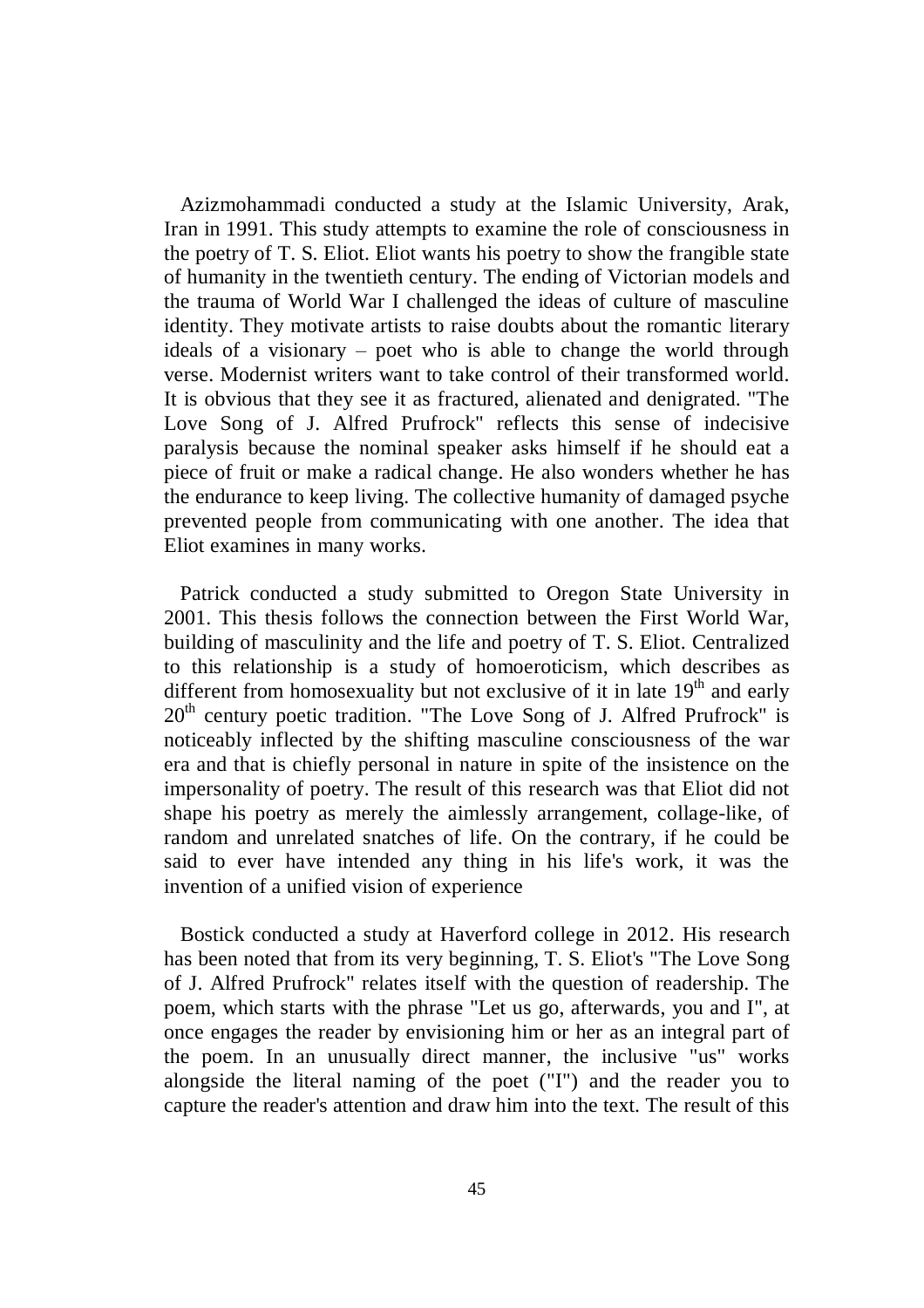research notes that Prufrock "love song" functions as an ode to the reader, his partner in the creation of poetic meaning. Also, the inclusion of Prufrock's "us" demands on interaction and mutually beneficial reading process that at the same time sets the speaker free from the sense of failure he experiences.

Al-joulan conducted a research study at Al-Bayt University in 2010. In his paper, he argues that its is the notion of 'Space' the seemingly absent, absented and/or disguised, which forms the centre of the poem. That idea of the "space" is more important than the superficial notion of time. He states that the notion of "Time" occupies a position of artistic and thematic centrality in this poem and also with a wider concerns about issues of intertextuality, allusion, echo and debts of origin. His research results point out that Prufrock's journey is a hyperreal traveling through numerous places of heterotypic space, trying to achieve a reality that is only achievable in the hyperreal territory framed in the poem. The poem becomes a record of the contending domains of his psyche past actions, thoughts, feelings) which exert a constant pressure on his moving present.

Anne conducted a study in McMaster University in 1975. Her research aims to examine interior monologue as a relatively orderly form of the free association let loose in pure stream of consciousness, in which the links are often resemblances of sounds and sudden memories. She concluded that the interior monologue was a major step toward electing psychology as queen of sciences, and Eliot's chief target was to explore the question: "What does consciousness contain?"

 I feel that T. S. Eliot in his masterpiece "The Love Song of J. Alfred Prufrock" was searching for meaning. To accomplish this aim, he tackled the significance of images as they usually characterize his modernist works. I think Eliot's poetry was becoming noted for its visual imagery. I believe that images could last active throughout many centuries. As I can see it, they are used as an evidence to persuade others and appear to have constant values. T. S. Eliot reflects his great interesting the image. It seems apparent that he expresses and ordinary life in many new images, which explain its complicated unity. We can see the aestheticist and symbolist legacy of this poem in the way it evokes meaning without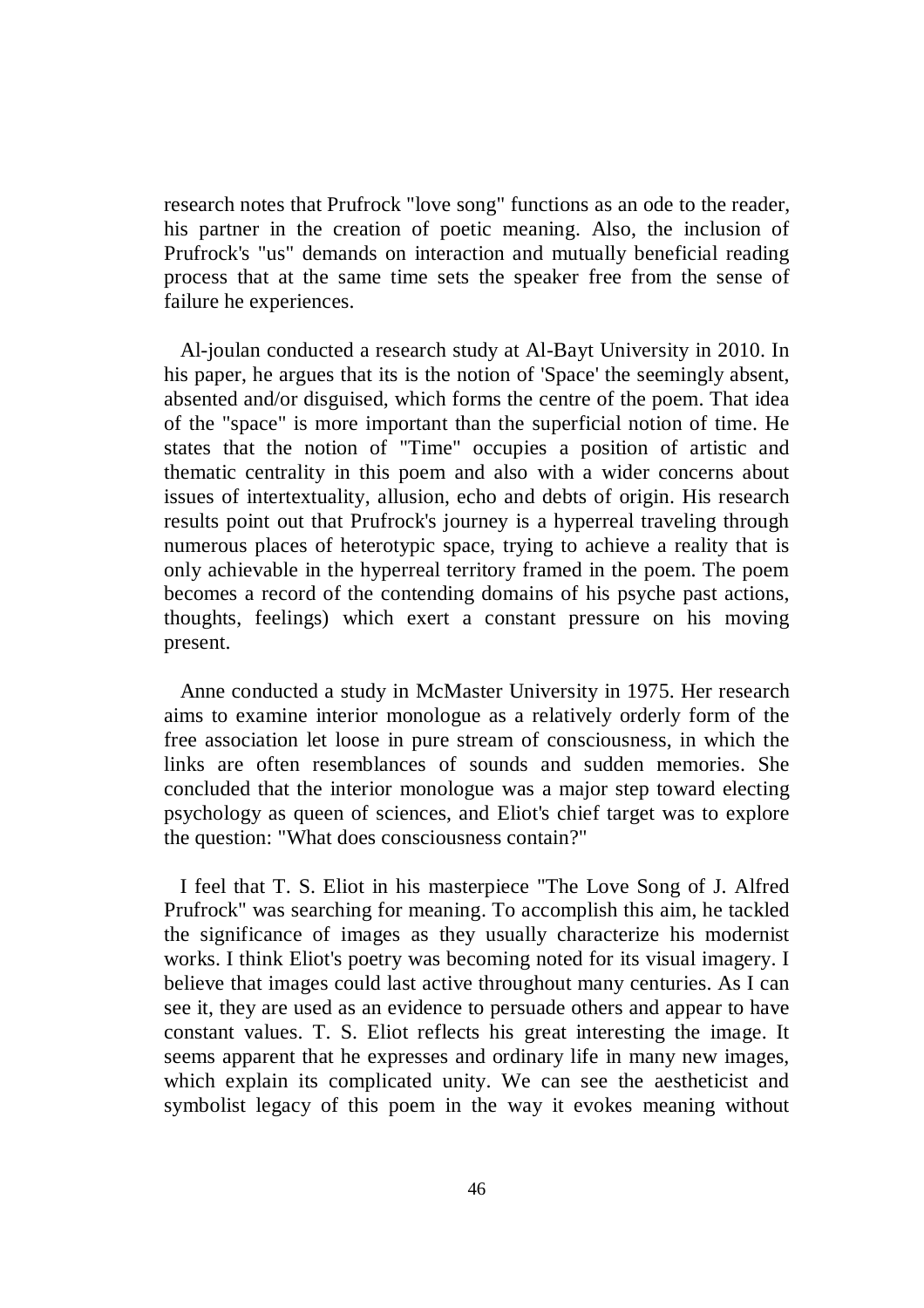resorting to description. This dramatic monologue doesn't lend itself to simple content, there is no story to tell, yet it conveys a mood, a tone, through striking images. We may not know what Prufrock resembles (apart from that he is a little bald), but the images he presents of himself, 'formulated, sprawling on a pin, or transformed into a pair of ragged claws Scuttling across the floors of silent seas, evoke his social alienation more vividly that explict description could.

 In my opinion it is possible to consider Prufrock's song as the confession of a sow in torment for the following reason: First, the epigraph is part of the speech by Guido da Montefeltro, his sins on earth to Dante, the poet who was visiting hell. Second, Prufrock is a spilt personality, and his two personalities are in conflict. Thus, he is unable to do or say what he wants. He has burning desires, but he lacks any sort of will. It is worth mentioning that Eliot's poem deals with wartime.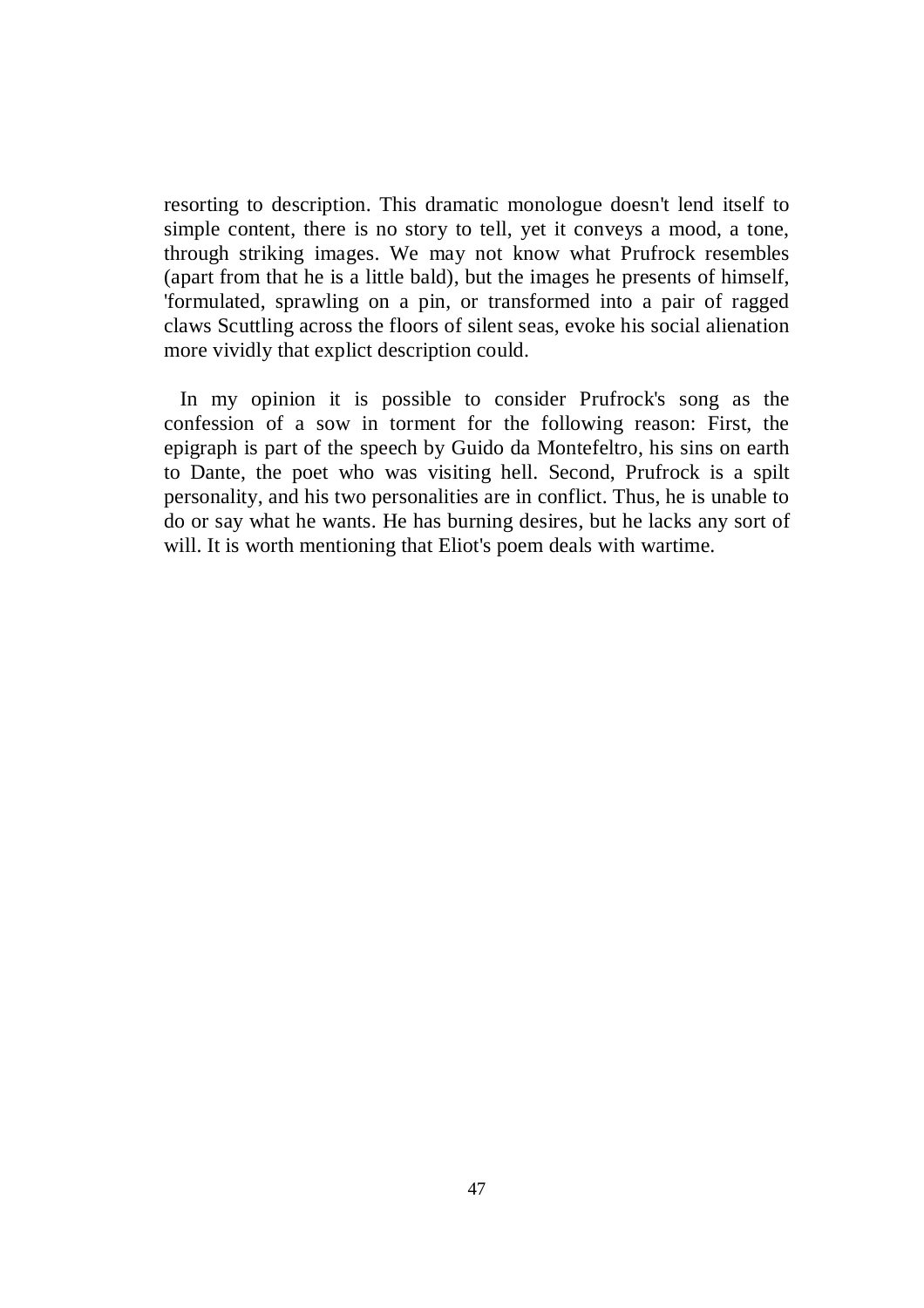# **Chapter Three**

# **Research Design and Methodology**

#### **3.1 Subjects**

Mathews (2004) pointed out that American emigres in London across the time of the conflict, including Pound and Eliot sought literary parallels for the present situation. They examined the nature of that civilization which the war was claimed doubtfully to preserve. Many English novelists emerged, for instance, Virginia Woolf and D. H. Lawrence. Meditation upon the catastrophe brought the need of stylistic and formal change in their work. That change would reflect the alteration in the psyche of the nation caused by the conflict. It has been noted from an extract 2 (PP.  $141 - 2$ ) in The New Age (a magazine devoted to economics and literature) reveals, these issues were sounding from the early months of the conflict. It is worth mentioning that some of the forces, uncertainties and traumas reflected in literature at this time of evidently historical change. Mathews added that many texts at the time register and resist traumatic and alienating developments and question their purpose. This can be exemplified by the dramatic monologue "The Love Song of J. Alfred Prufrock" (1915). It was written during a period of emotional trouble and personal re-evaluation. It expressed feelings and thoughts a loud. In addition the above mentioned poem gave voice to the post-World War I sudden shock that left a generation in doubt about the future of civilization (62).

 In considering the commonly held belief at that time it was the militaristic tradition of the dominant sub-culture in Germany, that of the Prussians, which was responsible for war. C. Grant Robertson is especially forced to review the values upon which Britain, and the British Empire, have stood. Key to the review are terms like 'civilization' and 'our heritage': the set of 'principles' that ensure the continuation of freedom and of the British state itself. Many earlier presumptions, including those about national inviolability, the location of culture, and the nature of relations between sexes, came under scrutiny across the years. More specifically, fears about cultural degeneration, which had hunted European life since 1890s (and which had been encapsulated in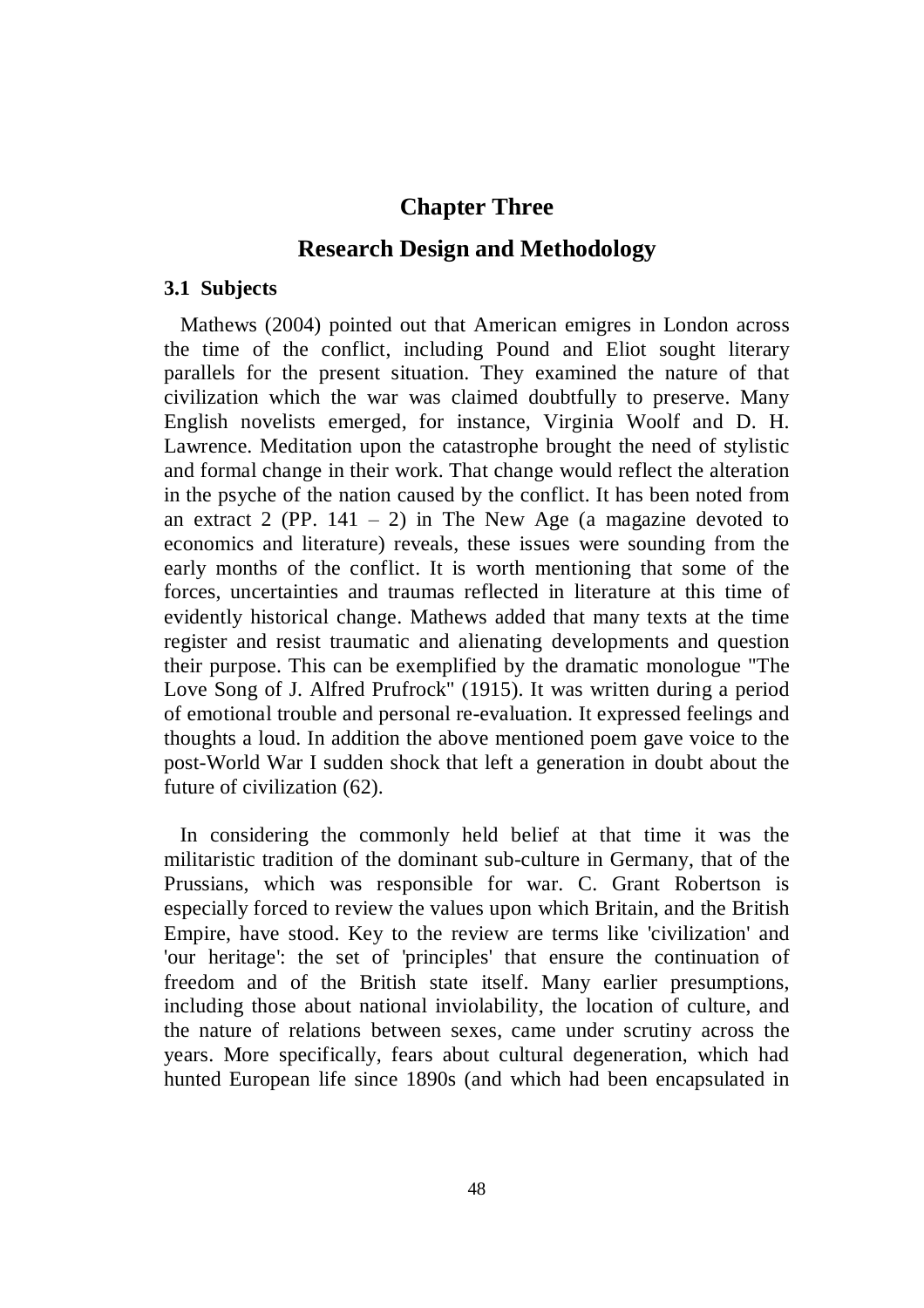the 1895 book Degeneration by Max Nordau), became exacerbated by a variety of issues (63).

 The war revived doubts about the imperial enterprise. Which had grown with the British hard-won victory in the Anglo-Boer War of 1899 – 1902. The earlier conflict had in its turn brought the British nation's attention to bear upon the sharp internal social, and class divisions, which continued to lack redress even under the reforms introduced by the Liberal administration from 1906. Forty per cent of those appointed to serve in South Africa were refused as physically unfit, exposing the effects of poverty, poor diet and housing upon the rising urban laboring class. In spit of a 1904 Interdepartmental Report into Physical Deterioration, over 50 per cent of recruits were still being rejected on those grounds in 1910. A high figure of rejections (including one for D. H. Lawrence) hampered the numbers raise through compulsory conscription into the forces, which arrived in the middle of the war (63).

 Thus, the years between nineteen fourteen, and nineteen eighteen aroused more skepticism concerning matters of sex, erotic distinctions, social policy, and the virility that had grasped across the Victorian period to be the base at which the empire settled. Like suspicions were supported by the going back of the paralyzed, injured, and shocked from the Western bloc. All of the above mentioned issues reflected in the texts which were written right away in replay to the European dilemmas, and in those that held upon it. It has been noted that the years running up to the war had witnessed the joy of Marinetti's Futurist festival of the machine. A celebration acquired tragic irony in the light of the technology of killing on battlefields. Those years had also seen the reduction in the Anglo-American modernism of the Imagist 'movement'  $(63 - 64)$ .

 In fact, the world of artistic discovery was smashed by the events of August 1918, and there were attempts to recover the instantaneous postwar declarations of some of the major pre-war figures. The style of Lewis's Blasting and Bombardiering is based upon it's early declaration that 'how like art is to war, I mean "modernist" art. They argued a lot about a war just-finished effects art. But you will learn here how a war about to start can do the same thing. However, when later reflecting back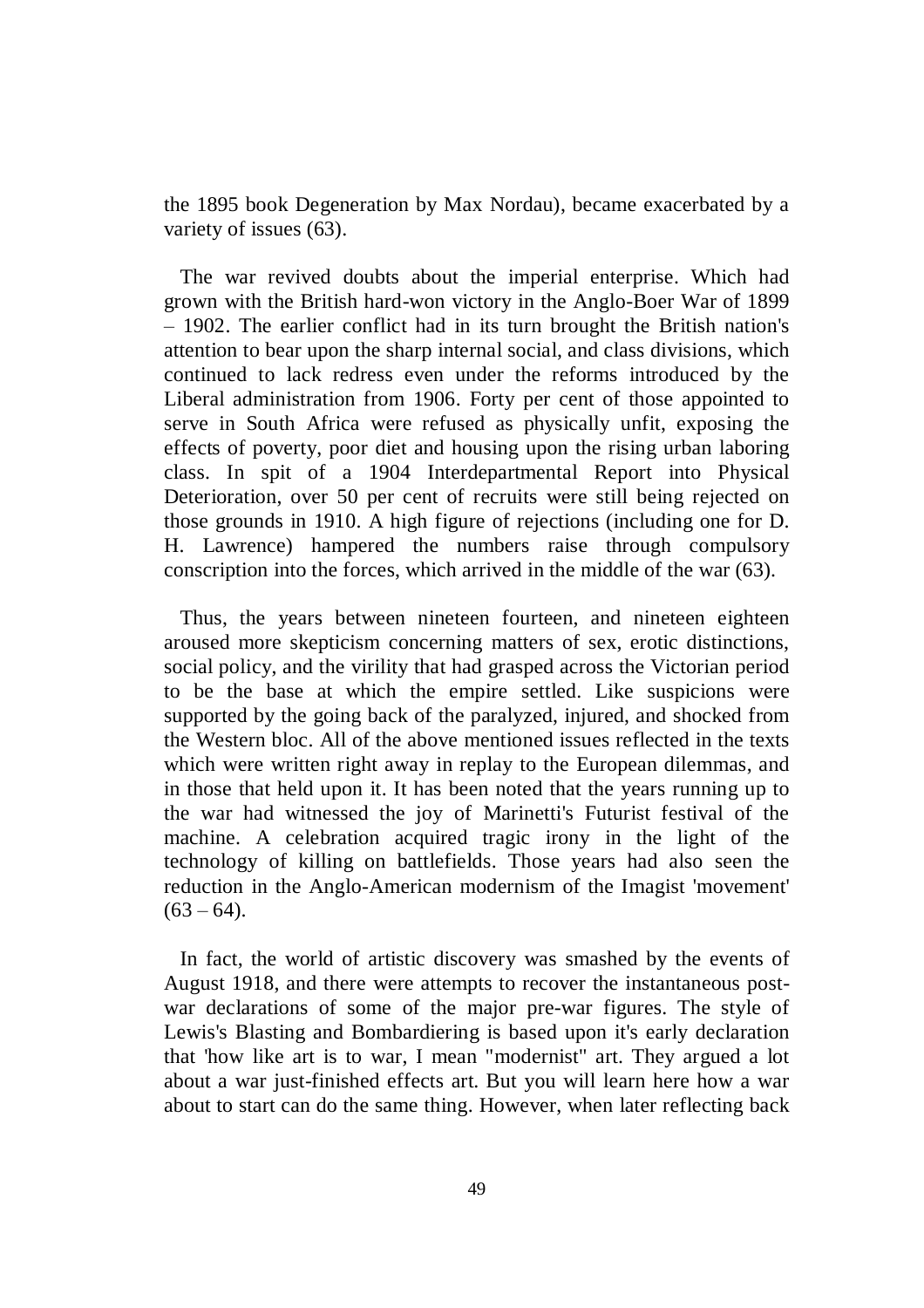upon the 'agitation of artistic intelligence', which had occurred in the west of Europe in the pre-war moments of 1914. As a result, Lewis is obliged to infer that the war had succeeded in bringing about the end of art itself. For example, the war changed the face of our civilization. It left the European nations impoverished, shell-shocked, discouraged and unstable. The whole of the center of Europe was suffering economic collapse and political crisis, something reflected in the nomination of 'Vienna London' as 'Unreal' by T. S. Eliot The Waste Land (1922, 1. 376), and in the contrasting nostalgic evocation of the moment in the Hofgarten in section 1 (65).

 In such historical circumstances, the aspiration of Eliot's key essays of the late 1910s and early 1920s, including 'Tradition and Individual Talent' and the Metaphysical poets appear specifically concerned to address, as was Lewis, the question of what 'civilization' had suffered in the four years of World War One. Further, Eliot (like Pound) at this moment sought to ask what 'civilization' in fact issue that Eliot had addressed in letters to his family back in America written national difference from them, which latter assured in his naturalization as a British citizen in 1927 (65 – 66).

Froula (1996) states that "The Waste Land is up to now a decisive modernist consciousness, post-modernist if it has come to that, and the profit … may be we shall learn more about the history of our minds." Pound put it in his preface to the facsimile "The more we know of Eliot, the better."

Sullivan (1973) finds that one of the most noteworthy characteristic of Eliot's "The Love Song of J. Alfred Prufrock" is his repetition of words. As stated by Eliot the technique of using repetition of words usually created a kind of poetic diction. Also, the repetition of words in clear uniform sequence strengthens a general impression of a decaying and broken civilization, almost, by an attur amount. An example of this repetition can be bound in the two uses of lingered in "Prufrock". They are the one to describe the fog lying the other to describe the speakers in the last lines of the poem, who "have lingered in the chambers of the sea' other instances are the two uses of pin in 'Prufrock', and whisper in The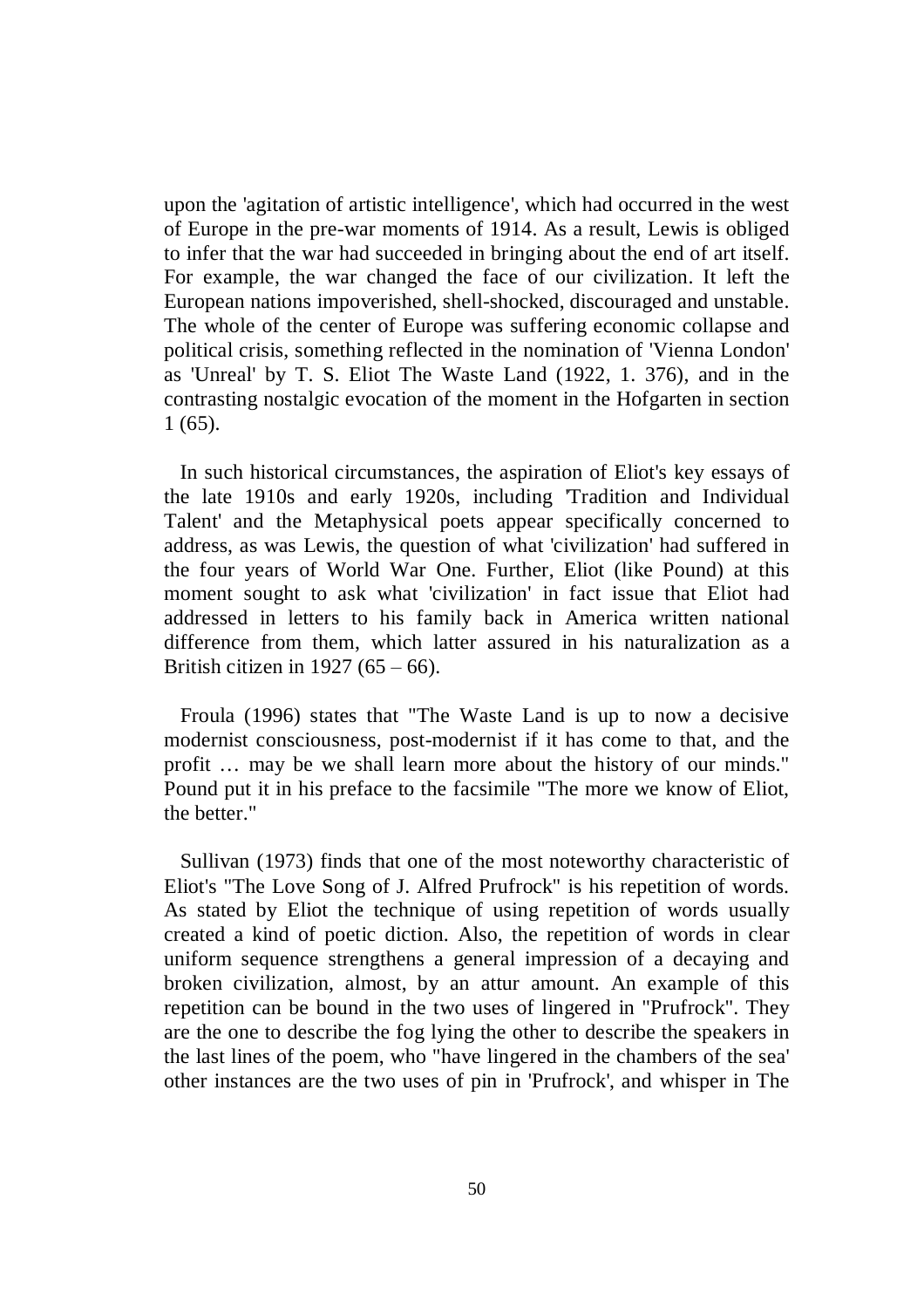Waste Land' (316, 389). Eliot employs the repetition of words to make an implicit ironic comment.

 The "roaring twenties" were supposedly years of prosperity, frivolity, and loosening morals. They were that for some Americans, yet for others the period provoked despair and doubt. The war's unprecedented carnage hastened a growing challenge in modern thought to the old values of progress, faith, reason and optimism. As a novelist F. Scott Fitzgerald observed in 1920, "here was a new generation … grown up to find all Gods dead, all wars fought, all faiths in man shaken." Such aching disillusionment among what came to be called "lost generation" was not as widespread as Fitzgerald or others have suggested, but it was a prominent feature of postwar intellectual and social life. Equally – visible and even more potent – was contrasting mood of defiance against the changes transforming national life. Most Americans remained firmly tied to the old values of church, home, family, farm, and small business, but in the 1920s these ties took on a defensive quality. This mood found expression in a growing tendency to connect American nationalism with naturism, Anglo-Saxon racism, and militant Protestantism (Shi 1997: 7).

### **3.2 Research Tools**

 This study will rely basically on estimable references and all other research resources. It collects most of the data from books and magazines. Also, it will concern itself with modernism and its influence on the  $20<sup>th</sup>$  century selected poem.

#### **3.3 Procedures**

 The related data was collected and classified according to some certain texts talked about the subject of the study during the twentieth century. Other recourses tackled it through the whole course of the twenty-first century.

#### **3.4 Summary**

# **"The Love Song of J. Alfred Prufrock"**

 Prufrock's poem, the earliest of his main works, was finished in nineteen ten or nineteen eleven, but not published till nineteen fifteen.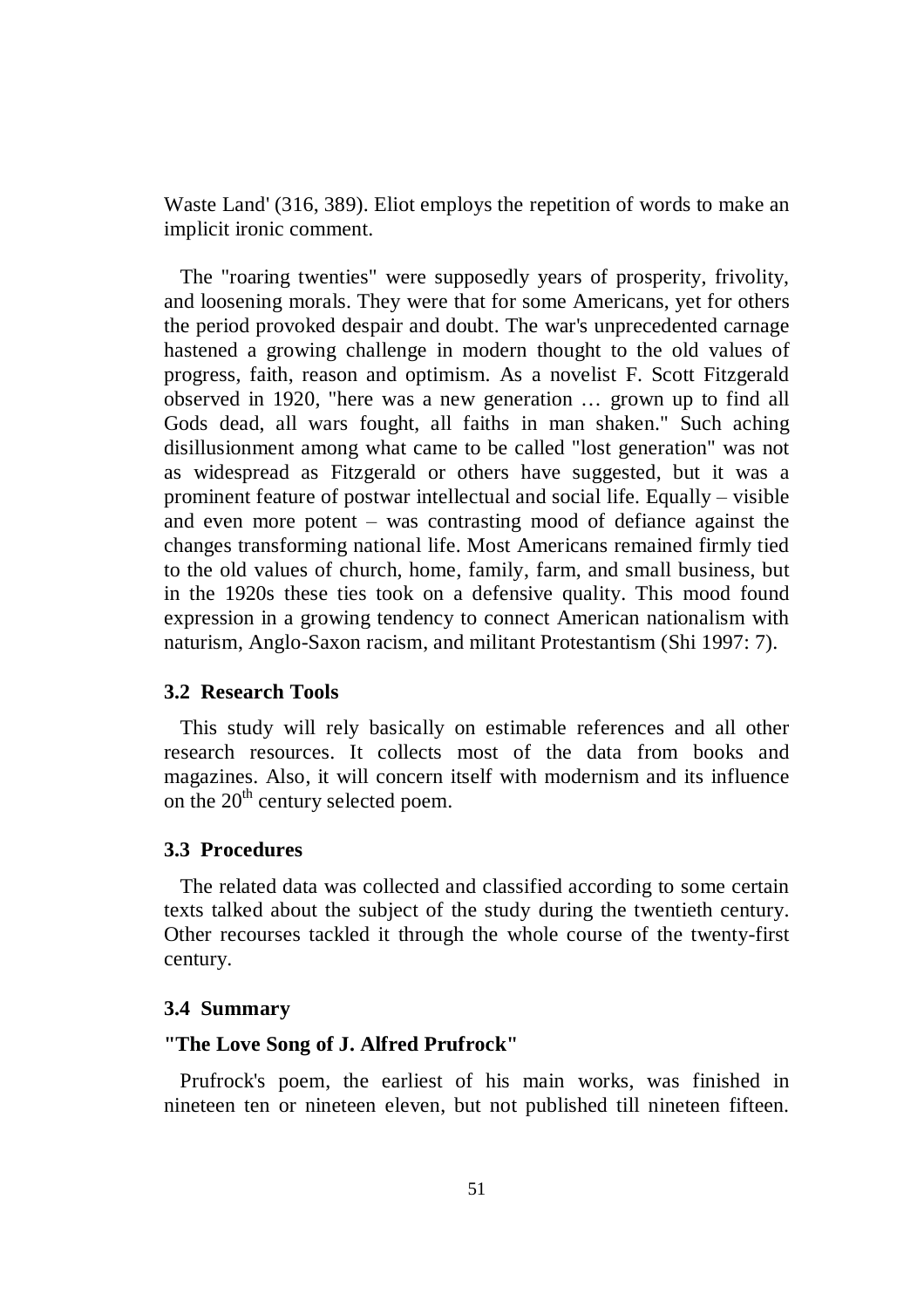This poem is an examination of the tormented soul of the archetypical modern man. Prufrock is sentimentally formal, full of learning, eloquent and neurotic. Prufrock, the poem's spokesman, appears to be talking to a conceivable lover, with whom he would like to "force the moment to its crisis" by some means achieving their connection. However, Prufrock, knows a great deal of life to "dare" an approach to the woman. He is able to hear the comments others produce about his inadequacies, and he rebukes himself for "assuming" emotional interaction could be potential at all. Eliot's masterpiece gets about from a group of plainly concrete physical settings – a cityscape (the well-known "patient etherized upon a table") and many interiors (women's arms in the lamplight, tea and coffee spoons, fire places) – to a series of obscure ocean images holding Prufrock's passionate distance from the world as he arrives to realize his first-class condition ("I am not Prince Hamlet"). "Prufrock" is powerful for its area of intellectual reference. It is also strong for the vitality of character attained.

Eliot introduces the poem with an epitaph in Italian form Inferno, Dante's epic journey into hell. The 131-line major text starts in a shabby part of London, a modern equivalent of hell in its joylessness and on endless torture. Driven by the walk of the speaker and the unknown "You", the action moves over doubts and questions orderly integrated by rhymed couplets, scattered in lines 3 and 10 with old incidents of unrhymed endings. Surreal and threatening, the skewering of the protagonist Prufrock on a surgical table intimidates at the same time that it draws the viewer to a subject pinned down for study like an insect in the lab.

 The theme is a public admission of weakness: the speaker confesses an inability to commit to sexual love. Prufrock has become a twentiethcentury cliché for the pressy, conflicted bachelor obsessed with a balding head and neat wardrobe and mannerisms, not unlike Eliot himself. Like the twisting fog, his gaze slides indoor, then outdoor, from surgery to street, social gathering, storm drains, balcony, and back into "soft October night", another reference to his lax. The juxtaposition of trivialities with life-disturbing doubts extends out the boredom of modern life over "a hundred visions, and revisions", an interial rhyme with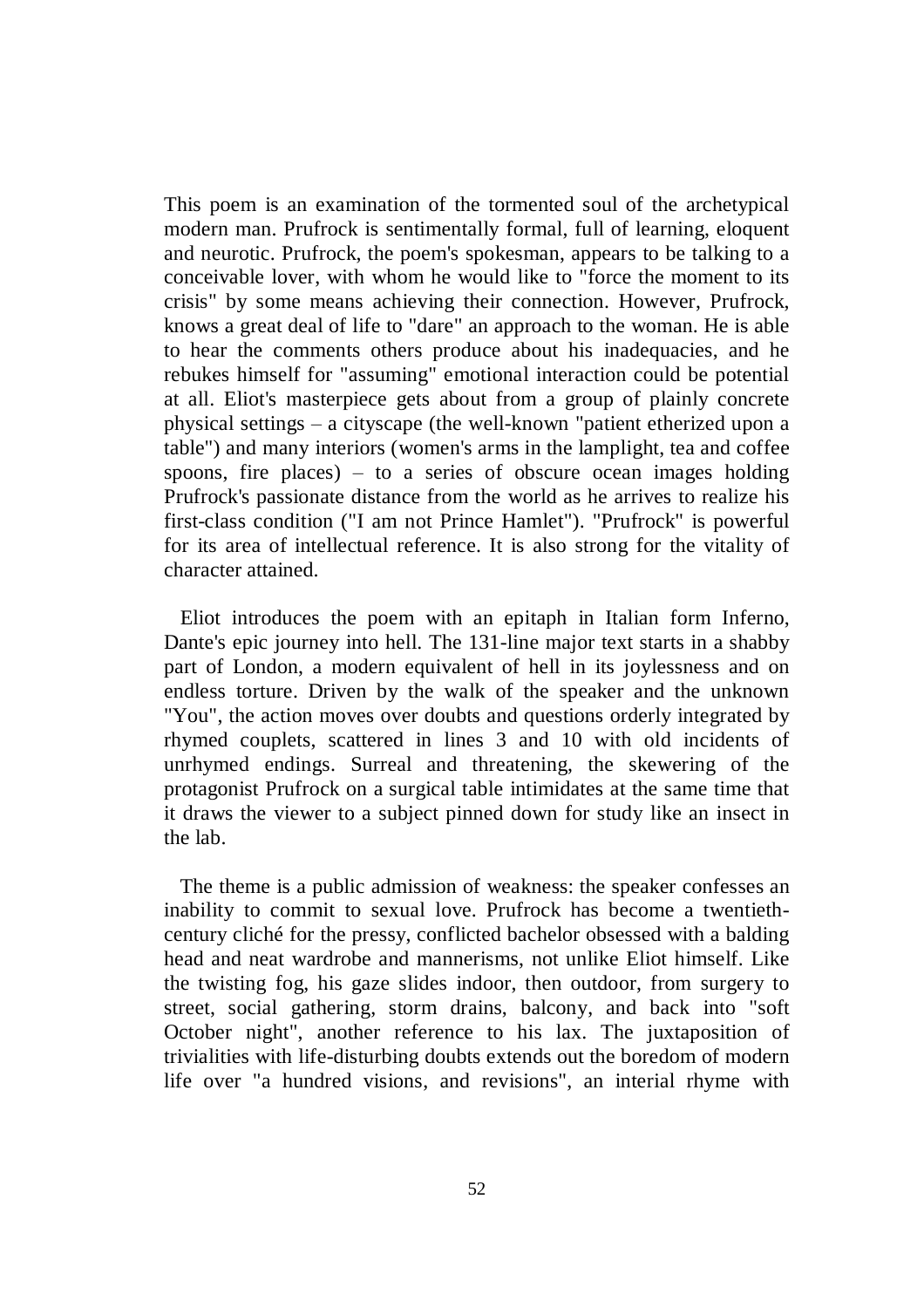"decisions". Unlike the outer control of choosing a tie pin or pleating his slacks, Prufrock's inner trouble threatens to "disturb the universe.

 The emotional intensiveness frames his disordered thoughts which circles around the unexpressed question again. Prufrock is not alone in courting disaster through uninvolvement. Passing acquaintance who discuss the arts, take tea and coffee, but make no act, are representative of the modern dilemma. Still stabilized in line 57, Prufrock, throttling on "the but-ends of my days and ways", once more slips away for a decision. Conscious of the fright of intimacy, he visualizes himself as "a pair of ragged claws Scuttling across the floors of silent seas", a sharply sibilant, crablike image that echoes Macbeth's horror of scorpion in his mind. Well past his prime, Prufrock the evader ironically envisions himself cut off the head of like John the Baptist, the prophet of Christ. More real is the companion image of the effeminate gentleman stretching his arm for death, "the eternal Footman", to dress in funreal grave clothes.

Going back to biblical allusion, Prufrock envisages himself as Lasarus, character in hell, suggested in Luke 16 as a messenger cautioning mortals to change their ways. Afraid of refusal, of being misunderstood, he lies flattened on a screen, his nervous system lighted by a magic lamp. Incapable to ask for the tragic significance of Hamlet, Prufrock is content with Polonius, the court adviser who gets himself killed by hiding at the edge of the action. Horrified by the influences of age, Prufrock imagines women in the beach laughing very quietly to each other, but not calling for him with their songs. In the larger framework, the mature bachelor is simply a symptom. Subjugated by fancy for a long time, the modern world, like Prufrock, has slackened in romanticism, and self-indulgent fun until facts of the modern world threaten to consume it. Alfred Prufrock, a probably middle-aged, indecisive man, well-educated, intellectual, invites the reader along with him through the modern city. He describes the street scene, and notes a social gathering of women discussing emotional issues. Prufrock depicts yellow smoke, and fog outside the house of the collection. In addition to, he continues insisting that there will be time to act several things in the social world. Prufrock's song is described as a "drama of literary agony", as it displays a stream of consciousness in the shape of a dramatic monologue. It marked the start of Eliot's career as an important poet. With its boredom, tiredness, regret,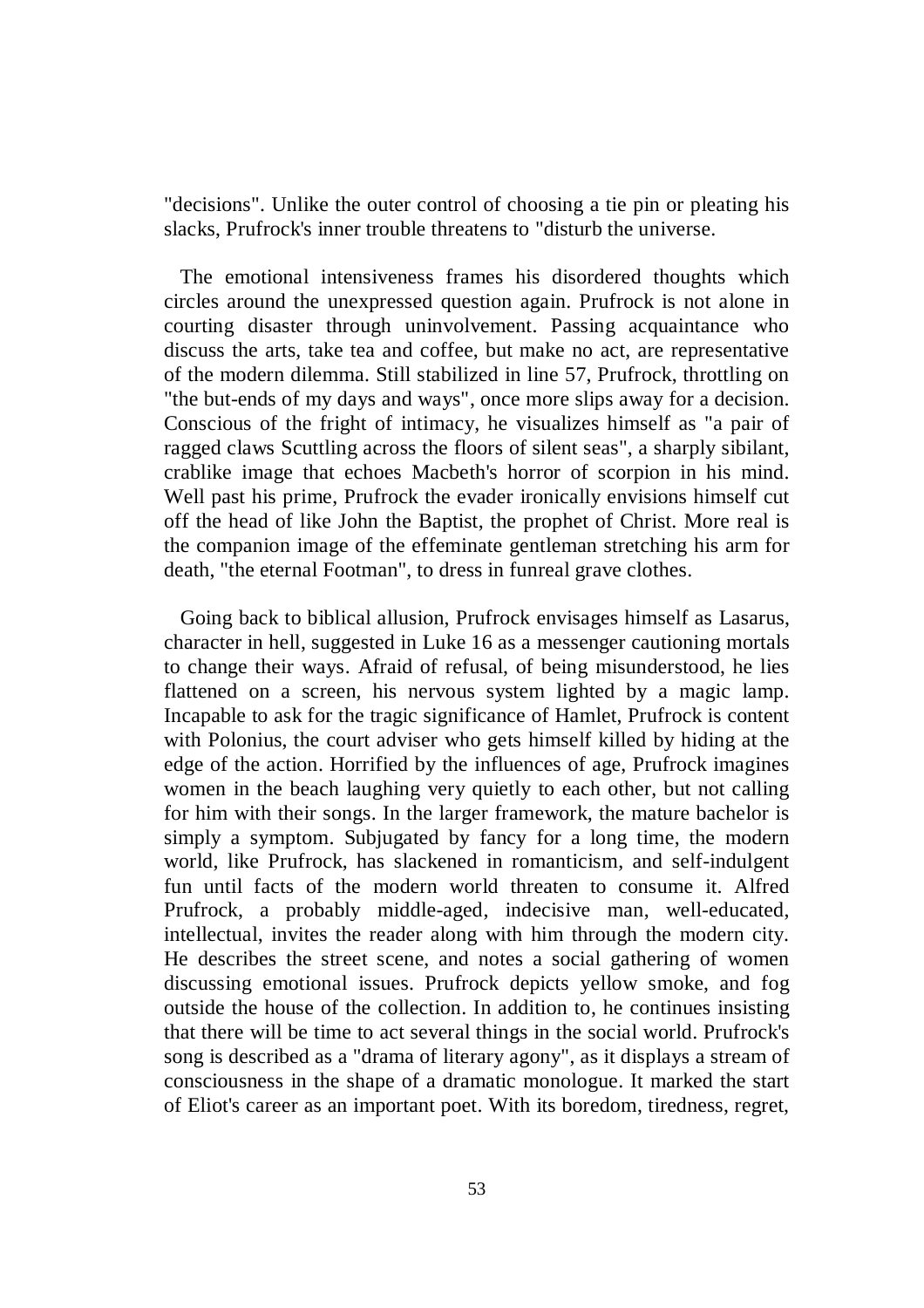embarrassment, longing and familiarity of mortality, Prufrock has become one of the most famous voices in the  $20<sup>th</sup>$  century literature.

 Prufrock as a modern urban man seems to be the speaker who feels isolated and lives alone without companions. He appears to be unable to perform a decisive action. Also, he never dares to put his ideas into practice because Prufrock is entirely in laziness and lacking in to have a little of free well. In fact, he is absolutely deprived from moral values and power of decision-making to act the way he decides. Prufrock's song is not a love song in its traditional sense for there is irony, which is clear from the title. The primary thing the title proposes is that there is an obvious difference or inequality between 'love', a deep emotional experience, and the name of the persona, which gives the impression that the name was only formed deliberately to point to that difference. The name of Prufrock suggests that it is a mixture of decency, and constancy that arouses verbal associations of wisdom, modesty, and the like. Moreover, it implies that there is a paradox because it is a love song, then there is that name uninteresting, awkward, with hints of primness, and womanishness, the name indicates an apparent suggestion that a man with such a name can not commit to physical or biological love. Prufrock looks like a man of failure since he not ever takes the risk of expression his love to the women he knows as the poem goes one. He makes an imaginary attempt to talk intimately with the woman whose love he seeks. Because of his immediate concession and inadequacy, the woman was given a chance to understand him. It is clear that Prufrock has attended such parties before, and knows any effort to make friends with the woman there will meet frustratingly polite refusal. He plans another approach, and tells him that he can do it later, and postpone the action till he makes another sterile attempt. His much repetitive statement "there will be time" represents his hesitation and delay. He rehearses a speech he wants to make to one of the women coming there, but he soon gives up, and prefer to crab rather a human being who is normally expected to make love speeches and ask for emotion.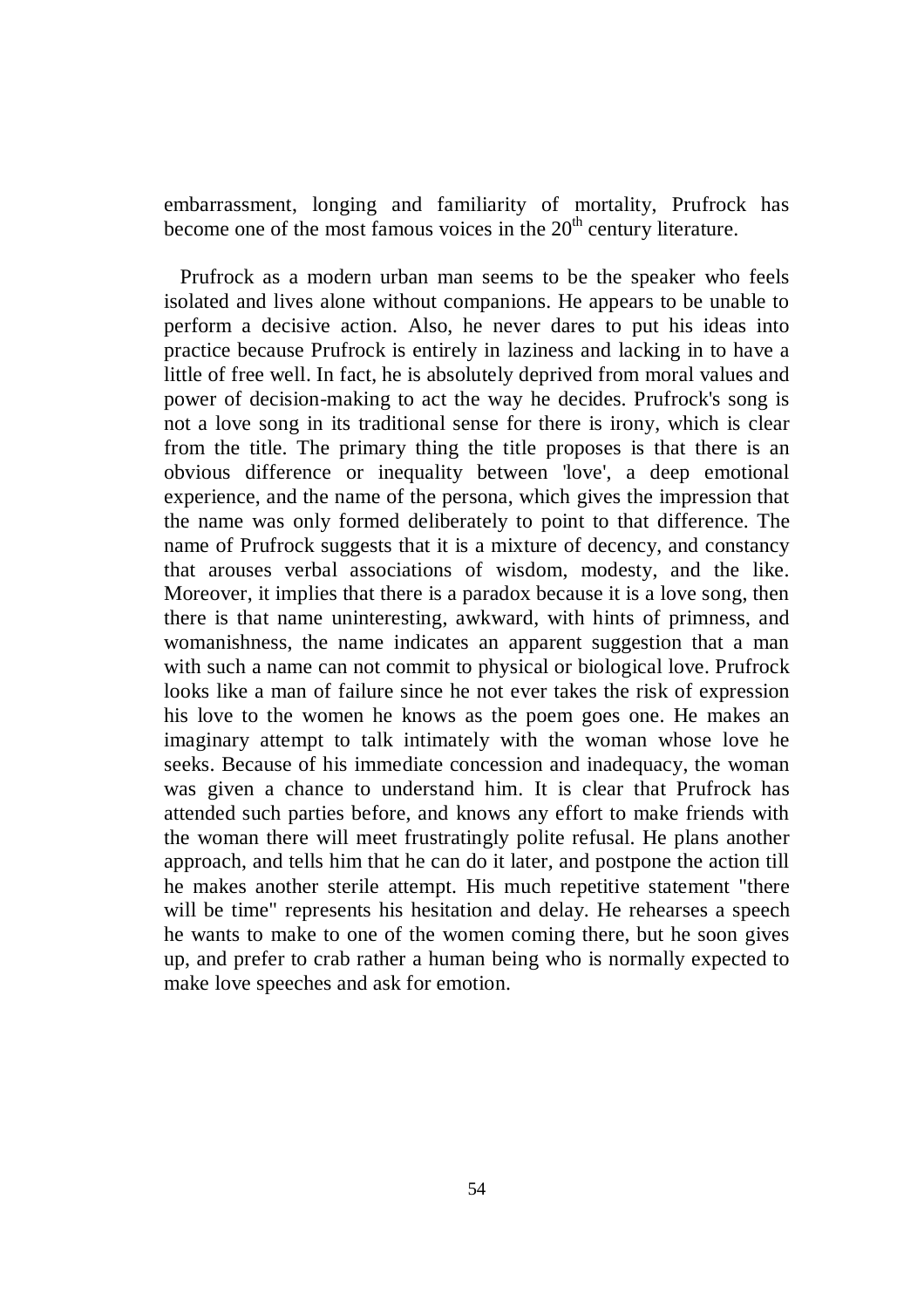# **Chapter Four**

# **Data Analysis**

# **The Love Song of J. Alfred Prufrock**

#### **4.1 Biography**

#### **T. S. Eliot (1888 – 1965)**

 Thomas Stearns Eliot was born in St. Louis, Missouri, to a well-to-do family with roots in the north-eastern United States. He received the best education of any major American writer of his generation at Harvard College, the Sorbonne, and Merton College of Oxford University. He studied Sanskrit and Oriental philosophy, which influenced his poetry. Like his friend Pound, he went to England early and became a towering figure in the literary world there. One of the most respected poets of his day, his modernist, seemingly illogical or abstract revolutionary poetry had a revolutionary impact. He also wrote influential essays and dramas, and championed the importance of literary and social traditions for the modern poet (Vanpanckeren 1994: 75).

He is an American-born scholar, sophisticated electic, and poetic genius claimed by both United States and England, is the twentieth century's touchstone auother and critic. It seems inconceivable that so British a poet could be an American Midwesterner. The seventh son of brick maker Henry Ware Eliot and poet and biographer Charlotte Stearns, Tom Eliot was born in St. Louis, Missouri, on September 26, 1888. His distinguished intellectual family derived from immigrants from East Coker, Somersetshire, a setting that Eliot returns to in his poetry. After completing studies at Smith Academy and a year at Milton Academy, and mannerisms of London dandy (Snodgrass 2000: 75).

He completed his Ph. D. dissertation at Harvard, but the circumstances of WWI, marriage, and work did not allow him to defend it. He lived as an expatriate in London, where he exercised his great influence as a poet, a critic, and a spokesman for the age. The brilliance of his verse and the persuasiveness of his criticism contributed to effect a major reorientation of the English literary tradition secured his supremacy as a man of letters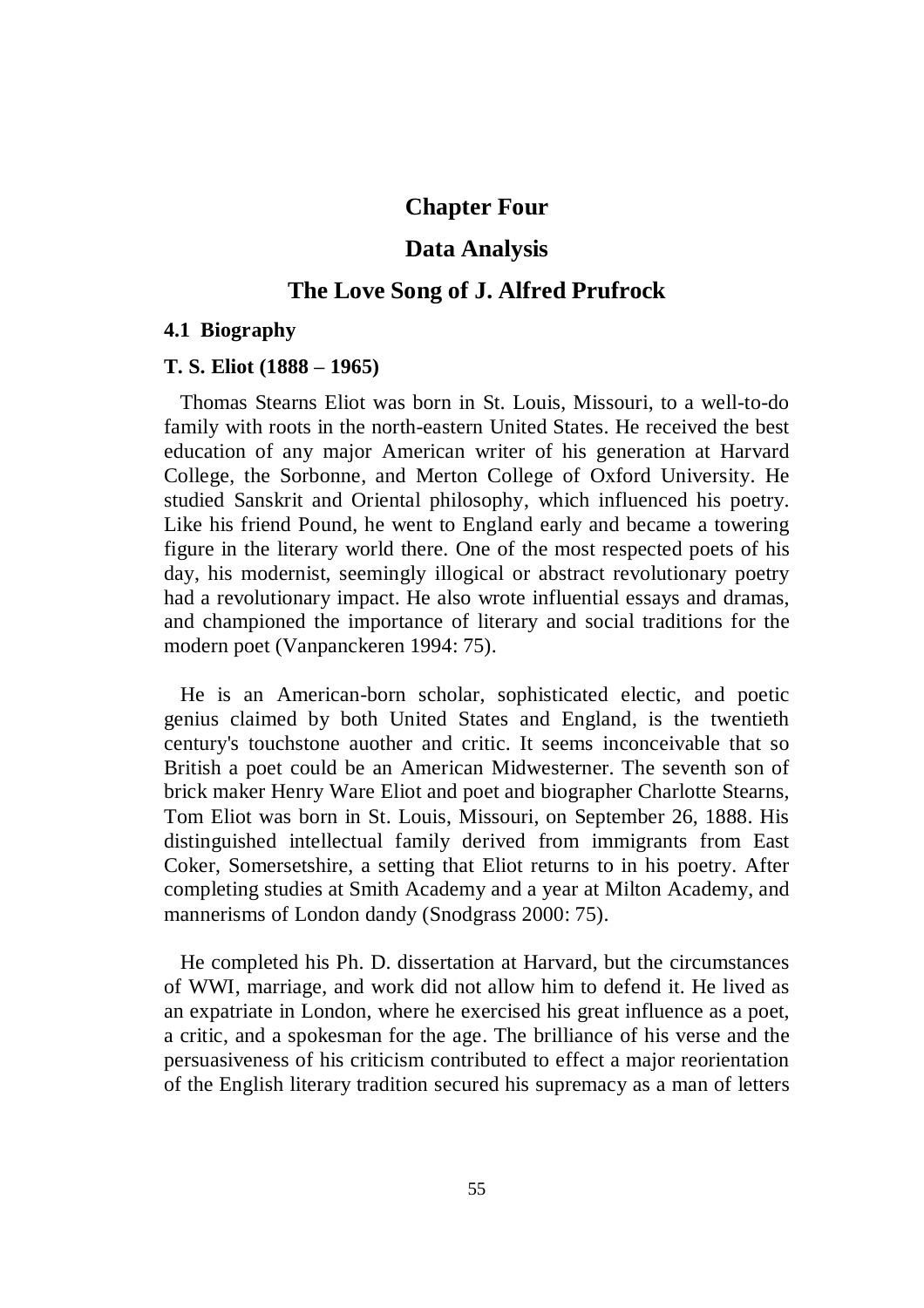in London, and helped establish modernism as the dominant mode in Anglo-American poetry. In England he declared that he was a classicist in literature, royalist in politics, and Anglo-Catholic in religion. His "The Love Song of J. Alfred Prufrock" is one of the most representative poems of modernism, whether in terms of subject matter or technique. His The Waste Land (1922) was a landmark in the history of American poetry. When he wrote the poem, he was going through psychiatric treatment in Lausanne. The characteristics of his poetry influenced many writers, urbanity, vivid dramatization, subtle ironies, symbolist techniques, learned allusions, the new poetic structure and use of myth, complexity and paradox. In his critisicm he argued that a modern poet cannot succeed without a profound incorporation of the literature of the past, that he should introduce new combinations in language, and that he should escape from his individual personality and emotions in composing poetry. He also gave new direction of the practice of literary criticism by influencing New Criticism which brought new sophistication and depth especially to the study of poetry (Safadi 1999: 83).

Shi added that skeptical of the Western notion of social progress through scientific advance and horrified by the slaughter of the Great War, he rejected the nineteenth century's "cheerfulness, optimism, and hopelessness." He rejected as well the traditional notion of poetry as the representation of a beautiful world. The modern poet he insisted, must "be able to see beneath both beauty and ugliness; to see the boredom, and the horror and glory". Eliot's The Waste Land (1922) made few concessions to readers in its obscure allusions, its juxtaposition of unexpected metaphors, its deep sense of post war disillusionment and melancholy, and its suggestion of a burned-out civilization. But it became for an alienated younger generation almost the touchstone of the modern temper. Gertrude Stein, another voluntary exile, settled in Paris in 1903 and became an early champion and collector of modern art. Long regarded as no more than the literary eccentric who wrote "Rose is a rose is a rose is a rose," she would rather be recognized as one of the chief originators of the modernist prose style. At the time she was known chiefly through her influence on such 1920s expatiates as Sherwood Anderson and Ernest Hemingway, whom she told: "All of you young people who served in the war, you are the lost generation" (1997: 811).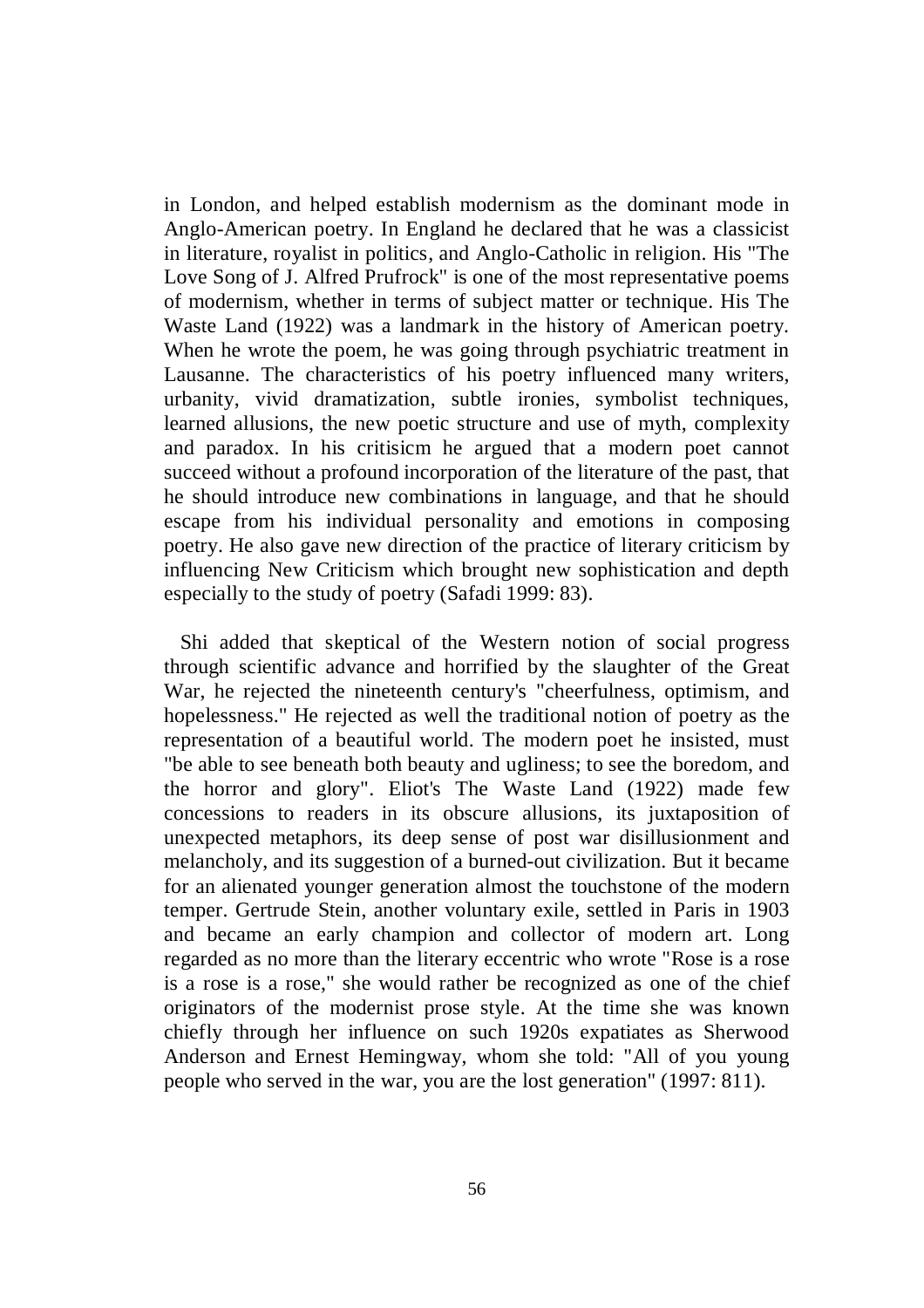Having been influenced by Irving Babbitt at Harvard, Eliot earned a B. A. in literature and M. A. in philosophy and Sanskrit, all in four years. To increase his influency in French, he studied for a year at the Sorbone in Paris, then returned to Harvard for doctoral work in philosophy. Eliot had traveled in Germany and begun a doctoral dissertation at Merton College, Oxford, when he married Vivienne Haigh-Woods. As World War I engulfed Europe, health problems kept him out of the army. After Eliot's father altered his will to underscore disappointment in his son's marriage, Ezra Pound influenced Eliot to remain in the British Isles and join the Bloomsbury Circle, a powerful intellectual force in England in the 1920s and 1930s. Following brief teaching stints at High Wycombe and Highgate Junior school, from 1919 to 1922, he worked for Lloyds Bank and began submitting verse of subtle brilliance to magazines. His poem departed from the modern romantics to concentrate on the mystic outlook of the metaphysics and the Christian divines. Forever done with teaching and money handling, Eliot entered the book world for life as director of publisher Faber and Faber. He distinguished himself with a remarkable first collection, Prufrock and other observation (1917), followed by Ara bos prec (1920) and The Sacred Wood (1922). Immediately, he began composing two controversial works. The Waste Land (1922), winner and a prime influence on the "lost generation". Among scholarly successes were Three Critical Essays (1920), Andrew Marvell (1922), and The Criterion, a literary quarterly he published and edited from 1923 to 1939. He received British citizenship in 1927 and sought baptism and confirmation in the Church of England. In 1932, he returned temporarily to the United States as Harvard's Charles Eliot Norton poetry professor and undertook a series of lectures on U.S. campuses (Snodgrass 2000: 68).

A period of Anglo-Catholic thought influenced Eliot's The Journey of the Magi (1927), Ash Wednesday (1930), and The Four Quarters (1943), a war commentary began in 1935. He exercised versatility in a melodrama, Sweeny Agonists (1932), and two stage works: The Rock (1934), a pageant with choruses, and Murder in the Cathedral (1935). The latter a poetic drama commemorating a significant act of violence perpetrated by Henry II, was performed on the site of the assassination of Bishop Thomas a Becket at Canterbury Cathedral's chapter House.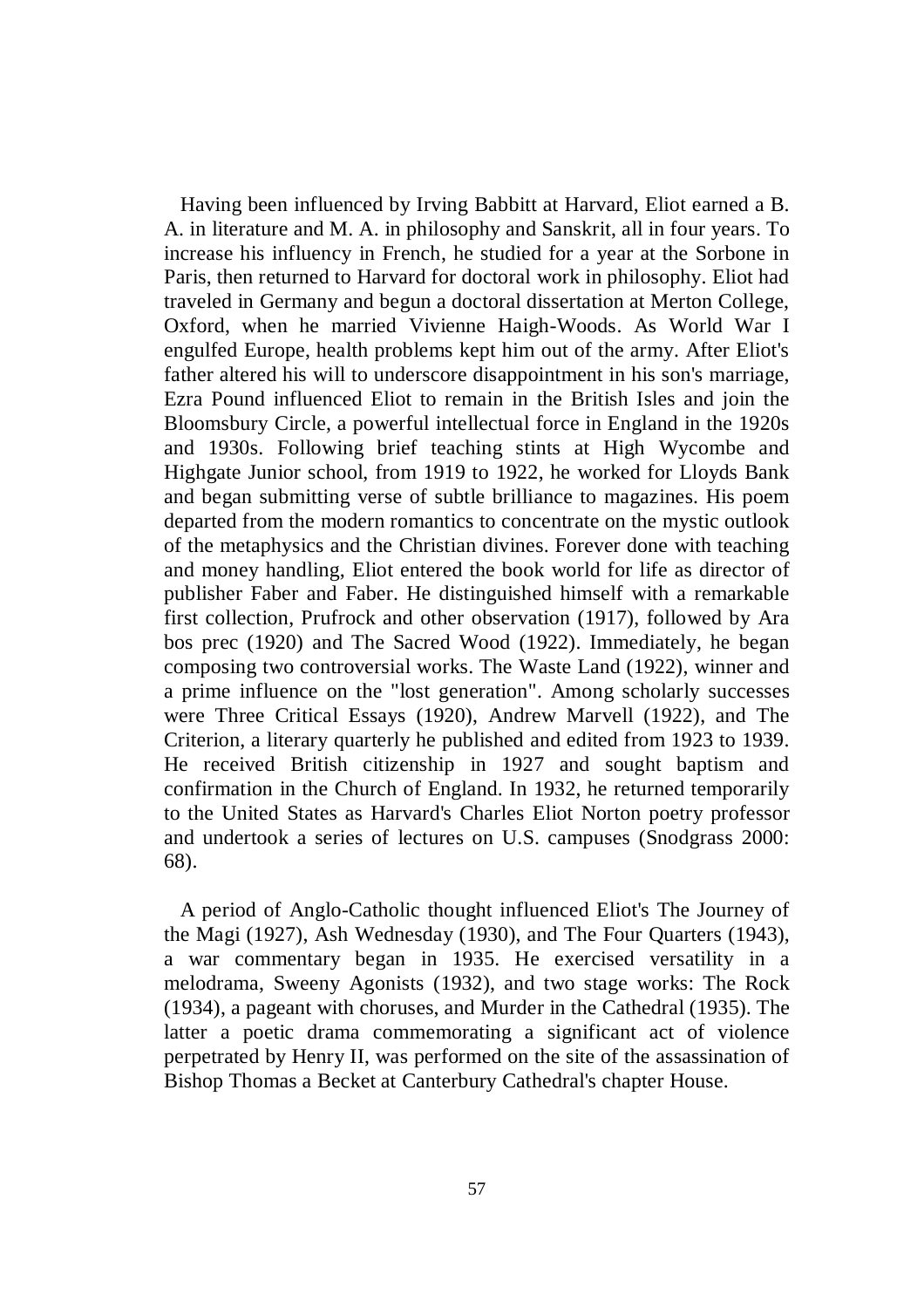Subsequent works displaying Eliot's piety and religious philosophy include the Family Reunion (1939), The Idea of a Christian Society (1940), and The Cocktail Party (1950), the most successful of his stage dramas. A lighter work, Old Possum's Book of Practical Cats (1940), is the basis for Cats, the longest-running production in stage musical history. Less not worthy are The Confidential Clerk (1954) and the Elder Statesman (1958), both more suited to reading than to acting. Lauded as English literature's most incisive critic, Eliot surveyed a range of interests with Homage to Dryden (1924), The Use of Poetry and the Use of Criticism (1933), Elizabeth Essays (1934), and Poetry and Poets (1957) (2000: 69).

 The researcher wants to express that T. S. Eliot is the most important English-language poet of the  $20<sup>th</sup>$  century. He was an Anglo-American poet, playwright, and literary critic. Eliot began to write poetry when he was 14 under the influence of Edward Fitzgeral's Rubaiyat of Omar Khayyam. They were translations of the poetry of Omar Khayyam, although he said the results were depressed, and hopeless, and he destroyed them. Eliot was known for his first poem, "The Love Song of J. Alfred Prufrock". It was started in February 1910, and published in Chicago in June 1915. Prufrock's song is considered as masterpiece of the modern movement. T. S. Eliot's poem specifies the modernist element of cultural disenchantment. The poem's synthesis was heavily affected by Eliot's through reading of Dante Alighieri, in the Italian. He refers to a number of literary works. They contain Hamlet, and those of the French Symbolist. For example, Lazarus who raised from the dead, and Michelangelo, the great Italian artist. Furthermore, John the Baptist, the prophet whose head was serve on a platter of the danser, whose temptation he rejected. These signs to mighty men asserted dilemma.

### **4.2 Analysis**

Safadi (1996: 84) explains that the title of the poem, "The Love Song of J. Alfred Prufrock" hints to a person no reference book can recognize. However, now it can, after the publication of the poem. In addition to, its epigraph is in Italian. The poem opens with a quoted passage from Dante's "Inferno", for many reason. First, to propose that Prufrock is one of the damned and that he speaks only because no one will listen.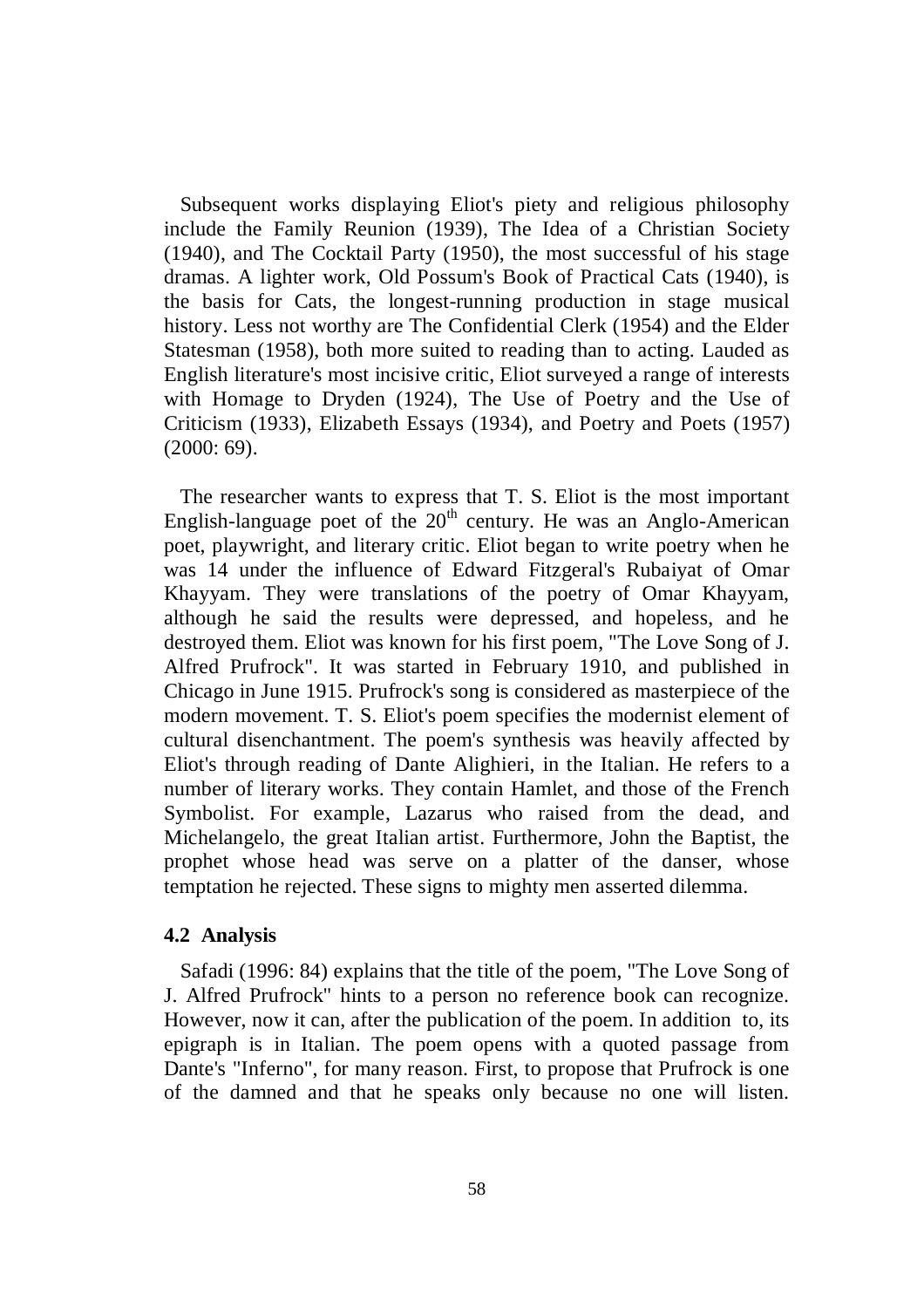Second, the epigraph serves to throw ironic light on Prufrock's intent. Then to present an aspect of what is to follow. If we have a look at its physical appearance, we'll find 131 lines. They are not parted into stanzas of groups of any specified style. But these obstacles should not prevent us from reading the poem, and trying to understand it. The researcher begins by giving the reader a very short sketch of title character. Prufrock is a middle-aged man, emotional, and fearful. He feels lonely, and lives in solitary gloom. Prufrock seems to be retired to this truth. Prufrock is afraid that life has left him behind. He lack trust, and conformity with that world, and its way of life. The researcher adds a more complete image of Prufrock will arise by the end of the analysis. This poem is related to a specific poetic pattern called the dramatic monologue. In such monologue there is a speaker who discloses his personality while he is he talking to a listener. This listener is silent by contrast his presence is felt. Prufrock starts by calling the "you", his listener to take him along to his destination, a visit. It is an evening "like a patient etherized upon a table". The streets appear lifeless, and a boring debate. The speaker seeks to ask an over whelming question.

Kinsella  $(2006: 39 – 40)$  finds that Prufrock sets out at evening with an unknown person who spends time with him. There is a low pile of cloud, shaped to Prufrock's imagination like a patient lying flat beneath a sheet on a surgical table. This solid, and unhealthy image showed with accuracy, and economy in a language distant from founded diction removes any traditional poetic expectancy, from the idea of love song, the rhythms, and content of the first two lines. That might have survived the title and epigraph. The setting is a poor area in modern city. It is illustrated in terms conveying roughness, poverty, and a discomfortable life. The 'muttering' is of people, but it could be the muttering of gas lamps in streets, and houses. Images are of cheap business, transience, and spitting; noticed with disconnection, but familiarity. The hilesh setting is a slum at night, and the narrator is wandering about. The streets are metaphorical, and leading toward some place meaningful. The design is repetitive and persistent. In addition to, it denotes the unease. The narrator is involved in the allegory, being pressed toward specific end. It is growingly possible, form the specialty of the detail and lustful intimacy of the narrative, that he is alone-the 'you' in line 10 and the 'us' in line 12 are the narrator and companion in a double consciousness. Prufrock,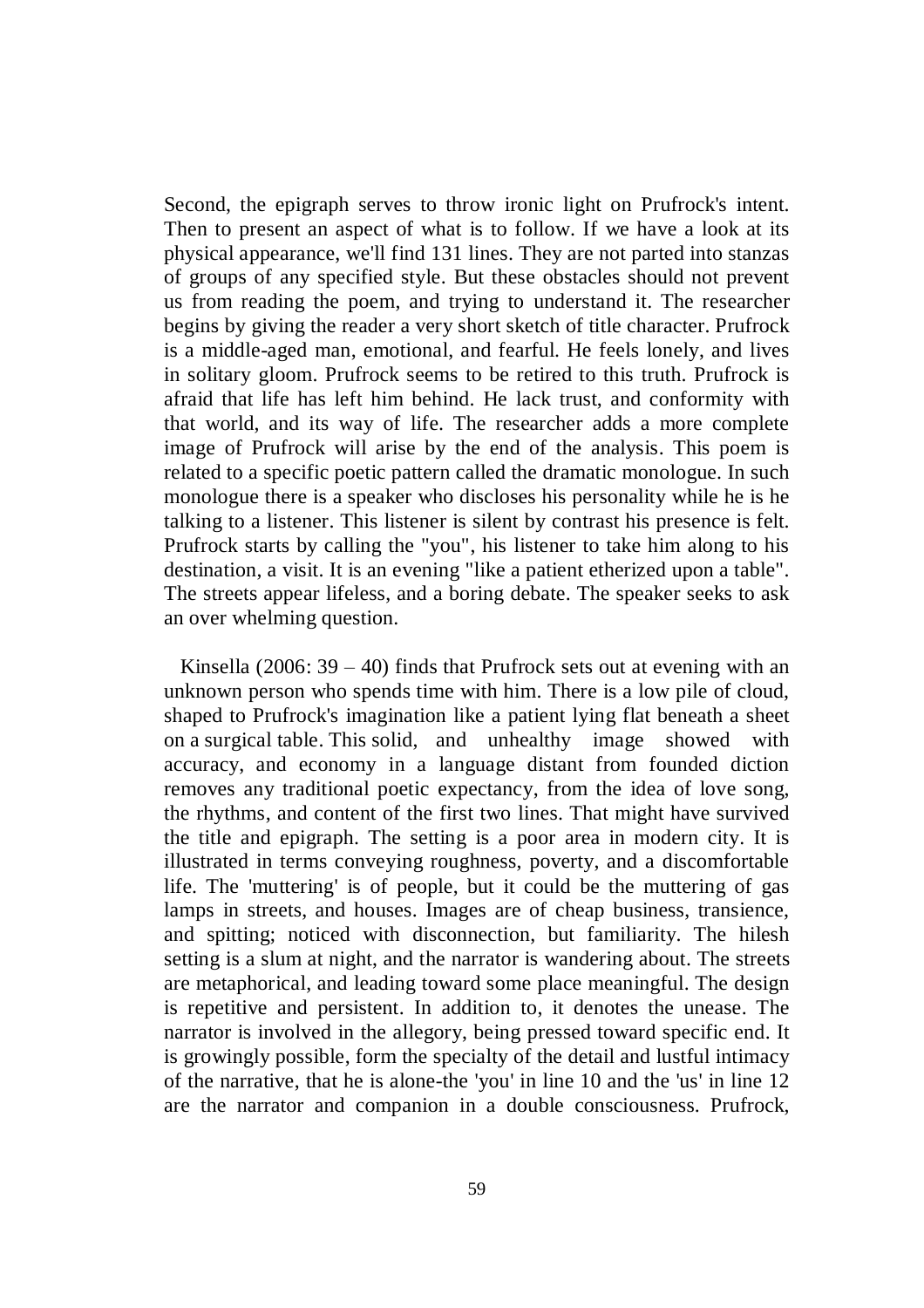alone, thinking deeply, wandering through the mean streets, in on his way toward a fateful destination. He is hesitant and not confident, but forces himself on his way with a quick gesture. According to Kinsella the words 'tedious' 'insidious' and 'overwhelming' spring from setting rudness, creating the narrator's highly sensitivity. They enact also a hesitation, but this hesitation is dismissed in a vivid double rhyme.

Sullivan (1973: 12) claims that Prufrock and the evening are conscious, but conscious of nothing, and Prufrock surely, ingrossed in a boring routine. He is contemplating his 'over whelming question', which if it exists at all at any concrete shape will certainly, we feel, never be asked, must examine the 'horror of nothing to think about'. All this is implicated in the initial simile and in its relations to the rest of the poem. Then there are two lines which seem to be a refrain at least in the first part of the poem. This refrain results in preparing the reader for the purposed visit.

Safadi (1996: 85) indicates that Stanza (II.  $13 - 22$ ) tells us more about the evening. Words like "lingered", "soft" and "fall asleep" confirm the kind of desease and indolence which we observed in the first Stanza. Kinsella (2006: 41) draws our attention to a mental image of Prufrock's aim. A fashionable, graceful and remote world: 'Beatrice' and her companions, at their paradisal routine of beauty and art. A new poetic emerges as Prufrock enjoys an imaginative practice. As we can see it, he envisages the surrounding smoke and fog as an animal erotically examining its environment and its own nature-as Prufrock doing. The animal is presenting intimately; the link is not enjoyable, but not unfriendly. The nature of the setting is definite, in the fog, smoke, wet corners, pools, drains and sooty chimneys. The details of the animals pile up, and specialize. It is a cat, nervously seeking and finding peace, on a veranda, at a certain house. Finding peace there, it is freed of its inside obsorption in dirty detail; sees the dark surrounding and falls asleep. The cat is Prufrock's image of his own state of mind. The balcony and the house are images of his destination. He finds peace in an assumed familiarity there. Calmness and peace are conveyed in a full and easy rhyme.

In the next section (II.  $23 - 36$ ) Safadi reminds us how Prufrock is obsessed with the passage of time, and of his constant hesitation and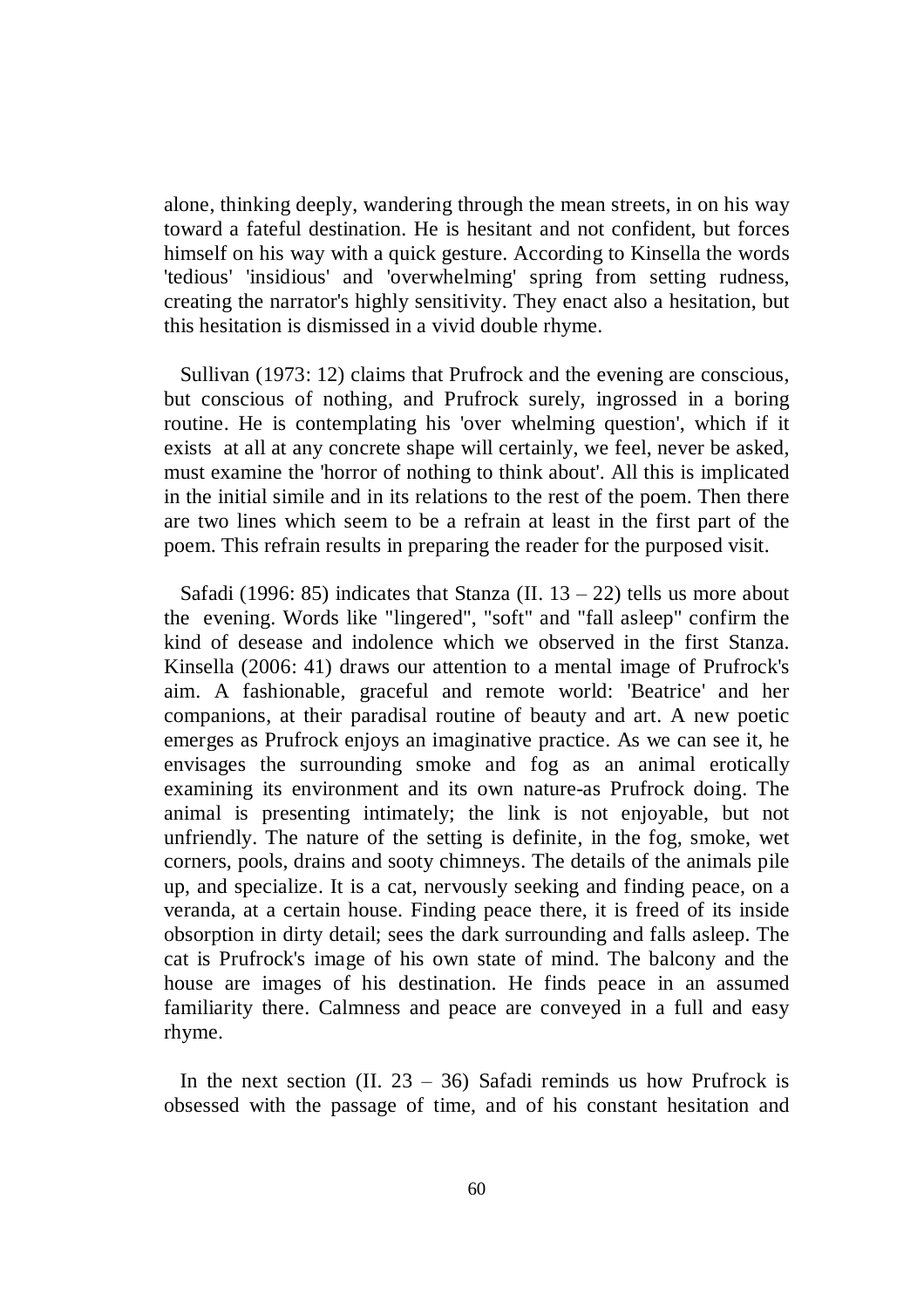postponement whenever he decides to ask his question. The word 'time' itself and words related to it occur thirteen times in the 25 lines. In some lines the word occur twice. He also emphasizes that Prufrock is very selfconscious especially of the impact of the passage of time. The speaker asserts that there will be time not only for decisions but "a hundred indecisions", a time for asking the question. He clearly indicates that the question will be asked in a social poetry, the target of his visit. The question will not be asked but hands will fall it "on your plate". It seems that something else concerns the speaker, and this is too related to the party he is attended. It is the issue of illusion and reality. Lines 26 and 27: "There will be time, there will be time / To prepare a face to meet the faces you meet". Undoubtedly, Prufrock is indecisive, and afraid to face the world directly. He is preparing a mask to face the world with it. The speaker is this kind of person and wearing mask look to be a side of the world in which he moves.

As stated by Kinsella, lines  $28 - 36$  refer to a polite social meeting, with toast, tea and occasional questions. But the mark of the meeting, as it draws near, grows in Prufrock's mind. He finds a traditional – a historic dimension in his dilemma. This can be inferred by the Biblical 'murder and create', and by the title of Hesiod's classical of social behavior, in works and days of hands. Be sides, some of the experience as he predicts it, is not social in the usual way: hands that 'lift and drop a question on your plate more threatening than polite. I mean the party which he is longing for. They leave Prufrock with a shaking movement of indecisiveness – enact in the repetition of line 32 and 33. Prufrock is abandoned with an obvious repetitives image of his destination: formal and prohibited (2006: 41).

Sullivan explains that in both 'Prufrock' and Portrait of a Lady', Eliot stresses the same social characteristics. In Prufrock:

> There will be time, there will be time To prepare a face to meet the faces that you meet; – and in the other – I shall sit here serving tea to friends', And I must borrow every changing shape To find expression … dance, dance Like a dancing bear, Cry like a parrot, chatter like an ape.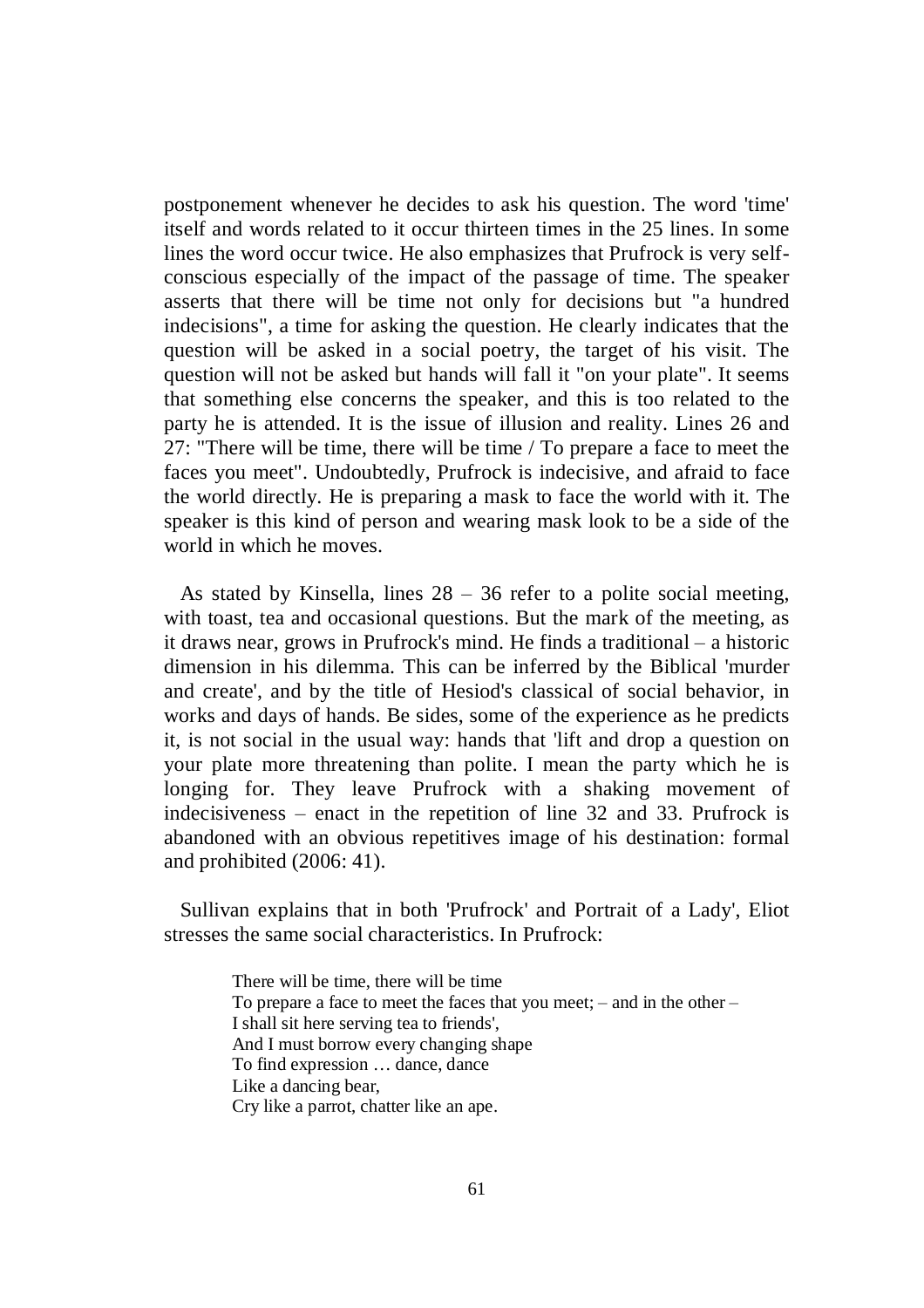In both it is the same insignificant hypocrisy and hiding. 'The Love Song' Characterizes a man indecisive, incapable of strong decision of Marvel, or the continual effort of Donne (1973: 15).

Safadi argues that lines 35 and 36 are a repetition of 13 and 14. They are followed by a section which consists of 37 to 48. Here Prufrock is still hesitant: would he dare ask the question, or should he come back without asking the question? He is very sensitive, very self-conscious person. Besides, Prufrock is afraid to be a subject of ridicule in the party on the account of bald spot and thinness of his arms and legs. Thus, no wonder that he thinks of preparing a mask to hid behind (1996: 85).

 In lines 37 – 48 Kinsella pointed out that the ultimate moment for indecision: Prufrock climbs the stairs alone. From earlier in the poem, indecisiveness is given free play. This can be noticed by its repeated phrases, comprising the connected phrase 'there will be time', and its differences. To put the question, offering his love song, would be to risk rejection, upsetting his world and his place in it. He sees himself as the beloved and companions would see him. And as he is: well-dressed especially for the occasion, past his prime, decisive and fully adequate. There a narrow emphasis in the rhyming of 'thin' (twice), 'chin' and 'pin'. Prufrock views himself coming down the stairs, the encounter evaded at the last moment, or the question put and rejected; and imagines the womanly comments at his failure of will or rejection.

 There is no place in Prufrock's imagination for either outcome – certainly not for the offering of a love song. He doesn't presume. He doesn't 'dare / Disturb the universe'. The last minute of indecision; enacted, busy with decisions and revisions; ending – charged with negatives – on reverse (2006: 43). Sullivan notes that we learn that Prufrock is undecided and ambiguously troubled:

> Do I dare Disturb the universe? In a minute there is time For decisions and revision which in a minute will reverse.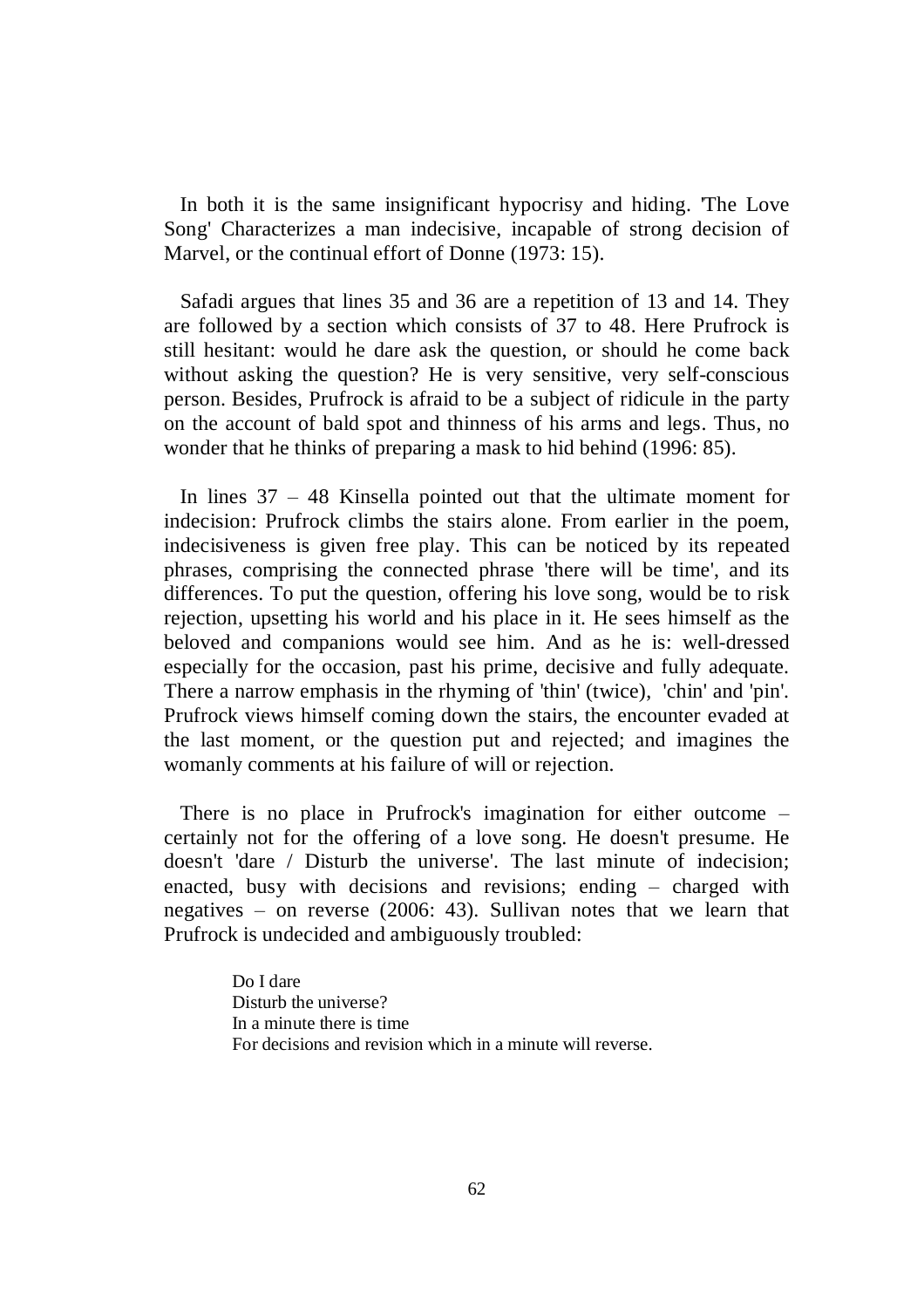If this intended, it is mostly interesting as showing Eliot's faith in the necessity of suffering (1973: 13). According to Safadi the three section which consist of line 49 to 69 may be considered on unit because they give reasons for Prufrock's hesitation to ask the question that will upset, or disturb the universe. Without any doubt, he sees himself as the pack of the that world. ["I have measured my life with coffee spoons"] so he can not criticize or disturb it. Moreover, he fears that world and its people. Listen to how he feels the others do: "the eyes that fix you in formulated phase…" or "pin" him and he is wriggling on the wall". The final three stanzas (II.  $62 - 69$ ) deal with the same world Prufrock with special emphasis on women towards who he feels attraction and repulsion: attraction to the women's "white and bare" arms but repulsed by their "brown hair" (1996: 85).  $(1 - 64)$ 

Kinsella adds that Prufrock regards the basis for this negative decision, in three sections, each consideration ending with the same rhetorical question: this is obvious as in assuming the social need; he is aware of these and can note them carefully. And himself because he plays his part, but he is isolated and does not belong. (Lines  $49 - 54$ ) Considering the reason for this isolation; in the kinds of conversation that advanced at conventional level, there is an ill-fitting first element in his nature which he must conceal. Concerning sensual demands of the imagined proposal, Prufrock's attention, and will, are misleading among the details of her body, perfume and dress; the individuality of the beloved vagueness among the plurality of women  $(2006: 43)$ . (Line  $62 - 67$ )

As shown by Safadi, the next section (II.  $70 - 74$ ) harks back to the part of the city which he walked earlier. This section seems to be a diversion detached from the rest of the poem. With line 75 we are back to the body of the poem and to Prufrock's thoughts in the party. He realizes that he does not have "the strength to face the moment to its crisis", admits that he is not a prophet, and that he has seen "the moment of [his] greatness flicker". A word about his saying "I am not a prophet". This is an allusion to the story of Salome and John the Baptist: his death was demanded by Salome because he rejected her love. Ironically, Prufrock rejected love because of his fear and paralyzed will, and this is totally different from John the Baptist's rejection of Salome's love (1996: 86).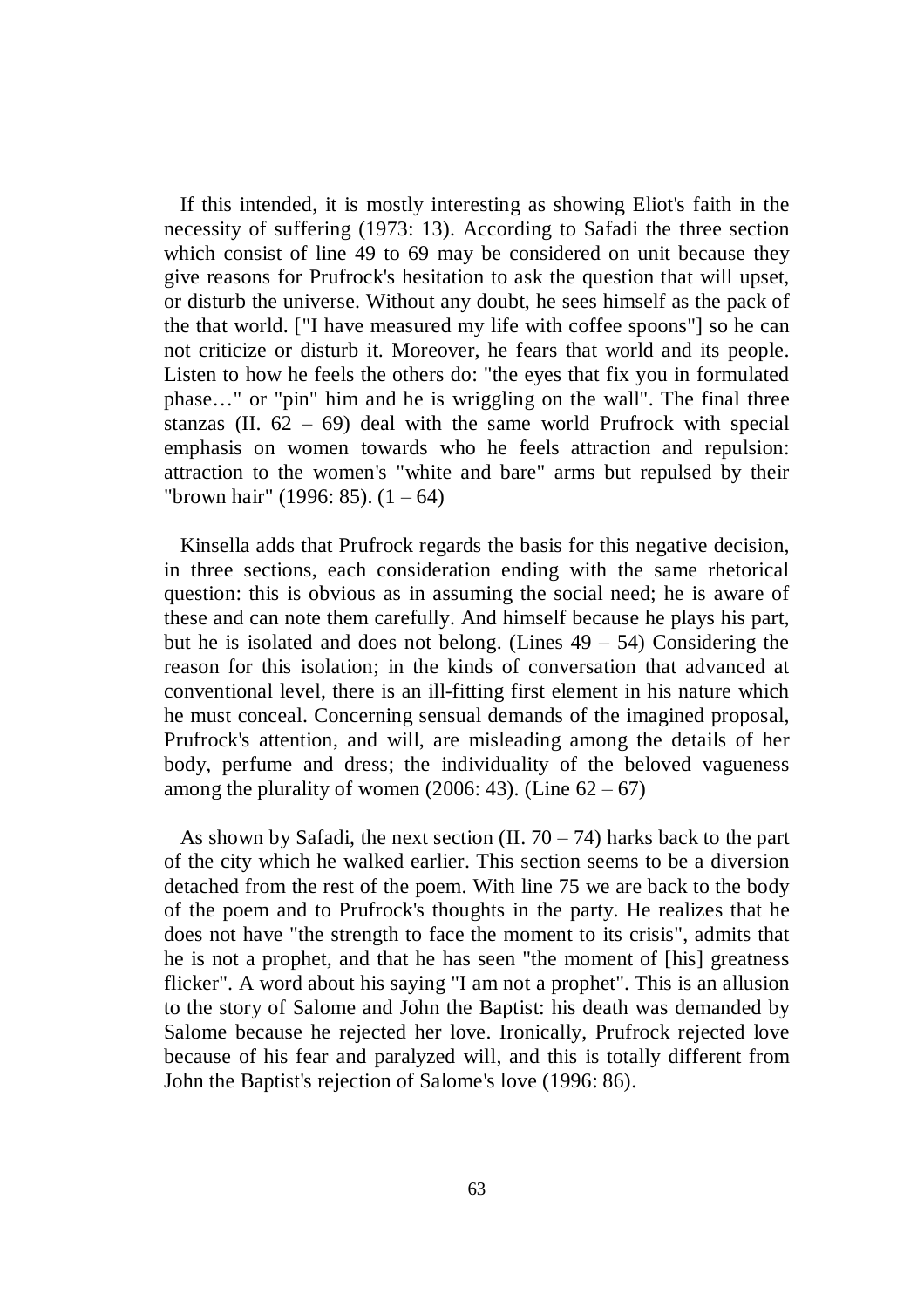Kinsella reveals that Prufrock takes into account two ways in which he might have supposed to start a proposal. First, he introduces himself in his inner part, in the setting of mean realities listed in the opening section of the poem. This possibility is offensive and inadequate. This potentiality is also dismissed at once, with an image of unfit nature: predatory and silent-prepared basically for a different element. He recognizes this with anger. (Lines  $70 - 74$ ) Second, by offering himself in his polite, external aspect. It is embodied earlier in the shape of a cat: stretched calmly on the floor between himself and the beloved, smoothed by her finger. His polite aspect manifests his shortage of will to act. (Lines 75 – 80). The separate constituents of his nature's conflict.

Lines  $(81 – 86)$  express about the effect that, even in failure, he lacks quality. Regardless how painfully he might prepare for a leading role. For instance, as martyred prophet, cut head offered to Salome on a platter as an extreme image of the possible proposal. It sounds that there would be something incongruous to spoil the effect. The women would reject the presence of Prufrock as a member in their meeting by showing amusement. The incongruity is asserted in double rhyming of 'fingers … malingers', 'ice ... crises', 'platter ... matter', 'flicker ... His decision against the attempt is complete (2006: 44).

Safadi points out that in the two sections that follow  $(II, 87 - 110)$ Prufrock seems to try to justify his failure to impose the moment to it's a crisis. He feels that it would not be deserving to force a moment to a crisis, after all, it is she issue of his personal connection to a woman, since life itself is meaningless and insignificant. The problem of communication is a very important point in these two sections. Prufrock is fearful to be misunderstand, "If one, settling a pillow by her head, / Should say: "That is not what I mean at all", evenly substantial in the lack of communication is his admission: "It's is impossible to say just what I mean!" (1996: 86).

Regarding Lines  $(87 - 98)$  Kinsella states that Prufrock continues his individual wandering. The decision is made. The test is refused. It seems there is an easiness in the tone, and in the open rhyming. He resolves his decision. If it would have been worth it: to have collected all his social confidence and propose the question. To have chosen the moment, filled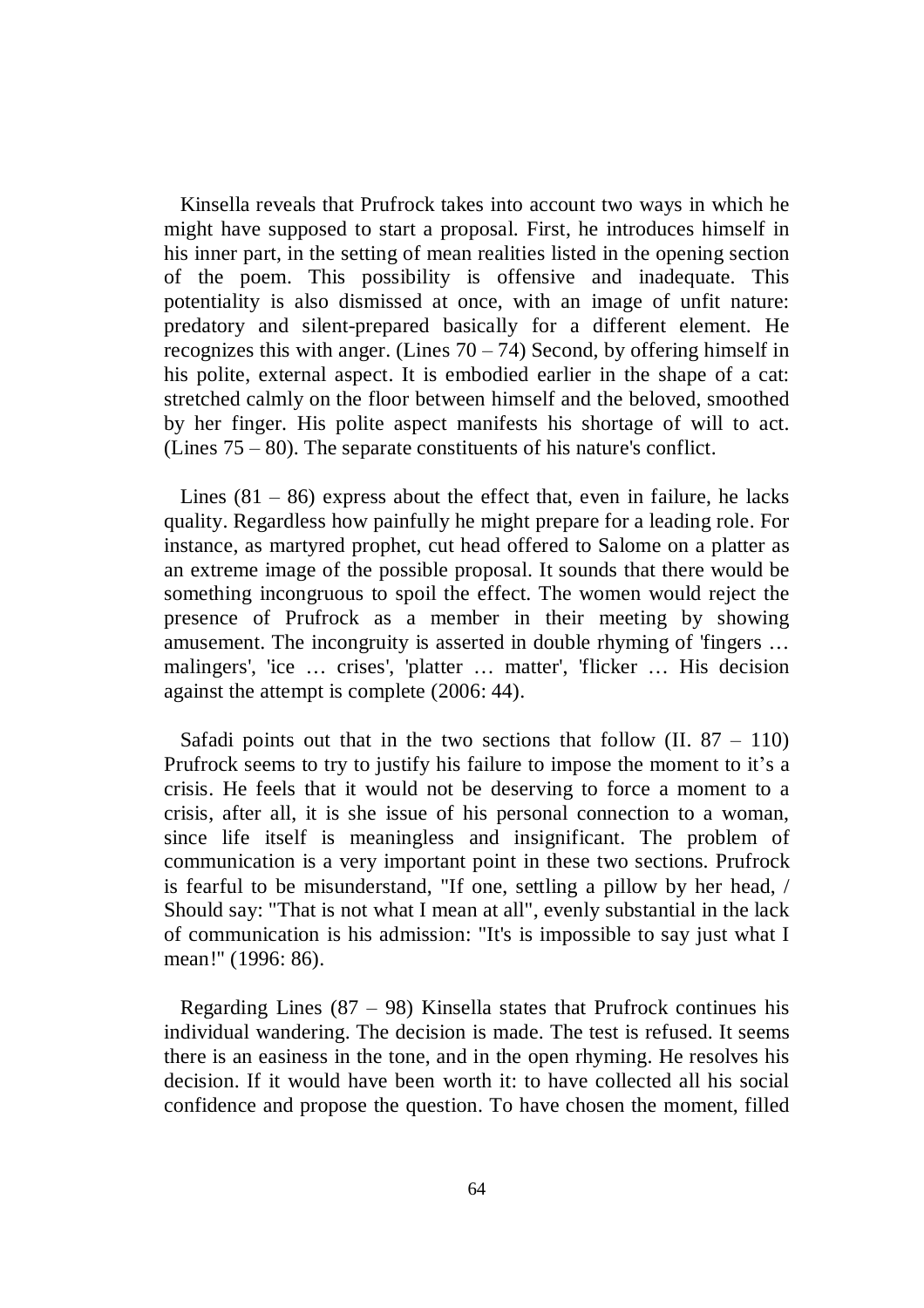from him with like importance to have proposed his whole being and met only with a cold dismissal – the offer, strongly expressed, reaching just to a social mistake. It would not have been worth it. The relief following his decision is enacted a stable rhythm, mainly iambic pentameter: the rhymes open, simple and monosyllabic. Only the unrhymed "question" stands out. Concerning lines  $(99 - 110)$  he finds the ease short. Rejection makes for a negative, not a positive, relief. Prufrock stays inappropriate. The rhythms of uneasiness come back, with Prufrock thinking still on the failed proposal: it was the reason he started. He is stubborn still by the disgraceful image of a probable refusal. The details of the setting, of the destination, and of his possible try, trial away into speechlessness in the line 107. In Line 105, we can see his nervous inward, the inarticulate site of his unease, controls in an image of insincere vivid reality, repeating the poem's unhealthy opening images.

 In lines 111 – 120 Prufrock is overwhelmed by his inadequacy; he confesses that, unlike Prince Hamlet, he can not bring his overwhelming question to his woman. Prufrock even admits that he is "almost ridiculous, / Almost, at times, the fool" (2006: 45). Also, he is overwhelmed by his denial of tragedy:

> No! I not Prince Hamlet, nor was meant to be, Am an attendant lord…

 This is a poem of society concerned exclusively of trivial refinement, used experience, and complete spiritual inaction (Sullivan 1973: 15). As Kinsella mentions in Lines  $(111 - 119)$  it is over, Prufrock, having set out undecided to play a major part, assures that he is comfortable only in a secondary role, careful and meticulous; almost silly. He is not Hamlet, but Polonius. Almost, at times, the Fool. Proposing a love song, he would have mistaken his part (2006: 45). With lines 120, Safadi explains that Prufrock is retired; he admits that he can not communicate with what he means and tries to excuse by saying that it would not have made any difference whether he puts the question or not. Prufrock accepts that fact that he is an old man and that nobody would pay attention to him. That is regardless of his efforts to do what he would draw attention. After that in disparity with this surrender and approval to be part of this etherized, inactive would, we see a scene full of energy and vitality. Prufrock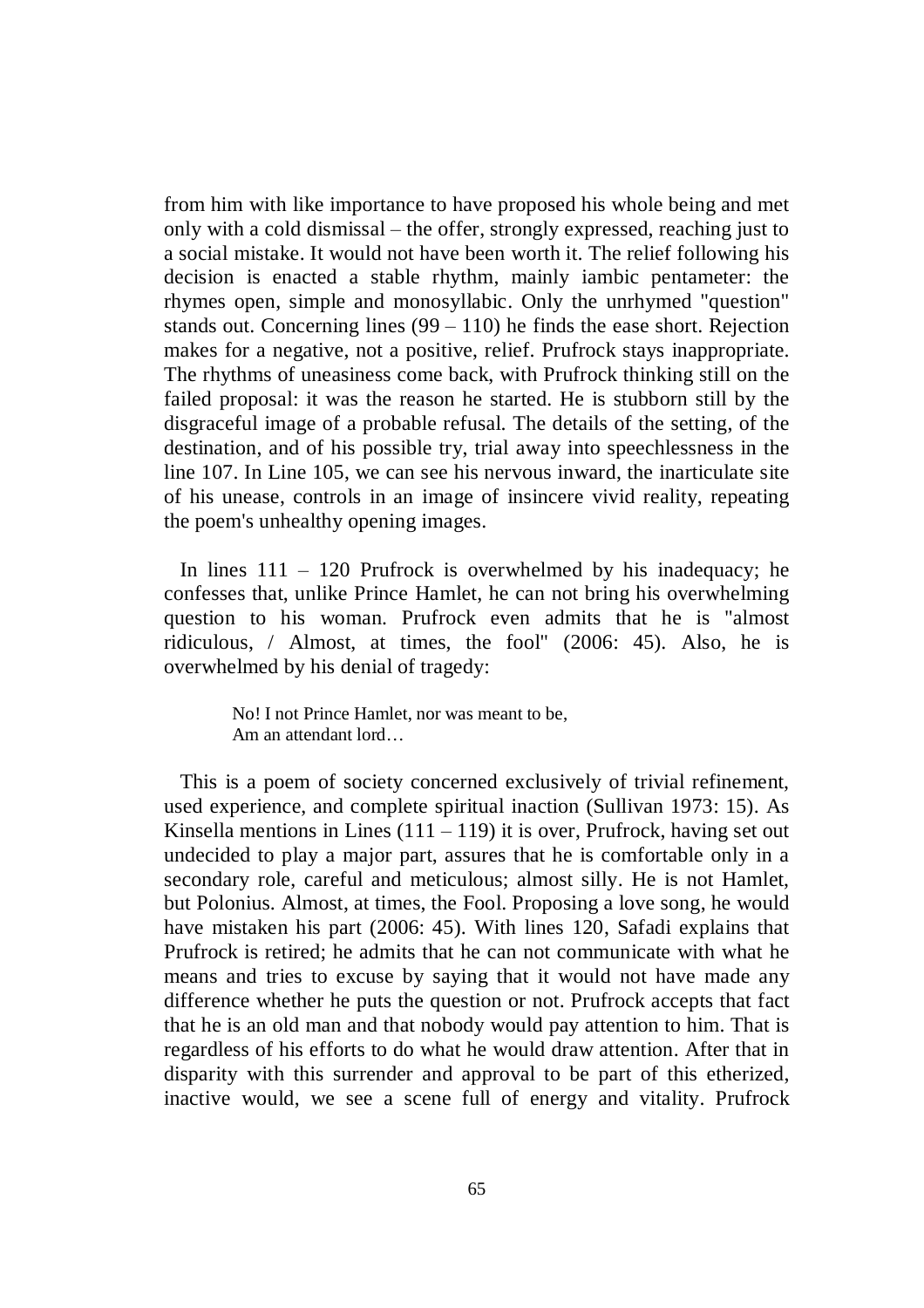envisages mermaids riding "seaward on the waves" with the wind blowing. In the final Lines "I" changes to "we".

> We have lingered in the chambers of the sea By see-girls wreathed with seaweed red and brown Till human voices wake us, and we drown.

 It is visible that the experience he sees is one can take place in dreams (lingerning in the chamber of the sea and seeing what he saw). The human voices wake them up that is, they return to the world of Prufrock and, as a result they "drown". It should be noted here that the speaker begins the poem by referring to the listener and himself: Let us go, then, you and I". thereafter he uses only "I" up to the last lines, quoted above were he goes back to the "we" of the opening line, that "we" which refers to the speaker and the listener. Or, it should refer to two parts of the speaker, in which case the speaker, when he says "you" is indicating to his inner self. We think that there is no reason not to consider that "you" is the reader. If so, then the poet is expanding the significance of the speaker to include the reader, and the quandary of Prufrock is that of man in the  $20<sup>th</sup>$  century an America (1996: 86).

 I think that Prufrock doesn't go anywhere in the poem, so he is not in need of a companion to encourage him. According to Carol T. Christ Prufrock's "fiction insulate and preserve him in a solipsistic dream world, a chamber of the sea". "Prufrock", she writes, begins with a definite address, and invitation … but … so deliberately avoids defining its events and audience that question if the poem records any interchange with a world external to the speaker's consciousness.

Kinsella argues that lines 102 – end express a full image of the life that awaits Prufrock: marginal and disengaged, the danger not taken. He is at the verge of the ocean, and of life, rowing in the water with white flannel trousers rolled up. His mind is full of trivial things, even in the world of agreement: his uncertain digestion: of he might clean his hair to cover the bald spot. Prufrock is still allegorically at the edge of things, performing neither in the ocean (where he has assumed himself previously, predatory in the depths) nor in the world of men. At one degree of the poem, unattainable world have been presented by images of women and polite.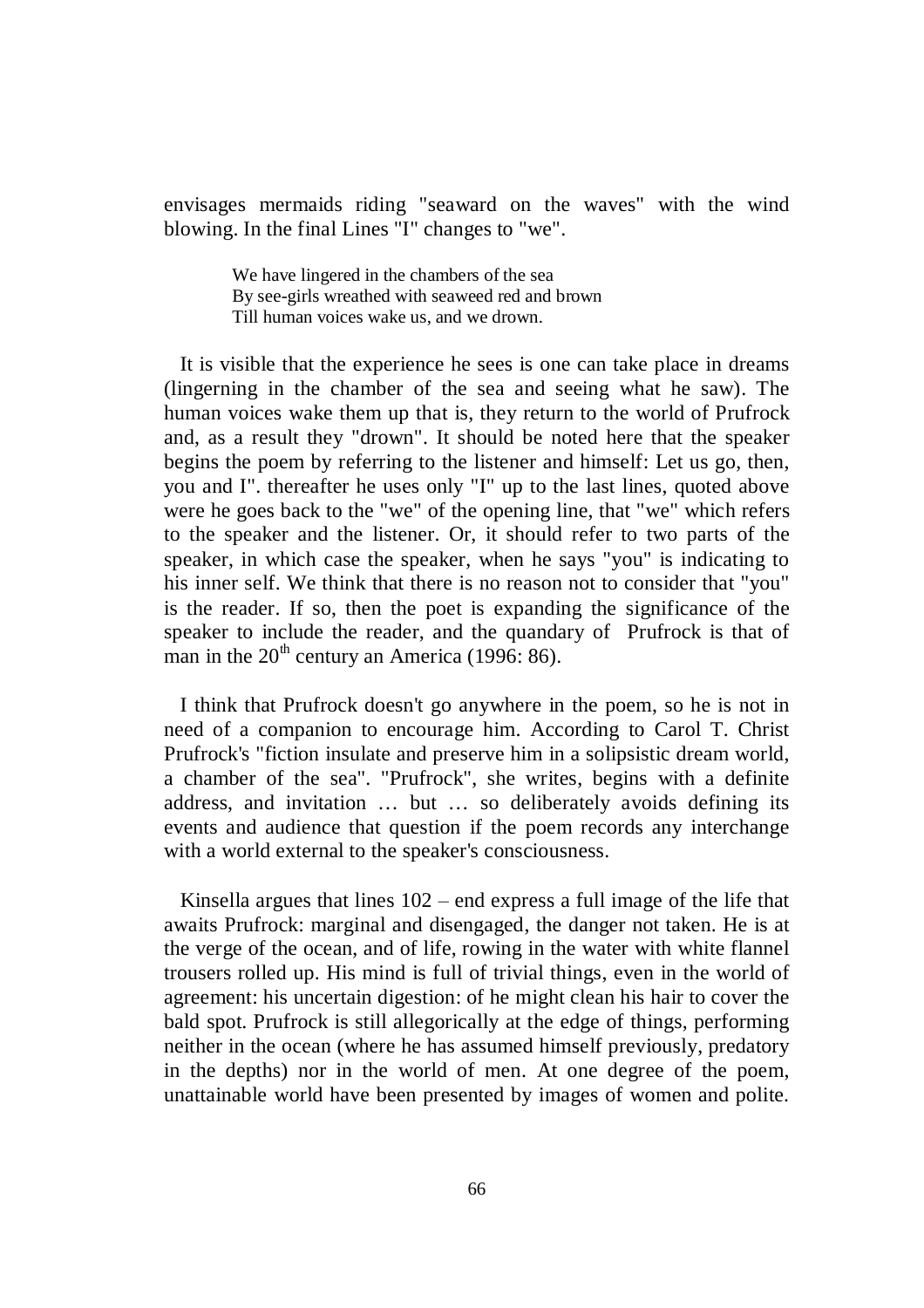Images of savage submarine reality, at other extreme, have presented another world, too inaccessible. The two worlds gather at the close of the poem: mermaids singing on the ocean and women tempting the hero to their other world. They are not singing to Prufrock. He is not a hero. He only overhears them, however, there is an inference that he does not experience the heroic fate. Prufrock can enter the forbidden world at one transit; he can overhear the song of the sirens, and continue to live. His site is at the edge. He is at home imaginatively in the world of the sirens, and in worlds other than theirs. We can see that in the world of images Prufrock is a chronicler, treating detail with sensual and psychological accuracy. He is uninvolved, and free. For the final three lines the double narrator returns, in a second imagined encounter as Prufrock follows the mermaids out to sea, lines of experience and power, lastly in his adequate element, picked and wreathed with garlands, filling a main role in the association of lovely women, for so long as the reality an imagined one, with no intervention from the actual world (2006: 47). The poem starts with an epigraph. It consists of six lines in Italian taken from the famous poem entitled Divine Comedy, by one of Europe's greatest and most well-known poets, Dante. This what Brooks and Warren, whose reading, the researcher followed, say about the epigraph and its thematic significance. The epigraph is part of a speech by Guido da Montefeltro, who is one of the demand in the Inferno:

> If I thought that I was going to replay To one who might return once more to the world This flame of fire would never flicker again. But since there never was return to that world By one alive, if I have heard it truly, I can reply without any fear of shame.

 Thus, the epigraph is a way of saying that he speaks to the "you" of the poem – the reader – only because he takes the reader to be damned too, so as to belong to the same world and share the same disease. It is the disease of loss of belief in the sense of life, of lack of creativity of all sorts, of weak purpose. It is the illness neuro self-absorption. Consequently, this masterwork is not about poor Prufrock. He is no more a sign of public disease (Safadi 1996: 87).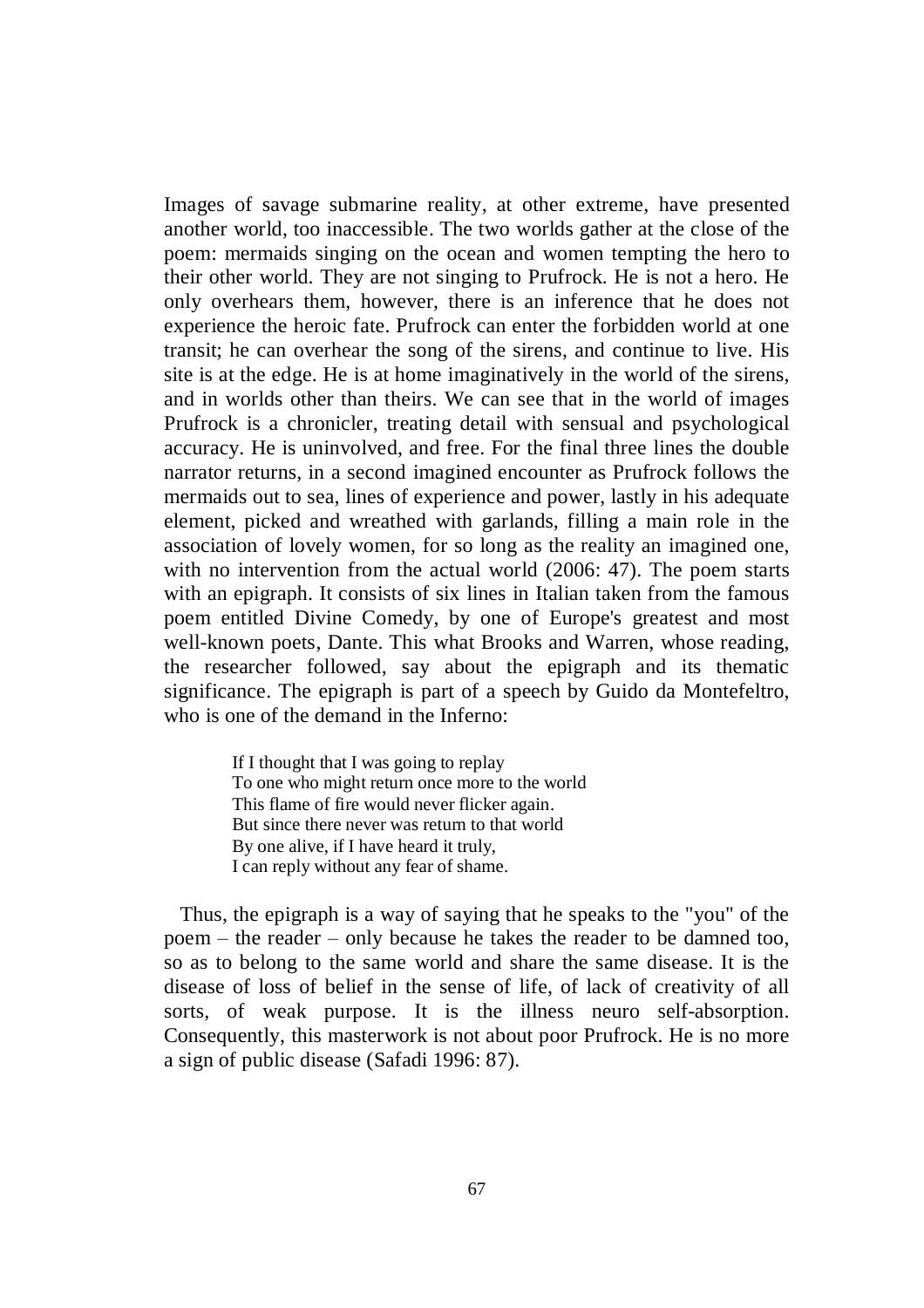Kinsella states that the epigraph which is a quotation from Dante's inferno intensifies the deviation, with the setting in Hell. It seems that the voice of the suffering soul founds the scene of the poem's starting at the margin of the normal world. He adds it is a reference to the Divine Comedy prepares for a paired person, guide and companion. I think it is logical to say that a love song with an indication to Dante might propose a love remote and at the same time unachievable, as for Beatrice. In the next block pattern writing in prose will be the reading of the poem which will recur itself as the pattern of the whole reading activity throughout the poem. This reading upon the text for the value.

> As the evening is spread out against the sky as if it were the patient injected heavy dose of anaesthetics so as not to feel any pain; come with me through the familiar streets not so crowded in the broad daylight. It is like an insidious intent coining from inside in a secret way as the streets lead to the cheap hotels where nights spent restlessly and to the restaurants filthy with oyster shells scattered around while surveying the past with that unbearable question in mind. You'd better not ask what it is. let us go and visit (2006: 39).

Kantarcioglu indicates that it looks contradictory to call somebody 'you' as if he were talking to shadowy figure accompanying him in his realistic journey. This is because it is later understood that 'you' is not someone present who can genuinely associate him while he takes his imaginary mental trip. If he really exists, that person can only be a male mate for he is thinking of going to the cheap hotels for a night to experience love (!). That "you" later becomes a woman he speaks with. We can simply conclude that it must be Prufrock speaking to himself, for he is a man whose personality seems to have disintegrated because of the lack of complete conformity between his soul and body. As Prufrock is conscious of the impossibility of possessing a unity between the soul and body due to shortage of decisive action to express his love, he has a split personality suffering from dumb torment. He attempts to reach 'unity' if he can ever show faultless personality merits providing perfect balance between mind and heart, body and soul, and so on. This conflict can be resolved by reaching his goal which is to experiment emotional love. And if he can do it, he can obtain universal love and move behind it. Besides, this is a try of reconciliation with his inner psyche and with outer world.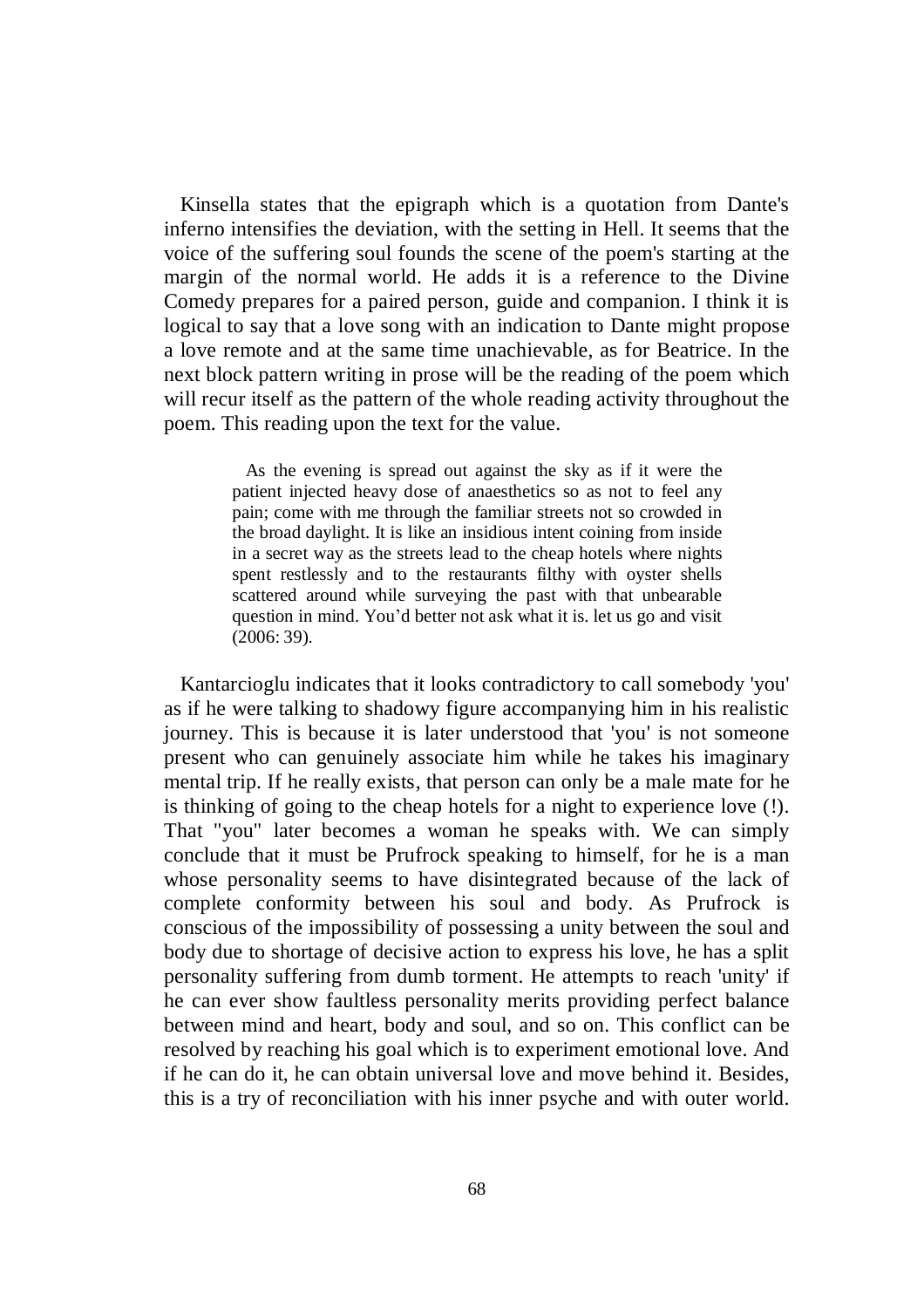It is apparent that 'etherized evening' denotes this reluctance to make option and implement it in a way suitable to what has been said. He is not a man of action, but rather someone who lives in unemployment a model modern man repressed by the traditions of the society he lives in.

He is physically and spiritually alienated from the society. Prufrock cannot experience love with the opposite sex. Those long and narrow streets indicate internal conflict given in a mold irony and satire coiled with mercy. In the room (you see) the women come and go talking to Michelangelo. He speaks of bourgeois show off in the stream of consciousness which is the backside of satire developed to be his style of expression. Because the artist is an example of ideal man with all both physical and spiritual abilities, these middle classes are not able to talk about Michelangelo. It is out of question on their side to value his work of art. Prufrock grants his experiments "through free associations" while not being there physically with women (1987: 37).

> Yellow fog that rubs its back on the window and rubs its muzzle on the window, then licked its tongue as the evening gets closer, is gone through die pools of the drains, leans against the soot of the chimneys, sneaks away snaking a sudden leap in a soft October night, curls somewhere in the house feeling relaxed before falling fast asleep.

Manju finds that the 'cat' image is illustrated by means of 'yellow fog' that helps us to understand that he has passion and emotional sense. These lead to the misinterpretations of sort of love he in fact requests. As it appears, his sentiment disappears or rather shrivels immediately. He is only capable of escaping from his overwhelming question because it is extremely much for him to conquer. It is no importance how cozy October night is, he tries to communicate across his failure with some predictions. He is unable to challenge his overwhelming questions. Prufrock merely requires shelter in time and forgets that every single second is an opportunity for him to discover what can be done before it is too late.

> There will be dine far the yellow cat to meet people gait have met already, and to create and murder dine as it slides away along the street rubbing again its back on the window-panes, being sure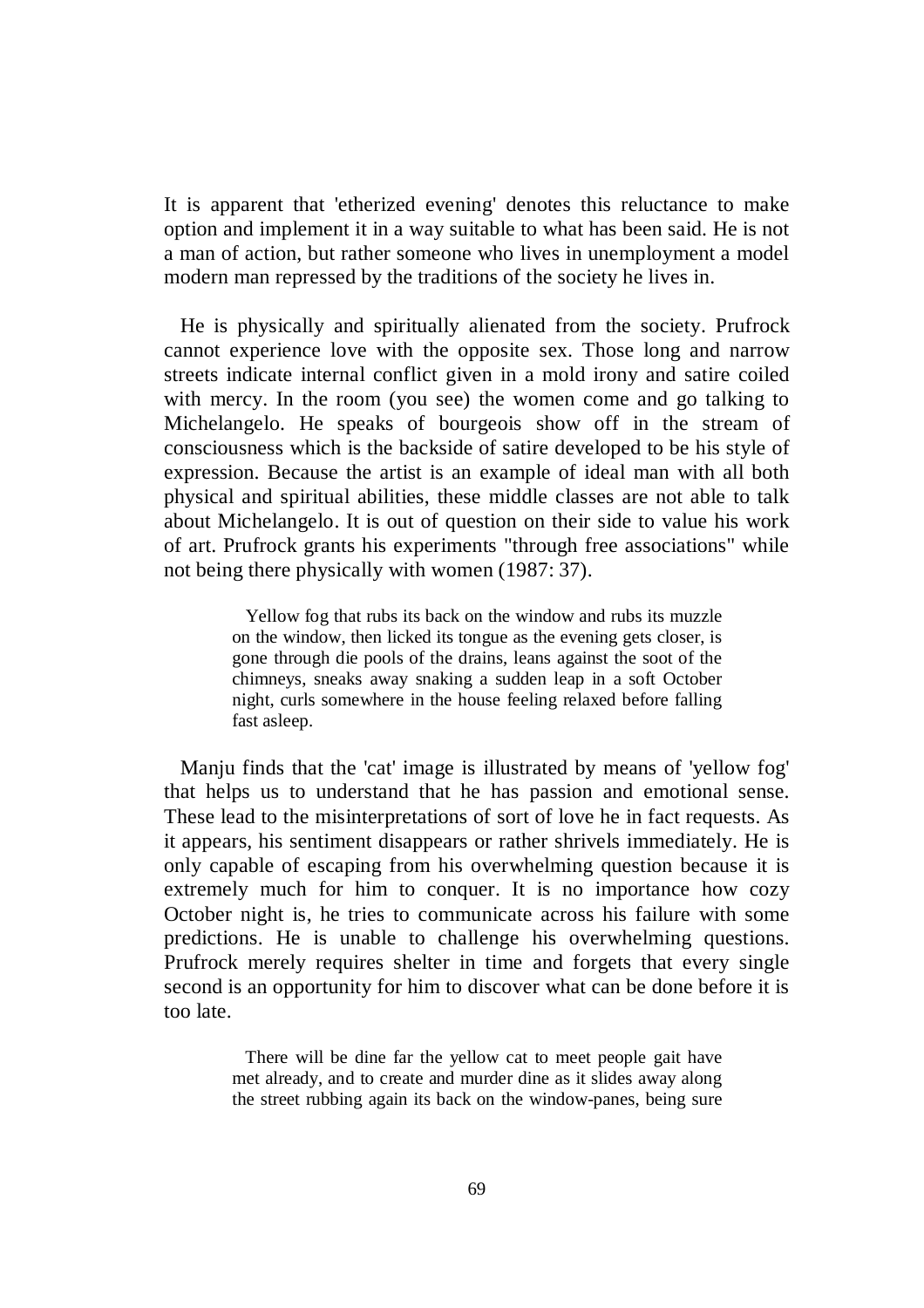of having more and more tune alter work in the hands of those that pose a rather direct question to you oath generous time allowance for your indecisions and revisions before yon take a toast and tea.

 Prufrock supposes that he will absorb in time vacation in the future, and he will take time to make decisions and revisions the way he likes without every trying to actualize them. Prufrock takes a mental trip to see the woman he loves because he has never experienced true love. There is time to do everything, a time to love, time to marry and even time to kill and revise what has happened again. He seems to be busy deceiving himself in his balloon of self-deception as he keeps saying that 'there will be time …' Prufrock is not motivated to take a firm step to face the truth that time loses.

> In the room (you can see) the women come and go / Speaking of Michelangelo.

We can see here in the second place, these women are talking about Michelangelo. But they are not artistically able to estimate the artistic values he shows through his works of art (1991: 38).

> And he is sure that there will be time in my hands to ask myself if I dare as I have a bald spot on my head and go down the stairs (people say how rapidly his hair fall off(!)). The collar of my morning coat reaching firmly to my chin with a rich and modest necktie, but asserted by a simple pin (again they will say how thin my arms and legs are (!) I really wonder if I dare shake the entire universe. l am sure there is time for decisions and revisions as even a minute can change the course of history right round and all the decisions made already.

Desides, it is a courageous act for him to make a choice, and he cannot make his choice honest, which makes him smaller as the problem of choicelessness becomes too much on his part to bear. His fate is to live the way a bourgeois lives, which has already become, and the conventions that are very strict. Prufrock can never dare to make a try to achieve a dramatic change, as he is 'shy, class-conscious not brave enough to act'. Moreover, he is aware of the fact that he gets older. Prufrock suffers from stiff bourgeois dependence and slavery behavior in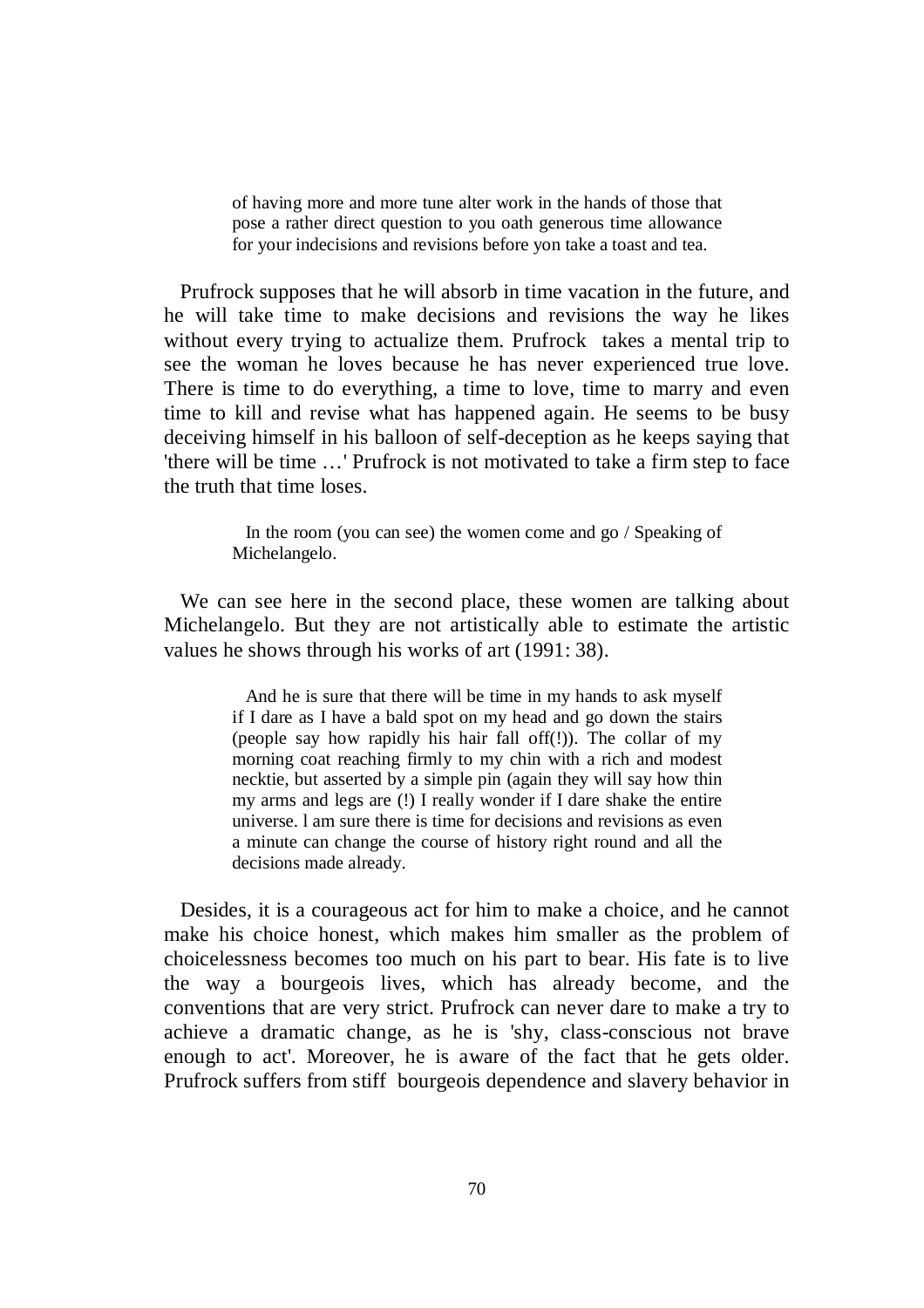a classical society. He is aware of the significance of time, but he puts off acting so as not to change the track of history right round (!).

> As I experienced all of them; evenings, mornings, afternoons, I am sure know them all and even my life having measured it with coffee spoons. I know all those voices fading away beneath the music coming from a farther room. It is hard to dare on ins part, isn't it?

> I have known the eyes that fix you (me) in a formulated phrase feeling pinned on the wall wriggling and sprawling as if captured, then how should I begin, when captured, to get rid of that overwhelming matter that ruin my days and ways?

As it is obvious from the interior soliloquy of Prufrock, he is certain of the necessity of time and getting physically passive as time goes by. The speaker is, nevertheless, afraid of panic as he definitely feels unable and cornered in his universe. This world is built out of his sensation which are easily violated. He owns an ill mind. Prufrock eternally has sufficient nerve to value freedom, feeling as if he were a cheerful soul confined into a small place although calling it his very wide and large world. His values that he lives with are not so great as he has forever thought they are. Eliot prompts him to move upward from aesthetic level to moral one. But he chooses to be a lobster scuttling across the bottom of the sea. Eliot is for the interest of aristocracy as life is a boon of God and he must live accordingly with great values. Prufrock is not courageous enough to perform though he hears music that attracts him to have a love affair with the women. He realizes that only 'love' can disturb the world, especially when you reach universal love through your subjective love. As he doesn't have self-confidence to go to and express his love to the woman, he feels paralyzed. Prufrock's anxiety causes his destruction as he attempts to eradicate this cursed status. He has never made a great shift in his lifetime to finish a profound project that stunt the world. Prufrock has only measured his life with coffee spoon because he is a hopeless figure. He is not great enough for his end to be tragic (1991: 41).

 It is evident that, Prufrock, feeling humble as being classified 'hopeless case' still lacks the courage to resist it and thereby is alienated from inner life (1991: 48).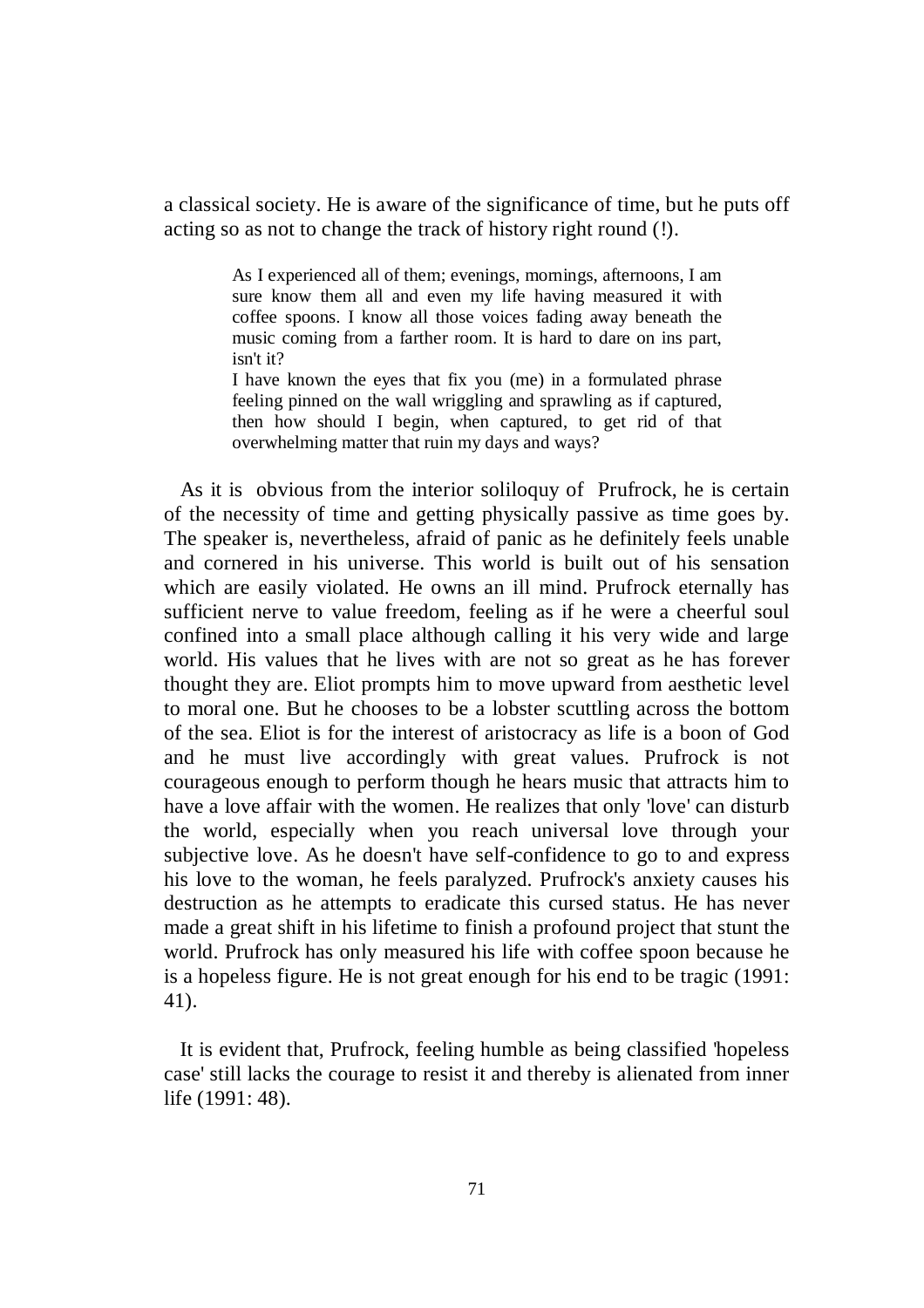I have known already those white, braceleted, bare arms dawned with light brown hair in the lamplight, but is it the perfume from the dress that causes to diverge my way and tempt me to make love with them? Those that lie along the table with shawls wrapping them are still in my mind. And should I dare, but how?

 It is clear that the perfume and the white braceleted arms indicating to women are powerful enough to stimulate desire to try love which is distinct from lust. So as to be a man who controls his emotion, he ought not be diverged from the least provocation. Prufrock's disintegrated character restrained by the conventions of the modern society seeks to discover a way out. The speaker is not qualified to take a glimpse at life from a different perspective, as Prufrock is completely estranged from the self and from the society as well. He gives up without striving to propose a change from the monotony, the worldly as it is so easy to get used to such a lifestyle with little values common to all people.

> Shall I really tell you all, how I have walked through narrow streets at dusk watching the smoke rising from the pipes of lonely men in shirt sleeves leaning out of the windows while watching the street?

> (I believe) I should have been a pair of ragged claws crawling about at the bottom of silent seas to call out that I exist (and I wish I were).

Without any doubt, Prufrock tries to run away from that dirty, deprived of spiritual values, suppressed modern life to the peaceful nature even at the bottom of the seas where he can be free. The speaker lives in loneliness in this huge world with quite many people around. He holds the fact that it is the destiny of modern man condoled from himself and, as a result, from the external world.

> In the evening and in the afternoon the beauty sleeps peacefully smoothed by long fingers. [She] may be asleep ... tired ... or looks so lying on the floor beside you and me. After tea, cakes and ices should I make an effort to live the most important moment of my life? Though I have cried and fasted, cried and prayed and seen my head (grown slightly bald) brought in upon a tray, still I am not a prophet, and it is not an important matter that is worth considering at the moment.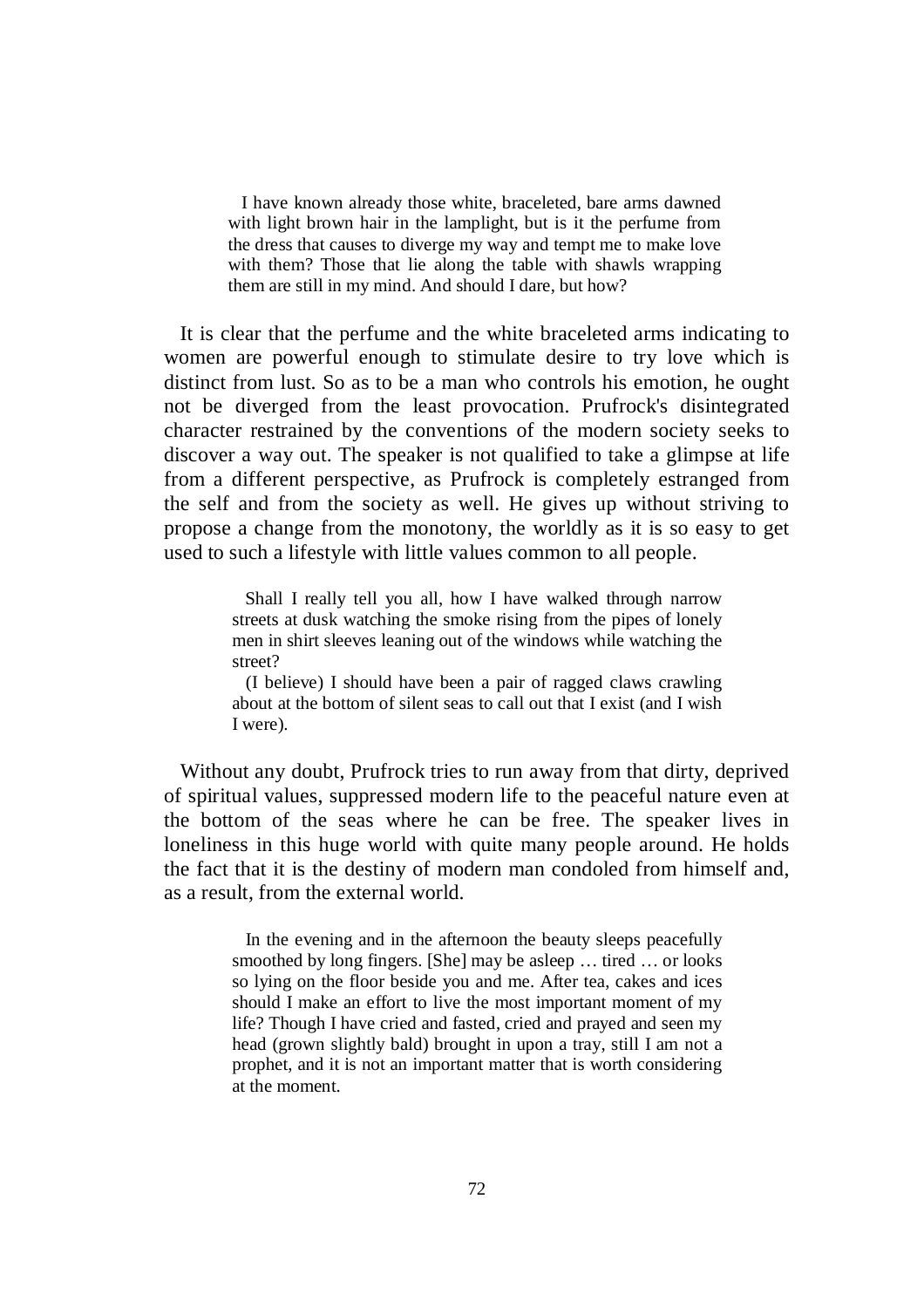I have felt as if I were becoming smaller like a candle burning down to the last bit. I have seen the footman holding my coat and grinning: let me confess in brief that. I am a failure, as I could not dare.

 I can infer that Prufrock still does know how to make a choice. He finds it heroic while "he draws a mock-heroic parallel between his hesitant manner and the determined manner of John the Baptist whose head was cut off upon the order of Herod who married his brother's wife, which was declared unlawful by John. But unlike the prophet, lies does not have the nerve to tell the truth, and so he disclaim the role (1991: 49).

Manju adds that Prufrock if nothing else attempts to jump up to the genuine level of existence , but fails, as he is not brave enough to make an option to bear even all the costs. He accepts his failure. The speaker knows the fact that he is not a prophet who is free from committing sins. Also, he is not liberated from doing crimes and they are all gifted with absolute innocence in the rigorous sense of the world, and that's why they never felt regretful. Prufrock is always sure that his most bold performance to make a decision as to whether or not he is to become a man of free will, but later demonstrates that it is not an important matter. It is worthwhile to mention that Eliot use irony here to show in an efficient way how the modern man lives in self-deception. Apparently. Prufrock runs away from his responsibility.

> I do not think it would have been worth coming to a conclusion with a smile and turning the world into a ball and throwing it towards that overwhelming matter and simply saying 'I am the Lazarus coming from the eternal world to tell you what I know all about it.' Placing her head upon a pillow would she not say that it was not at all what she really meant after all the talk between you and me, tea we drank out of cups, marmalade served in porcelain.

With a Biblical hint, Eliot makes an analogy by contrasting Lazarus who was beggar at the gate of the rich man Dives to Prufrock who lives in a hill-like world in torture. Dives appeals Abraham to send Lazarus to his brothers to tell them of the torment he experiences in hell, but he rejects to do so (1991: 50).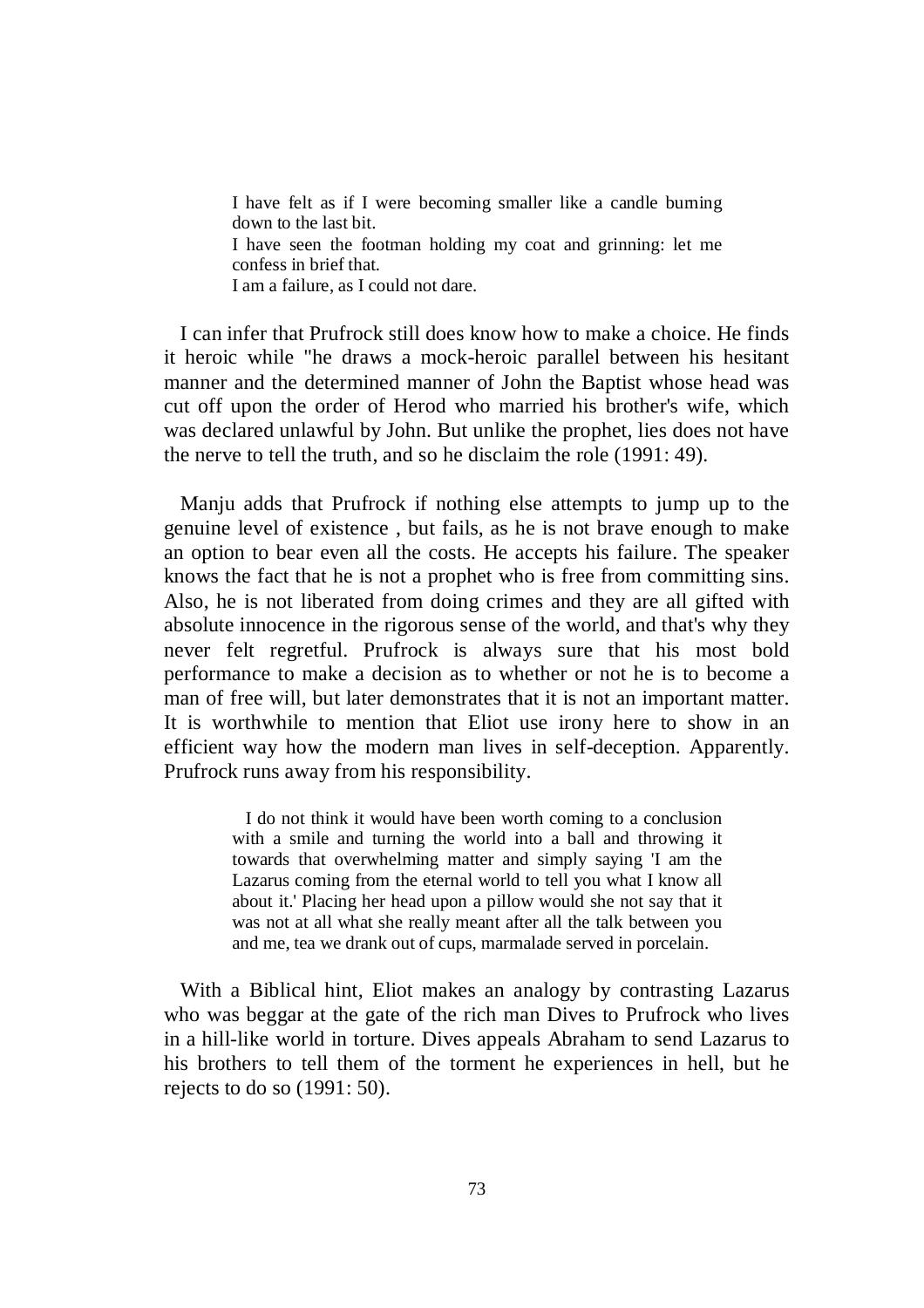The speaker thinks that there is no need to be Lazarus to inform people how hell-like modern world they are living in is (1991: 49). As Manju sees it, for Prufrock, to inform all would be to disclose what a living, suffering from death is like. But personality identified with Lazarus is brushed dismissed as he knows the futility of his effort. The fact that people would never be convinced to repent even if they acted out the part of Lazarus makes them feel agonized. However he tries to escape from agony. The logical conclusion here is clear; Prufrock can't do what Lazarus did in his life. According to Eliot, man is in charge of what he does, as he is not a passive agent. An authentic level of existence cannot be reached without identifying yourself with the will of God through love. Eliot asserts that it is necessary for man to make his ethical choice to love and tolerate the results. That will be, if man feels the need to reach the resonance with God. In addition to, man will become a man who dominates his passion and makes his moral choice if he has to endure that particular level of existence. Moreover, Prufrock, as a typical representative of modern man in inaction, does not ever make his choice. But he makes excuses saying that the woman would never have understood him if he had ever tried to express his love, even once. By mentioning that it seems ridiculous to put it this way, for he cannot be sure of what she might have done if he had ever expressed his love for hair. Undoubtedly, the speaker appears to be a man who will never correct himself as he not ever dares to put himself to the torture (1991: 50).

 The crucial moment is over. This is suggested by the use of the past conditional. Prufrock tries to justify is failure.

> I still wonder if what all happened so far after the sunset in the dooryards and in the streets full of women walking along with long skirts, so on and so forth, would have been worth mentioning. I admit that it sure is hard to explain all what I mean by what I have said already. But, what if a magic lantern reflected the nerves in patterns on a screen, would it still have been worth if one said, "That is not what I meant at all" placing her head upon a pillow and turning toward the window to express her deliberate reluctance far any intimate exchange of instinctual passions.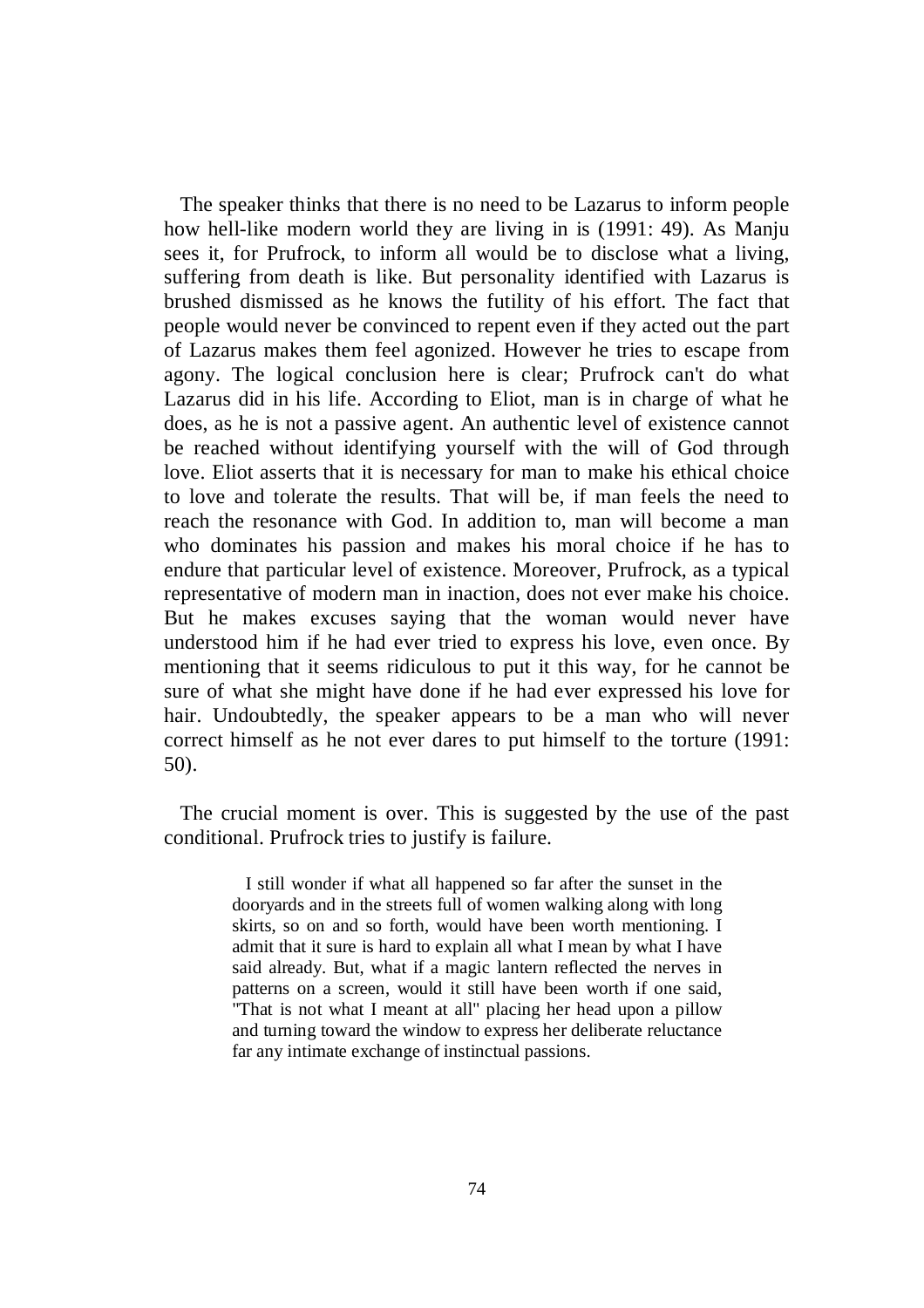The ironical distance Eliot places between Prufrock and himself is so big that, it never closes until the end of the poem, as Prufrock is still motionless. He has no will to act and agree upon what Eliot thinks the truth to live with is. The speaker aims to rationalize his failure showing as if had made his offer and been rejected by the woman. That was by refusing to look at him. In my opinion, there is not an affinity between Prufrock and Eliot because Eliot presents Alfred as a modern man, and then he criticizes modern men for being with Alfred's thoughts. Besides, in reality, Eliot the poet is little better than his creation. He differs from Prufrock only by retaining a piece of hubris, which shows through from time to time. Again, he seems to be insistent on being still believing that he will always be refused whenever he makes a try to make love.

> As you all know I am not a Prince Hamlet and nor was I created to be like him, but rather an attendant lord attendant to do whatever to help make progress, start a scene or two like an easy tool filled with respect and glad to be of use; politic, cautious, meticulous, proud, but a bit rude, ridiculous and stupid at times, almost the fool, the clown of the prince. I feel that I grow old … should I wear the bottoms of my trousers rolled?

Here, Eliot makes allusion to Hamlet's time and his indolence, attempts to trace parallels between Prufrock's immobility and Hamlet's free will not to act to display his opposition to the traditions of his society, as he never agree with them because of his aristocrat upbringing. The blue blood prevents him from killing his uncle, since killing would impose him to be in harmony with the society and the values he totally feels opposed to (Kantarcioğlu 1987: 33).

Kantarcioğlu points to the difference between the two choice saying, "As the comparison is made, Prufrock's inaction symbolizes low-level of moral consciousness. It is not Prufrock's duty to reveal what truth is, as he himself purposely evades it by hiding it in his unstapped corners of his inner psyche, and intentionally keeping away from it".

 Prufrock seems to be doomed to loneliness for being alienated from the teachings of existentialist Christian mind, and it is impossible for him to leap to ethical level of guanine existence. He says, "he is not a Prince Hamlet". Thus, he cannot do the heroic task to put everything in order.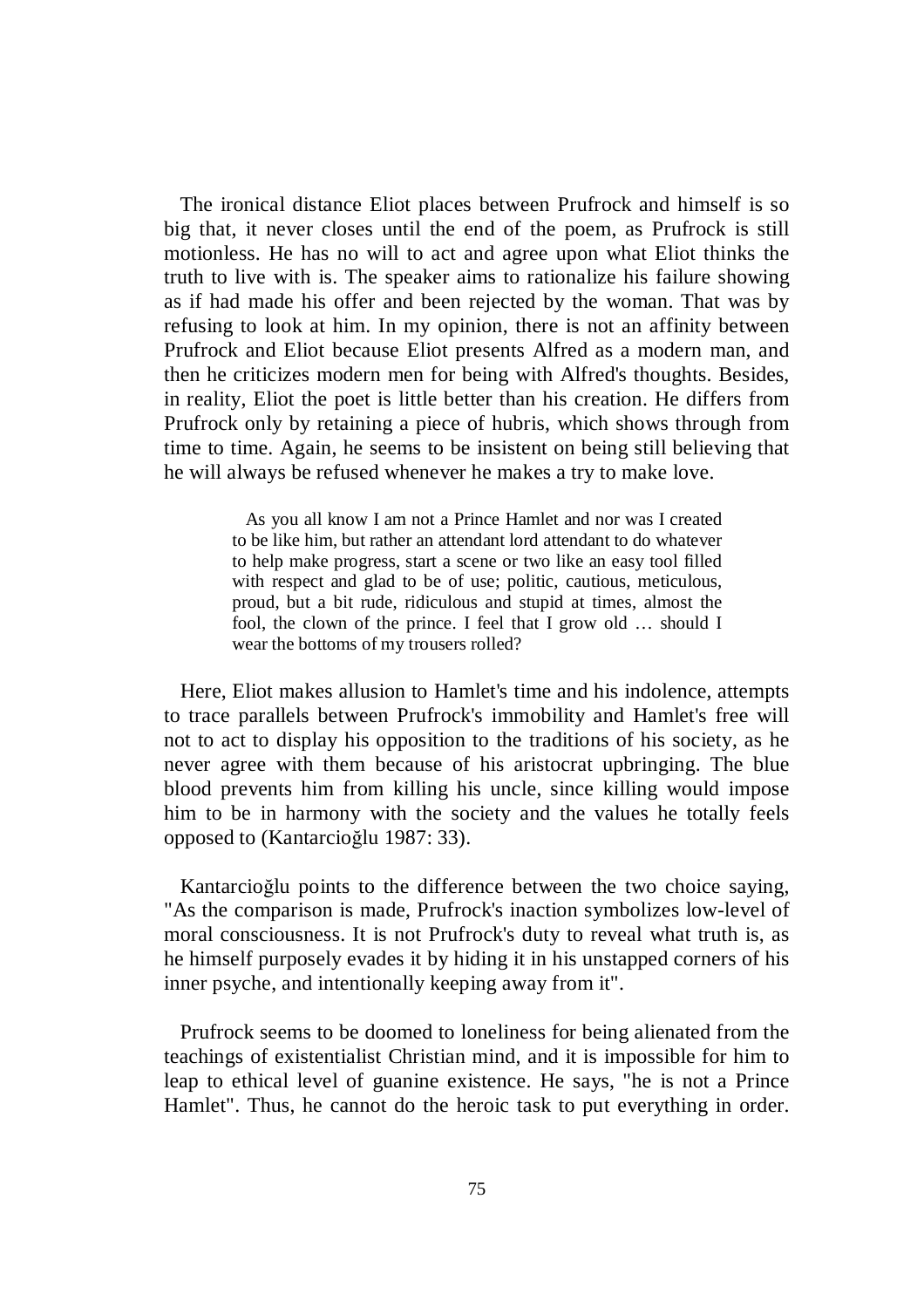The speaker attempts "… refuge in self-mockery and goes away himself from the prince by appointed himself the unheroic, yielding roles in the play", as Manju forefronts the prominence of unheroic nature of the persona. Prufrock still flees from responsibility for being entirely involved in trivial everyday routines rather than come straight to the point to face the fact that he is simply a nonentity living for nothing that comes from nothing (1991: 51).

 In the last section of the poem, the form cannot bear more. The tension of irreconcilable impulses is relaxed, and there is, not a decision, but a separating out and collapsing. First, there is the pastiche of dramatic blank verse, the Prince Hamlet strut, which sends itself up in rhymes. Then there are the very various closing rhyme, in which self-mockery gives way to self-pity. In this final section of the poem, what was before a truly dramatic lyricism, has separated out into self-mocking dramatic posturing, and consoling lyricism. The real drama in which Prufrock lived and suffered so inventively is scattered in the mere posturing, and he finishes in a lyric mode which is holey conventional. Yet again and finally, he has escaped or fall slowly into fixed formula and set form (Moody 1996: 148).

 Prufrock appears to be disillusioned in his own world where he feels depressed after each sterile attempt to show his love that never beloved in his wasteland. That love is a barren held "with no expression and nothing to express" as Frost (1936) express his psyche in Desert Places. He is not grand enough to exist in a world of facts for being isolated from the society where he feels drowned. Prufrock is there with the mermaids looking for the truth like many of us hopelessly head our way to find out the truth. Eliot is for the idea of achieving the eventual truth by moving upward from the esthetic level of existence to that of moral, then to real level of existence (Williamson 1970: 69).

Williamson asserts that the poem "is started by 'let's go and ended with 'and we drawn'. Verb tenses are used to develop and dramatize the going. Prufrock is divided into two halves. One of them is heroic and romantic by contrast the other half is fearful, calculating and self-deflating (Scofield 1981: 61). Ricks, referring to Eliot's wish that the poem be a swan song asserts, "The poem was not to be the swan song of T. S. Eliot.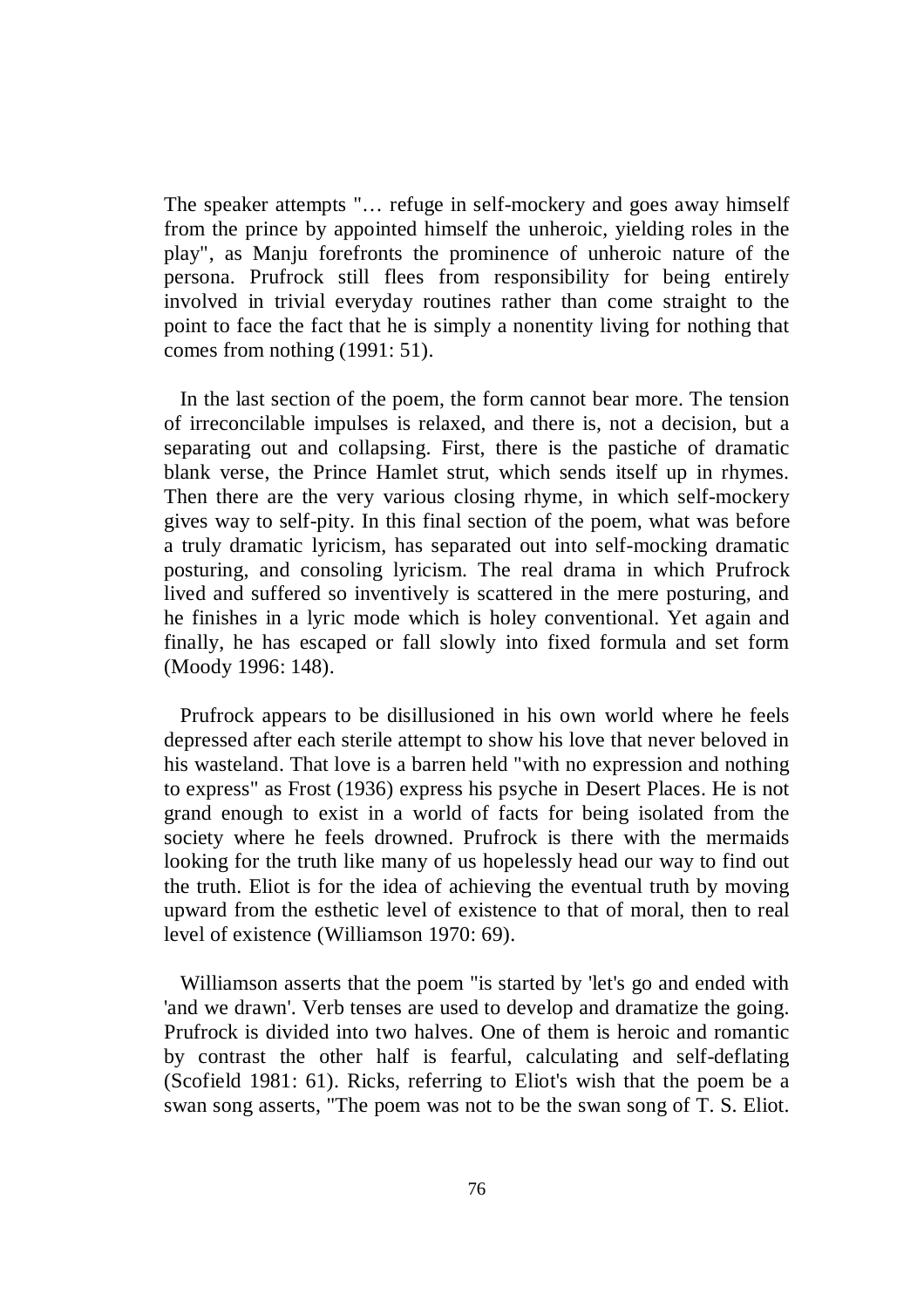On reason is the continuity of the poem with Eliot's creative sense of not only the dangers of prejudice but the necessities of what will be called prejudice (Ricks 1994: 22). Southam refers to Pound's words and phrases the same ideas saying, "Mr. Prufrock is a portrait of failure … and a portrait of satire on futility" (Southam 1990: 44).

Last but not least the speaker is a fearful, overcautious middle-aged man. The narrator accompanies his silent listener through streets in a worn part of a city. It depicts past cheap hotels and restaurants, to a social gathering where women he aspires to encounter are talking. However, Prufrock is hesitant to take part in the activity for fear of making a fool of himself.

 I think the conflict between body and soul can be resolved by his success in making love with the woman whom he loves.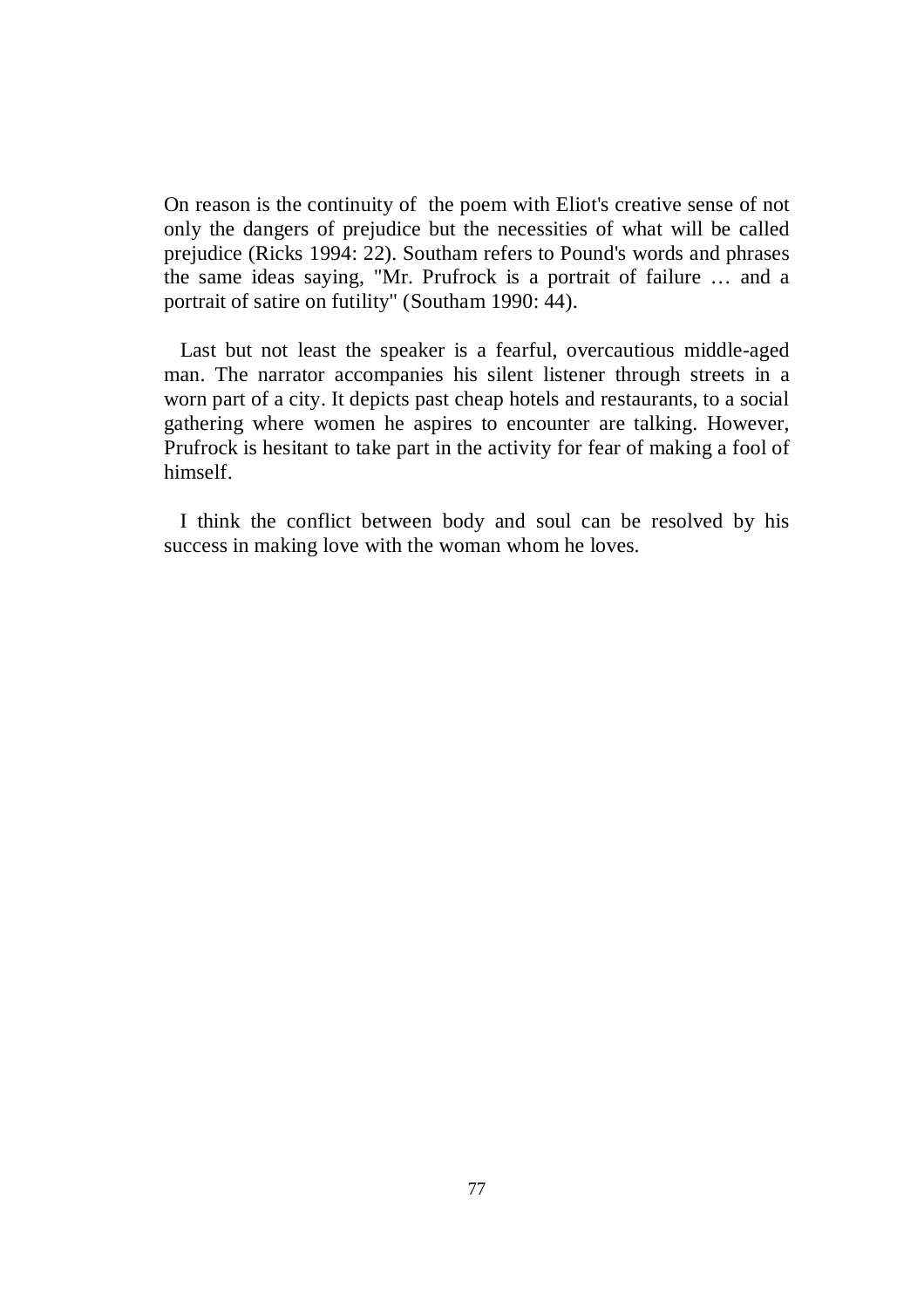# **Chapter Five**

# **Results and Recommendations**

#### **5.1 Introduction**

 The general objective of this thesis is to enhance the reader's knowledge and give him an idea about modernism in poetry as an artistic movement that came about the beginning of the twentieth century. This notion is exemplified by the selected dramatic monologue "The Love Song of J. Alfred Prufrock" (1915), an artistic fesh, visually inventive work, is a land mark of emerging modernism. This poem is one of the most representative poems of modernism, whether in subject matter or technique. Equally important is the target of training the reader to read, enjoy, comprehend, analyze, and evaluate major literary texts is the modernist poems. This training is achieved by presenting critical discussion of the poetry centered on its salient elements or aspects. The thesis is based on the assumption that there is a valuable canon of the modernist American literature which, is both enjoyable and worth the effort of exploration and study. Generally, American literature of the twentieth century is particularly rich: witnesses the list of internationally – famous authors and modernist masterpieces. It started as an imitation of European, especially British literature but developed into a world literature which has a tremendous influence on the literature of many other nations. The list of American Noble-Prize winning authors is already long and growing.

A word must be said about the scope of this thesis that the period before WWI has been considered as a period of emotional turmoil and personal re-evaluation, gave voice to the post – World War I truma that left a generation in doubt of the future of civilization. Moreover, the literature of the mentioned period has stood as a touchstone and the test of time and shifting tastes, which makes it a legitimate subject of study. The selection covered in this thesis hardly do justice to the first half of the century. This study is based on the "major poets" approach in its presentation. With this consideration, this offers selected pieces of literary works from a major poet. In making selections, the level of difficulty as well as significance was kept in mind so that non-native speakers will be able to enjoy their encounter with modernist American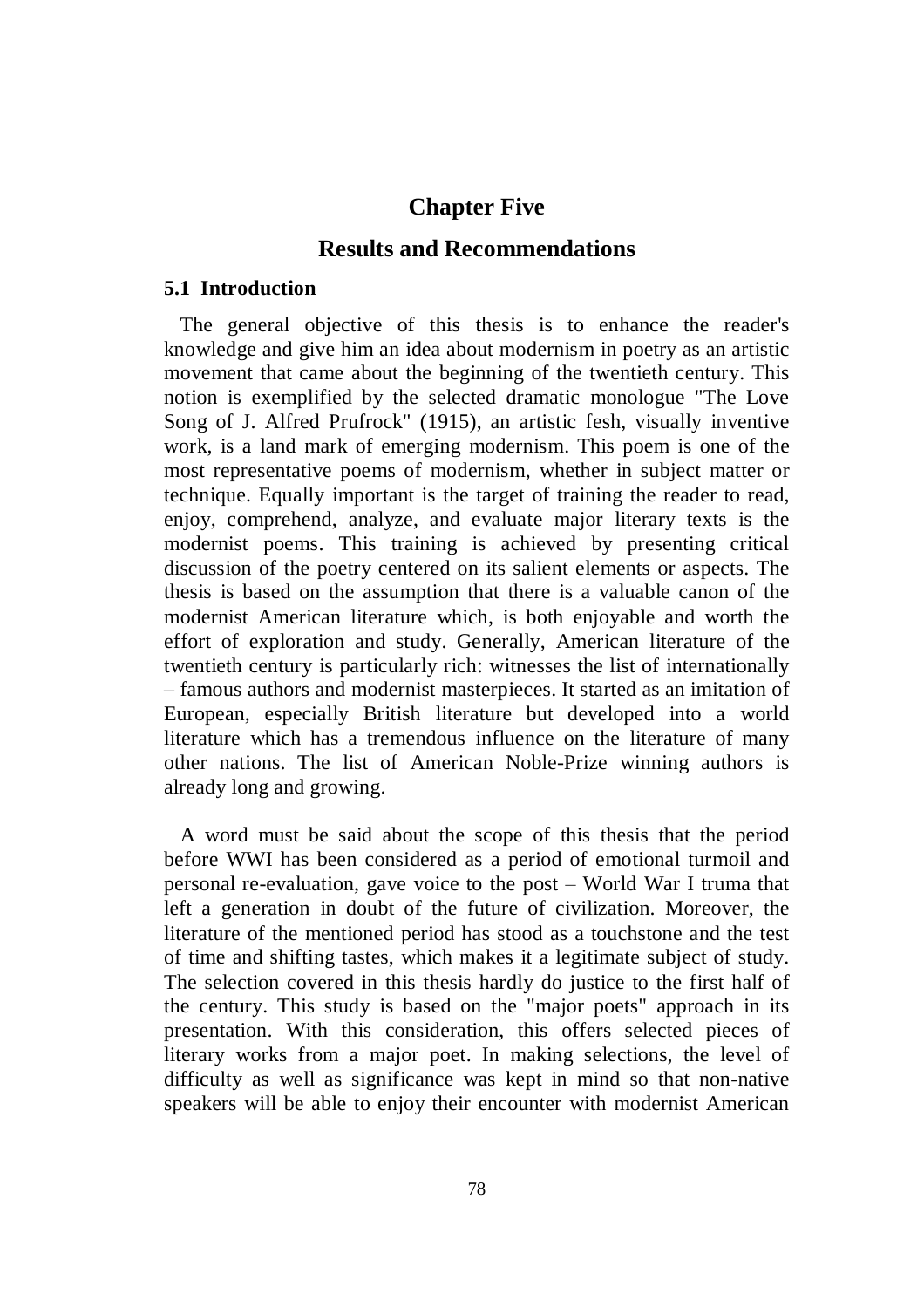literature and to take it seriously. You probably realize that the selected masterpiece studs for poem of modernism. It is considered as a landmark in this field. I have chosen one of the most remarkable poems in the twentieth century, which witnessed the fragmentation of Europe and this was reflected in this masterpiece. Their titles symbolizes life and civilization in Europe after WWI. Modernist poets not motivated to be constrained by traditional forms of poetry. They wanted to express themselves without necessity to count syllable, write a specific number of lines, or even remain within the traditional margins of the page. It is important to not, that modernists did not throw out form of tradition completely. They studied it, understand it, then worked to move beyond it.

## **5.2 Results**

 The researcher concluded that the year 1912 – 1914 experienced all forms of renovations. Here are evidences that a new poetic upheaval was in progress. The new poets wrote a poetry that described exactly most of the accepted rules, and the new verse was responsive to the fragmentized nature of modern life. By 1925, Eliot became recognizable leader of the new verse and criticism both in America and Britain. I found that the European and American modernists reexamined the way in which the human mind works. They used stream of consciousness, created moments of duration, and disrupted narrative linearity that helped the way in which literature would be written and received in the postmodern era. Eliot's poetry was becoming noted for its visual imagery, flexible tone, and highly expressive rhythm. The researcher thinks that the dramatic monologue "The Love Song of J. Alfred Prufrock" (1915) is such a poem.

As it is obvious now that the above mentioned poem characterizes a weak middle-aged man going to propose marriage to a lady, but hesitating all the way there. As I can see it, Prufrock symbolizes the image of an ineffectual, barren, insecure, balding, and sorrowful tragic twentieth century Western man. Possibly, he represents the modern intellectual who is splitted between passion and shame, between desire and impotence. Apparently, Prufrock's tragic flaw is timidity, but his damn is his idealism. In spite of his yearning to love, he lacks courage to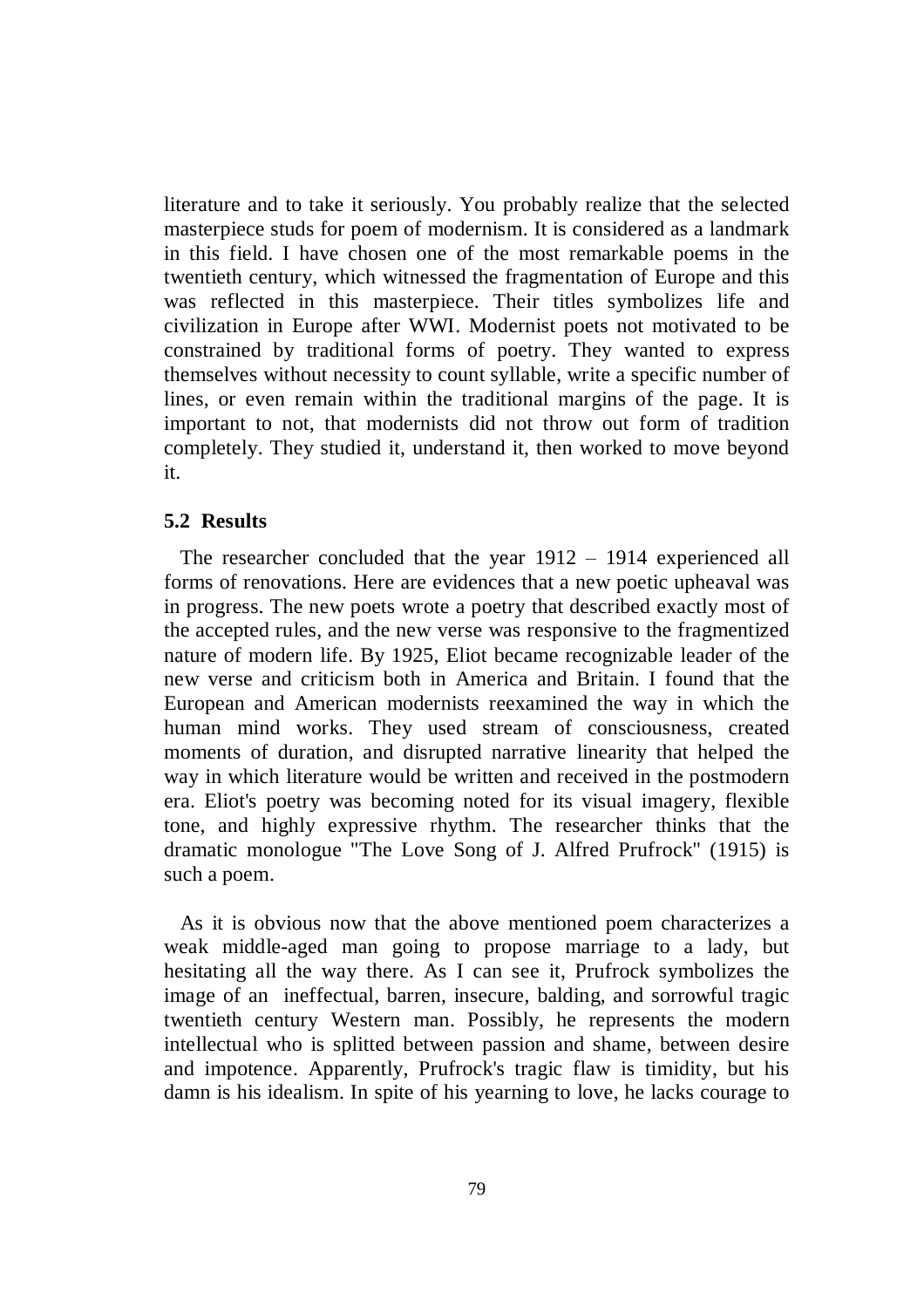declare himself. The researcher believes that Prufrock's masterwork is enjoyable also for its mode of presentation. For example, there are strange juxtapositions, elliptical structures, and an absence of bridges. Thus, nothing is explained in logical order. Prufrock's dilemma represents the inability to live a meaningful existence in the modern life. In the final section of the poem, there were frustration and disintegration. Also, there were sense of futility of life, and keeping away from society. There was a sense of unheroic nature of life in the  $20<sup>th</sup>$  century. Prufrock's dullness could be mocked, but he is a pathetic individual, not great to be tragic. In fact, he is an inadequate.

 In addition to, we can see that the speaker is a failed poet concerning his failure to "murder" present structure so as to "create" afresh; be explores it out of the question to say what be intends to tell. In the secondary stimulation of the unconscious mind, he partly gives up and partly resolves the strife of form and matter; the integration of the psyche remains at best incomplete. The researcher comes up with the idea that Eliot discovered Prufrock's dilemma is the epistemologist's one: how does one reconcile practice and theory, action and contemplation? One the one hand, Prufrock responds, or wishes to respond to the strong advice "Let us go then", while on the other hand contemplates himself, that is, he was spread out upon an examination table. Consequently, modernists inherited the desire to create poetry that would exceed the limitations of language, and their early writings aimed to achieve this through the use of vivid images and experiments in rhythm enabled by the use of free verse. Eliot, in fact, used images that reflect corruption, and disease running through his century, constantly reminding the audience of the immorality, and the rotten state of affairs in the  $20<sup>th</sup>$ century.

 The researcher appreciates why and how Eliot depicts the modern world in all its naked horror unmasked by the impact of the war. He believes that poetry is to express the horror of the modern world and the life of modern man living in a society, that is a very high degree, hostile to spiritual life. Eliot sees the destructive elements of modern life. For instance, the sordidness, the ugliness, and the indolence imposed upon man expected to become a man of free will. The researcher visualizes Prufrock's song intensely confessional poem reveals the inner psyche of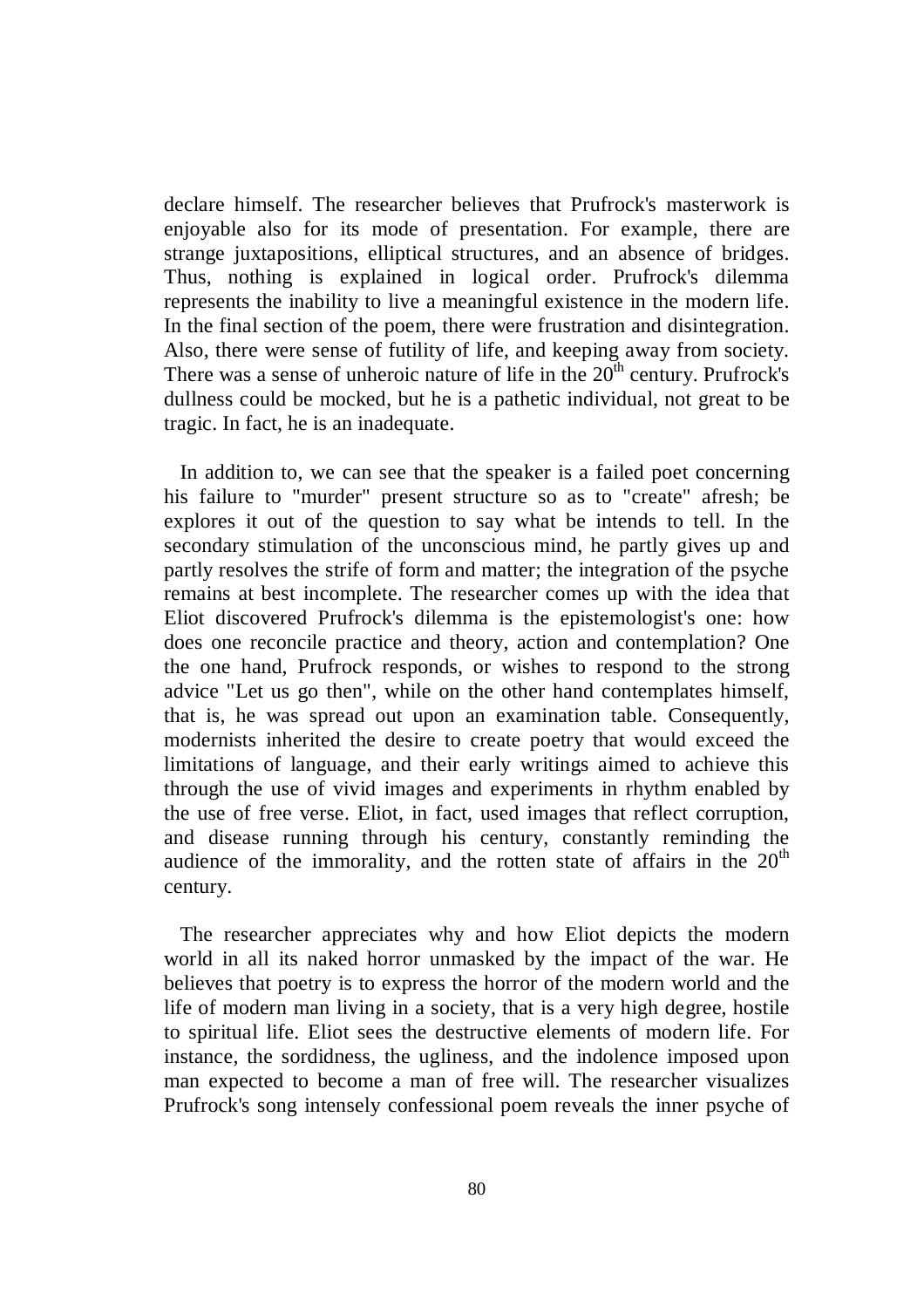modern man full of hesitations. Besides, he is full of misgivings coated with typical weak points, and foolishness making him a big loser. Prufrock seems as an empty-shell person struggling to survive in his own corner with no expression and nothing to express.

Many people reads about the dramatic monologue "The Love Song of J. Alfred Prufrock" but they didn't understand much about the ideas of modernism related to it. "Prufrock" is read with emphasis on the poem's resistance to traditional forms and its complicated description of its speaker's fragmentary consciousness. The researcher thinks that Eliot was successful in depicting the current paralyzed atmosphere at the time of war. Thus, he showed an excellent ability regarding the use of imagery to use the language of common speech and avoid all cliché expressions. Eliot created new rhythms as the expression of a new mood. 'The Love Song of J. Alfred Prufrock' (written 1910 – 1911, published 1915) takes the failure of communication as its subject matter. T. S. Eliot is the best example who is capable of representing the American modernist era during the world wars  $(1914 - 65)$ . His poems and other literary works reflect the American psyche. "The Love Song of J. Alfred Prufrock" is an examination of tortured psyche of the prototypical modern man. However, this thesis requires great efforts and scrutinized study, a thing that motivated me to carry out the work.

So far, the researcher tries in this thesis to manifest Eliot's poetry in addressing the themes of his poetry, and how he expresses his own belief about war through his characters. He depicts a world of loss of faith in the meaning of life, of loss of creativity of all kinds. Throughout the poem "The Love Song of J. Alfred Prufrock" (1915), Eliot was able to make characters play their roles well to embody certain themes. The settings of the above mentioned poem occurred during WWI. These settings have a strong impact on the values which are presented by the character of the poem. In the poem destruction, and tragedies that belong to the war have an effect on the views of that character and the way he behaves. In addition to, this poem concerns with the feeling of "nervous breakdown", of loss of communication, of personal despair about World War I, a feeling "lost generation" was a prominent feauture of postwar intellectual and social life directly attributable to the effect of the war. Reading "The Love Song of J. Alfred Prufrock" is very demanding, and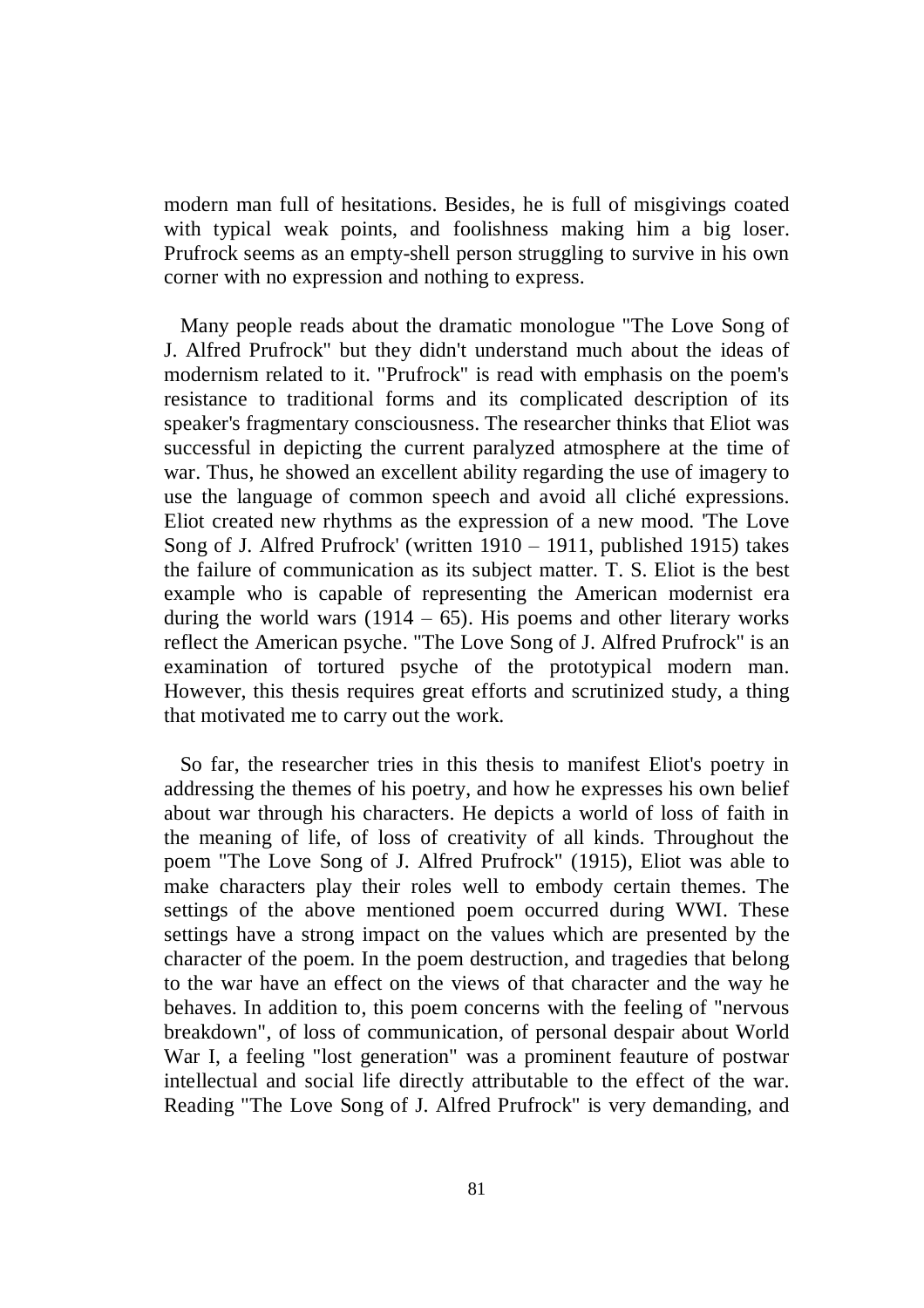some students find it even frustrating. One reason for this is that some readers approach it the way they approach traditional poetry: In general they assume the unity and continuity of a poem. This is exactly what is missing or rather concealed, in a modern poem and sometimes poems proceed not on the principles of logic, but on the association of ideas. Allusions are more frequent, varied and complex than in traditional poetry. "The Love Song of J. Alfred Prufrock" is such a poem. It is well known that America, which currently leading the whole world to all directions has got a very short history compared to the lengthy history of other countries elsewhere, well, it is part of the new world. In order to be able to understand this great country, and the mentality of the American individuals and their psychology, one has to explore the American literature in general.

With regard to my personal opinion about "The Love Song of J. Alfred Prufrock", I considered it, as it was never sung. A profession of love generally contains a culminating point where the lover lastly declare his love towards the woman. However, T. S. Eliot's "The Love Song of J. Alfred" is in most cases a guide on how to turn away oneself from declaring love to a woman. This can be inferred by several various poetic forms to display a situation of hopelessness and trapped isolations. Basically, Prufrock is obvious on the fact that he intends to be a part of this woman's life, but he cannot put the question, or bring himself to the complete the act, to say "I love you". At last, the poem consists of all the purposes, going through Alfred's head, why he should not profess his love. Imagery, literary allusions, and structure are distinguished tools used by Eliot to convey the man's feeling in the poem.

#### **5.3 Recommendations**

According to this study I recommend the reader to read this thesis scrutinizely in order to be aware of transformations (shiftings) that happened in the U.S.A from cultural and literary side, and the effects of T. S. Eliot in constructions of the U.S.A and the effects of modernism and how the events inside America interfere on the culture of this poet and thinker on his literary works which serve the usual native and illuminate his brain and also draw the road for him to get knowledge and understand the occurence which affects his country and his nation. This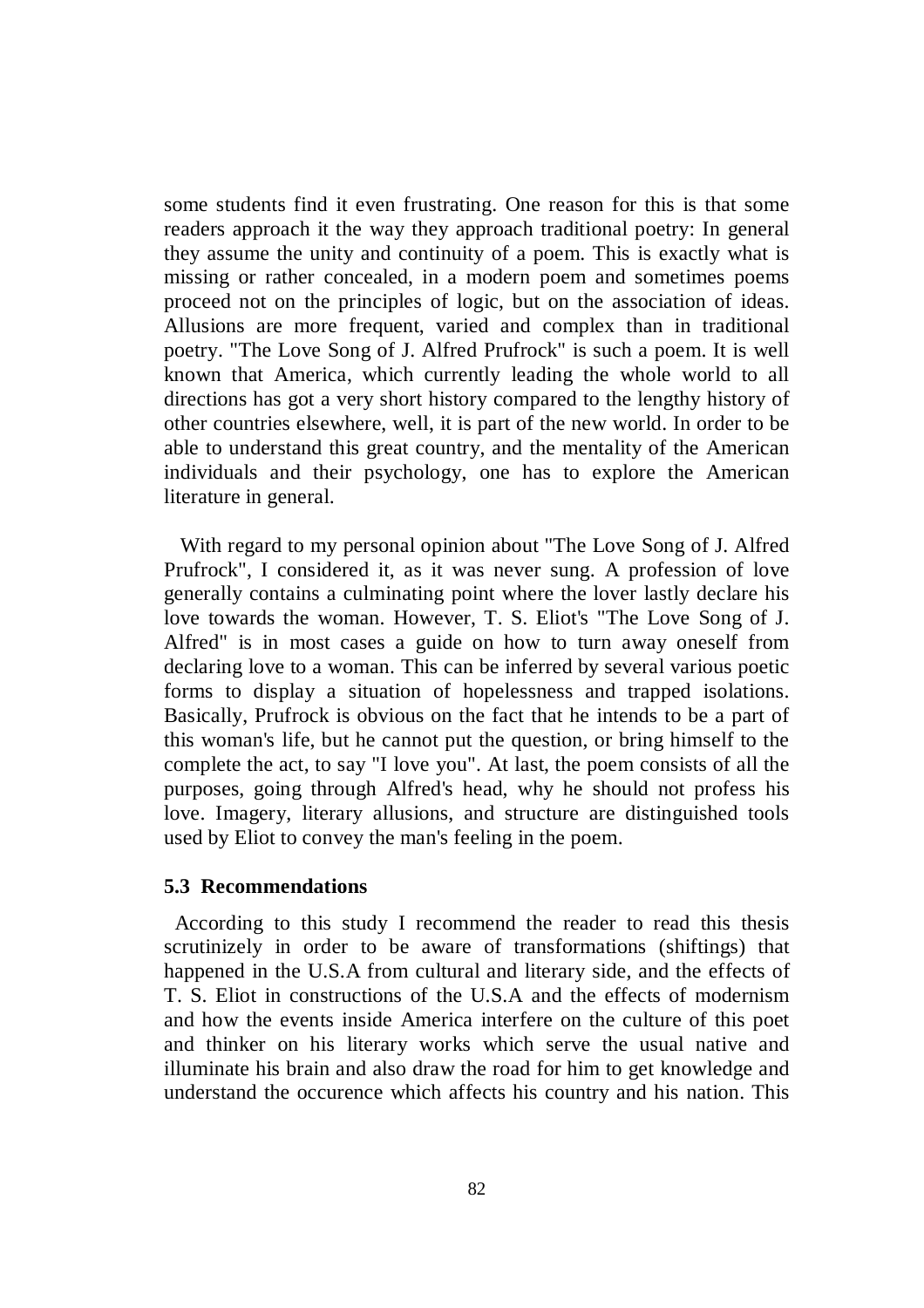great poet drew the hope beyond the American native to open his way and to achieve his great aims. With the effects of this touchstone author we can say that literature in general serves not only native but also the whole community. I mean that nations usually learn lessons from each other experiences, for instance, their literature. In fact, I wish our poets be at the same literal value exactly like the great international (global) poets such as T. S. Eliot.

 I recommend that other studies should be conducted in similar fields such as the impact of literary modernism on other genres of literature, short story or the American novel. It's likely that other studies could explain the influence of modernism on poetry. Also, the influence of the people's need on the writers. If the Arab reader is interested in understanding this thesis, he must be well-acquainted with T. S. Eliot. And identify major poets, authors and geners of 20th century American literature. Formulate their own response to interpretation of a literary work and how their own culture and personal values and assumption are revelant to their interpretation of the selection. Enrich their vocabulary, comprehension and appreciation of American literary modernism as part of literature. Use basic literary terminology in discussing and in writing about various aspects of each work and the meaning of the selected works in the thesis. Relate poems, whenever possible, to the sociohistorical background of the period. Explore the idea that most worthwhile poetry reflects, interprets and / or sometimes takes a stand on issues which concern society. Express their own cultural perspective in relation to the poems. Recognize major American poems and their authors.

Formulate their own views on the poems from their own culture perspective. The Arab reader must be acquainted to with literature in general and has the motivation to understand that literature. This will not happen unless the reader has knowledge in the American culture and the American history as well. The Arab reader will meet difficulties in understanding the occurrences because the language is English. And such language is the second language for him. So he must be well acquainted in vocabulary, meanings and structure. The Arab libraries are poor in furnishing the Arab reader with American literature books, this is another difficulty the reader will face. The 1920s period witnesses a great number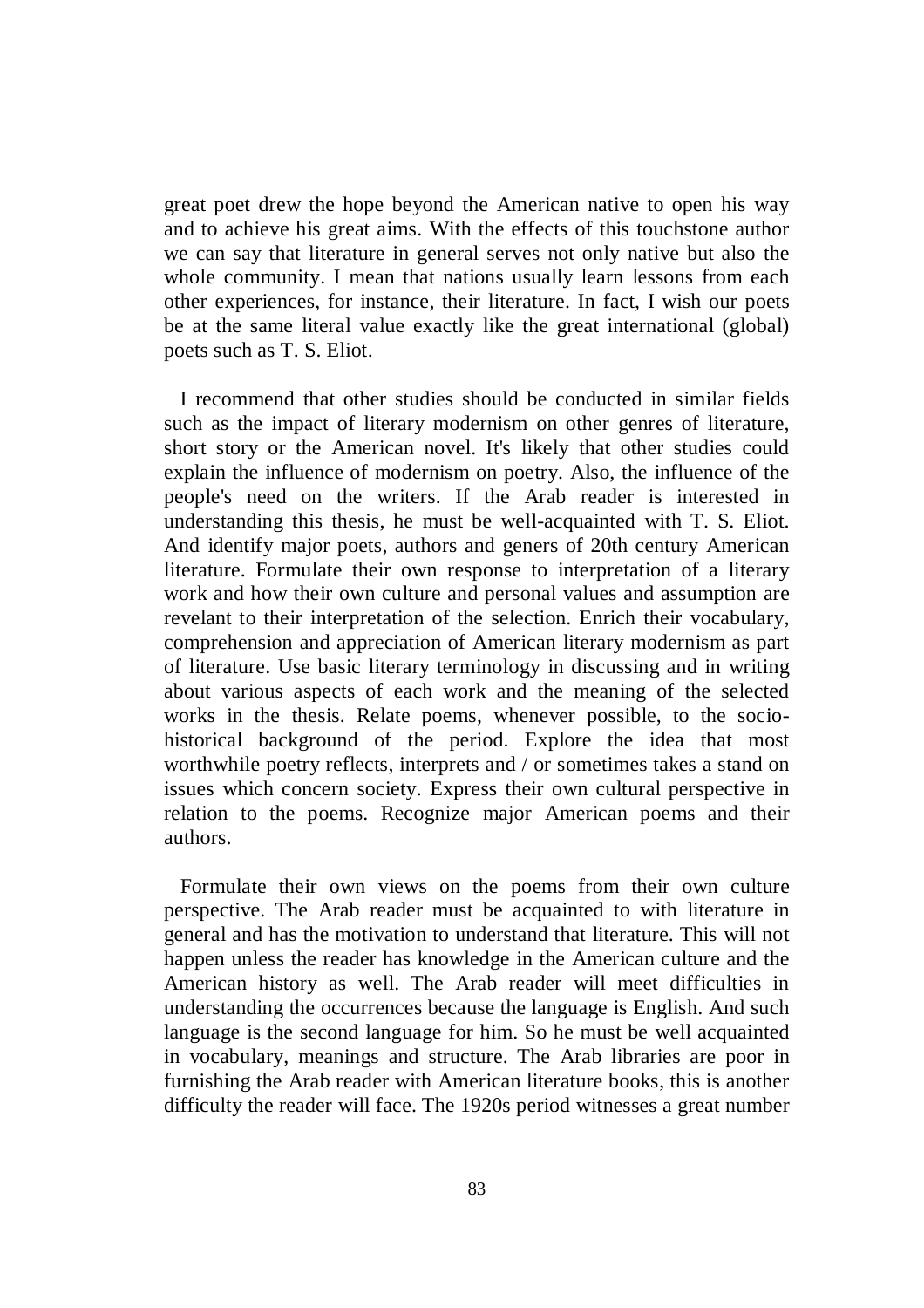of conflicts over the shape of the future due to the economy when the stock market crashed in 1929 and lead to an economic depression that have been ended when the United States entered World War II, and became a major global power. In this time, American literature registers all sides of era's struggles that Create American modernism. The reader must have an idea about the influence of economics on the authors and writers and how economics will direct them. The poem, the researcher demonstrates, in this thesis, deals with war. The breakdown of reality, destruction, and the sense of futility of life. The reader must be aware of events such as: WWI, WWII and the Civil War, ... etc. He must be aware of their effects on people, this poem has done the best to deal with the frustration and impotence of the modern disillusionment.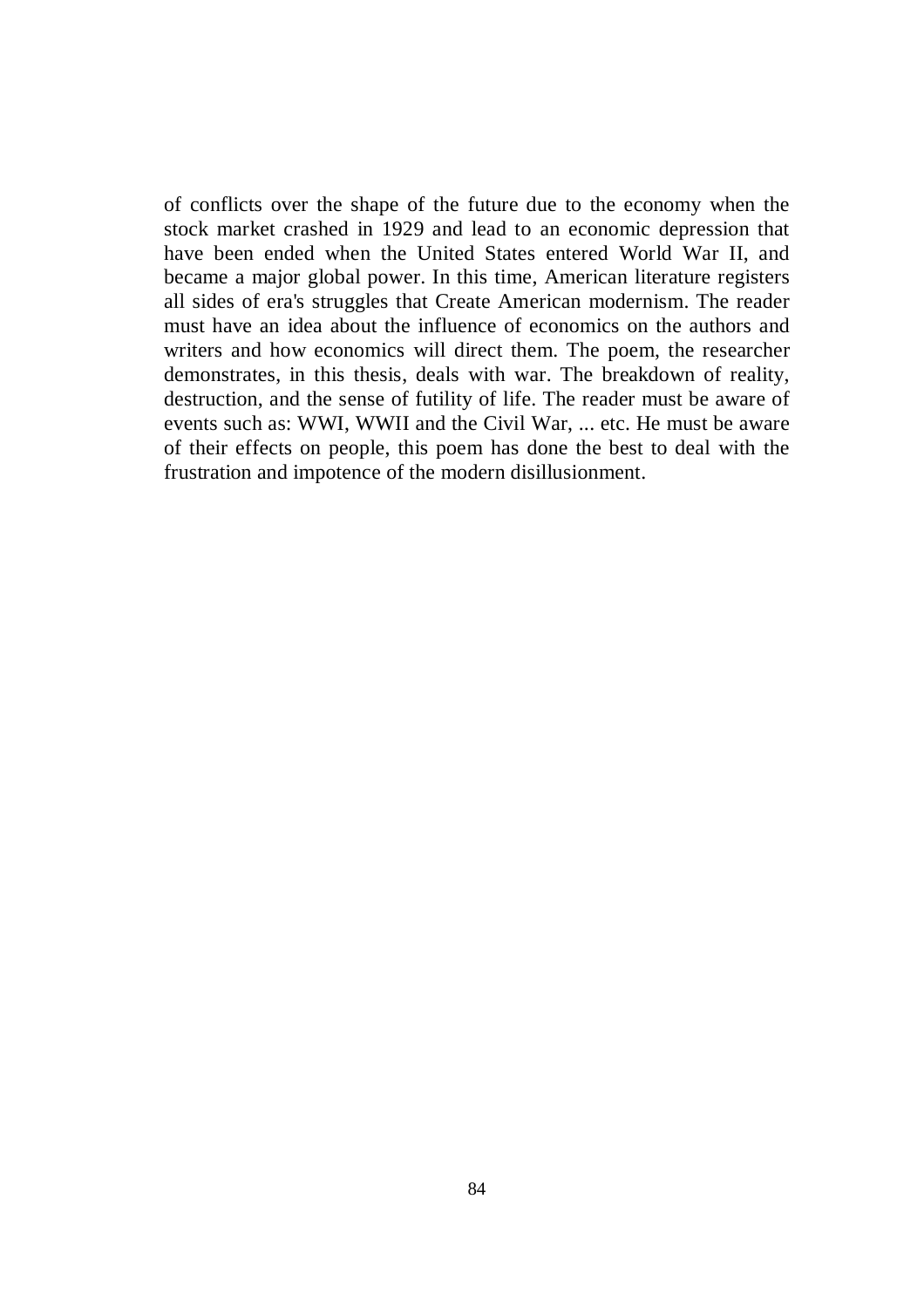#### **The Love Song of J. Alfred Prufrock**

S'io credesse che mia risposta fosse A persona che mai tornasse al mondo, Questa fiamma staria senza piu scosse. Ma perciocche giammai di questo fondo Non torno vivo alcun, s'i'odo il vero, Senza tema d'infamia ti rispondo.

LET us go then, you and I, When the evening is spread out against the sky Like a patient etherized upon a table; Let us go, through certain half-deserted streets, The muttering retreats 5 Of restless nights in one-night cheap hotels And sawdust restaurants with oyster-shells: Streets that follow like a tedious argument Of insidious intent To lead you to an overwhelming question.... 10 Oh, do not ask, "What is it?" Let us go and make our visit. In the room the women come and go Talking of Michelangelo. The yellow fog that rubs its back upon the window-panes, 15 The yellow smoke that rubs its muzzle on the window-panes Licked its tongue into the corners of the evening, Lingered upon the pools that stand in drains, Let fall upon its back the soot that falls from chimneys, Slipped by the terrace, made a sudden leap, 20

And seeing that it was a soft October night, Curled once about the house, and fell asleep.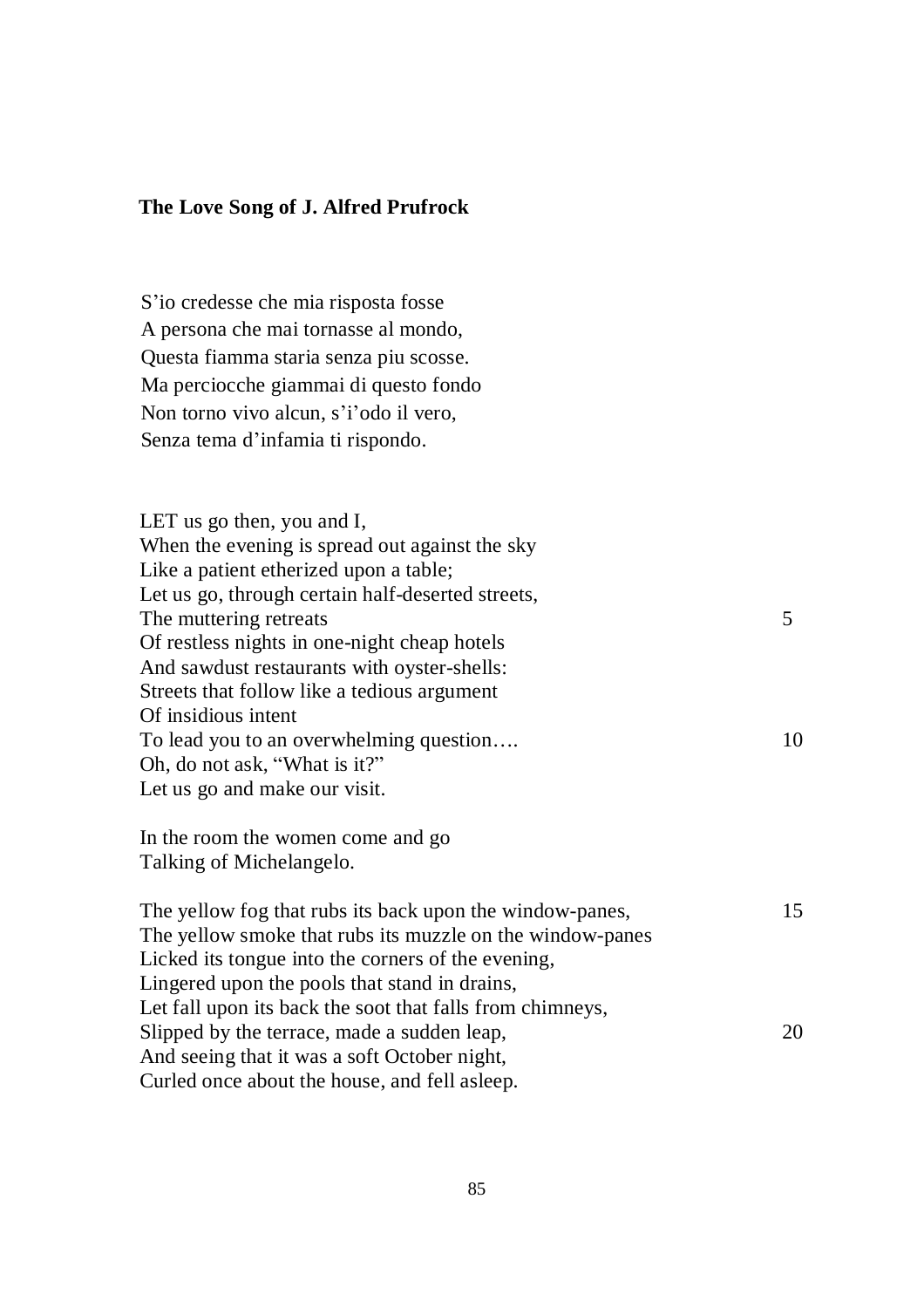| And indeed there will be time                             |    |
|-----------------------------------------------------------|----|
| For the yellow smoke that slides along the street,        |    |
| Rubbing its back upon the window panes;                   | 25 |
| There will be time, there will be time                    |    |
| To prepare a face to meet the faces that you meet;        |    |
| There will be time to murder and create,                  |    |
| And time for all the works and days of hands              |    |
| That lift and drop a question on your plate;              | 30 |
| Time for you and time for me,                             |    |
| And time yet for a hundred indecisions,                   |    |
| And for a hundred visions and revisions,                  |    |
| Before the taking of a toast and tea.                     |    |
| In the room the women come and go                         | 35 |
| Talking of Michelangelo.                                  |    |
| And indeed there will be time                             |    |
| To wonder, "Do I dare?" and, "Do I dare?"                 |    |
| Time to turn back and descend the stair,                  |    |
| With a bald spot in the middle of my hair—                | 40 |
| (They will say: "How his hair is growing thin!")          |    |
| My morning coat, my collar mounting firmly to the chin,   |    |
| My necktie rich and modest, but asserted by a simple pin- |    |
| (They will say: "But how his arms and legs are thin!")    |    |
| Do I dare                                                 | 45 |
| Disturb the universe?                                     |    |
| In a minute there is time.                                |    |
| For decisions and revisions which a minute will reverse.  |    |
| For I have known them all already, known them all:        |    |
| Have known the evenings, mornings, afternoons,            | 50 |
| I have measured out my life with coffee spoons;           |    |
| I know the voices dying with a dying fall                 |    |
| Beneath the music from a farther room.                    |    |
| So how should I presume?                                  |    |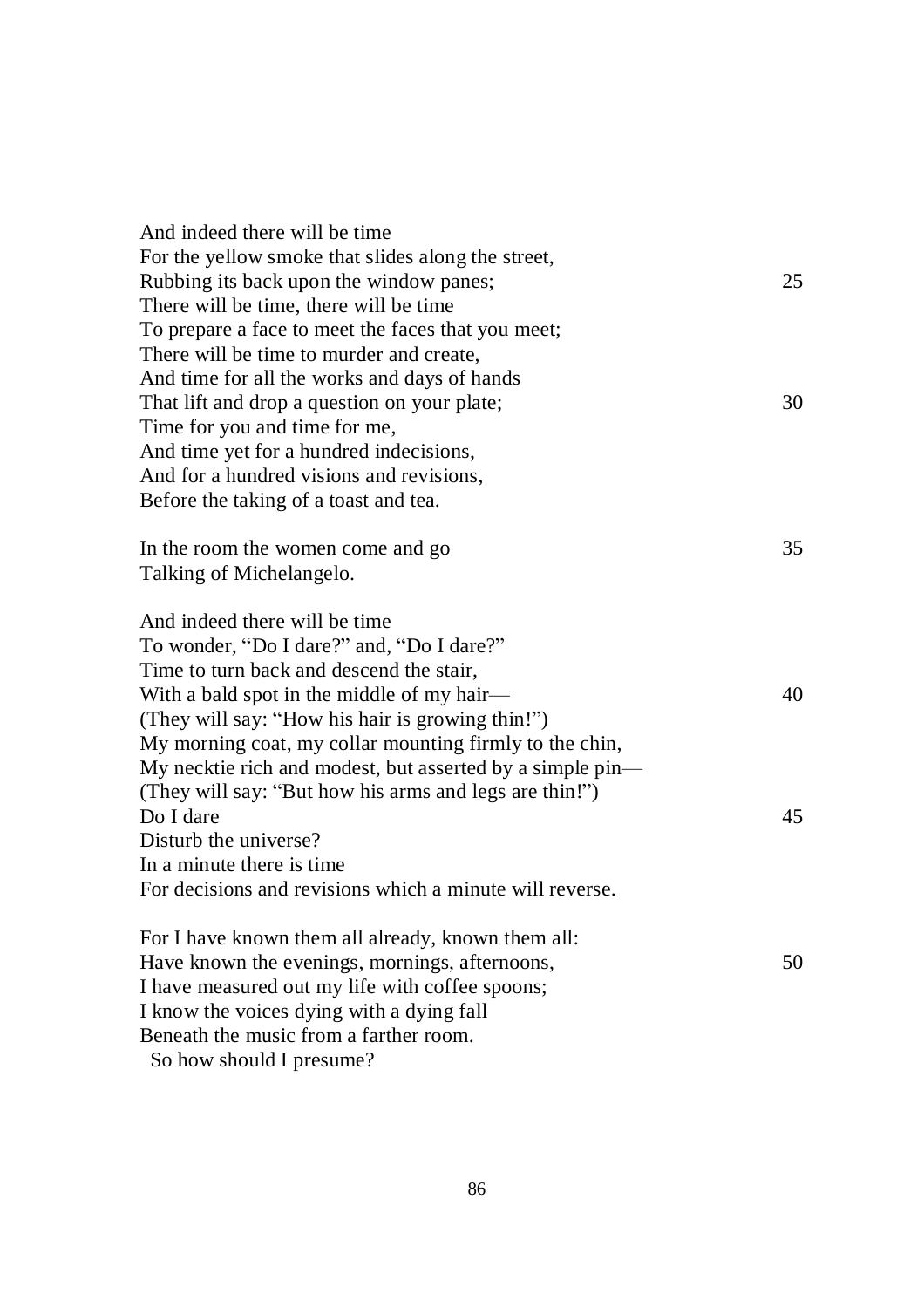| And I have known the eyes already, known them all-<br>The eyes that fix you in a formulated phrase,<br>And when I am formulated, sprawling on a pin,<br>When I am pinned and wriggling on the wall,<br>Then how should I begin               | 55 |
|----------------------------------------------------------------------------------------------------------------------------------------------------------------------------------------------------------------------------------------------|----|
| To spit out all the butt-ends of my days and ways?<br>And how should I presume?                                                                                                                                                              | 60 |
| And I have known the arms already, known them all—<br>Arms that are braceleted and white and bare<br>(But in the lamplight, downed with light brown hair!)                                                                                   |    |
| Is it perfume from a dress<br>That makes me so digress?                                                                                                                                                                                      | 65 |
| Arms that lie along a table, or wrap about a shawl.<br>And should I then presume?<br>And how should I begin?<br>and the contract of the                                                                                                      |    |
| Shall I say, I have gone at dusk through narrow streets<br>And watched the smoke that rises from the pipes<br>Of lonely men in shirt-sleeves, leaning out of windows?                                                                        | 70 |
| I should have been a pair of ragged claws<br>Scuttling across the floors of silent seas.                                                                                                                                                     |    |
| And the afternoon, the evening, sleeps so peacefully!<br>Smoothed by long fingers,<br>Asleep  tired  or it malingers,<br>Stretched on the floor, here beside you and me.<br>Should I, after tea and cakes and ices                           | 75 |
| Have the strength to force the moment to its crisis?<br>But though I have wept and fasted, wept and prayed,<br>Though I have seen my head (grown slightly bald) brought in upon a<br>platter,<br>I am no prophet—and here's no great matter; | 80 |
| I have seen the moment of my greatness flicker,<br>And I have seen the eternal Footman hold my coat, and snicker,<br>And in short, I was afraid.                                                                                             | 85 |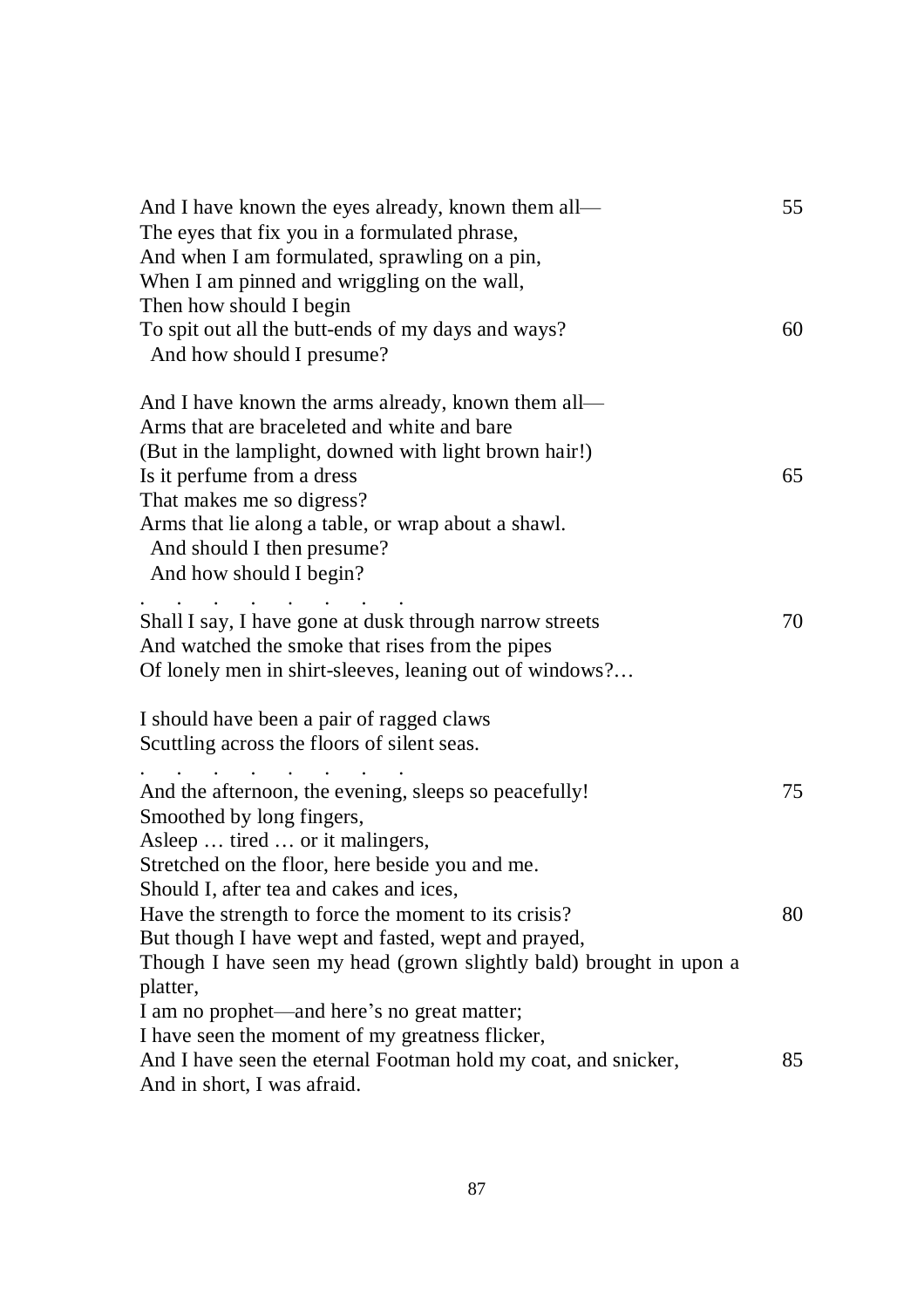| And would it have been worth it, after all,                                |     |
|----------------------------------------------------------------------------|-----|
| After the cups, the marmalade, the tea,                                    |     |
| Among the porcelain, among some talk of you and me,                        |     |
| Would it have been worth while,                                            | 90  |
| To have bitten off the matter with a smile,                                |     |
| To have squeezed the universe into a ball                                  |     |
| To roll it toward some overwhelming question,                              |     |
| To say: "I am Lazarus, come from the dead,                                 |     |
| Come back to tell you all, I shall tell you all"-                          | 95  |
| If one, settling a pillow by her head,                                     |     |
| Should say: "That is not what I meant at all;                              |     |
| That is not it, at all."                                                   |     |
|                                                                            |     |
| And would it have been worth it, after all,                                |     |
| Would it have been worth while,                                            | 100 |
| After the sunsets and the dooryards and the sprinkled streets,             |     |
| After the novels, after the teacups, after the skirts that trail along the |     |
| $floor-$                                                                   |     |
| And this, and so much more?—                                               |     |
| It is impossible to say just what I mean!                                  |     |
| But as if a magic lantern threw the nerves in patterns on a screen:        | 105 |
| Would it have been worth while                                             |     |
| If one, settling a pillow or throwing off a shawl,                         |     |
| And turning toward the window, should say:                                 |     |
| "That is not it at all,                                                    |     |
| That is not what I meant, at all."                                         | 110 |
|                                                                            |     |
| No! I am not Prince Hamlet, nor was meant to be;                           |     |
| Am an attendant lord, one that will do                                     |     |
| To swell a progress, start a scene or two,                                 |     |
| Advise the prince; no doubt, an easy tool,                                 |     |
| Deferential, glad to be of use,                                            | 115 |
| Politic, cautious, and meticulous;                                         |     |
| Full of high sentence, but a bit obtuse;                                   |     |
| At times, indeed, almost ridiculous—                                       |     |
| Almost, at times, the Fool.                                                |     |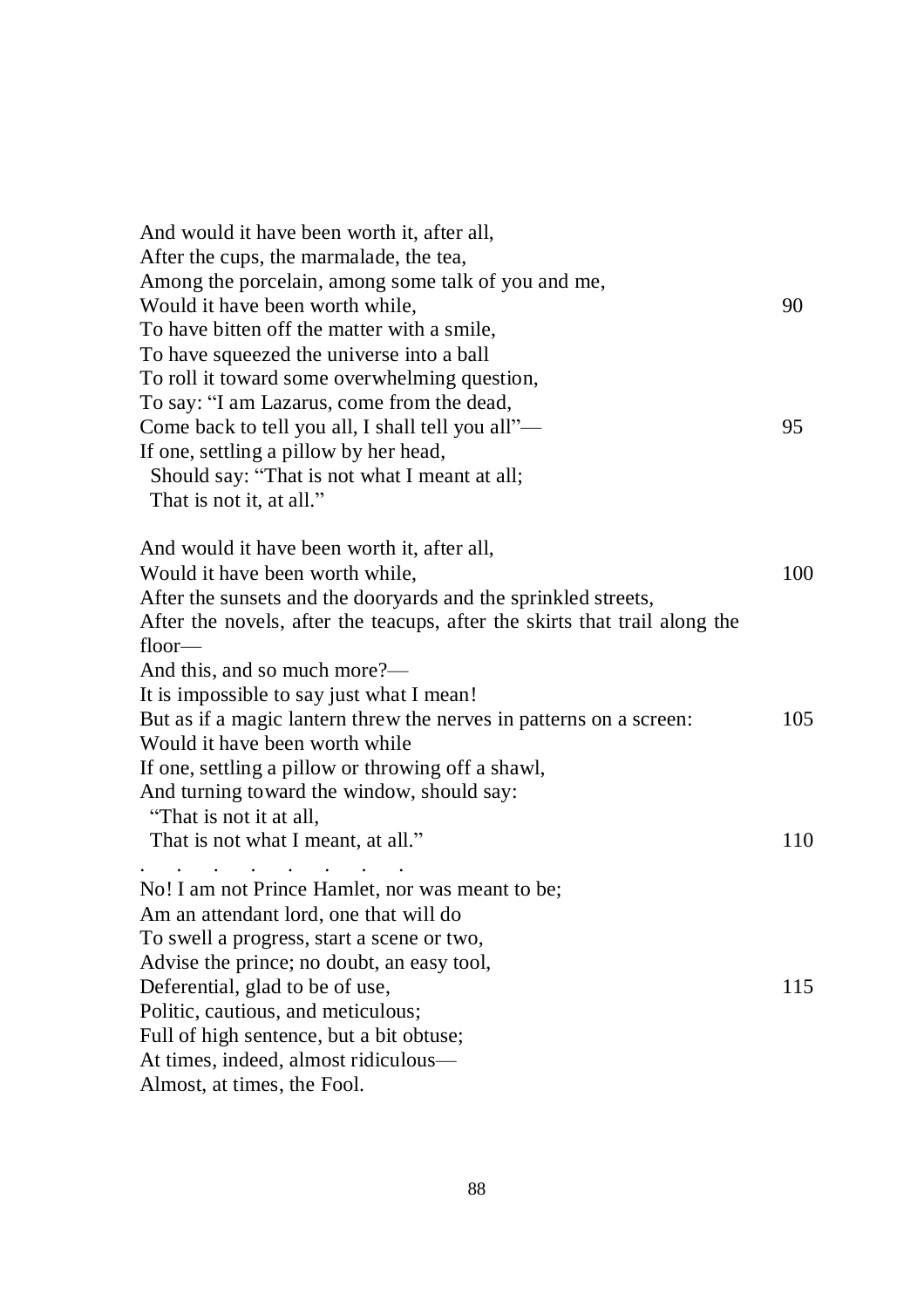| I grow old $\ldots$ I grow old $\ldots$                                                                                                                                                                                        | 120 |
|--------------------------------------------------------------------------------------------------------------------------------------------------------------------------------------------------------------------------------|-----|
| I shall wear the bottoms of my trousers rolled.<br>Shall I part my hair behind? Do I dare to eat a peach?<br>I shall wear white flannel trousers, and walk upon the beach.<br>I have heard the mermaids singing, each to each. |     |
|                                                                                                                                                                                                                                |     |
| I do not think that they will sing to me.                                                                                                                                                                                      | 125 |
| I have seen them riding seaward on the waves<br>Combing the white hair of the waves blown back<br>When the wind blows the water white and black.                                                                               |     |
| We have lingered in the chambers of the sea<br>By sea-girls wreathed with seaweed red and brown<br>Till human voices wake us, and we drown.                                                                                    | 130 |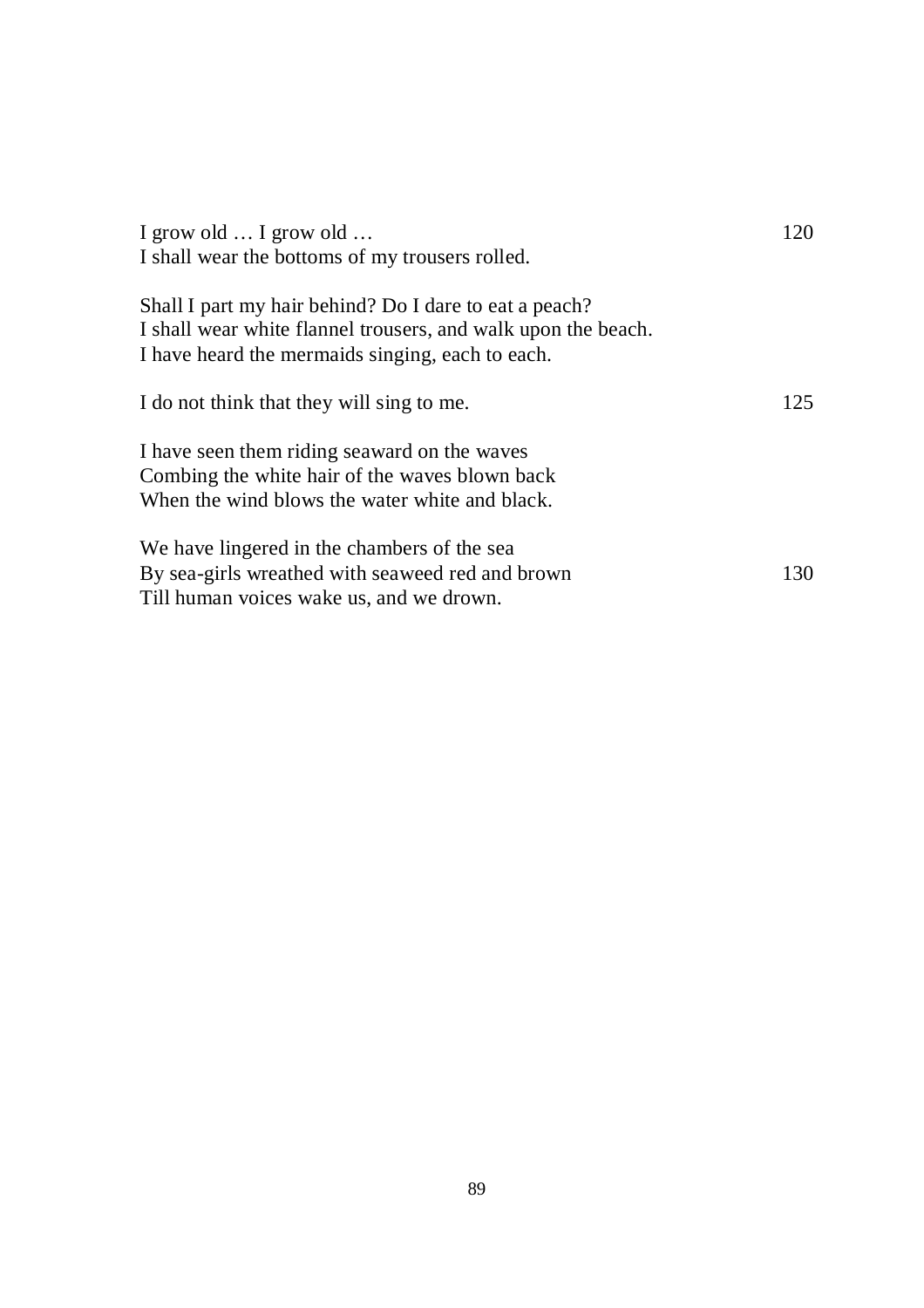# **Bibliography**

## **1. Books**

A. David, Moody. (1996). **Tracing T. S. Eliot's Spirit**, (Cambridge: Cambridge University Press.

Aldous, Huxley. (1995). **Brave New World**. (London: Flamingo – Collins).

A. Southam. (1990). **A Student's Guide to the Selected Poems of T. S. Eliot**. (London: Faber and Faber).

Baym, Nina. **The Norton Anthology of American Literature**, Vol. 2,  $4^{\text{th}}$  ed.

Beasley, Rebecca. (2007). **Theorists of Modernist Poetry**, (New York: Routledge).

C. Riks. (1994). **T. S. Eliot and Prejudice**. (London: Faber and Faber).

Christine Froula. (1996). **"Corps, Monument, Hypocrite Lecture: Text and Transference in the Reception of the Waste Land"**. Text: An Interdisciplinary Journal of Textual Studies 6.

Day, Martins. **A Handbook of American Literature: A Comprehensive Study From Colonial Times to the Present Day**.

F. O. Mattiessen. (1958). **The Achievement of T. S. Eliot: An Essay on the Nature of Poetry**, (New York and London: Oxford Univ. Press).

Francis Herbert, Bradley. (1930). **Appearance and Reality: A Metaphysical Essay**, 2nd ed, (Oxford Univ. Press).

G. Williamson. (1970). **A readers guide to T. S. Eliot**. (London: Thaws and Hudson).

George, Williamson. (1966) **A Reader's Guide to T. S. Eliot: A**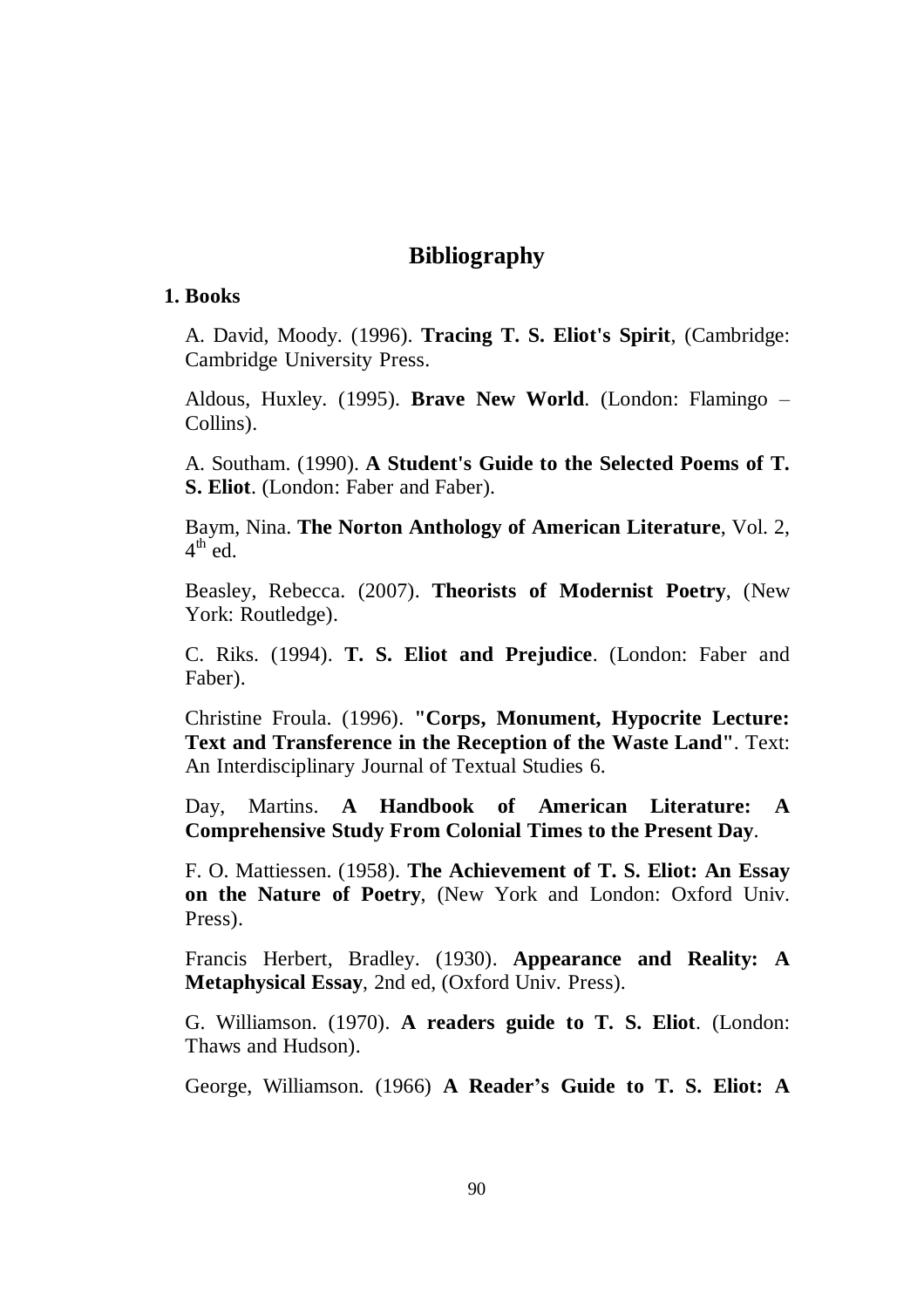**Poem-by-Poem Analysis**, (New York: The Noonday Press).

Gregory, Jay. (1983). **T. S. Eliot and the Poetics of Literary History**, (Baton Rouge: Louisiana State Up).

Henri, Bergson. (1911) **Matter and Memory, trans by Nancy Margaret Paul and W. Scott Palmer**, (London: George Allen and Unwin).

Henri, Brigson. (1921). **Matt and Free Will: An Essay on the Immediate Data of Consciousness, trans**. By F. L. Pogson, 4th ed. (London: George Allen and Unwin).

Emig, Rainer. (1995). **Modernism in Poetry: Motivations, Structures and Limits**. (New York: Longman group limited).

Humanities Research Center, University of Texas. (1985) **Cited in Peter Ackroyd**, (London: Abacus).

**In the United States Declaration of Independence** (1776) "People held certain truths to be self-evident, that all men are created equal.

Issam, Safadi. (1999) **The 20th Century American Literature**, (Amman: Al-Quds Open University).

J. Manju. (1991). **A Critical Reading of Selected Poems of T. S. Eliot**, (Oxford: Oxfords University Press).

Jewel Spears Brooker. (1985) **"Substitutes for Christianity in the Poetry of T. S. Eliot"**, The Southern Review 20.

Libking I., Lawrence. (1971) **Modern Literary Criticism 1900**, (New York: Athenum).

Link, F. (1984). **Ezra pound. Artemis, Munich and Zurich,** (Artemis Enführungen).

Loeffelhoz, Mary. **The Norton Anthology of American Literature**,  $7<sup>th</sup>$  edition.

Lyttle, Richard B. **Ernest Hemingway: The Life and The Legend**.

M. Scofield. (1989). **T. S. Eliot: The poems**. (Cambridge: Cambridge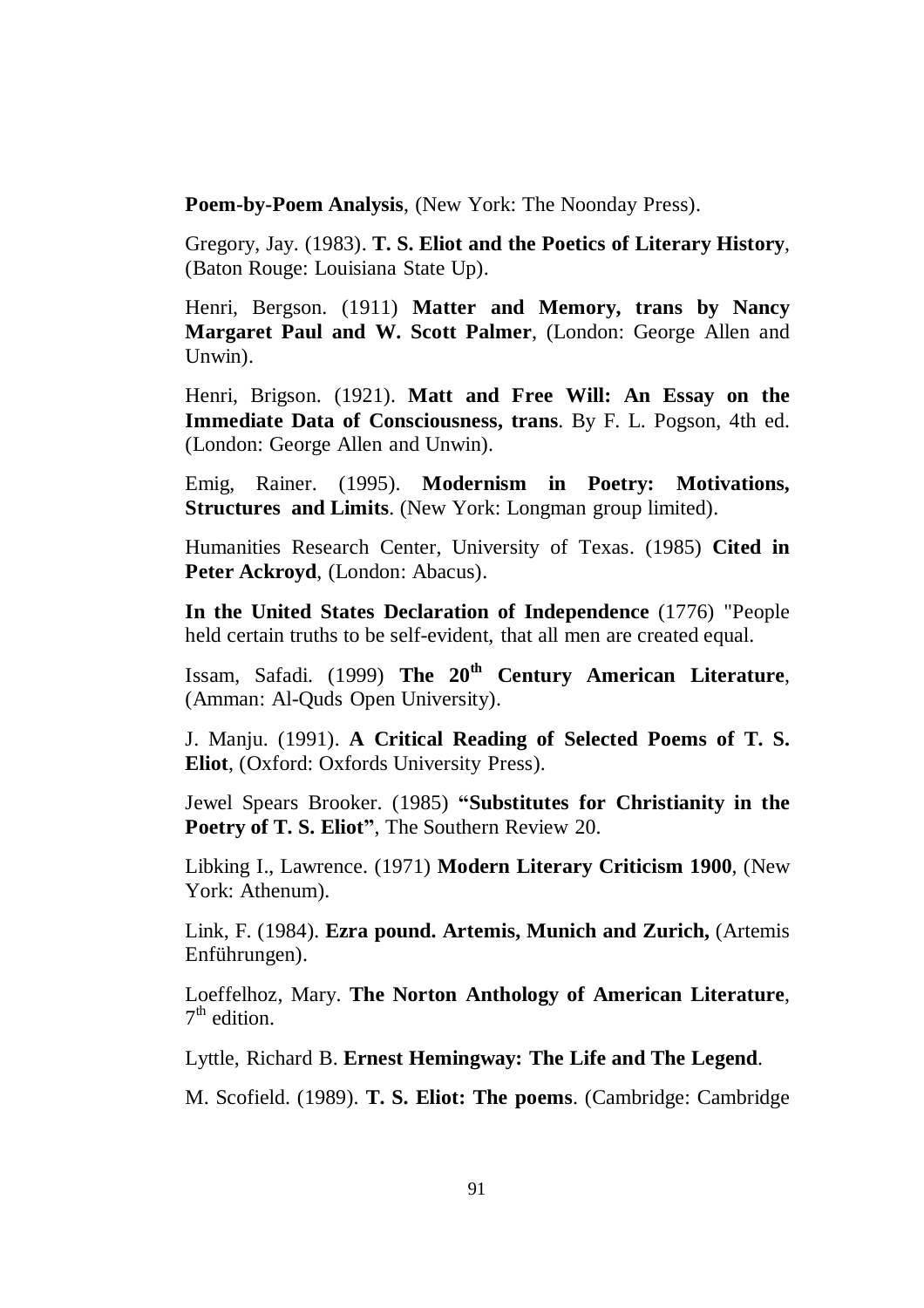University Press).

Macey, David. (2000) **Dictionary of Critical Theory**, (London: Penguin Books, Ltd).

Macrea, A. (1980). **T. S Eliot, The Waste Land**. Beirut: Longman, York Press.

Mary Ellen, Snodgrass. (2000) **M. A. Cliffs, Notes On American Poets of the 20th Century**, (Nebraska: Cliffs, Inc).

Moody, A. D. (1982). **The Pisan Cantos: making cosmos in the wreckage of Europe**. Paideuma 12 (1).

Office of International Information Programs United States of America **"An Outline of American History"**.

Peter, Gay. Modernism. (2008) **The Lure of Heresy**, (New York: W. W. Norton and Company).

Piers, Gray. (1982). **T. S. Eliot's Intellectual and Poetic Development 1909 – 1922**, (Brighton, Sussex: The Harvester Press).

Rajan, B. (1976). **The overwhelming question: a study of the poetry of T. S. Eliot**. University of Toronto Press, Toronto.

Riks, C. (1994). **T. S. Eliot and Prejudice**. London: Faber and Faber.

Robert, Hayden. **Poetry in Modern Temper**, (United States in Literature, ed, by James Miller).

Rodrigues, Ch. And Garratt, Ch. (2010). **Introducing Modernism**. London: Icon Books Ltd.

S. Kantarcioğlu. (1987). **T. S. Eliot'un Şiirlerinde insann kendini gercekleştirme temasi**, (Ankara: Kültür Bakanliği Yainalri).

Sanford, Schwartz. (1985). **The Matrix of Modernism**, (Princeton: Princeton Univ. press).

Shelia, Sullivan. (1973). **Critics on T. S. Eliot**, (New Delhi: George Allen and Unwin Ltd).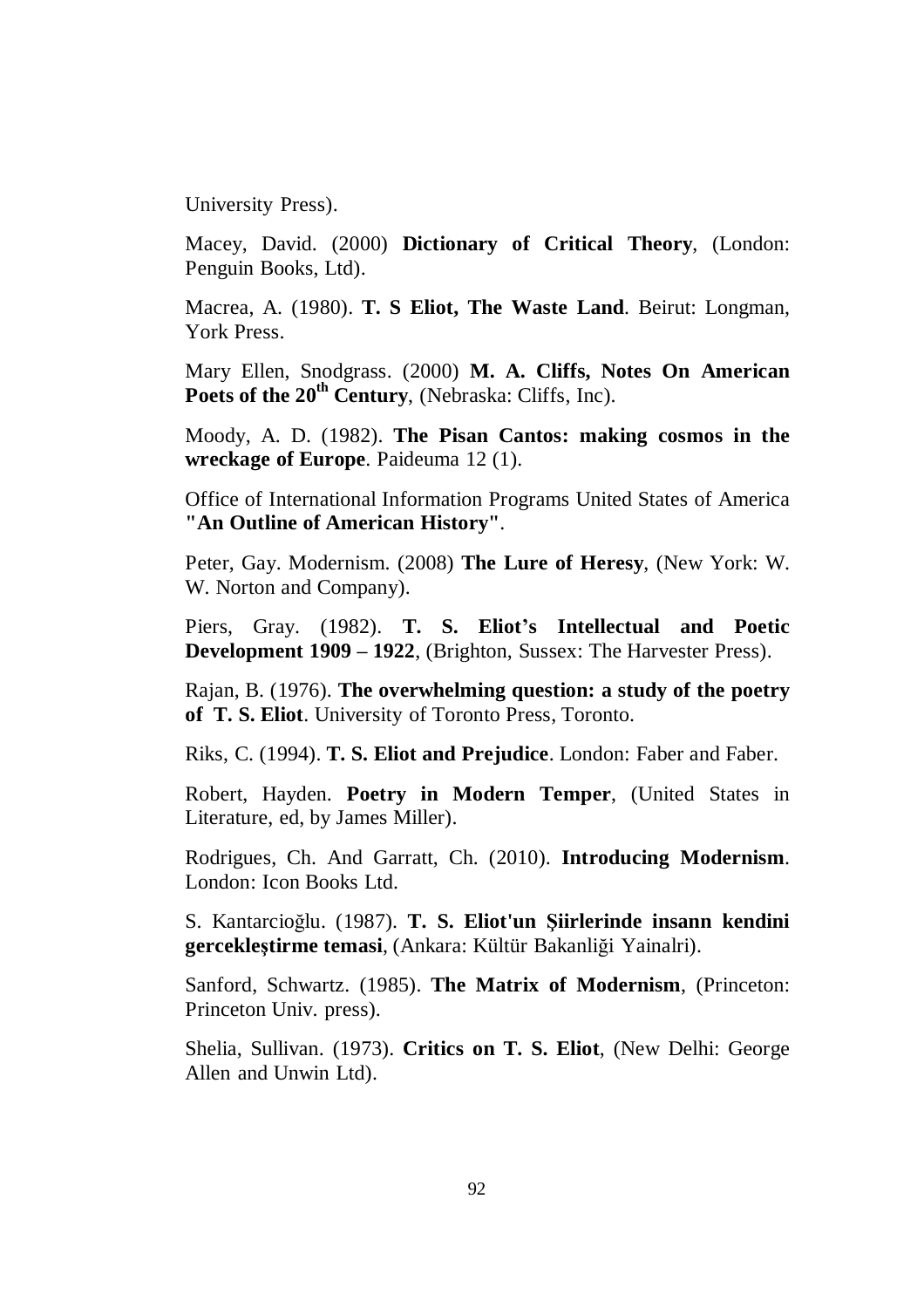Steven, Mathews (2004). **Modernism**, (New York: Oxford University Press Inc).

Tindal, Shi. (1977). **American Narrative History**, (New York: W. W. Norton and Company).

T. S. Eliot, **"A Poper on Bergson,"** 7.

T. S. Eliot. (1951). **"The Function of Criticism," in Selected Essays**, (London: Faber and Faber).

T. S. Eliot. (1959). **"The Love Song of J. Alfred Prufrock," in the Complete Poems and Plays of T. S. Eliot**, (London: Faber and Faber).

T. S. Eliot. (1983). **A Chronology of His Life and Works**, (London: Univ. of Chicago Books).

T. S. Eliot. (1933). **The Use of Poetry and the Use of Criticism**, (London: Faber and Faber).

T. S. Eliot. (1980). **The Waste Land**, (Beirut: Longman York Press).

T. S. Eliot's. (1956). **Poetry and Plays: A Study in Source and Meanings**, (Chicago and London: Univ. of Chicago press).

**The Literature of the United States, An Anthology and a History** by Walter Blair, Theodore Hornberger and Randall Stewart**.** 

The Waste Land. (1971). **A Facsimile and Transcript, ed. Valerie Eliot**, (London: Faber and Faber).

Thomas, Kinsella. (2006). **Readings in Poetry**, (Manchester: Peppercanister Book).

Weinstein, Allen and Rubell, **David. The Story of American Freedom and Crisis form Settlement to Supper Power**.

### **2. Articles**

Childs, Donald J. (1988). **Knowledge and Experience in "The Love Song of J. Alfred Prufrock"**. The John Hopkins University Press: Volume. 55, No. 3 (Autumn).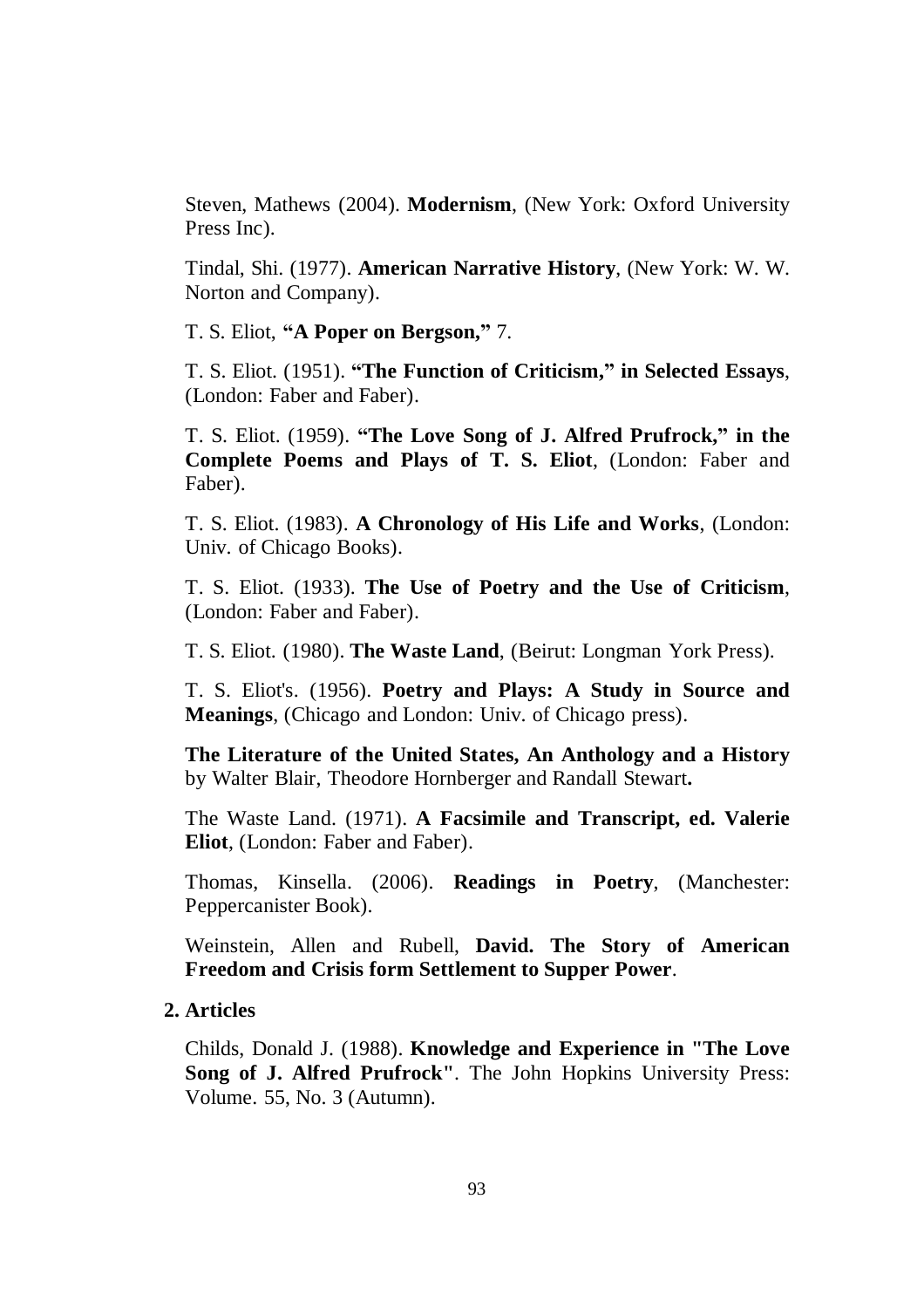Everdell, William R (November 2012). **Modernism \ Modernity**. The Johns Hopkins Univ. Press: Volume 17, Number 4.

Lowe, Peter. (Spring 2005). **Prufrock in St. Petersburg: The Presence of Dostoyevsky's Crime and Punishment in T. S. Eliot's "The Love Song of J. Alfred Prufrock"**, India Univ. Press: Volume 28, Number 3.

Oser, Lee. (Nov, 1996). **Charlotte Eliot and "The Love Song of J. Alfred Prufrock"**. The Univ. of Chicago Press: Vol. 94, No. 2.

Saunders, Judith. P. (2000). **The Love Song of Satin – Legs Smith**: Gwendolyn Brooks Revisits Prufrock's Hell: Volume 36. Issue: 1 Publication Date: Wntrs.

## **3. Internet**

<http://www.answers.com/stream-of-consciousness>.

<http://www.answers.com/topic/realism>.

<http://www.lindasuegrimes.suites101.com>.

<http://www.kirsjasto.sci.fi> /tseliot.html.

<http://web.ebscohost.com/ehost/search>.

<http://.using.org/oal/slit6.html> (30 May 2008).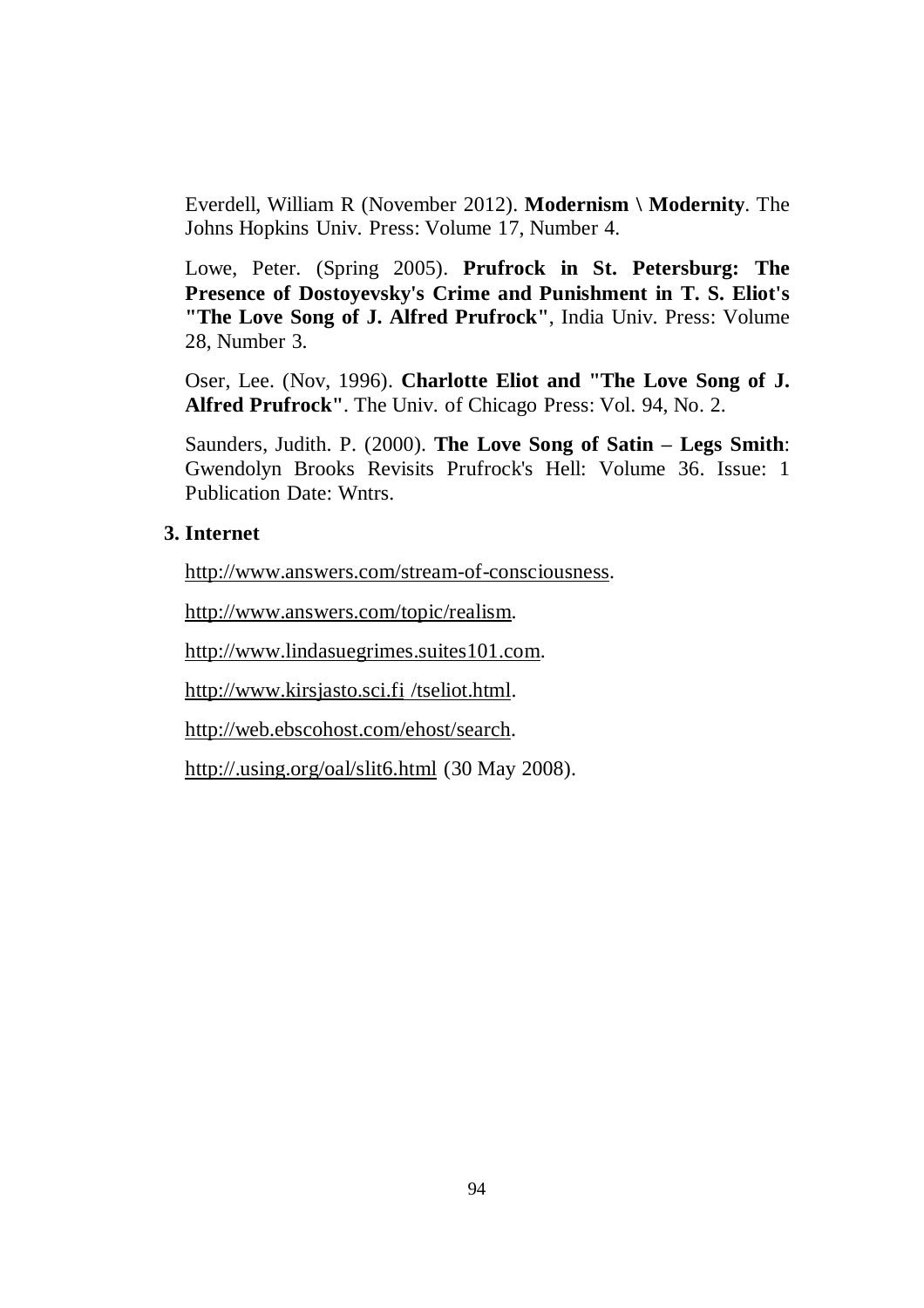**الحداثة في المونولوج الدرامي للشاعر تي إس إیلیوت ( قصیدة حب الفرید بروفریك ) اسم الباحث : باسم جمیل طمیزة اسم المشرف : مجدي عطا االله حمایل**

**الملخص:**

تناقش هذه الدراسة تأثير الحداثة على الشعر الأمريكي في القرن العشرين، حيث تركز على المونولوج الدرامي الخاص بالشاعر **تي إس إيليوت** في قصيدته المعنونة (قصيدة حب الفريد بروفريك) كونها واحدة من المشاركات والإسهامات المميزة في الأدب الأمريكي.

تهدف هذه الدراسة إلى تعريف القارئ بالشاعر إيليوت بصفته شاعر عصري رئيسي في القرن العشرين. كما وتهدف أيضاً إلى توضيح طبيعة الشعر الذي اعتبره ايليوت بأنه حديث. أما بالنسبة للغاية من هذه الدراسة فهي تكمن في تحليل هذه القصيدة من خلال وجهة النظر العصرية (الحداثية) بالإضافة إلى إظهار الجوانب والأسباب وراء اعتبارها حديثة.

تناقش هذه الرسالة وبشكل مختصر المدى الذي تؤثر من خلاله هذه الحداثة وبشكل واضح على القصيدة، كما وتناقش الدراسة أيضا السبب الكامن وراء الحاجة لهذه الحداثة في ذلك الوقت. إلى جانب ذلك، توضح هذه الرسالة المدى الذي تم من خلاله دراسة إيليوت وذلك في في ظل وجود انعكاس للخصائص و الصفات المميزة لشعره في القصيدة المختارة. استخدم الباحث منهجية البحث الوصفية والتحليلية من أجل تحليل القصيدة، كما وأنه قام باستخدام المنهجية التاريخية وذلك من أجل جمع جميع المعلومات الممكنة.

وقد خلصت الدراسة إلى قيام إيليوت باستخدام الصور من أجل خدمة أهدافه وغاياته وكشف المعاني غير الظاهرية للأشياء، بالإضافة إلى الوصول إلى جوهر المشكلة، حيث كان قد وظف الصور من أجل السعي الدائم نحو التركيز وهو الشيء الذي اقتنع به الصوريين على أساس أنه جوهر الشعر. وقد توصلت الدراسة إلى أن هناك حاجة إلى قراءة قصيدة حب الفريد بروفريك، كما وأن هناك بعض المتعلمين المهتمين يجدونها محبطة.

يظهر شعر إيليوت المتمثل ب (**بروفريك**) وبشكل واضح القواعد والهيكليات التي تتصل وبحدة مع الحقيقة المتجزئة في سنوات ما بين الحربين. أما بالنسبة لشعره فهو يختلف